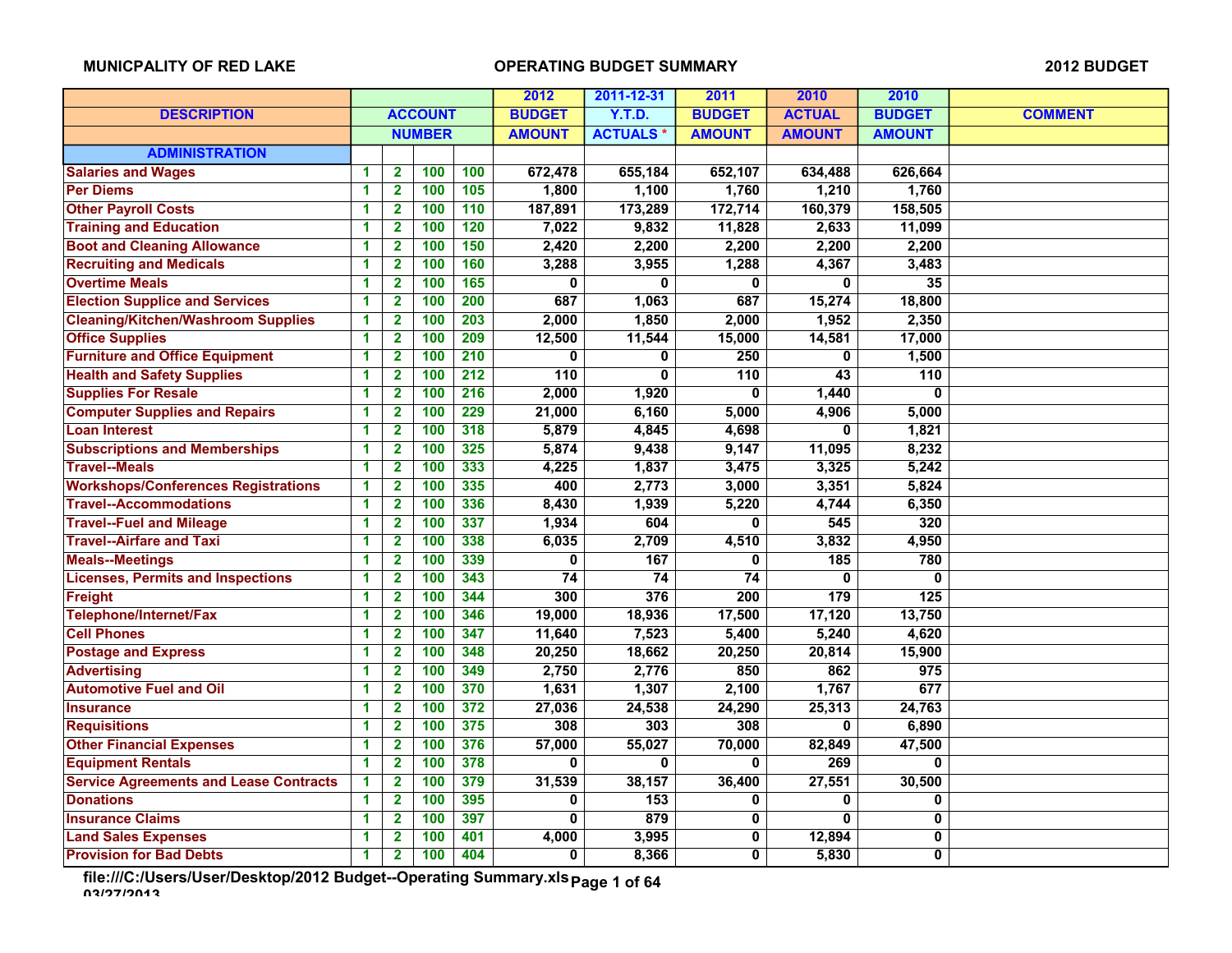|                         |  |                |     | 2012          | 2011-12-31       | 2011          | 2010          | 2010          |                |
|-------------------------|--|----------------|-----|---------------|------------------|---------------|---------------|---------------|----------------|
| <b>DESCRIPTION</b>      |  | <b>ACCOUNT</b> |     | <b>BUDGET</b> | Y.T.D            | <b>BUDGET</b> | <b>ACTUAL</b> | <b>BUDGET</b> | <b>COMMENT</b> |
|                         |  | <b>NUMBER</b>  |     | <b>AMOUNT</b> | <b>ACTUALS *</b> | <b>AMOUNT</b> | <b>AMOUNT</b> | <b>AMOUNT</b> |                |
| Negotiation/Arbitration |  | 100            | 405 |               | 0                |               |               | 000, ا        |                |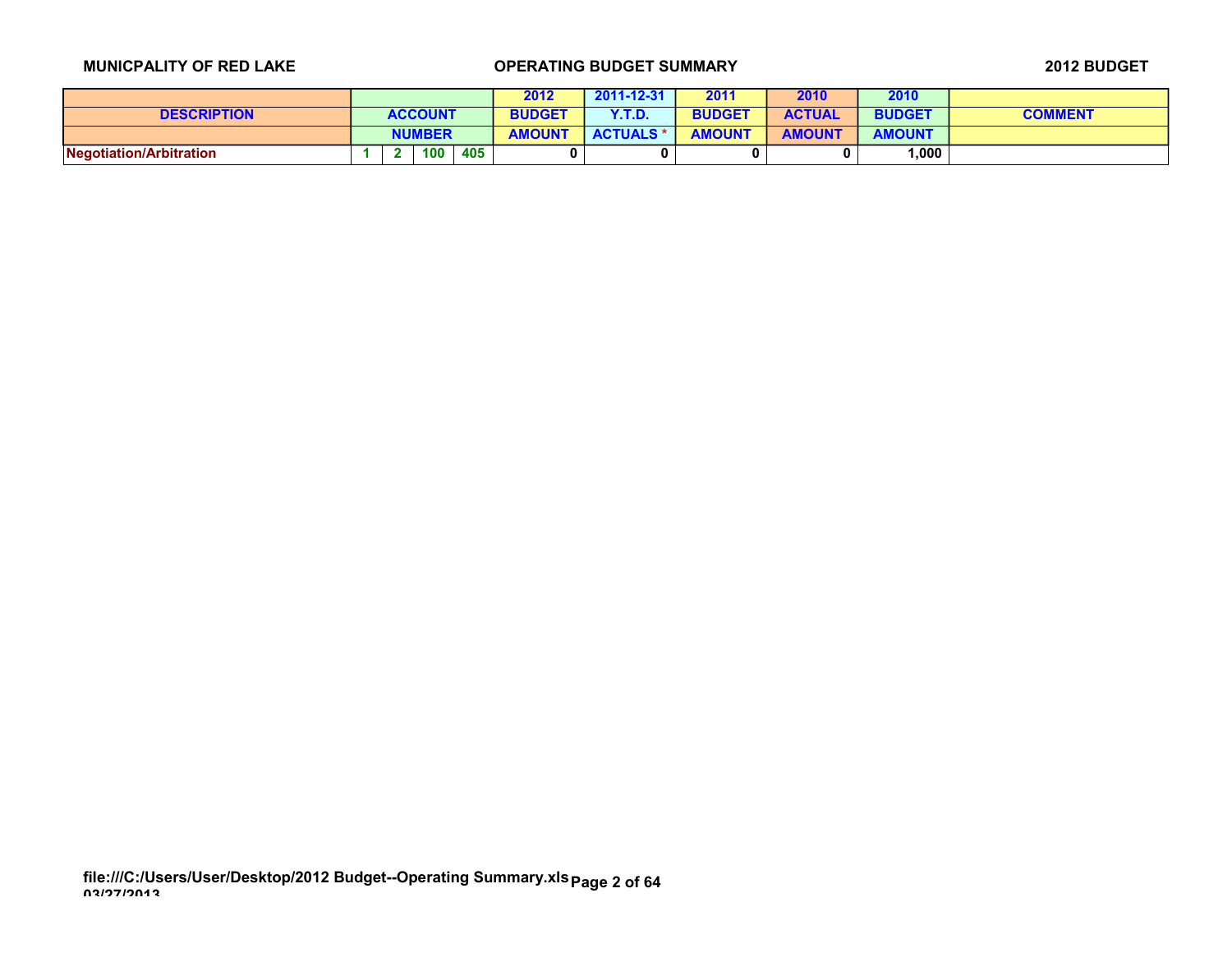|                                             |                |               |     | 2012          | 2011-12-31      | 2011          | 2010          | 2010          |                      |
|---------------------------------------------|----------------|---------------|-----|---------------|-----------------|---------------|---------------|---------------|----------------------|
| <b>DESCRIPTION</b>                          | <b>ACCOUNT</b> |               |     | <b>BUDGET</b> | Y.T.D.          | <b>BUDGET</b> | <b>ACTUAL</b> | <b>BUDGET</b> | <b>COMMENT</b>       |
|                                             |                | <b>NUMBER</b> |     | <b>AMOUNT</b> | <b>ACTUALS*</b> | <b>AMOUNT</b> | <b>AMOUNT</b> | <b>AMOUNT</b> |                      |
| <b>ADMINISTRATION</b>                       |                |               |     |               |                 |               |               |               |                      |
| <b>Provision for Uncollectible Taxes</b>    | $\mathbf{2}$   | 100           | 406 | 0             | 0               | 0             | 8,351         | $\bf{0}$      |                      |
| <b>Audit and Accounting</b>                 | $\overline{2}$ | 100           | 410 | 45,000        | 42,485          | 45,000        | 49,070        | 60,000        |                      |
| <b>Legal Costs</b>                          | 2              | 100           | 411 | 75,000        | 62,623          | 60,000        | 60,336        | 50.000        |                      |
| <b>Land Assessment Costs</b>                | 2              | 100           | 420 | 69,559        | 67,397          | 67,397        | 70,375        | 64,944        | <b>MPAC Services</b> |
| <b>Consultant Fees</b>                      | 2              | 100           | 425 | 0             | 329             | <sup>n</sup>  | 3,565         | Λ             |                      |
| <b>Collection Costs</b>                     | $\mathbf{2}$   | 100           | 430 | 10,000        | 9,957           | 10,000        | 11,506        | 14,500        |                      |
| <b>Assessment Management and Tax Policy</b> | $\mathbf{2}$   | 100           | 435 | 27,000        | 23,482          | 30,000        | 25,653        | 40.000        | <b>MTE Services</b>  |
| <b>Civil Ceremonies Services</b>            | 2.             | 100           | 463 | 3,000         | 3,125           | 2,500         | 1,250         | 0             |                      |
| <b>Long Term Debt Principal</b>             | 2              | 100           | 600 | 17,710        | 6,576           | 15,660        | 0             | 1,631         |                      |
| <b>Transfer to Reserve</b>                  | 2              | 100           | 665 | 0             | 0               | 0             | 0             | 0             |                      |
|                                             |                |               |     |               |                 |               |               |               |                      |
|                                             |                |               |     | 1,368,770     | 1,289,456       | 1,302,923     | 1,301,341     | 1,259,801     |                      |
|                                             |                |               |     |               |                 |               |               |               |                      |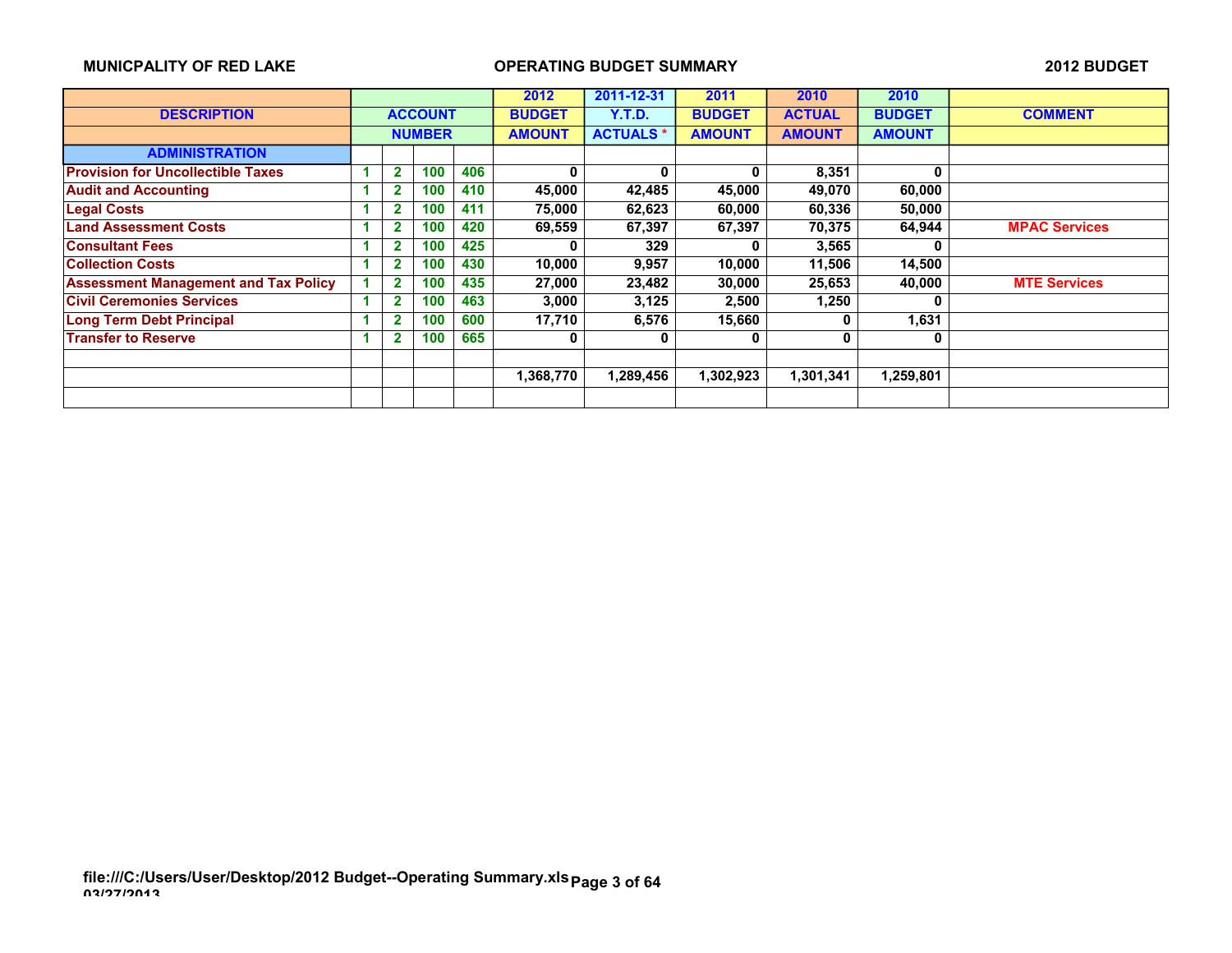|                                            |    |                |                | 2012 | 2011-12-31    | 2011            | 2010          | 2010          |               |                |
|--------------------------------------------|----|----------------|----------------|------|---------------|-----------------|---------------|---------------|---------------|----------------|
| <b>DESCRIPTION</b>                         |    |                | <b>ACCOUNT</b> |      | <b>BUDGET</b> | <b>Y.T.D.</b>   | <b>BUDGET</b> | <b>ACTUAL</b> | <b>BUDGET</b> | <b>COMMENT</b> |
|                                            |    |                | <b>NUMBER</b>  |      | <b>AMOUNT</b> | <b>ACTUALS*</b> | <b>AMOUNT</b> | <b>AMOUNT</b> | <b>AMOUNT</b> |                |
| <b>COUNCIL</b>                             |    |                |                |      |               |                 |               |               |               |                |
| <b>Salaries and Wages</b>                  |    | $\mathbf{2}$   | 150            | 100  | 69,000        | 69,117          | 69,000        | 68,786        | 69,000        |                |
| <b>Per Diems</b>                           | 1  | 2              | 150            | 105  | 13,350        | 9,810           | 10,230        | 14,448        | 14,630        |                |
| <b>Other Payroll Costs</b>                 | 1  | $\mathbf{2}$   | 150            | 110  | 35,327        | 32,824          | 33,170        | 29,774        | 29,842        |                |
| <b>Local Mileage</b>                       | 1  | 2              | 150            | 130  | 8,400         | 8,400           | 8,400         | 8,403         | 8,400         |                |
| <b>Supplies for Resale</b>                 |    | 2              | 150            | 216  | 1,500         | 1,974           | 2,000         | 2,483         | 2,000         |                |
| <b>Special Events</b>                      |    | 2              | 150            | 233  | 13,000        | 12,794          | 13,000        | 10,245        | 16,540        |                |
| <b>Subscriptions and Memberships</b>       |    | 2              | 150            | 325  | 4,614         | 2,669           | 3,787         | 3,627         | 2,357         |                |
| <b>Travel--Meals</b>                       | -1 | $\overline{2}$ | 150            | 333  | 8,250         | 4,483           | 6,675         | 6,918         | 8,000         |                |
| <b>Workshops/Conferences Registrations</b> | 1  | $\mathbf{2}$   | 150            | 335  | 6,668         | 11,001          | 8,475         | 9,091         | 14,234        |                |
| <b>Travel--Accommodations</b>              | 1  | 2              | 150            | 336  | 16,395        | 9,738           | 7,640         | 13,075        | 15,500        |                |
| <b>Travel--Fuel and Mileage</b>            | 1  | 2              | 150            | 337  | 1,692         | 3,371           | 1,890         | 668           | 1,800         |                |
| <b>Travel--Airfare and Taxi</b>            |    | 2              | 150            | 338  | 14,600        | 12,809          | 11,400        | 16,685        | 17,000        |                |
| <b>Meals--Meetings</b>                     | 1  | $\mathbf{2}$   | 150            | 339  | 2,732         | 2,241           | 3,005         | 2,017         | 4,140         |                |
| Telephone/Internet/Fax                     | 1  | 2              | 150            | 346  | 0             | 143             | 0             | 43            | 0             |                |
| <b>Cell Phones</b>                         | 1  | 2              | 150            | 347  | 5,471         | 5,404           | 8,547         | 8,189         | 8,640         |                |
| <b>Advertising</b>                         | 1  | 2              | 150            | 349  | 21,500        | 196             | 500           | 10,501        | 12,750        |                |
| <b>KDMA/NOMA Expenses</b>                  |    | 2              | 150            | 351  | 0             | 9,608           | 1,600         | 0             | 2,098         |                |
| <b>Council Donations</b>                   | и  | 2              | 150            | 395  | 15,000        | 10,376          | 20,000        | 10,140        | 9,000         |                |
|                                            |    |                |                |      |               |                 |               |               |               |                |
|                                            |    |                |                |      | 237,498       | 206,956         | 209,320       | 215,091       | 235,932       |                |
|                                            |    |                |                |      |               |                 |               |               |               |                |
|                                            |    |                |                |      |               |                 |               |               |               |                |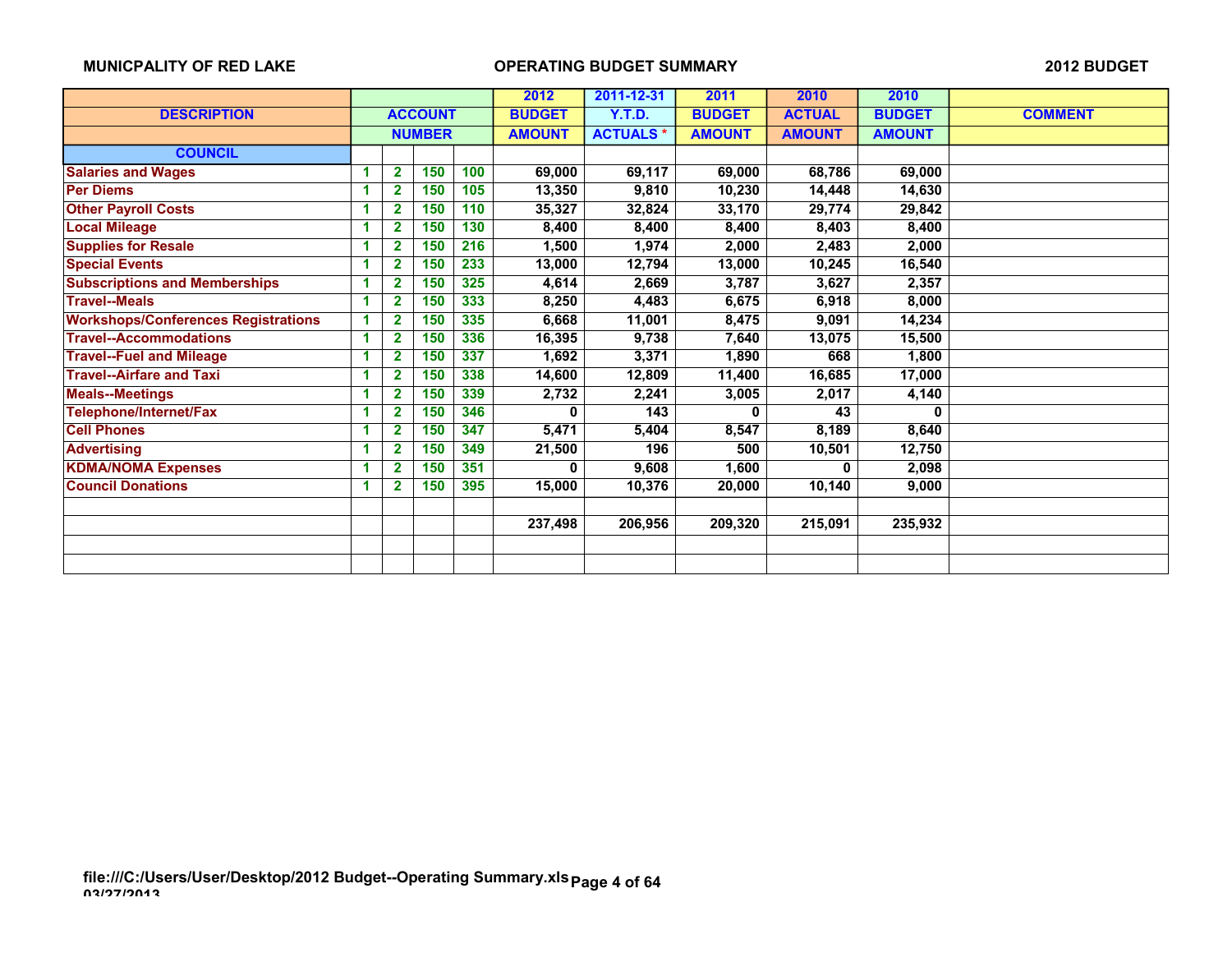|                                                |    |                         |                  |                  | 2012             | 2011-12-31      | 2011          | 2010          | 2010          |                |
|------------------------------------------------|----|-------------------------|------------------|------------------|------------------|-----------------|---------------|---------------|---------------|----------------|
| <b>DESCRIPTION</b>                             |    |                         | <b>ACCOUNT</b>   |                  | <b>BUDGET</b>    | <b>Y.T.D.</b>   | <b>BUDGET</b> | <b>ACTUAL</b> | <b>BUDGET</b> | <b>COMMENT</b> |
|                                                |    |                         | <b>NUMBER</b>    |                  | <b>AMOUNT</b>    | <b>ACTUALS*</b> | <b>AMOUNT</b> | <b>AMOUNT</b> | <b>AMOUNT</b> |                |
| <b>FIRE DEPARTMENT</b>                         |    |                         |                  |                  |                  |                 |               |               |               |                |
| <b>Salaries and Wages</b>                      | 1  | $\overline{2}$          | 200              | 100              | 135,018          | 137,266         | 133,093       | 142,011       | 127,495       |                |
| <b>Per Diems</b>                               | 1  | $\overline{2}$          | 200              | $\overline{105}$ | 6,150            | 2,059           | 4,180         | 4,127         | 4,070         |                |
| <b>Other Payroll Costs</b>                     | 1  | $\overline{\mathbf{2}}$ | 200              | 110              | 25,887           | 30,800          | 24,385        | 29,500        | 22,708        |                |
| <b>Training and Education</b>                  | 1  | $\overline{\mathbf{2}}$ | 200              | 120              | 20,000           | 19,220          | 20,750        | 3,091         | 25,000        |                |
| <b>Local Mileage</b>                           | 1  | $\mathbf 2$             | 200              | $\overline{130}$ | 0                | 0               | 0             | 3,849         | 900           |                |
| <b>Boot and Cleaning Allowance</b>             | 1  | $\overline{\mathbf{2}}$ | $\overline{200}$ | 150              | 470              | 450             | 450           | 450           | 450           |                |
| <b>Recruiting and Medicals</b>                 | 1  | $\mathbf 2$             | 200              | 160              | 1,026            | 1,127           | 2,448         | 408           | 2,040         |                |
| <b>Small Tools and Equipment</b>               | 1  | $\mathbf{2}$            | 200              | 201              | 5,000            | 2,516           | 4,000         | (304)         | 4,000         |                |
| <b>Cleaning/Kitchen/Washroom Supplies</b>      | 1  | $\overline{\mathbf{2}}$ | 200              | $\overline{203}$ | 500              | 0               | 500           | 560           | 500           |                |
| <b>Shop Supplies</b>                           | 1  | $\overline{\mathbf{2}}$ | 200              | 204              | 500              | 414             | 500           | 516           | 500           |                |
| <b>Vehicle Parts</b>                           | 1  | $\overline{\mathbf{2}}$ | 200              | 205              | 3,500            | 2,031           | 3,000         | 4,753         | 3,000         |                |
| <b>Repairs/Maintenance--Buildings</b>          | 1  | $\overline{2}$          | 200              | 207              | 5,000            | 1,831           | 7,500         | 788           | 5,000         |                |
| <b>Office Supplies</b>                         | 1  | $\overline{\mathbf{2}}$ | 200              | 209              | 1,500            | 1,108           | 1,500         | 989           | 1,500         |                |
| <b>Furniture and Office Equipment</b>          | 1  | $\mathbf 2$             | 200              | 210              | 700              | 0               | 500           | 893           | 1,500         |                |
| <b>Health and Safety Supplies</b>              | 1  | $\mathbf{2}$            | $\overline{200}$ | $\overline{212}$ | $\overline{125}$ | $\mathbf 0$     | 1,500         | 893           | 1,750         |                |
| <b>Computer Supplies and Repairs</b>           | 1  | $\overline{\mathbf{2}}$ | 200              | 229              | $\mathbf{0}$     | 65              | $\bf{0}$      | 137           | 1,000         |                |
| <b>Uniforms and Safety Gear</b>                | 1  | $\overline{\mathbf{2}}$ | 200              | 234              | 19,500           | 13,019          | 27,000        | 21,501        | 27,000        |                |
| <b>Loan Interest</b>                           | 1  | $\overline{\mathbf{2}}$ | 200              | 318              | 12,851           | 13,686          | 16,101        | 12,331        | 16,653        |                |
| <b>Subscriptions and Memberships</b>           | 1  | $\mathbf 2$             | 200              | 325              | 900              | 564             | 1,475         | 1,143         | 1,475         |                |
| <b>Travel--Meals</b>                           | 1  | $\overline{\mathbf{2}}$ | 200              | 333              | 3,850            | 1,612           | 2,425         | 2,165         | 2,350         |                |
| <b>Workshops/Conferences Registrations</b>     | 1  | $\overline{2}$          | 200              | 335              | 2,500            | 1,584           | 2,800         | 1,490         | 2,500         |                |
| <b>Travel--Accommodations</b>                  | 1  | $\overline{\mathbf{2}}$ | 200              | 336              | 7,400            | 2,690           | 6,700         | 3,257         | 4,600         |                |
| <b>Travel--Fuel and Mileage</b>                | 1  | 2                       | 200              | 337              | 2,300            | 856             | 0             | 0             | 0             |                |
| <b>Travel--Airfare and Taxi</b>                | 1  | $\overline{\mathbf{2}}$ | 200              | 338              | 0                | 740             | 1,800         | 3,410         | 1,800         |                |
| <b>Meetings--Meals</b>                         | 1  | $\overline{\mathbf{2}}$ | 200              | 339              | 500              | 288             | 500           | 517           | 500           |                |
| <b>Licenses, Permits and Inspections</b>       | 1  | $\overline{\mathbf{2}}$ | $\overline{200}$ | 343              | 10,229           | 9,870           | 7,000         | 6,328         | 15,000        |                |
| Freight                                        | 1  | $\mathbf{2}$            | 200              | 344              | 500              | 413             | 150           | 167           | 150           |                |
| Telephone/Internet/Fax                         | 1  | 2                       | 200              | 346              | 15,000           | 15,062          | 15,000        | 15,407        | 15,000        |                |
| <b>Cell Phones</b>                             | 1  | $\overline{\mathbf{2}}$ | 200              | 347              | 1,850            | 1,656           | 2,000         | 1,765         | 3,600         |                |
| <b>Advertising</b>                             | 1  | $\overline{\mathbf{2}}$ | 200              | 349              | 5,500            | 5,318           | 8,000         | 7,135         | 9,500         |                |
| <b>Water and Sewer</b>                         | 1  | $\overline{2}$          | $\overline{200}$ | 354              | 1,450            | 1,297           | 4,570         | 1,598         | 4,570         |                |
| <b>Hydro</b>                                   | 1  | $\mathbf 2$             | $\overline{200}$ | 355              | 18,285           | 16,728          | 17,493        | 19,351        | 20,901        |                |
| <b>Heating Fuel</b>                            | 1  | $\mathbf{2}$            | 200              | 365              | 15,500           | 14,505          | 14,500        | 12,713        | 14,500        |                |
| <b>Automotive Fuel and Oil</b>                 | 1  | $\overline{\mathbf{2}}$ | 200              | 370              | 7,500            | 7,173           | 6,000         | 3,647         | 3,600         |                |
| <b>Insurance</b>                               | 1  | $\overline{\mathbf{2}}$ | $\overline{200}$ | 372              | 19,898           | 17,877          | 17,877        | 18,409        | 18,225        |                |
| <b>Other Financial Expenses</b>                | 1  | $\overline{2}$          | 200              | 376              | 0                | 0               | 0             | 21,897        | 0             |                |
| <b>Equipment Rental</b>                        | 1  | 2                       | 200              | 378              | 500              | 515             | 500           | 525           | 1,000         |                |
| <b>Service Agreements/Management Contracts</b> | -1 | $\overline{\mathbf{2}}$ | 200              | 379              | 20,384           | 19,072          | 17,667        | 17,924        | 18,045        |                |

**file:///C:/Users/User/Desktop/2012 Budget--Operating Summary.xls 03/27/2013 Page 5 of 64**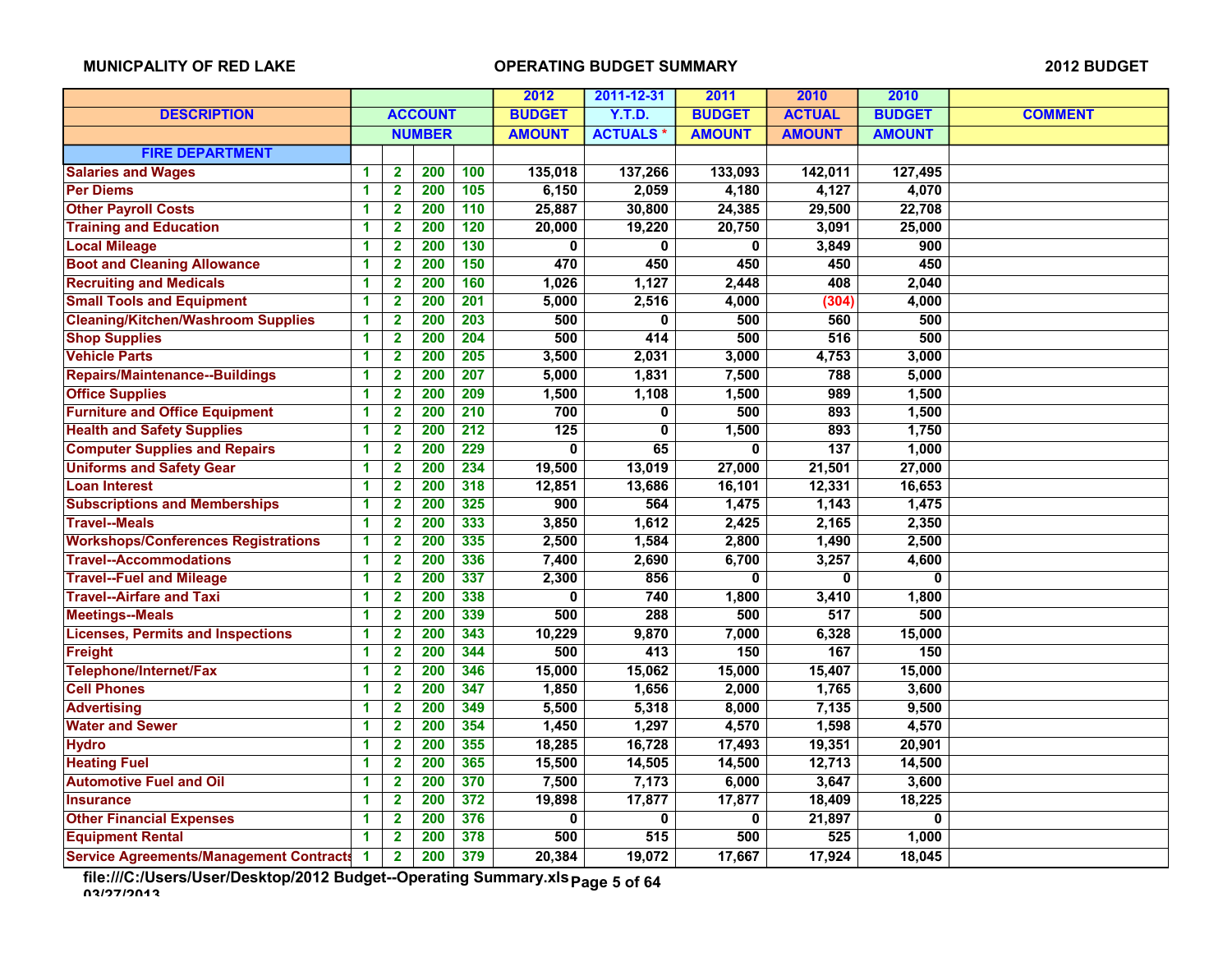|                                           |   |                |               |     | 2012          | 2011-12-31      | 2011          | 2010          | 2010          |                |
|-------------------------------------------|---|----------------|---------------|-----|---------------|-----------------|---------------|---------------|---------------|----------------|
| <b>DESCRIPTION</b>                        |   | <b>ACCOUNT</b> |               |     | <b>BUDGET</b> | Y.T.D.          | <b>BUDGET</b> | <b>ACTUAL</b> | <b>BUDGET</b> | <b>COMMENT</b> |
|                                           |   |                | <b>NUMBER</b> |     | <b>AMOUNT</b> | <b>ACTUALS*</b> | <b>AMOUNT</b> | <b>AMOUNT</b> | <b>AMOUNT</b> |                |
| <b>FIRE DEPARTMENT</b>                    |   |                |               |     |               |                 |               |               |               |                |
| <b>Insurance Claims and Costs</b>         |   | 2              | 200           | 397 | 0             | 10,000          | 0             | 33,519        | 0             |                |
| <b>Cleaning and Housekeeping Contract</b> |   | ٠              | 200           | 455 | 3.900         | 2,798           | 3,900         | 3,281         | 3,000         |                |
| <b>Building Maintenance--Outsourced</b>   |   | 2              | 200           | 475 | 10,356        | 3,499           | 5,000         | 6,221         | 3,750         |                |
| <b>Repairs/Maintenance--Vehicles</b>      |   |                | 200           | 480 | 18,500        | 15,275          | 20,000        | 21,210        | 22,500        |                |
| <b>Repairs/Maintenance--Equipment</b>     |   | G              | 200           | 490 | 7.500         | 3,711           | 7,500         | 7,758         | 5,000         |                |
| <b>Long Term Debt Principal</b>           |   | 2              | 200           | 600 | 117.190       | 108,320         | 118,523       | 78.589        | 106,677       |                |
| <b>Amortization of Capital Assets</b>     | 2 |                | 200           | 995 | 98,542        | 98,542          | 92,111        | 95,900        | 0             |                |
|                                           |   |                |               |     |               |                 |               |               |               |                |
|                                           |   |                |               |     | 627,761       | 585,558         | 620,898       | 611,819       | 523,310       |                |
|                                           |   |                |               |     |               |                 |               |               |               |                |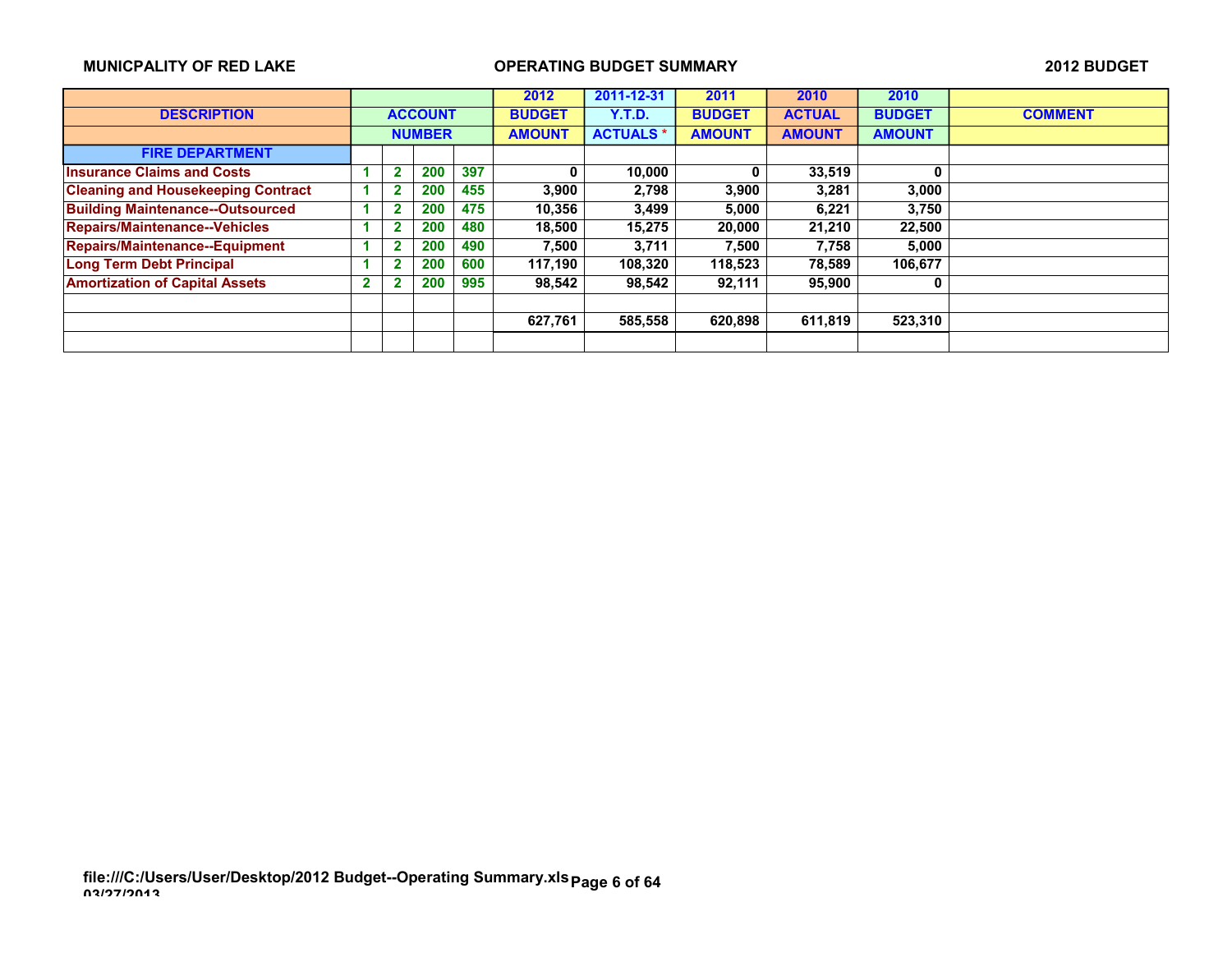|                                            |    |                |                | 2012 | 2011-12-31                       | 2011          | 2010          | 2010          |               |                |
|--------------------------------------------|----|----------------|----------------|------|----------------------------------|---------------|---------------|---------------|---------------|----------------|
| <b>DESCRIPTION</b>                         |    |                | <b>ACCOUNT</b> |      | <b>BUDGET</b>                    | <b>Y.T.D.</b> | <b>BUDGET</b> | <b>ACTUAL</b> | <b>BUDGET</b> | <b>COMMENT</b> |
|                                            |    |                | <b>NUMBER</b>  |      | <b>ACTUALS*</b><br><b>AMOUNT</b> |               | <b>AMOUNT</b> | <b>AMOUNT</b> | <b>AMOUNT</b> |                |
| <b>POLICE</b>                              |    |                |                |      |                                  |               |               |               |               |                |
| <b>Honoraria</b>                           |    | $\overline{2}$ | 205            | 100  | 300                              | 300           | 300           | 300           | 300           |                |
| <b>Per Diems</b>                           | 1  | $\overline{2}$ | 205            | 105  | 4,350                            | 2,750         | 3,850         | 3,300         | 3,850         |                |
| <b>Other Payroll Costs</b>                 | 1  | 2              | 205            | 110  | 193                              | 236           | 170           | 296           | 158           |                |
| <b>Training and Education</b>              | 1  | 2              | 205            | 120  | 0                                | 0             | 250           | 65            | 250           |                |
| <b>Subscriptions and Memberships</b>       |    | $\overline{2}$ | 205            | 325  | 1,051                            | 1,157         | 1,051         | 1,035         | 1,035         |                |
| <b>Travel--Meals</b>                       | 1  | 2              | 205            | 333  | 1,875                            | 1,127         | 3,000         | 1,757         | 3,000         |                |
| <b>Workshops/Conferences Registrations</b> | -1 | $\overline{2}$ | 205            | 335  | 2,106                            | 2,163         | 2,480         | 1,807         | 2,480         |                |
| <b>Travel--Accommodations</b>              | -1 | $\overline{2}$ | 205            | 336  | 3,288                            | 3,033         | 4,131         | 2,527         | 4,131         |                |
| <b>Travel--Fuel and Mileage</b>            | 1  | 2              | 205            | 337  | 706                              | 1,390         | 600           | 4,292         | 652           |                |
| <b>Travel--Airfare and Taxi</b>            | 1  | 2              | 205            | 338  | 5,600                            | 2,779         | 4,652         | 143           | 6,500         |                |
| <b>Meeting Meals</b>                       | и  | 2              | 205            | 339  | 300                              | 163           | 300           | U             | 0             |                |
| <b>Freight</b>                             | 1  | $\overline{2}$ | 205            | 344  | 0                                | 0             | 50            | 0             | 50            |                |
| <b>Communications</b>                      | 1  | 2              | 205            | 347  | 1,650                            | 1,679         | 1,650         | 1,524         | 1,850         |                |
| <b>Advertising</b>                         | 1  | $\mathbf{2}$   | 205            | 349  | 200                              | 0             | 250           | 0             | 250           |                |
| R.I.D.E. Payments                          | 1  | 2              | 205            | 376  | 9,081                            | 10,680        | 9,554         | 6,667         | 0             |                |
| <b>Donations</b>                           | 1  | $\overline{2}$ | 205            | 395  | 200                              | 200           | 250           | 0             | 250           |                |
| <b>Contract--Core Service</b>              |    | 2              | 205            | 450  | 1,875,747                        | 1,830,083     | 1,983,059     | 1,742,291     | 1,684,254     |                |
| <b>Repairs/Maintenance--Equipment</b>      | 4  | $\overline{2}$ | 205            | 490  | 0                                | 509           | 0             | 0             | 0             |                |
| <b>Reserve Transfer</b>                    | 1  | 2              | 205            | 665  | 163,626                          | 0             | 0             | 0             | 0             |                |
|                                            |    |                |                |      |                                  |               |               |               |               |                |
|                                            |    |                |                |      | 2,070,272                        | 1,858,249     | 2,015,598     | 1,766,005     | 1,709,010     |                |
|                                            |    |                |                |      |                                  |               |               |               |               |                |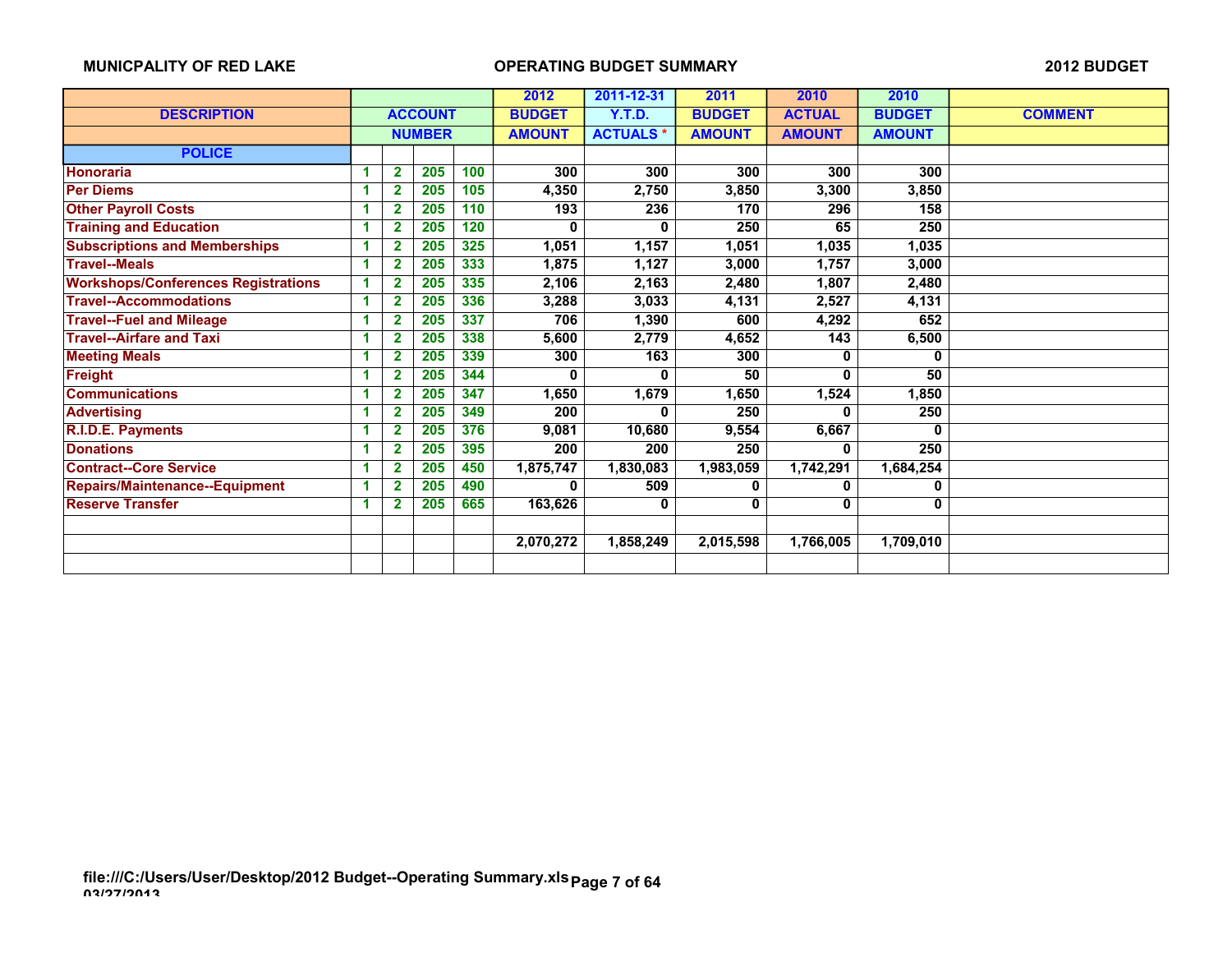|                                                |    |                         |                  | 2012             | 2011-12-31    | 2011            | 2010          | 2010            |                 |                |
|------------------------------------------------|----|-------------------------|------------------|------------------|---------------|-----------------|---------------|-----------------|-----------------|----------------|
| <b>DESCRIPTION</b>                             |    |                         | <b>ACCOUNT</b>   |                  | <b>BUDGET</b> | <b>Y.T.D.</b>   | <b>BUDGET</b> | <b>ACTUAL</b>   | <b>BUDGET</b>   | <b>COMMENT</b> |
|                                                |    |                         | <b>NUMBER</b>    |                  | <b>AMOUNT</b> | <b>ACTUALS*</b> | <b>AMOUNT</b> | <b>AMOUNT</b>   | <b>AMOUNT</b>   |                |
| <b>BY-LAW ENFORCEMENT</b>                      |    |                         |                  |                  |               |                 |               |                 |                 |                |
| <b>Salaries and Wages</b>                      | -1 | $\mathbf{2}$            | 210              | 100              | 54,223        | 53,470          | 55,075        | 51,460          | 51,110          |                |
| <b>Per Diems</b>                               | 1  | $\overline{\mathbf{2}}$ | 210              | 105              | $\Omega$      | 110             | $\mathbf{0}$  | $\mathbf{0}$    | $\mathbf{0}$    |                |
| <b>Other Payroll Costs</b>                     | 1  | 2                       | 210              | 110              | 16,562        | 15,734          | 15,526        | 14,461          | 14,660          |                |
| <b>Training and Education</b>                  | 1  | $\mathbf{2}$            | 210              | 120              | 859           | 682             | 735           | 0               | U               |                |
| <b>Boot and Cleaning Allowance</b>             | 1  | $\overline{\mathbf{2}}$ | 210              | 150              | 470           | 450             | 450           | 450             | 375             |                |
| <b>Vehicle Parts</b>                           | 1  | $\overline{\mathbf{2}}$ | $\overline{210}$ | $\overline{205}$ | $\Omega$      | $\bf{0}$        | 300           | 111             | 1,050           |                |
| <b>Office Supplies</b>                         | 1  | $\overline{2}$          | 210              | 209              | 100           | 46              | 100           | 83              | 100             |                |
| <b>Signage</b>                                 | 1  | $\overline{2}$          | $\overline{210}$ | $\overline{211}$ | 2,000         | 653             | 0             | $\mathbf{0}$    | 0               |                |
| <b>Computer Supplies and Repairs</b>           | 1  | $\overline{2}$          | 210              | 229              | 500           | 536             | 500           | 514             | 982             |                |
| Tags/Tickets/Plates/Enforcement                | 1  | $\overline{\mathbf{2}}$ | 210              | 232              | 1,330         | 1,293           | 2,155         | 431             | 580             |                |
| <b>Loan Interest</b>                           | 1  | $\mathbf{2}$            | $\overline{210}$ | 318              | 0             | 0               | 0             | $\mathbf{0}$    | $\overline{84}$ |                |
| <b>Subscriptions and Memberships</b>           | 1  | $\mathbf{2}$            | 210              | 325              | 150           | 25              | 150           | $\overline{33}$ | 150             |                |
| <b>Travel--Meals</b>                           | 1  | $\overline{2}$          | 210              | 333              | 600           | 356             | 575           | 209             | 450             |                |
| <b>Workshops/Conferences Registrations</b>     | 1  | $\mathbf{2}$            | 210              | 335              | 600           | 300             | 500           | 367             | 700             |                |
| <b>Travel--Accommodations</b>                  | 1  | $\overline{\mathbf{2}}$ | 210              | 336              | 1,120         | 556             | 960           | 191             | 900             |                |
| <b>Travel--Fuel and Mileage</b>                | 1  | $\mathbf{2}$            | 210              | 337              | 320           | 90              | 0             | 0               | 0               |                |
| <b>Travel--Airfare and Taxi</b>                | 1  | $\overline{\mathbf{2}}$ | 210              | 338              | 0             | $\mathbf 0$     | 0             | $\mathbf{0}$    | $\mathbf{0}$    |                |
| <b>Meetings Meals</b>                          | 1  | $\mathbf{2}$            | 210              | 339              | 0             | 0               | 320           | $\mathbf{0}$    | 0               |                |
| <b>Licenses, Permits and Inspections</b>       | 1  | $\mathbf{2}$            | 210              | 343              | 74            | 74              | 74            | 0               | 100             |                |
| <b>Cell Phones</b>                             | 1  | $\overline{\mathbf{2}}$ | 210              | 347              | 600           | 744             | 1,050         | 893             | 1,020           |                |
| <b>Advertising</b>                             | 1  | $\mathbf{2}$            | 210              | 349              | 0             | 0               | 0             | 0               | 150             |                |
| <b>Automotive Fuel and Oil</b>                 | 1  | $\overline{2}$          | 210              | 370              | 900           | 979             | 900           | 591             | 1,200           |                |
| <b>Heavy Equipment Rental</b>                  | 1  | $\overline{2}$          | 210              | 378              | 0             | $\Omega$        | 5,000         | 0               | 5,000           |                |
| <b>Service Agreements/Management Contracts</b> | 1  | $\overline{\mathbf{2}}$ | 210              | 379              | $\mathbf{0}$  | 1,018           |               |                 |                 |                |
| <b>Property Standards--Outsourced</b>          | 1  | $\overline{2}$          | 210              | 445              | 2,500         | 153             | 5,000         | $\mathbf{0}$    | 5,000           |                |
| <b>Enforcement--Outsourced</b>                 | 1  | $\overline{2}$          | $\overline{210}$ | 465              | 700           | 300             | 400           | 1,362           | 500             |                |
| <b>Vehicle Maintenance--Outsourced</b>         | 1  | $\overline{2}$          | 210              | 480              | 0             | 625             | 500           | 765             | 1,250           |                |
| <b>Long Term Debt Principal</b>                | 1  | $\mathbf{2}$            | 210              | 600              | 0             | 0               | 0             | 0               | 75              |                |
| <b>Transfer to Reserve</b>                     | 1  | $\mathbf{2}$            | 210              | 665              | 25,000        | 25,000          | 25,000        | 25,000          | 25,000          |                |
|                                                |    |                         |                  |                  |               |                 |               |                 |                 |                |
|                                                |    |                         |                  |                  | 108,607       | 103,193         | 115,269       | 96,922          | 110,436         |                |
|                                                |    |                         |                  |                  |               |                 |               |                 |                 |                |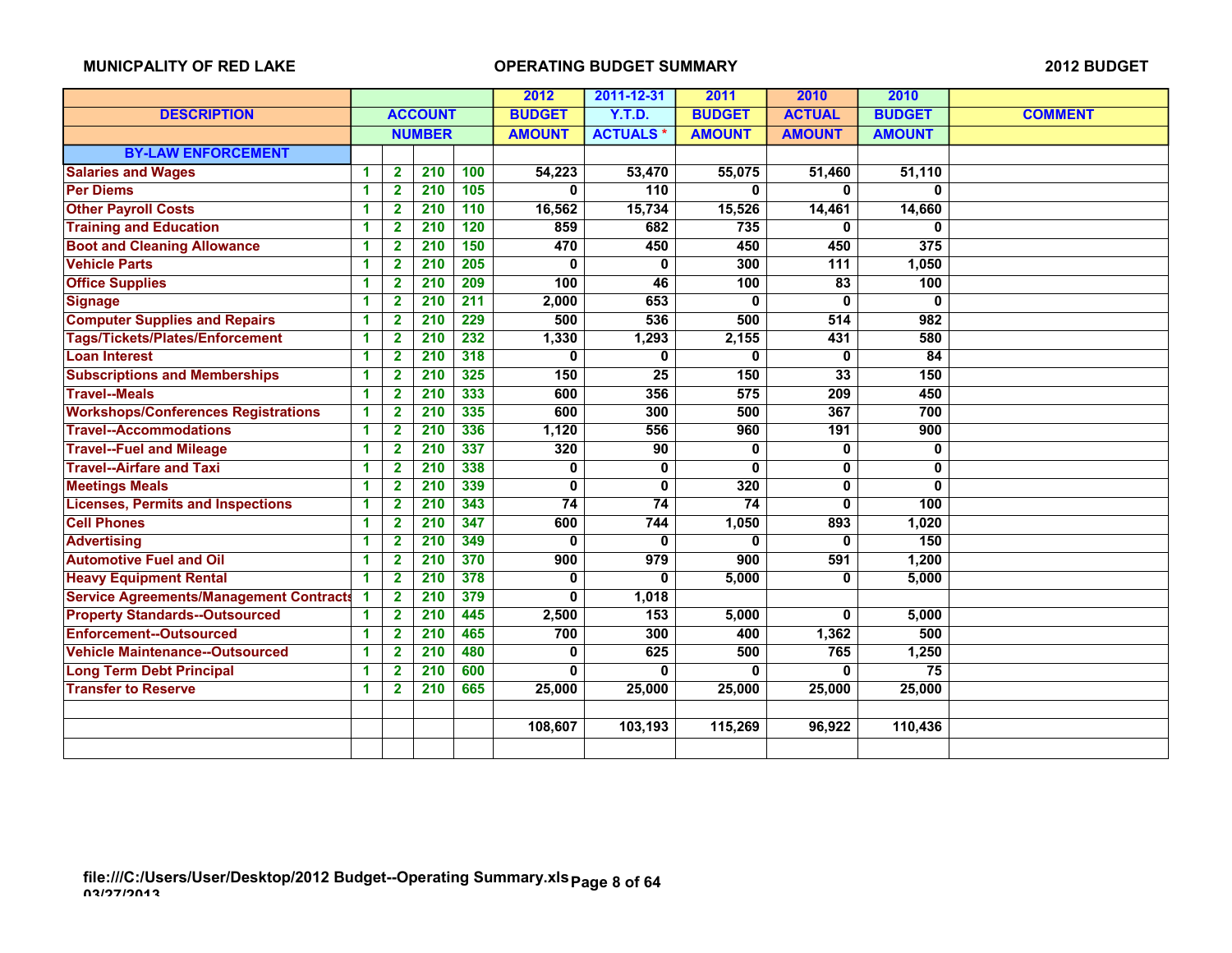|                                           |                         |     |     | 2012          | 2011-12-31      | 2011          | 2010          | 2010          |                |
|-------------------------------------------|-------------------------|-----|-----|---------------|-----------------|---------------|---------------|---------------|----------------|
| <b>DESCRIPTION</b>                        | <b>ACCOUNT</b>          |     |     | <b>BUDGET</b> | Y.T.D.          | <b>BUDGET</b> | <b>ACTUAL</b> | <b>BUDGET</b> | <b>COMMENT</b> |
|                                           | <b>NUMBER</b>           |     |     | <b>AMOUNT</b> | <b>ACTUALS*</b> | <b>AMOUNT</b> | <b>AMOUNT</b> | <b>AMOUNT</b> |                |
| <b>DOG POUND</b>                          |                         |     |     |               |                 |               |               |               |                |
| <b>Supplies</b>                           | $\mathbf{2}$            | 212 | 206 | 150           | 0               | 150           | 374           | 150           |                |
| Repairs/Maintenance--Buildings            | 2                       | 212 | 207 | 550           | 476             | 1,100         |               | 100           |                |
| <b>Water and Sewer</b>                    | $\overline{2}$          | 212 | 354 | 250           | 169             | 0             | 0             | 0             |                |
| <b>Hydro</b>                              | $\overline{\mathbf{2}}$ | 212 | 355 | 2,186         | 1,996           | 2,493         | 2,561         | 3,148         |                |
| <b>Insurance</b>                          | 2                       | 212 | 372 | 117           | 105             | 105           | 107           | 107           |                |
| <b>Cleaning and Housekeeping Contract</b> | 2                       | 212 | 455 | 0             | 280             | 0             | 0             | 0             |                |
|                                           |                         |     |     |               |                 |               |               |               |                |
|                                           |                         |     |     | 3,253         | 3,025           | 3,848         | 3,042         | 3,505         |                |
|                                           |                         |     |     |               |                 |               |               |               |                |
| <b>TOTAL BYLAW BUDGET</b>                 |                         |     |     | 111,860       | 106,218         | 119,117       | 99,964        | 113,941       |                |
|                                           |                         |     |     |               |                 |               |               |               |                |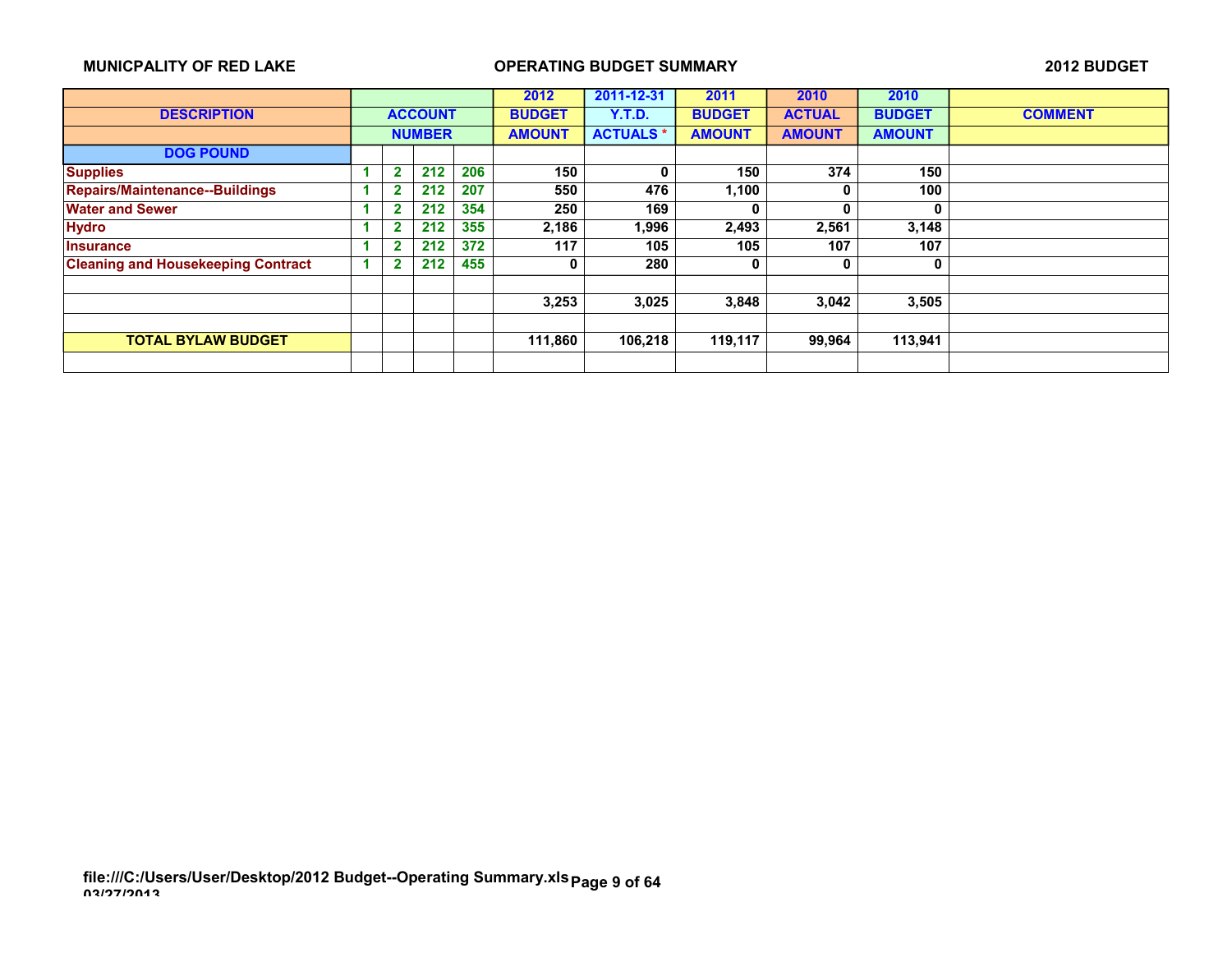|                                                |   |                         | 2012           | 2011-12-31       | 2011          | 2010             | 2010          |                |               |                |
|------------------------------------------------|---|-------------------------|----------------|------------------|---------------|------------------|---------------|----------------|---------------|----------------|
| <b>DESCRIPTION</b>                             |   |                         | <b>ACCOUNT</b> |                  | <b>BUDGET</b> | <b>Y.T.D.</b>    | <b>BUDGET</b> | <b>ACTUAL</b>  | <b>BUDGET</b> | <b>COMMENT</b> |
|                                                |   |                         | <b>NUMBER</b>  |                  | <b>AMOUNT</b> | <b>ACTUALS*</b>  | <b>AMOUNT</b> | <b>AMOUNT</b>  | <b>AMOUNT</b> |                |
| <b>OPERATIONS DEPARTMENT</b>                   |   |                         |                |                  |               |                  |               |                |               |                |
| <b>Salaries and Wages</b>                      | 1 | $\overline{2}$          | 300            | 100              | 583,625       | 593,122          | 573,142       | 715,348        | 672,418       |                |
| <b>Per Diems</b>                               | 1 | $\overline{2}$          | 300            | 105              | 150           | 220              | 0             | 330            | 330           |                |
| <b>Other Payroll Costs</b>                     | 1 | $\mathbf{2}$            | 300            | 110              | 183,746       | 170,323          | 173,625       | 178,581        | 184,844       |                |
| <b>Training and Education</b>                  | 1 | $\overline{\mathbf{2}}$ | 300            | 120              | 10,000        | 10,027           | 0             | 3,245          | 5,000         |                |
| <b>Boot and Cleaning Allowance</b>             | 1 | $\mathbf{2}$            | 300            | 150              | 6,110         | 5,850            | 5,850         | 6,733          | 6,300         |                |
| <b>Recruiting and Medicals</b>                 | 1 | $\mathbf{2}$            | 300            | 160              | 680           | 80               | 408           | $\mathbf 0$    | 544           |                |
| <b>Overtime Meals</b>                          | 1 | $\mathbf 2$             | 300            | 165              | 53            | 53               | 88            | 53             | $\mathbf{0}$  |                |
| <b>Small Tools and Equipment</b>               | 1 | $\overline{\mathbf{2}}$ | 300            | 201              | 2,000         | 1,848            | 2,400         | 2,395          | 4,000         |                |
| <b>Cleaning/Kitchen/Washroom Supplies</b>      | 1 | $\overline{\mathbf{2}}$ | 300            | $\overline{203}$ | 1,250         | 2,531            | 2,300         | 4,403          | 2,300         |                |
| <b>Shop Supplies</b>                           | 1 | $\overline{2}$          | 300            | 204              | 5,000         | 1,549            | 9,000         | 8,944          | 15,000        |                |
| <b>Repairs/Maintenance--Buildings</b>          | 1 | $\overline{\mathbf{2}}$ | 300            | 207              | 5,000         | 4,063            | 5,300         | 5,262          | 10,000        |                |
| <b>Office Supplies</b>                         | 1 | $\overline{2}$          | 300            | 209              | 1,500         | 1,394            | 2,000         | 1,890          | 2,500         |                |
| <b>Health and Safety Supplies</b>              | 1 | $\overline{\mathbf{2}}$ | 300            | 212              | 4,000         | 2,798            | 4,000         | 3,973          | 3,000         |                |
| <b>Computer Supplies and Repairs</b>           | 1 | $\mathbf{2}$            | 300            | 229              | 500           | 656              | 1,500         | 3,647          | 2,225         |                |
| <b>Uniforms and Safety Gear</b>                | 1 | $\overline{\mathbf{2}}$ | 300            | 234              | 0             | 0                | 0             | 323            | 0             |                |
| <b>Flood Control</b>                           | 1 | $\overline{\mathbf{2}}$ | 300            | 239              | $\Omega$      | $\bf{0}$         | 0             | 11,712         | 0             |                |
| <b>Loan Interest</b>                           | 1 | $\mathbf{2}$            | 300            | 318              | 24,405        | 16,516           | 26,635        | 12,086         | 18,683        |                |
| <b>Subscriptions and Memberships</b>           | 1 | $\overline{\mathbf{2}}$ | 300            | 325              | $\mathbf{0}$  | 225              | 0             | 545            | 1,400         |                |
| <b>Travel--Meals</b>                           | 1 | $\overline{2}$          | 300            | 333              | 375           | 998              | 410           | 2,291          | 1,200         |                |
| <b>Workshops/Conferences Registrations</b>     | 1 | $\overline{2}$          | 300            | 335              | 0             | 1,275            | 3,300         | 2,176          | 1,000         |                |
| <b>Travel--Accommodations</b>                  | 1 | $\overline{2}$          | 300            | 336              | 700           | 2,114            | 1,030         | 4,235          | 2,100         |                |
| <b>Travel--Fuel and Mileage</b>                | 1 | $\overline{\mathbf{2}}$ | 300            | 337              | 0             | 342              | 0             | 1,596          | 0             |                |
| <b>Travel--Airfare and Taxi</b>                | 1 | $\mathbf{2}$            | 300            | 338              | 0             | 176              | 450           | 4,096          | 3,100         |                |
| <b>Meals--Meetings</b>                         | 1 | $\overline{\mathbf{2}}$ | 300            | 339              | 160           | 123              | 160           | 380            | 400           |                |
| <b>Licenses, Permits, Inspections</b>          | 1 | $\overline{\mathbf{2}}$ | 300            | 343              | 3,923         | 2,186            | 2,300         | 2,212          | 2,600         |                |
| Freight                                        | 1 | $\overline{\mathbf{2}}$ | 300            | 344              | 600           | 640              | 100           | 468            | 500           |                |
| Telephone/Internet/Fax                         | 1 | $\mathbf{2}$            | 300            | 346              | 8,400         | 8,532            | 8,000         | 8,221          | 6,000         |                |
| <b>Cell Phones</b>                             | 1 | $\overline{\mathbf{2}}$ | 300            | 347              | 3,600         | 3,498            | 4,050         | 11,804         | 4,170         |                |
| <b>Advertising</b>                             | 1 | $\overline{\mathbf{2}}$ | 300            | 349              | 0             | $\overline{273}$ | 0             | $\mathbf 0$    | 100           |                |
| <b>Water and Sewer</b>                         | 1 | $\overline{\mathbf{2}}$ | 300            | 354              | 2,125         | 1,877            | 3,656         | 1,454          | 3,656         |                |
| <b>Hydro</b>                                   | 1 | $\overline{\mathbf{2}}$ | 300            | 355              | 20,094        | 18,369           | 19,166        | 19,155         | 22,997        |                |
| <b>Heating Fuel</b>                            | 1 | $\mathbf{2}$            | 300            | 365              | 25,500        | 24,489           | 20,000        | 20,004         | 17,600        |                |
| <b>Insurance</b>                               | 1 | $\overline{\mathbf{2}}$ | 300            | 372              | 44,157        | 39,632           | 39,136        | 39,897         | 39,897        |                |
| <b>Other Financial Expenses</b>                | 1 | $\overline{\mathbf{2}}$ | 300            | 376              | 0             | 249              | 0             | 0              | 0             |                |
| <b>Equipment Rental</b>                        | 1 | $\overline{\mathbf{2}}$ | 300            | 378              | 0             | 396              | 9,281         | $\overline{0}$ | 500           |                |
| <b>Service Agreements/Management Contracts</b> | 1 | $\overline{\mathbf{2}}$ | 300            | 379              | 0             | 1,018            | 0             | 0              | 0             |                |
| <b>Insurance Claims</b>                        | 1 | $\mathbf{2}$            | 300            | 397              | 0             | 1,657            | 0             | 8,217          | 0             |                |
| <b>Building Maintenance--Outsourced</b>        | 1 | $\overline{2}$          | 300            | 475              | 2,000         | 1,852            | 1.000         | 0              | 0             |                |

**file:///C:/Users/User/Desktop/2012 Budget--Operating Summary.xls 03/27/2013 Page 10 of 64**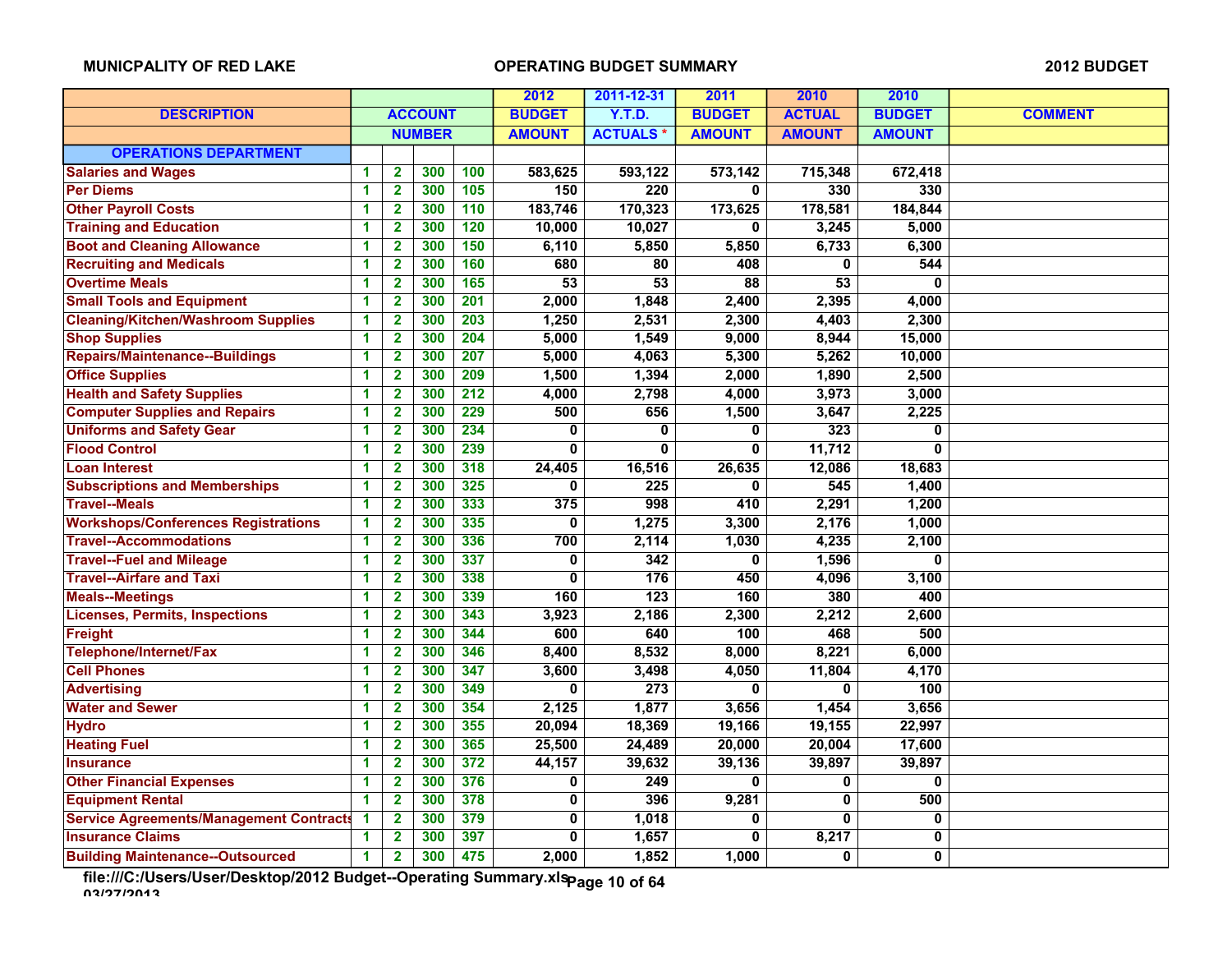|                                        |                      |                         |                |     | 2012          | 2011-12-31      | 2011          | 2010          | 2010          |                |
|----------------------------------------|----------------------|-------------------------|----------------|-----|---------------|-----------------|---------------|---------------|---------------|----------------|
| <b>DESCRIPTION</b>                     |                      |                         | <b>ACCOUNT</b> |     | <b>BUDGET</b> | Y.T.D.          | <b>BUDGET</b> | <b>ACTUAL</b> | <b>BUDGET</b> | <b>COMMENT</b> |
|                                        |                      |                         | <b>NUMBER</b>  |     | <b>AMOUNT</b> | <b>ACTUALS*</b> | <b>AMOUNT</b> | <b>AMOUNT</b> | <b>AMOUNT</b> |                |
| <b>OPERATIONS DEPARTMENT</b>           |                      |                         |                |     |               |                 |               |               |               |                |
| <b>Grounds Maintenance--Outsourced</b> | 1                    | $\overline{\mathbf{2}}$ | 300            | 485 | 1,000         | 1,600           | 0             | 0             | $\mathbf 0$   |                |
| <b>Long Term Debt Principal</b>        | 1                    | $\overline{\mathbf{2}}$ | 300            | 600 | 134,167       | 129,139         | 132,550       | 112,350       | 94,859        |                |
| <b>Transfer to Reserve</b>             | 1                    | $\mathbf{2}$            | 300            | 665 | 0             | $\mathbf{0}$    | $\mathbf{0}$  | 0             | 0             |                |
| <b>Amortization of Capital Assets</b>  | $\mathbf{2}$         | $\mathbf{2}$            | 300            | 995 | 827,277       | 827,277         | 654,735       | 708,259       | $\mathbf{0}$  |                |
|                                        |                      |                         |                |     |               |                 |               |               |               |                |
|                                        |                      |                         |                |     | 1,902,096     | 1,878,964       | 1,705,572     | 1,906,281     | 1,129,223     |                |
|                                        |                      |                         |                |     |               |                 |               |               |               |                |
| <b>OPERATIONS--RECOVERABLE COSTS</b>   |                      |                         |                |     |               |                 |               |               |               |                |
|                                        | $\blacktriangleleft$ | $\mathbf{2}$            | 303            | 501 | 0             | 8,101           | $\mathbf 0$   | 0             | $\mathbf 0$   |                |
|                                        |                      |                         |                |     |               |                 |               |               |               |                |
|                                        |                      |                         |                |     | 0             | 8,101           | $\mathbf 0$   | 0             | $\mathbf 0$   |                |
|                                        |                      |                         |                |     |               |                 |               |               |               |                |
| <b>OPERATIONS DEPT.--PAVED ROADS</b>   |                      |                         |                |     |               |                 |               |               |               |                |
| <b>Overtime Meals</b>                  | $\blacktriangleleft$ | $\mathbf{2}$            | 305            | 165 | 0             | 0               | 0             | 0             | 35            |                |
| <b>Gravel</b>                          | 1                    | $\overline{\mathbf{2}}$ | 305            | 220 | 0             | 0               | $\mathbf{0}$  | 0             | $\mathbf{0}$  |                |
| <b>Cold Mix</b>                        | 1                    | $\mathbf{2}$            | 305            | 221 | 18,375        | 18,001          | 15,225        | 14,705        | 28,175        |                |
| <b>Loan Interest</b>                   | 1                    | $\mathbf{2}$            | 305            | 318 | 171,776       | 98,418          | 114,577       | 80,681        | 81,176        |                |
| Freight                                | 1                    | $\mathbf 2$             | 305            | 344 | 0             | 5,699           | 0             | 0             | 550           |                |
| <b>Long Term Debt Principal</b>        | $\blacktriangleleft$ | $\mathbf 2$             | 305            | 600 | 361,349       | 342,221         | 281,309       | 127,375       | 120,396       |                |
|                                        |                      |                         |                |     |               |                 |               |               |               |                |
|                                        |                      |                         |                |     | 551,500       | 464,338         | 411,111       | 222,761       | 230,332       |                |
|                                        |                      |                         |                |     |               |                 |               |               |               |                |
| <b>OPERATIONS DEPT.--WINTER ROADS</b>  |                      |                         |                |     |               |                 |               |               |               |                |
| <b>Overtime Meals</b>                  | 1                    | $\overline{2}$          | 310            | 165 | 1,050         | 1,278           | 1,225         | 1,155         | 1,680         |                |
| <b>Shop Supplies</b>                   | 1                    | $\mathbf{2}$            | 310            | 204 | 0             | 0               | 0             | 0             | 250           |                |
| <b>Health and Safety Supplies</b>      | 1                    | $\mathbf{2}$            | 310            | 212 | 0             | $\mathbf 0$     | 0             | $\mathbf 0$   | 250           |                |
| <b>Sand</b>                            | 1                    | $\mathbf{2}$            | 310            | 218 | 0             | $\mathbf{0}$    | $\mathbf{0}$  | 3,017         | $\mathbf{0}$  |                |
| <b>Salt</b>                            | 1                    | $\mathbf{2}$            | 310            | 235 | 25,460        | 32,279          | 33,020        | 4,427         | 33,020        |                |
| <b>Equipment Rental</b>                | 1                    | $\mathbf{2}$            | 310            | 378 | 0             | $\mathbf{0}$    | 0             | 0             | 3,600         |                |
|                                        |                      |                         |                |     |               |                 |               |               |               |                |
|                                        |                      |                         |                |     | 26,510        | 33,556          | 34,245        | 8,599         | 38,800        |                |
|                                        |                      |                         |                |     |               |                 |               |               |               |                |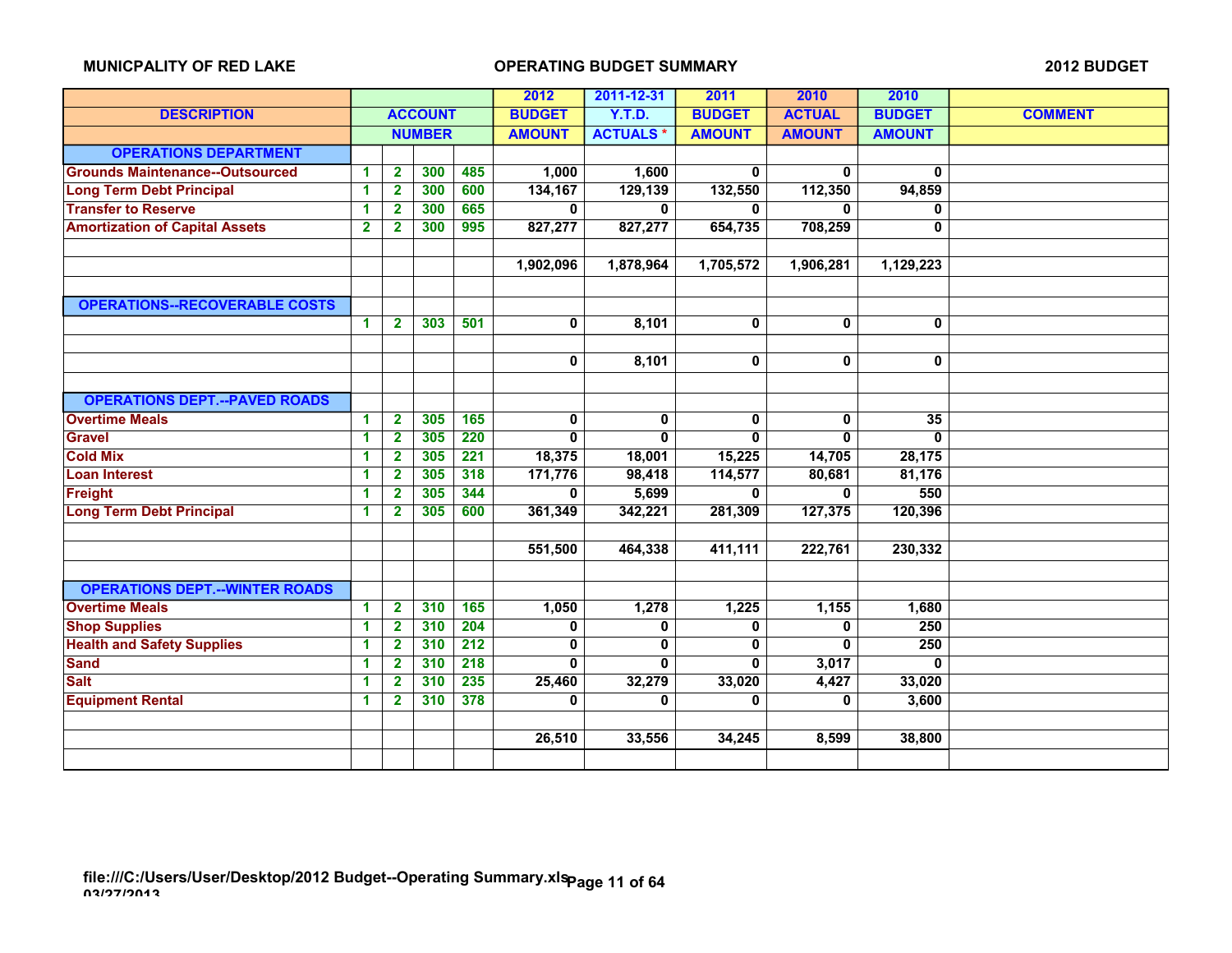|                                               |                      |                         |                |                  | 2012                    | 2011-12-31      | 2011                    | 2010            | 2010           |                       |
|-----------------------------------------------|----------------------|-------------------------|----------------|------------------|-------------------------|-----------------|-------------------------|-----------------|----------------|-----------------------|
| <b>DESCRIPTION</b>                            |                      |                         | <b>ACCOUNT</b> |                  | <b>BUDGET</b>           | Y.T.D.          | <b>BUDGET</b>           | <b>ACTUAL</b>   | <b>BUDGET</b>  | <b>COMMENT</b>        |
|                                               |                      |                         | <b>NUMBER</b>  |                  | <b>AMOUNT</b>           | <b>ACTUALS*</b> | <b>AMOUNT</b>           | <b>AMOUNT</b>   | <b>AMOUNT</b>  |                       |
| <b>OPERATIONS DEPT.--GRAVEL ROADS</b>         |                      |                         |                |                  |                         |                 |                         |                 |                |                       |
| <b>Overtime Meals</b>                         | $\blacktriangleleft$ | $\overline{2}$          | 315            | 165              | $\overline{18}$         | $\overline{18}$ | 350                     | 455             | 490            |                       |
| <b>Shop Supplies</b>                          | $\blacktriangleleft$ | $\overline{2}$          | 315            | 204              | $\pmb{0}$               | $\mathbf{0}$    | 0                       | $\mathbf{0}$    | 50             |                       |
| <b>Gravel</b>                                 | 1                    | $\overline{2}$          | 315            | 220              | $\overline{\mathbf{0}}$ | $\overline{0}$  | $\overline{\mathbf{0}}$ | 40,681          | $\overline{0}$ |                       |
| <b>Licenses and Permits</b>                   | 1                    | $\overline{2}$          | 315            | 343              | $\mathbf{0}$            | $\mathbf{0}$    | $\mathbf 0$             | $\mathbf{0}$    | 100            |                       |
| <b>Equipment Rental</b>                       | $\blacktriangleleft$ | $\mathbf{2}$            | 315            | 378              | 13,000                  | 0               | $\mathbf{0}$            | $\mathbf{0}$    | 0              | <b>Calcium Supply</b> |
|                                               |                      |                         |                |                  |                         |                 |                         |                 |                |                       |
|                                               |                      |                         |                |                  | 13,018                  | $\overline{18}$ | 350                     | 41,136          | 640            |                       |
|                                               |                      |                         |                |                  |                         |                 |                         |                 |                |                       |
| <b>OPERATIONS DEPT.--BRIDGES AND CULVERTS</b> |                      |                         |                |                  |                         |                 |                         |                 |                |                       |
| <b>Overtime Meals</b>                         | 1                    | $\overline{2}$          | 320            | 165              | 175                     | 158             | 53                      | 53              | 88             |                       |
| <b>Shop Supplies</b>                          | $\blacktriangleleft$ | $\mathbf{2}$            | 320            | 204              | $\mathbf{0}$            | 6,704           | 0                       | $\mathbf{0}$    | 500            |                       |
| <b>Culverts/Catch Basins</b>                  | $\blacktriangleleft$ | $\overline{\mathbf{2}}$ | 320            | $\overline{213}$ | 14,400                  | 1,455           | 2,750                   | 9,935           | 7,800          |                       |
| <b>Bridges</b>                                | $\blacktriangleleft$ | $\mathbf{2}$            | 320            | 214              | 10,000                  | 0               | 10,000                  | 4,122           | 10,000         |                       |
| <b>Automotive Fuel and Oil</b>                | $\blacktriangleleft$ | $\mathbf{2}$            | 320            | 370              | $\mathbf{0}$            | 0               | 0                       | 0               | 1,000          |                       |
| <b>Equipment Rental</b>                       | $\blacktriangleleft$ | $\overline{\mathbf{2}}$ | 320            | 378              | 2,400                   | 0               | 0                       | 0               | 200            |                       |
| <b>Nuisance Animal Control</b>                | 1                    | $\mathbf{2}$            | 320            | 403              | 0                       | $\mathbf{0}$    | 500                     | $\mathbf{0}$    | 500            |                       |
| Infrastructure--Outsourced                    | 1                    | $\mathbf{2}$            | 320            | 470              | 500                     | 3,607           | 0                       | $\mathbf{0}$    | 0              |                       |
| <b>Grounds Maintenance--Outsourced</b>        | 1                    | $\mathbf{2}$            | 320            | 485              | 500                     | 305             | 0                       | 0               | 0              |                       |
| <b>Equipment Repairs--Outsourced</b>          | $\blacktriangleleft$ | $\mathbf{2}$            | 320            | 490              | 500                     | 233             | $\mathbf{0}$            | 422             | $\bf{0}$       |                       |
|                                               |                      |                         |                |                  |                         |                 |                         |                 |                |                       |
|                                               |                      |                         |                |                  | 28,475                  | 12,462          | 13,303                  | 14,531          | 20,088         |                       |
|                                               |                      |                         |                |                  |                         |                 |                         |                 |                |                       |
| <b>OPERATIONS DEPT.--SIDEWALKS MAINT</b>      |                      |                         |                |                  |                         |                 |                         |                 |                |                       |
| <b>Overtime Meals</b>                         | $\blacktriangleleft$ | $\overline{\mathbf{2}}$ | 325            | 165              | $\pmb{0}$               | 0               | $\mathbf{0}$            | 18              | $\bf{0}$       |                       |
| <b>Small Tools and Equipment</b>              | $\blacktriangleleft$ | $\overline{\mathbf{2}}$ | 325            | 201              | $\mathbf 0$             | $\mathbf 0$     | 100                     | $\overline{99}$ | 250            |                       |
| <b>Sand</b>                                   | $\blacktriangleleft$ | $\mathbf{2}$            | 325            | 218              | $\bf{0}$                | $\mathbf 0$     | 0                       | $\mathbf{0}$    | $\Omega$       |                       |
| <b>Salt</b>                                   | $\blacktriangleleft$ | $\mathbf{2}$            | 325            | 235              | 1,000                   | $\mathbf 0$     | 1,000                   | $\mathbf{0}$    | 1,000          |                       |
| <b>Concrete</b>                               | $\blacktriangleleft$ | $\mathbf 2$             | 325            | 236              | 0                       | 0               | 5,000                   | 9,972           | 5,000          |                       |
| Freight                                       | $\blacktriangleleft$ | $\mathbf 2$             | 325            | 344              | 0                       | 0               | 0                       | 0               | 200            |                       |
| <b>Equipment Rental</b>                       | $\blacktriangleleft$ | $\mathbf{2}$            | 325            | 378              | 0                       | 0               | 0                       | 0               | 200            |                       |
|                                               |                      |                         |                |                  |                         |                 |                         |                 |                |                       |
|                                               |                      |                         |                |                  | 1,000                   | 0               | 6,100                   | 10,089          | 6,650          |                       |
|                                               |                      |                         |                |                  |                         |                 |                         |                 |                |                       |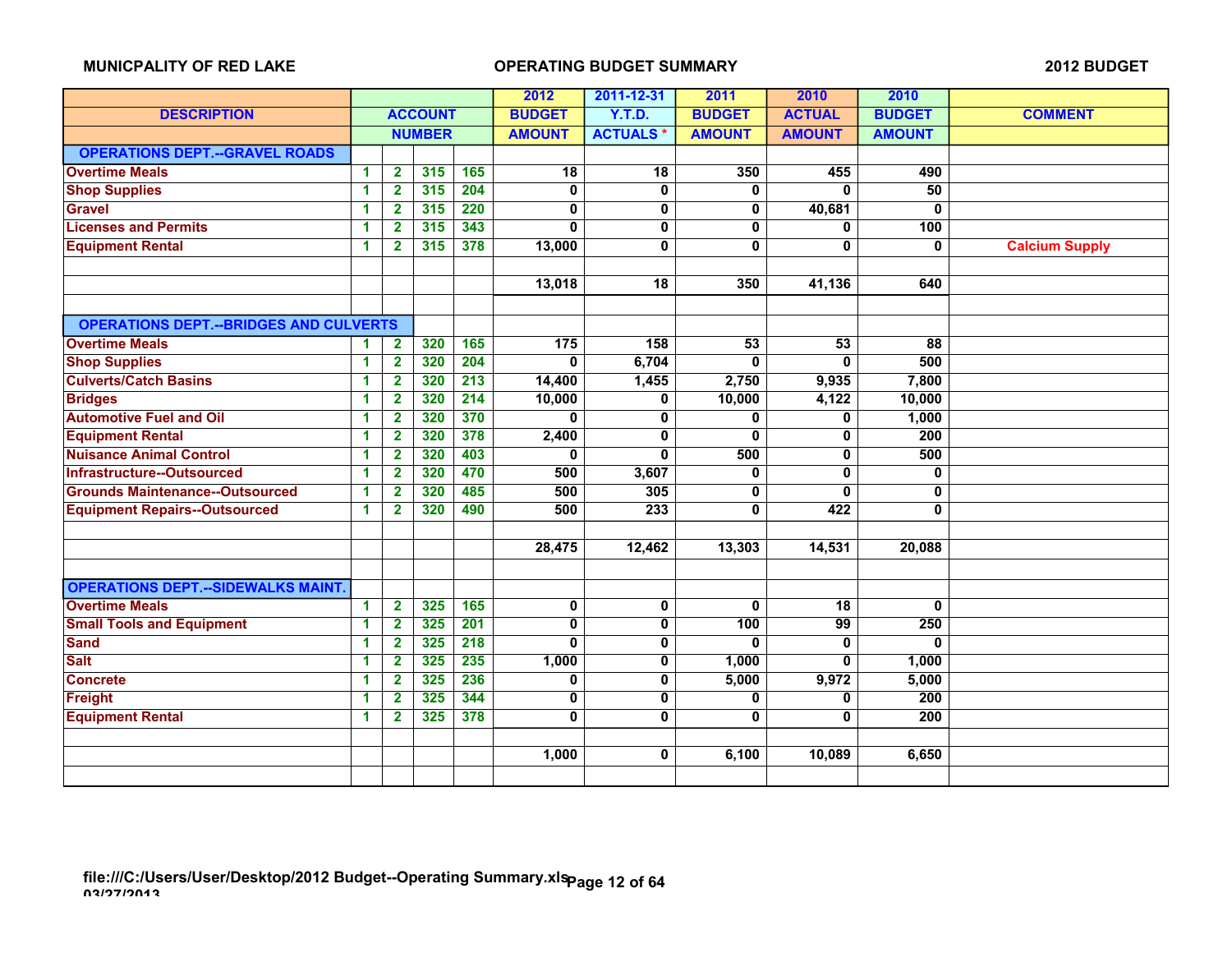|                                           |                      |                         |                | 2012             | 2011-12-31    | 2011             | 2010          | 2010           |                |                |
|-------------------------------------------|----------------------|-------------------------|----------------|------------------|---------------|------------------|---------------|----------------|----------------|----------------|
| <b>DESCRIPTION</b>                        |                      |                         | <b>ACCOUNT</b> |                  | <b>BUDGET</b> | <b>Y.T.D.</b>    | <b>BUDGET</b> | <b>ACTUAL</b>  | <b>BUDGET</b>  | <b>COMMENT</b> |
|                                           |                      |                         | <b>NUMBER</b>  |                  | <b>AMOUNT</b> | <b>ACTUALS*</b>  | <b>AMOUNT</b> | <b>AMOUNT</b>  | <b>AMOUNT</b>  |                |
| <b>OPERATIONS DEPT.--GRAVEL PITS</b>      |                      |                         |                |                  |               |                  |               |                |                |                |
| <b>Royalties</b>                          | -1                   | $\mathbf{2}$            | 330            | 376              | 6.728         | 4,636            |               | 0              | 31,200         |                |
| <b>Consultant Fees</b>                    | 1                    | $\mathbf{2}$            | 330            | 425              | 0             | 0                | 0             | 0              | 0              |                |
| Infrastructure--Outsourced                | 1                    | $\mathbf{2}$            | 330            | 470              | $\mathbf 0$   | 0                | $\mathbf{0}$  | 1,870          | $\overline{0}$ |                |
|                                           |                      |                         |                |                  |               |                  |               |                |                |                |
|                                           |                      |                         |                |                  | 6,728         | 4,636            | 1,950         | 1,870          | 31,200         |                |
|                                           |                      |                         |                |                  |               |                  |               |                |                |                |
| <b>OPERATIONS DEPT.--SIGNS AND SAFETY</b> |                      |                         |                |                  |               |                  |               |                |                |                |
| <b>Small Tools and Equipment</b>          | $\blacktriangleleft$ | $\overline{2}$          | 335            | 201              | $\bf{0}$      | $\bf{0}$         | $\bf{0}$      | $\overline{2}$ | 1,000          |                |
| <b>Signs and Accessories</b>              | 1                    | $\overline{\mathbf{2}}$ | 335            | $\overline{211}$ | 6,000         | 5,883            | 5,000         | 3,692          | 5,000          |                |
| <b>Health and Safety Supplies</b>         | $\blacktriangleleft$ | $\overline{\mathbf{2}}$ | 335            | $\overline{212}$ | 500           | 0                | 0             | 0              | 350            |                |
| <b>Uniforms and Safety Gear</b>           | 1                    | $\overline{2}$          | 335            | 234              | 500           | 0                | 0             | 0              | $\bf{0}$       |                |
| <b>Freight</b>                            | 1                    | $\mathbf{2}$            | 335            | 344              | 0             | 0                | 200           | 0              | 250            |                |
| <b>Signs/Safety Devices--Outsourced</b>   | 1                    | 2                       | 335            | 490              | 0             | 0                | 500           | 0              | 750            |                |
|                                           |                      |                         |                |                  |               |                  |               |                |                |                |
|                                           |                      |                         |                |                  | 7,000         | 5,883            | 5,700         | 3,694          | 7,350          |                |
|                                           |                      |                         |                |                  |               |                  |               |                |                |                |
| <b>OPERATIONS DEPT.--FLEET MAINT.</b>     |                      |                         |                |                  |               |                  |               |                |                |                |
| <b>Over Time Meals</b>                    | 1                    | $\overline{\mathbf{2}}$ | 340            | 165              | 105           | 88               | 0             | 0              | 613            |                |
| <b>Small Tools and Equipment</b>          | 1                    | $\overline{\mathbf{2}}$ | 340            | 201              | 1,000         | 0                | $\mathbf 0$   | 623            | 1,000          |                |
| <b>Shop Supplies</b>                      | 1                    | $\mathbf{2}$            | 340            | 204              | $\bf{0}$      | 0                | $\bf{0}$      | 65             | $\mathbf{0}$   |                |
| <b>Heavy Equipment Parts</b>              | 1                    | $\mathbf{2}$            | 340            | 205              | 65,000        | 67,518           | 50,000        | 52,302         | 100,000        |                |
| <b>Licenses, Permits, Inspections</b>     | 1                    | $\mathbf{2}$            | 340            | 343              | 5,997         | 5,336            | 6,220         | 6,886          | 5,000          |                |
| Freight                                   | -1                   | $\mathbf{2}$            | 340            | 344              | 2,500         | 2,587            | 1,800         | 1,987          | 2,000          |                |
| <b>Automotive Fuel and Oil</b>            | 1                    | $\mathbf{2}$            | 340            | 370              | 126,510       | 118,792          | 134,400       | 120,784        | 106,200        |                |
| <b>Insurance Claims</b>                   | $\blacktriangleleft$ | $\overline{\mathbf{2}}$ | 340            | 397              | $\mathbf 0$   | 0                | $\mathbf{0}$  | 801            | $\bf{0}$       |                |
| <b>Infrastructure--Outsourced</b>         | 1                    | $\overline{2}$          | 340            | 470              | $\mathbf{0}$  | 0                | 0             | 206            | $\bf{0}$       |                |
| <b>Vehicle Maintenance--Outsourced</b>    | 1                    | $\overline{2}$          | 340            | 480              | $\mathbf{0}$  | $\overline{37}$  | 0<br>10,000   | 0              | $\Omega$       |                |
| <b>Equipment Maintenance--Outsourced</b>  | 1                    | $\mathbf{2}$            | 340            | 490              |               | 10,000<br>15,699 |               | 26,878         | 6,000          |                |
|                                           |                      |                         |                |                  |               |                  |               |                |                |                |
|                                           |                      |                         |                |                  | 211,112       | 210,057          | 202,420       | 210,530        | 220,813        |                |
|                                           |                      |                         |                |                  |               |                  |               |                |                |                |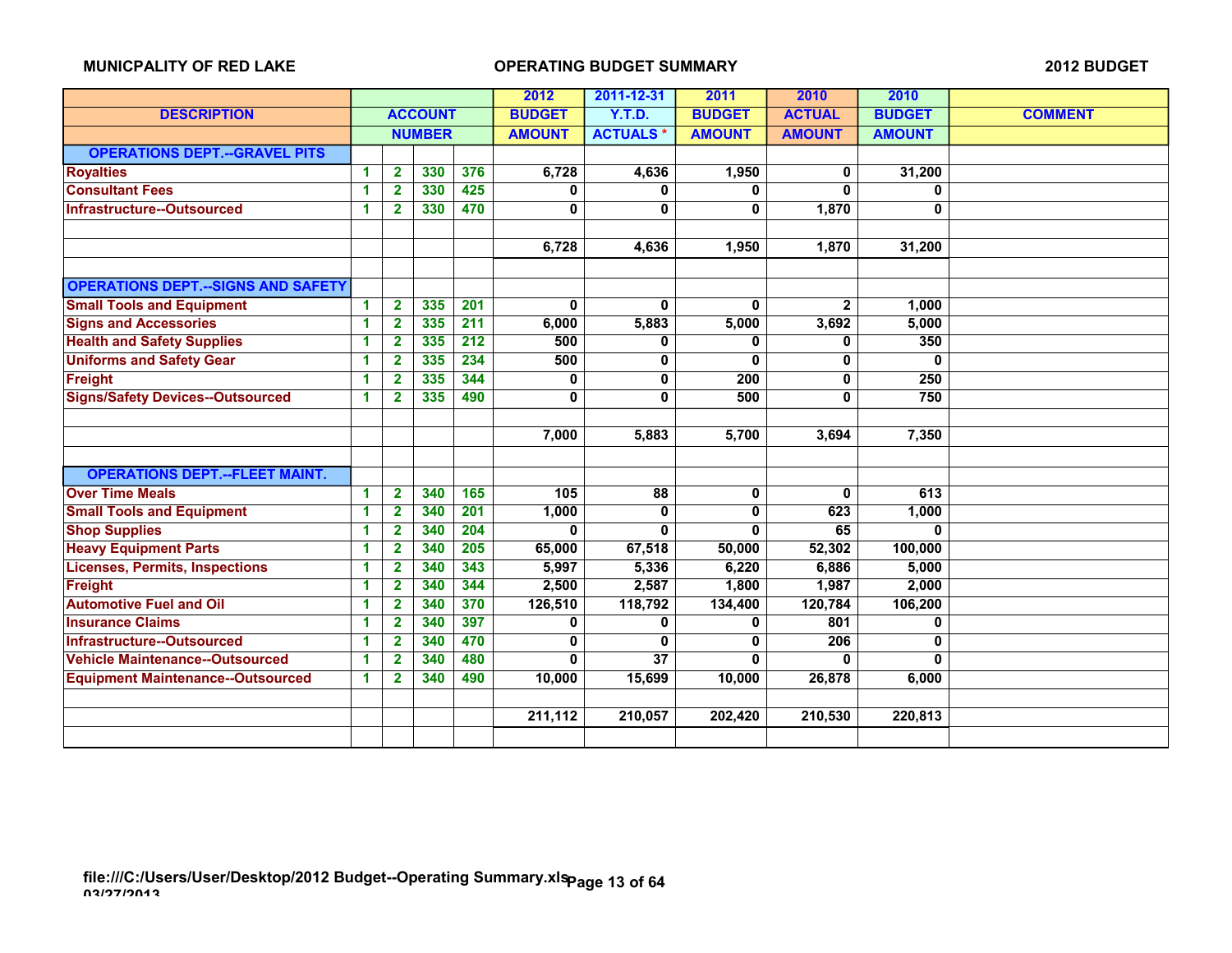|                                          |   |                |                |     | 2012          | 2011-12-31      | 2011          | 2010          | 2010          |                |
|------------------------------------------|---|----------------|----------------|-----|---------------|-----------------|---------------|---------------|---------------|----------------|
| <b>DESCRIPTION</b>                       |   |                | <b>ACCOUNT</b> |     | <b>BUDGET</b> | Y.T.D.          | <b>BUDGET</b> | <b>ACTUAL</b> | <b>BUDGET</b> | <b>COMMENT</b> |
|                                          |   |                | <b>NUMBER</b>  |     | <b>AMOUNT</b> | <b>ACTUALS*</b> | <b>AMOUNT</b> | <b>AMOUNT</b> | <b>AMOUNT</b> |                |
| <b>OPERATIONS DEPT.--PARKING</b>         |   |                |                |     |               |                 |               |               |               |                |
| <b>Shop Supplies</b>                     |   | $\mathbf{2}$   | 342            | 204 | 0             | 0               | 0             | 0             | 500           |                |
| <b>Gravel</b>                            |   | 2              | 342            | 220 | 0             | 0               | 0             | 0             | 1,000         |                |
| <b>Equipment Maintenance--Outsourced</b> |   | 2              | 342            | 490 | 0             | 0               | 0             | 230           | 0             |                |
|                                          |   |                |                |     |               |                 |               |               |               |                |
|                                          |   |                |                |     | 0             | 0               | 0             | 230           | 1,500         |                |
|                                          |   |                |                |     |               |                 |               |               |               |                |
| <b>OPERATIONS DEPT.--STREET LIGHTING</b> |   |                |                |     |               |                 |               |               |               |                |
| <b>Over Time Meals</b>                   | 1 | $\overline{2}$ | 345            | 165 | 0             | $\mathbf{0}$    | 88            | 88            | 140           |                |
| <b>Street Light Supplies</b>             |   | $\mathbf 2$    | 345            | 222 | 10,000        | 15,835          | 9,000         | 9,200         | 15,000        |                |
| <b>Special Events Lighting</b>           |   | $\mathbf{2}$   | 345            | 223 | 1,000         | 0               | 2,000         | 0             | 3,000         |                |
| <b>Freight</b>                           |   | $\overline{2}$ | 345            | 344 | 0             | U               |               | 0             | 100           |                |
| <b>Hydro</b>                             |   | $\overline{2}$ | 345            | 355 | 83,030        | 76,345          | 76,656        | 79,723        | 69,419        |                |
| <b>Equipment Rental</b>                  |   | $\mathbf{2}$   | 345            | 378 | 0             | 0               | 0             | 11,124        | 500           |                |
| Infrastructure--Outsourced               |   | $\mathbf 2$    | 345            | 470 | 4,000         | 108             | 0             | 0             | 0             |                |
| <b>Equipment Maintenance--Outsourced</b> |   | $\overline{2}$ | 345            | 490 | 12,000        | 19,769          | 20,000        | 8,320         | 20,000        |                |
|                                          |   |                |                |     |               |                 |               |               |               |                |
|                                          |   |                |                |     | 110,030       | 112,057         | 107,743       | 108,454       | 108,159       |                |
|                                          |   |                |                |     |               |                 |               |               |               |                |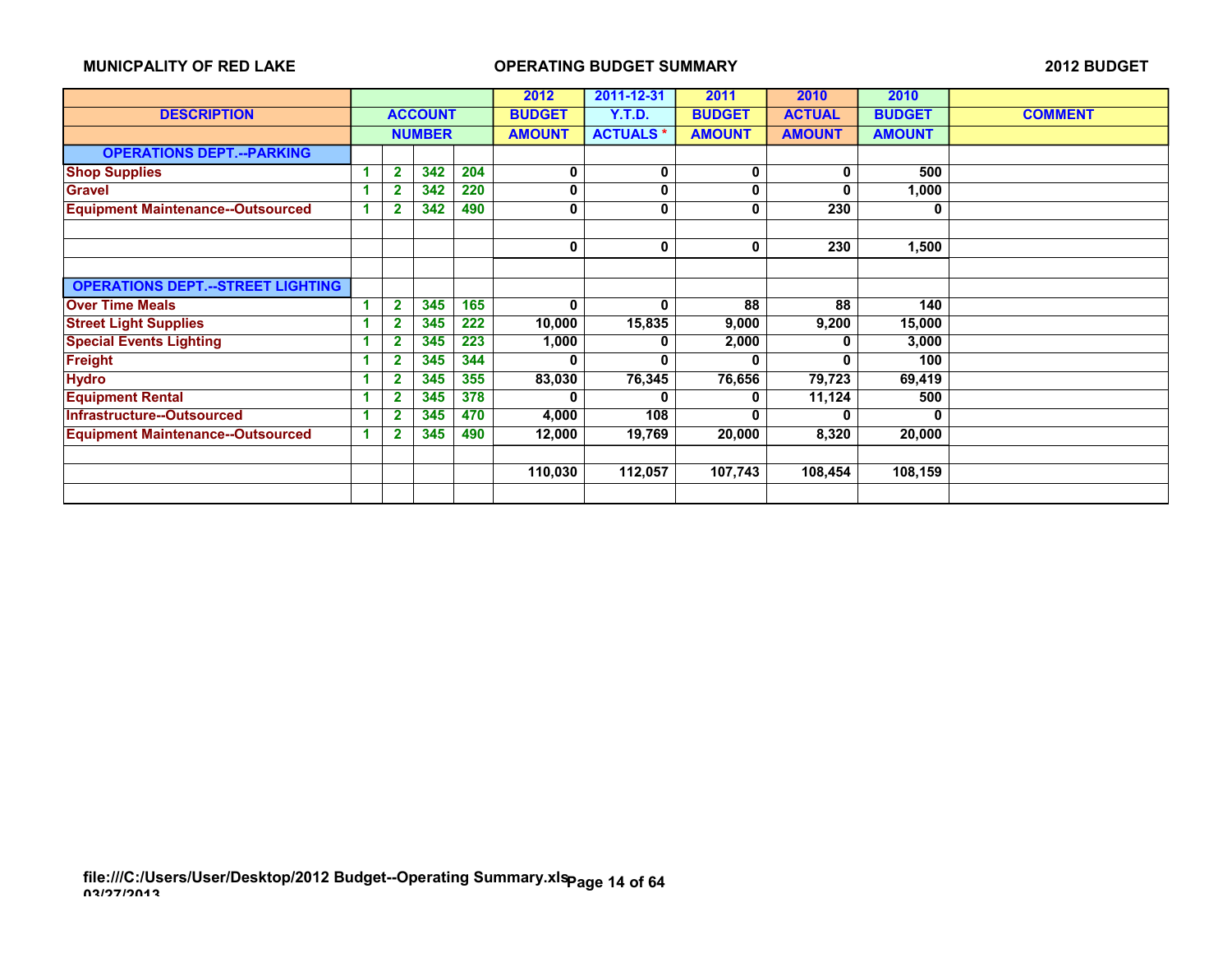|                                           |              |                         |                | 2012             | 2011-12-31      | 2011            | 2010          | 2010             |                  |                                       |
|-------------------------------------------|--------------|-------------------------|----------------|------------------|-----------------|-----------------|---------------|------------------|------------------|---------------------------------------|
| <b>DESCRIPTION</b>                        |              |                         | <b>ACCOUNT</b> |                  | <b>BUDGET</b>   | <b>Y.T.D.</b>   | <b>BUDGET</b> | <b>ACTUAL</b>    | <b>BUDGET</b>    | <b>COMMENT</b>                        |
|                                           |              |                         | <b>NUMBER</b>  |                  | <b>AMOUNT</b>   | <b>ACTUALS*</b> | <b>AMOUNT</b> | <b>AMOUNT</b>    | <b>AMOUNT</b>    |                                       |
| <b>OPERATIONS DEPT.--MISS MCKENZIE II</b> |              |                         |                |                  |                 |                 |               |                  |                  |                                       |
| <b>Salaries and Wages</b>                 | $\mathbf{1}$ | $\mathbf{2}$            | 350            | 100              | 78,780          | 101,319         | 75,792        | 82,979           | 85,333           |                                       |
| <b>Per Diems</b>                          | $\mathbf{1}$ | $\overline{2}$          | 350            | 105              | $\mathbf{0}$    | 110             | 0             | $\mathbf{0}$     | $\mathbf{0}$     |                                       |
| <b>Other Payroll Costs</b>                | 1            | $\overline{2}$          | 350            | 110              | 23,585          | 18,014          | 16,913        | 16,950           | 26,474           |                                       |
| <b>Training and Education</b>             | $\mathbf 1$  | $\mathbf{2}$            | 350            | 120              | 500             | 1,510           | 5,000         | $\overline{135}$ | 1,200            |                                       |
| <b>Boot and Cleaning Allowance</b>        | $\mathbf{1}$ | $\mathbf{2}$            | 350            | 150              | 1,410           | 1,800           | 1,350         | 900              | 1,350            |                                       |
| <b>Recruiting and Medicals</b>            | $\mathbf{1}$ | $\overline{2}$          | 350            | 160              | 408             | 375             | 408           | $\overline{272}$ | $\overline{272}$ |                                       |
| <b>Over Time Meals</b>                    | $\mathbf 1$  | $\overline{\mathbf{2}}$ | 350            | 165              | 140             | 140             | 0             | 18               | 140              |                                       |
| <b>Small Tools and Equipment</b>          | $\mathbf{1}$ | $\overline{2}$          | 350            | 201              | $\mathbf 0$     | $\bf{0}$        | 0             | $\mathbf 0$      | 0                |                                       |
| <b>Cleaning/Kitchen/Washroom Supplies</b> | $\mathbf{1}$ | $\overline{2}$          | 350            | $\overline{203}$ | 100             | 42              | 250           | 212              | 250              |                                       |
| <b>Heavy Equipment Parts and Supplies</b> | $\mathbf{1}$ | $\overline{\mathbf{2}}$ | 350            | 205              | 6,000           | 18,443          | 6,000         | 13,042           | 6,000            |                                       |
| <b>Office Supplies</b>                    | $\mathbf{1}$ | $\overline{2}$          | 350            | 209              | $\overline{50}$ | $\bf{0}$        | 0             | 63               | 100              |                                       |
| <b>Signs and Accessories</b>              | $\mathbf{1}$ | $\overline{\mathbf{2}}$ | 350            | 211              | $\bf{0}$        | 148             | 0             | $\mathbf{0}$     | 0                |                                       |
| <b>Health and Safety Supplies</b>         | 1            | $\overline{\mathbf{2}}$ | 350            | $\overline{212}$ | 1,500           | 68              | 0             | 0                | 0                |                                       |
| <b>Uniforms and Safety Gear</b>           | $\mathbf{1}$ | $\overline{2}$          | 350            | 234              | 0               | 1,161           | 700           | 0                | 1,000            |                                       |
| <b>Loan Interest</b>                      | $\mathbf{1}$ | $\mathbf{2}$            | 350            | 318              | 3,634           | 3,595           | 4,144         | 3,978            | 4,883            |                                       |
| <b>Travel--Meals</b>                      | $\mathbf 1$  | $\overline{\mathbf{2}}$ | 350            | 333              | 0               | 810             | 0             | $\mathbf 0$      |                  | 250 Travel--Meals                     |
| <b>Travel--Accommodations</b>             | $\mathbf{1}$ | $\overline{2}$          | 350            | 336              | $\mathbf 0$     | 676             | 0             | $\mathbf 0$      | 400              | <b>Workshops/Conferences Registra</b> |
| <b>Travel--Fuel and Mileage</b>           | $\mathbf{1}$ | $\overline{2}$          | 350            | 337              | $\mathbf 0$     | 3,206           | 0             | 0                |                  | 100 Travel--Accommodations            |
| <b>Travel--Airfare and Taxi</b>           | $\mathbf 1$  | $\overline{\mathbf{2}}$ | 350            | 338              | 0               | 200             | 0             | 0                | 1,500            | <b>Travel--Fuel and Mileage</b>       |
| <b>Licenses and Permits</b>               | 1            | $\overline{2}$          | 350            | 343              | 4,041           | 1,476           | 2,000         | 1,833            | 1,000            | <b>Travel--Airfare and Taxi</b>       |
| Freight                                   | $\mathbf{1}$ | $\overline{2}$          | 350            | 344              | 500             | 1,331           | 0             | 1,005            | $\overline{200}$ |                                       |
| <b>Advertising</b>                        | 1            | $\overline{\mathbf{2}}$ | 350            | 349              | 300             | 610             | 200           | 165              | 300              |                                       |
| <b>Hydro</b>                              | $\mathbf{1}$ | $\mathbf{2}$            | 350            | 355              | 986             | 904             | 3,124         | 3,243            | 1,039            |                                       |
| <b>Automotive Fuel and Oil</b>            | $\mathbf{1}$ | $\mathbf{2}$            | 350            | 370              | 24,000          | 24,874          | 20,000        | 26,960           | 15,000           |                                       |
| <b>Insurance</b>                          | 1            | 2                       | 350            | 372              | 9,131           | 9,240           | 9,147         | 9,222            | 9,193            |                                       |
| <b>Equipment Rental</b>                   | $\mathbf{1}$ | $\overline{2}$          | 350            | 378              | $\mathbf 0$     | 10,362          | 10,000        | 10,752           | 6,000            |                                       |
| <b>Building Maintenance--Outsourced</b>   | $\mathbf{1}$ | $\overline{2}$          | 350            | 475              | $\mathbf{0}$    | $\bf{0}$        | $\mathbf{0}$  | 700              | $\bf{0}$         |                                       |
| <b>Boat Maintenance--Outsourced</b>       | 1            | $\mathbf{2}$            | 350            | 480              | 1,000           | 11,545          | 6,500         | 7,637            | 6,500            |                                       |
| <b>Long Term Debt Principal</b>           | 1            | $\mathbf{2}$            | 350            | 600              | 38,185          | 37,178          | 36,843        | 36,843           | 36,843           |                                       |
| <b>Amortization of Capital Assets</b>     | $\mathbf{2}$ | $\mathbf{2}$            | 350            | 995              | 13,906          | 13,906          | 12,849        | 12,651           | 0                |                                       |
|                                           |              |                         |                |                  |                 |                 |               |                  |                  |                                       |
|                                           |              |                         |                |                  | 208,155         | 263,042         | 211,220       | 229,559          | 205,327          |                                       |
|                                           |              |                         |                |                  |                 |                 |               |                  |                  |                                       |
| <b>TOTAL PUBLIC WORKS BUDGET</b>          |              |                         |                |                  | 3,065,624       | 2,993,115       | 2,699,714     | 2,757,733        | 2,000,081        |                                       |
|                                           |              |                         |                |                  |                 |                 |               |                  |                  |                                       |
|                                           |              |                         |                |                  |                 |                 |               |                  |                  |                                       |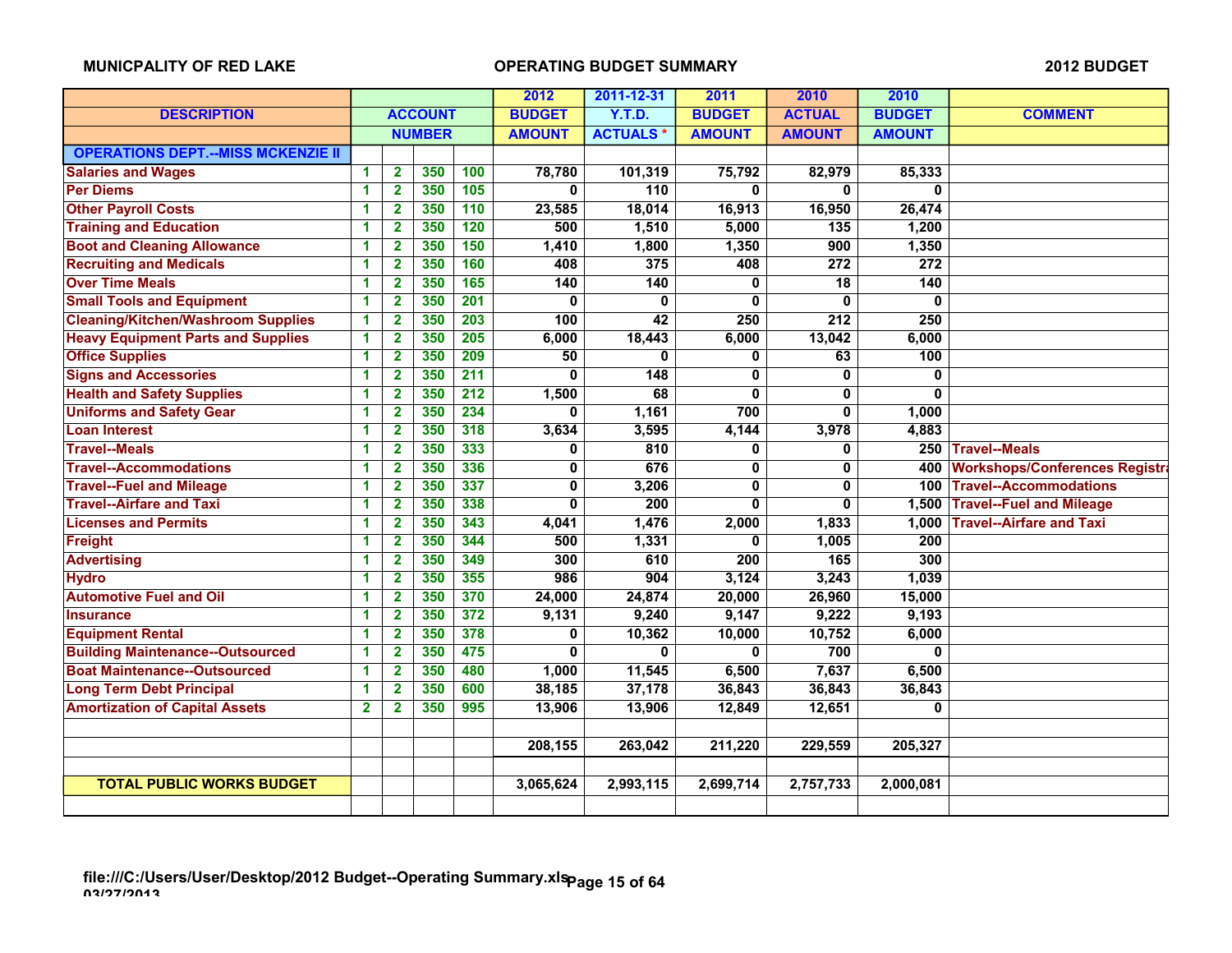|                                                |   |                |                |     | 2012          | 2011-12-31      | 2011          | 2010          | 2010          |                |
|------------------------------------------------|---|----------------|----------------|-----|---------------|-----------------|---------------|---------------|---------------|----------------|
| <b>DESCRIPTION</b>                             |   |                | <b>ACCOUNT</b> |     | <b>BUDGET</b> | <b>Y.T.D.</b>   | <b>BUDGET</b> | <b>ACTUAL</b> | <b>BUDGET</b> | <b>COMMENT</b> |
|                                                |   |                | <b>NUMBER</b>  |     | <b>AMOUNT</b> | <b>ACTUALS*</b> | <b>AMOUNT</b> | <b>AMOUNT</b> | <b>AMOUNT</b> |                |
| <b>HEALTH AND SAFETY</b>                       |   |                |                |     |               |                 |               |               |               |                |
| <b>Salaries and Wages</b>                      | 1 | $\overline{2}$ | 355            | 100 | 0             | 16,263          | 28,319        | 25,383        | 27,493        |                |
| <b>Per Diems</b>                               | и | $\overline{2}$ | 355            | 105 | 0             | 0               |               | 0             | 0             |                |
| <b>Other Payroll Costs</b>                     | 1 | $\mathbf{2}$   | 355            | 110 | 0             | 5,936           | 10,523        | 4,223         | 10,206        |                |
| <b>Training and Education</b>                  | 1 | $\mathbf{2}$   | 355            | 120 | 135           | 210             | 930           | 0             | 0             |                |
| <b>Local Mileage</b>                           | 1 | 2              | 355            | 130 | 0             | 0               | 0             | 0             | 0             |                |
| <b>Boot and Cleaning Allowance</b>             | 1 | $\overline{2}$ | 355            | 150 | $\mathbf{0}$  | 0               | 450           | 0             | 375           |                |
| <b>Office Supplies</b>                         | 1 | $\overline{2}$ | 355            | 209 | 300           | 217             | 250           | 179           | 250           |                |
| <b>Health and Safety Supplies</b>              | 1 | $\overline{2}$ | 355            | 212 | O             | 3,418           | 0             | 25            | 0             |                |
| <b>Computer Supplies</b>                       | 4 | $\overline{2}$ | 355            | 229 | 1,800         | 89              | 500           | 68            | 500           |                |
| <b>Subscriptions and Memberships</b>           | 1 | $\overline{2}$ | 355            | 325 | 1,286         | 1,523           | 405           | 3,245         | 4,500         |                |
| <b>Travel--Meals</b>                           | 1 | $\mathbf{2}$   | 355            | 333 | 0             | 153             | 300           | 254           | 300           |                |
| <b>Workshops/Conferences Registrations</b>     | 1 | $\overline{2}$ | 355            | 335 | 0             | 702             | 900           | 55            | 500           |                |
| <b>Travel--Accommodations</b>                  | 1 | $\overline{2}$ | 355            | 336 | 0             | 567             | 700           | 275           | 800           |                |
| <b>Travel--Airfare and Taxi</b>                | 1 | $\mathbf{2}$   | 355            | 338 | 0             | 1,454           | 1,240         | 0             | 0             |                |
| <b>Meals--Meetings</b>                         | 1 | $\overline{2}$ | 355            | 339 | $\bf{0}$      | 34              | 0             | 0             | $\bf{0}$      |                |
| <b>Cell Phones</b>                             |   | $\overline{2}$ | 355            | 347 | 600           | 493             | 1,200         | 0             | 600           |                |
| <b>Promotion (Safety Awards)</b>               | 1 | $\overline{2}$ | 355            | 350 | 3,750         | 4,097           | 3,500         | 5,439         | 3,000         |                |
| <b>Service Agreements/Management Contracts</b> |   | $\mathbf{2}$   | 355            | 379 | 0             | 1,018           | 0             | 0             | 0             |                |
| <b>Consulting Services</b>                     | 1 | 2              | 355            | 425 | 22,260        | 0               | 0             | 0             | 0             |                |
|                                                |   |                |                |     |               |                 |               |               |               |                |
|                                                |   |                |                |     | 30,131        | 36,174          | 49,217        | 39,146        | 48,525        |                |
|                                                |   |                |                |     |               |                 |               |               |               |                |
|                                                |   |                |                |     |               |                 |               |               |               |                |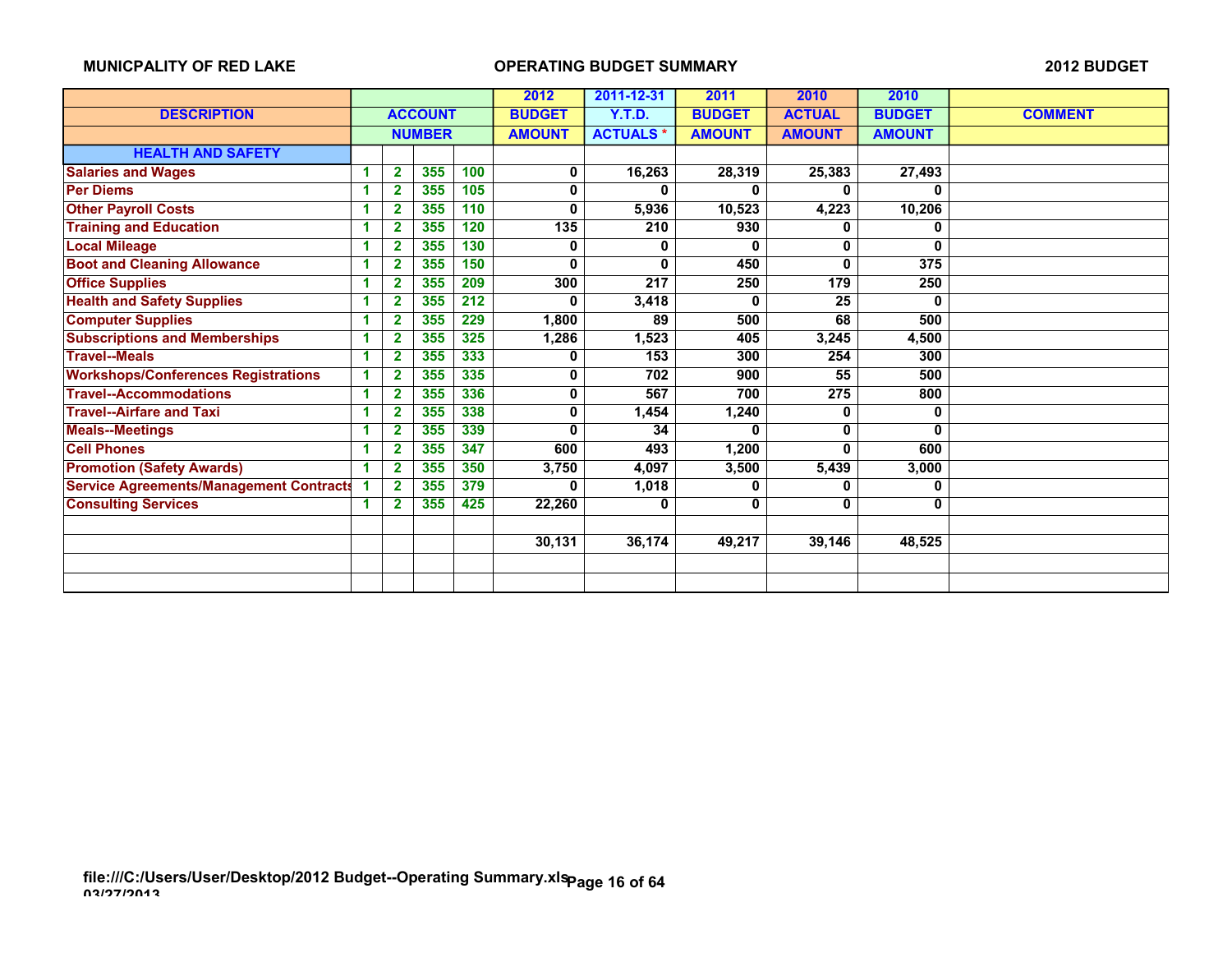|                                                |    |                         |                |     | 2012          | 2011-12-31      | 2011          | 2010          | 2010          |                |
|------------------------------------------------|----|-------------------------|----------------|-----|---------------|-----------------|---------------|---------------|---------------|----------------|
| <b>DESCRIPTION</b>                             |    |                         | <b>ACCOUNT</b> |     | <b>BUDGET</b> | Y.T.D.          | <b>BUDGET</b> | <b>ACTUAL</b> | <b>BUDGET</b> | <b>COMMENT</b> |
|                                                |    |                         | <b>NUMBER</b>  |     | <b>AMOUNT</b> | <b>ACTUALS*</b> | <b>AMOUNT</b> | <b>AMOUNT</b> | <b>AMOUNT</b> |                |
| <b>OPERATIONS SUPERINTENDENT</b>               |    |                         |                |     |               |                 |               |               |               |                |
| <b>Salaries and Wages</b>                      | 1  | $\overline{2}$          | 365            | 100 | 84,218        | 76,200          | 81,765        | 0             | 0             |                |
| <b>Per Diems</b>                               | 1  | $\mathbf{2}$            | 365            | 105 | 300           | 110             | 220           | 0             | 0             |                |
| <b>Other Payroll Costs</b>                     | и  | 2                       | 365            | 110 | 21,664        | 21,506          | 19,850        | 0             | 0             |                |
| <b>Training and Education</b>                  | 1  | 2                       | 365            | 120 | 1,600         | 796             | 0             | 0             | 0             |                |
| <b>Boot and Cleaning Allowance</b>             | 1  | $\mathbf{2}$            | 365            | 150 | 470           | 450             | 450           | 0             | 0             |                |
| <b>Office Supplies</b>                         | 4  | $\mathbf{2}$            | 365            | 209 | 500           | 66              | 500           | 0             | 0             |                |
| <b>Computer Supplies</b>                       | 1  | $\overline{\mathbf{2}}$ | 365            | 229 | 500           | 179             | 500           | 0             | 0             |                |
| <b>Subscriptions and Memberships</b>           | 1  | $\overline{2}$          | 365            | 325 | 823           | 476             | 775           | 0             | 0             |                |
| <b>Travel--Meals</b>                           | -1 | 2                       | 365            | 333 | 1,275         | 450             | 1,425         | 0             | 0             |                |
| <b>Workshops/Conferences Registrations</b>     | -1 | $\mathbf{2}$            | 365            | 335 | 2,650         | 228             | 2,640         | 0             | 0             |                |
| <b>Travel--Accommodations</b>                  | 1  | $\mathbf{2}$            | 365            | 336 | 2,720         | 772             | 1,300         | 0             | 0             |                |
| <b>Travel--Fuel and Mileage</b>                | 1  | $\overline{2}$          | 365            | 337 | 955           | 1,428           |               | 0             | 0             |                |
| <b>Travel--Airfare and Taxi</b>                | 1  | $\mathbf{2}$            | 365            | 338 | 1,375         | 151             | 5,120         | 0             | 0             |                |
| <b>Meals--Meetings</b>                         | и  | $\overline{2}$          | 365            | 339 | 120           | 23              | 120           | 0             | 0             |                |
| <b>Licenses, Permits and Inspections</b>       | 1  | $\overline{2}$          | 365            | 343 | 74            | 252             | 74            | 0             | 0             |                |
| <b>Freight</b>                                 | 1  | $\mathbf{2}$            | 365            | 344 | 0             | 73              | 0             | 0             | 0             |                |
| <b>Cell Phones</b>                             |    | $\overline{2}$          | 365            | 347 | 1,200         | 1,719           | 3,000         | 0             | 0             |                |
| <b>Advertising</b>                             | 1  | $\overline{\mathbf{2}}$ | 365            | 349 | n             | U.              | U             | 0             | 0             |                |
| <b>Automotive Fuel and Oil</b>                 | 1  | $\mathbf{2}$            | 365            | 370 | 6,300         | 4,313           | 6,300         | 0             | 0             |                |
| <b>Service Agreements/Management Contracts</b> |    | $\mathbf{2}$            | 365            | 379 | 0             | 1,018           | 0             | 0             | 0             |                |
|                                                |    |                         |                |     |               |                 |               |               |               |                |
|                                                |    |                         |                |     | 126,744       | 110,209         | 124,039       | 0             | 0             |                |
|                                                |    |                         |                |     |               |                 |               |               |               |                |
|                                                |    |                         |                |     |               |                 |               |               |               |                |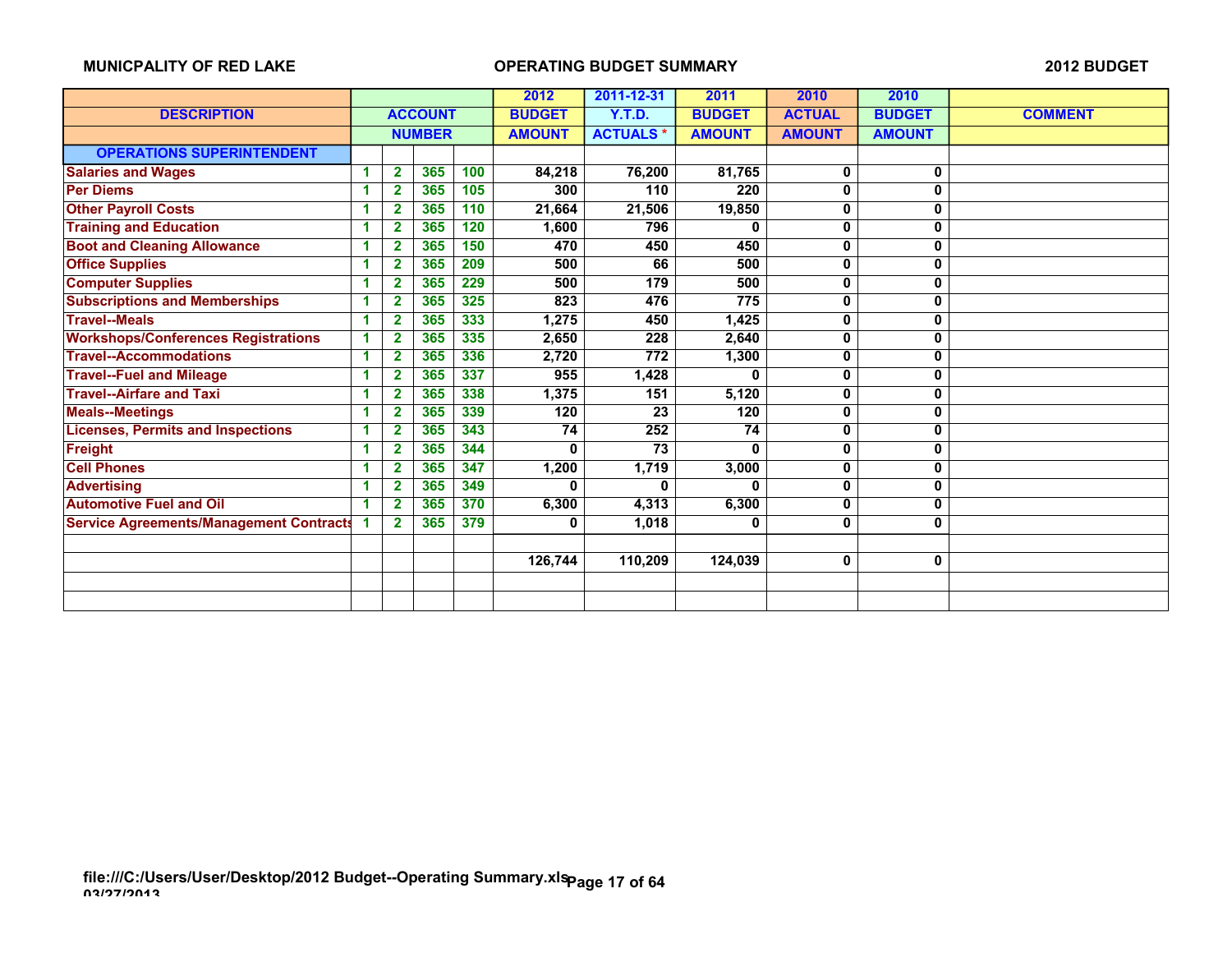|                                               |                         |                         |                | 2012             | 2011-12-31              | 2011            | 2010                    | 2010                    |                  |                |
|-----------------------------------------------|-------------------------|-------------------------|----------------|------------------|-------------------------|-----------------|-------------------------|-------------------------|------------------|----------------|
| <b>DESCRIPTION</b>                            |                         |                         | <b>ACCOUNT</b> |                  | <b>BUDGET</b>           | <b>Y.T.D.</b>   | <b>BUDGET</b>           | <b>ACTUAL</b>           | <b>BUDGET</b>    | <b>COMMENT</b> |
|                                               |                         |                         | <b>NUMBER</b>  |                  | <b>AMOUNT</b>           | <b>ACTUALS*</b> | <b>AMOUNT</b>           | <b>AMOUNT</b>           | <b>AMOUNT</b>    |                |
| <b>OPERATIONS DEPT.--SEWAGE</b>               |                         |                         |                |                  |                         |                 |                         |                         |                  |                |
| <b>Salaries and Wages</b>                     | 1                       | 2                       | 400            | 100              | 23,920                  | 23,483          | 23,483                  | 22,460                  | 22,460           |                |
| <b>Other Payroll Costs</b>                    | 1                       | $\overline{2}$          | 400            | 110              | 4,333                   | 4,012           | 4,012                   | 6,260                   | 6,260            |                |
| <b>Training and Education</b>                 | 1                       | $\overline{2}$          | 400            | 120              | $\mathbf{0}$            | $\mathbf{0}$    | $\mathbf 0$             | $\overline{30}$         | $\mathbf 0$      |                |
| <b>Overtime Meals</b>                         | 1                       | $\overline{2}$          | 400            | 165              | 613                     | 613             | 613                     | 583                     | 473              |                |
| <b>Sand</b>                                   | 1                       | $\mathbf{2}$            | 400            | $\overline{218}$ | 0                       | $\mathbf{0}$    | $\mathbf{0}$            | 0                       | 100              |                |
| <b>Dirt</b>                                   | 1                       | 2                       | 400            | 219              | 0                       | 55              | 200                     | 0                       | 100              |                |
| <b>Granular</b>                               | 1                       | $\mathbf{2}$            | 400            | 220              | 0                       | 0               | 0                       | 0                       | 1,200            |                |
| <b>Greenery</b>                               | 1                       | $\mathbf{2}$            | 400            | 226              | $\overline{\mathbf{0}}$ | 0               | $\overline{\mathbf{0}}$ | 0                       | 100              |                |
| <b>Concrete</b>                               | 1                       | $\overline{2}$          | 400            | 236              | $\overline{0}$          | $\mathbf{0}$    | $\mathbf{0}$            | 0                       | $\overline{110}$ |                |
| <b>Sewer Supplies</b>                         | 1                       | $\overline{2}$          | 400            | 237              | 5,000                   | 9,121           | 1,500                   | 1,390                   | 6,000            |                |
| <b>Grinder Pumps</b>                          | 1                       | $\overline{\mathbf{2}}$ | 400            | 238              | 7,080                   | 15,193          | 16,000                  | 18,483                  | 16,000           |                |
| <b>Loan Interest</b>                          | 1                       | $\mathbf{2}$            | 400            | 318              | 41,158                  | 33,794          | 37,547                  | 13,086                  | 12,436           |                |
| Freight                                       | 1                       | $\mathbf{2}$            | 400            | 344              | 1,000                   | 764             | 1,000                   | 1,032                   | 1,000            |                |
| <b>Insurance</b>                              | 1                       | $\overline{2}$          | 400            | 372              | 20,782                  | 18,672          | 18,672                  | 19,035                  | 19,035           |                |
| <b>Equipment Rental</b>                       | 1                       | $\mathbf{2}$            | 400            | 378              | 0                       | 2,900           | $\mathbf{0}$            | 0                       | 300              |                |
| Legal                                         | 1                       | $\overline{\mathbf{2}}$ | 400            | 411              | 0                       | 3,378           | $\mathbf{0}$            | 0                       | $\bf{0}$         |                |
| <b>Contract--Core Service</b>                 | 1                       | 2                       | 400            | 450              | 621,661                 | 577,179         | 638,457                 | 551,004                 | 638,215          |                |
| <b>Infrastructure Maintenance--Outsourced</b> | 1                       | $\overline{2}$          | 400            | 470              | 2,800                   | 43,771          | 15,000                  | 27,858                  | 11,360           |                |
| <b>Grinder Pumps--Outsourced</b>              | 1                       | $\overline{2}$          | 400            | 471              | 8,000                   | 769             | 8,000                   | 14,864                  | 12,000           |                |
| <b>Buildings Maintenance--Outsourced</b>      | 1                       | $\mathbf{2}$            | 400            | 475              | 0                       | 623             | 0                       | <sup>0</sup>            | $\bf{0}$         |                |
| <b>Equipment Maintenance--Outsourced</b>      | $\overline{\mathbf{1}}$ | $\overline{2}$          | 400            | 490              | $\overline{0}$          | 1,616           | $\overline{0}$          | 6,900                   | $\overline{0}$   |                |
| <b>Long Term Debt Principal</b>               | 1                       | $\overline{\mathbf{2}}$ | 400            | 600              | 108,468                 | 175,015         | 96,349                  | 22,858                  | 11,144           |                |
| <b>Amortization of Capital Assets</b>         | $\overline{\mathbf{2}}$ | $\mathbf{2}$            | 400            | 995              | 235,562                 | 235,562         | 229,421                 | 230,435                 | 0                |                |
|                                               |                         |                         |                |                  |                         |                 |                         |                         |                  |                |
|                                               |                         |                         |                |                  | 1,080,376               | 1,146,517       | 1,090,254               | 936,276                 | 758,292          |                |
|                                               |                         |                         |                |                  |                         |                 |                         |                         |                  |                |
| <b>OPERATIONS DEPT.--DRYING BEDS</b>          |                         |                         |                |                  |                         |                 |                         |                         |                  |                |
| <b>Sand</b>                                   | $\blacktriangleleft$    | $\mathbf{2}$            | 402            | 218              | 0                       | 0               | $\overline{\mathbf{0}}$ | $\overline{\mathbf{0}}$ | 0                |                |
| <b>Dirt</b>                                   | 1                       | $\overline{\mathbf{2}}$ | 402            | $\overline{219}$ | 0                       | $\mathbf 0$     | $\mathbf 0$             | 0                       | $\mathbf 0$      |                |
| <b>Granular</b>                               | 1                       | $\mathbf{2}$            | 402            | 220              | 0                       | 0               | 0                       | 0                       | 0                |                |
| <b>Loan Interest</b>                          | 1                       | $\mathbf{2}$            | 402            | 318              | $\bf{0}$                | $\mathbf 0$     | $\overline{\mathbf{0}}$ | $\bf{0}$                | $\mathbf 0$      |                |
| <b>Equipment Rental</b>                       | 1                       | $\overline{2}$          | 402            | 378              | 0                       | $\mathbf 0$     | $\mathbf 0$             | 0                       | 0                |                |
| <b>Grounds Maintenance--Outsourced</b>        | 1                       | $\mathbf{2}$            | 402            | 485              | 8,000                   | $\mathbf 0$     | $\mathbf 0$             | 0                       | $\bf{0}$         |                |
| <b>Equipment Maintenance--Outsourced</b>      | $\mathbf{1}$            | $\overline{\mathbf{2}}$ | 402            | 490              | $\bf{0}$                | $\mathbf{0}$    | $\mathbf 0$             | 0                       | $\mathbf 0$      |                |
|                                               |                         |                         |                |                  |                         |                 |                         |                         |                  |                |
|                                               |                         |                         |                |                  | 8,000                   | 0               | 0                       | 0                       | 0                |                |
|                                               |                         |                         |                |                  |                         |                 |                         |                         |                  |                |

**file:///C:/Users/User/Desktop/2012 Budget--Operating Summary.xls 03/27/2013 Page 18 of 64**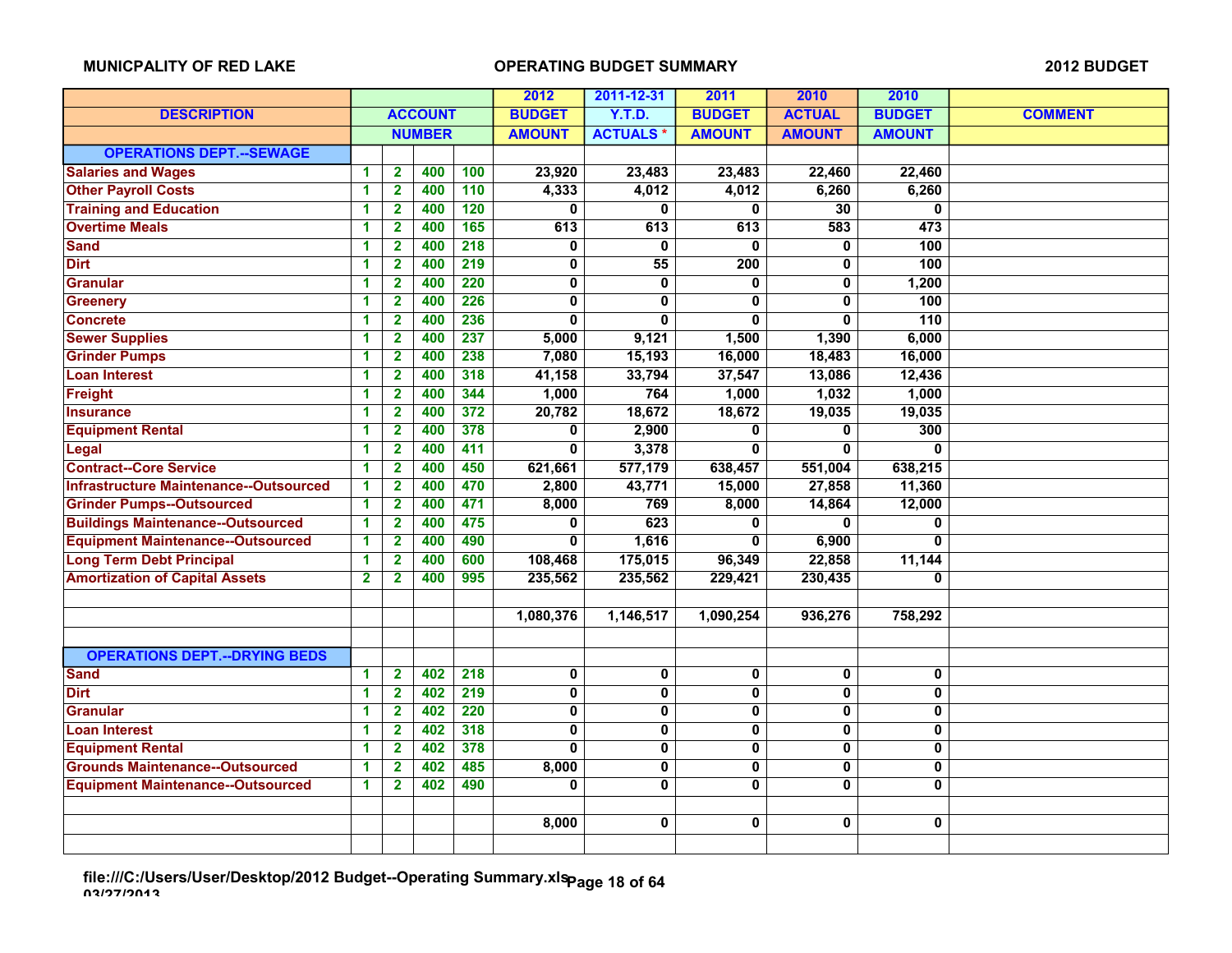|                    |                | 2012          | $2011 - 12 - 31$ | 2011          | 2010          | 2010          |                |
|--------------------|----------------|---------------|------------------|---------------|---------------|---------------|----------------|
| <b>DESCRIPTION</b> | <b>ACCOUNT</b> | <b>BUDGET</b> | <b>Y.T.D.</b>    | <b>BUDGET</b> | <b>ACTUAL</b> | <b>BUDGET</b> | <b>COMMENT</b> |
|                    | <b>NUMBER</b>  | <b>AMOUNT</b> | <b>ACTUALS *</b> | <b>AMOUNT</b> | <b>AMOUNT</b> | <b>AMOUNT</b> |                |
|                    |                |               |                  |               |               |               |                |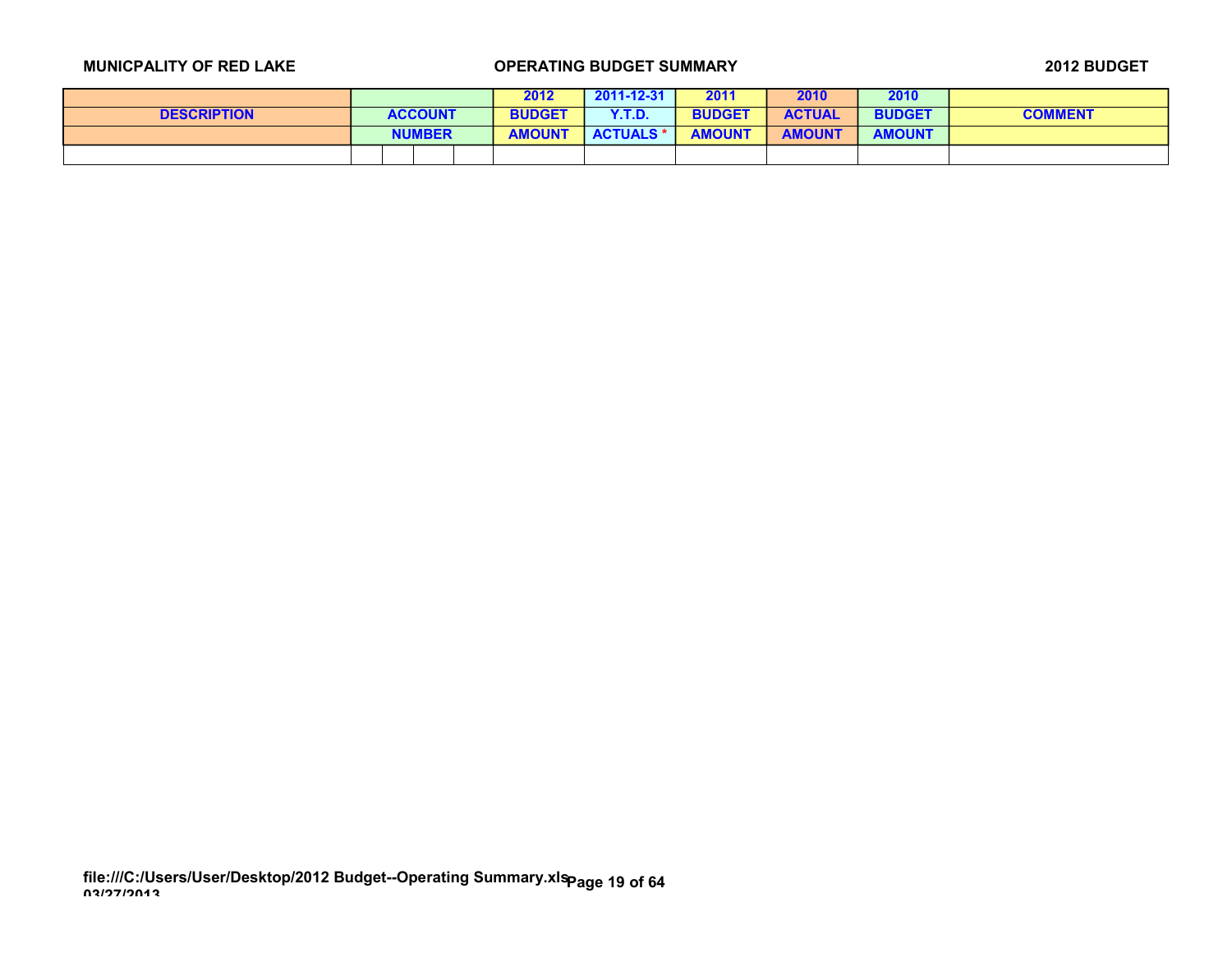|                                               |                      |                         |               |               | 2012          | 2011-12-31      | 2011          | 2010             | 2010           |  |
|-----------------------------------------------|----------------------|-------------------------|---------------|---------------|---------------|-----------------|---------------|------------------|----------------|--|
| <b>DESCRIPTION</b>                            |                      | <b>ACCOUNT</b>          |               | <b>BUDGET</b> | Y.T.D.        | <b>BUDGET</b>   | <b>ACTUAL</b> | <b>BUDGET</b>    | <b>COMMENT</b> |  |
|                                               |                      |                         | <b>NUMBER</b> |               | <b>AMOUNT</b> | <b>ACTUALS*</b> | <b>AMOUNT</b> | <b>AMOUNT</b>    | <b>AMOUNT</b>  |  |
| <b>OPERATIONS DEPT.--STORM SEWERS</b>         |                      |                         |               |               |               |                 |               |                  |                |  |
| <b>Overtime Meals</b>                         | 1                    | $\mathbf{2}$            | 403           | 165           | 0             | 0               | 0             | $\frac{1}{175}$  | 0              |  |
| <b>Loan Interest</b>                          | $\blacktriangleleft$ | $\mathbf{2}$            | 403           | 318           | 2,042         | 2,382           | 2,784         | 2,673            | 3,280          |  |
| <b>Hydro</b>                                  | 1                    | $\overline{\mathbf{2}}$ | 403           | 355           | 2,851         | 2,618           | 1,581         | 1,613            | 4,376          |  |
| <b>Infrastructure Maintenance--Outsourced</b> | 1                    | $\overline{\mathbf{2}}$ | 403           | 470           | $\bf{0}$      | 0               | $\mathbf{0}$  | O.               | $\mathbf{0}$   |  |
| <b>Grounds Maintenance--Outsourced</b>        | $\blacktriangleleft$ | $\overline{\mathbf{2}}$ | 403           | 485           | $\Omega$      | 0               | $\mathbf{0}$  | 1,400            | $\bf{0}$       |  |
| <b>Long Term Debt Principal</b>               | 1                    | $\mathbf{2}$            | 403           | 600           | 24,750        | 24,750          | 24,750        | 24,750           | 24,750         |  |
| <b>Amortization of Capital Assets</b>         | $\mathbf{2}$         | $\overline{\mathbf{2}}$ | 403           | 995           | 19,303        | 19,303          | 0             | 13,978           | $\Omega$       |  |
|                                               |                      |                         |               |               |               |                 |               |                  |                |  |
|                                               |                      |                         |               |               | 48,946        | 49,053          | 29,116        | 44,588           | 32,406         |  |
|                                               |                      |                         |               |               |               |                 |               |                  |                |  |
| <b>OPERATIONS DEPT.--WATER</b>                |                      |                         |               |               |               |                 |               |                  |                |  |
| <b>Salaries and Wages</b>                     | $\blacktriangleleft$ | $\overline{\mathbf{2}}$ | 405           | 100           | 47,839        | 46,966          | 46,966        | 44,919           | 44,919         |  |
| <b>Other Payroll Costs</b>                    | 1                    | $\overline{\mathbf{2}}$ | 405           | 110           | 9,012         | 8,367           | 8,367         | 12,658           | 12,658         |  |
| <b>Training and Education</b>                 | 1                    | $\overline{2}$          | 405           | 120           | 2,630         | 81              | $\mathbf{0}$  | 0                | 1,300          |  |
| <b>Overtime Meals</b>                         | 1                    | $\mathbf{2}$            | 405           | 165           | 700           | 630             | 735           | 735              | 1,750          |  |
| <b>Small Tools and Equipment</b>              | 1                    | $\mathbf{2}$            | 405           | 201           | 1,500         | 0               | $\mathbf{0}$  | 0                | $\bf{0}$       |  |
| <b>Building Maintenance Supplies</b>          | 1                    | $\overline{2}$          | 405           | 207           | 0             | 227             | 0             | 0                | $\bf{0}$       |  |
| <b>Other Supplies</b>                         | 1                    | $\overline{\mathbf{2}}$ | 405           | 215           | 0             | 0               | $\mathbf{0}$  | 1,548            | 0              |  |
| <b>Dirt</b>                                   | -1                   | $\mathbf{2}$            | 405           | 219           | 250           | 49              | 500           | 1,458            | 0              |  |
| <b>Granular</b>                               | 1                    | $\overline{2}$          | 405           | 220           | 250           | 247             | 0             | 0                | 1,500          |  |
| <b>Greenery</b>                               | 1                    | $\overline{\mathbf{2}}$ | 405           | 226           | 0             | 0               | $\mathbf 0$   | $\mathbf 0$      | 100            |  |
| <b>Concrete</b>                               | 1                    | $\overline{2}$          | 405           | 236           | $\mathbf{0}$  | 0               | $\mathbf{0}$  | 0                | 1,265          |  |
| <b>Water Supplies</b>                         | 1                    | $\overline{2}$          | 405           | 237           | 20,000        | 21,788          | 20,000        | 25,601           | 20,000         |  |
| <b>Water Meters</b>                           | 1                    | 2                       | 405           | 238           | 3,000         | 4,360           | 15,000        | 62,424           | 15,000         |  |
| <b>Loan Interest</b>                          | 1                    | $\mathbf 2$             | 405           | 318           | 122,484       | 115,756         | 125,802       | 94,877           | 140,499        |  |
| <b>Licenses and Permits</b>                   | 1                    | $\mathbf{2}$            | 405           | 343           | 500           | 502             | 500           | 3,578            | 0              |  |
| <b>Freight</b>                                | 1                    | $\mathbf{2}$            | 405           | 344           | 1,000         | 1,126           | 1,000         | 1,365            | 1,000          |  |
| <b>Advertising</b>                            | 1                    | $\overline{\mathbf{2}}$ | 405           | 349           | $\Omega$      | 0               | $\mathbf{0}$  | 342              | $\mathbf{0}$   |  |
| <b>Hydro</b>                                  | 1                    | $\mathbf{2}$            | 405           | 355           | 14,988        | 14,066          | 14,916        | 14,646           | 12,989         |  |
| <b>Insurance</b>                              | 1                    | $\overline{\mathbf{2}}$ | 405           | 372           | 17,305        | 15,547          | 15,547        | 15,849           | 15,849         |  |
| <b>Other Financial Expenses</b>               | 1                    | $\overline{\mathbf{2}}$ | 405           | 376           | $\bf{0}$      | 61              | $\mathbf{0}$  | $\mathbf{0}$     | 0              |  |
| <b>Equipment Rental</b>                       | 1                    | $\mathbf{2}$            | 405           | 378           | 1,040         | 1,038           | 1,000         | $\overline{975}$ | $\bf{0}$       |  |
| <b>Insurance Claims and Costs</b>             | 1                    | $\overline{2}$          | 405           | 397           | 0             | 0               | $\mathbf 0$   | 33,619           | $\overline{0}$ |  |
| <b>Consulting Services</b>                    | 1                    | $\mathbf{2}$            | 405           | 425           | 0             | 0               | 0             | 22,139           | $\bf{0}$       |  |
| <b>Contract--Core Service</b>                 | 1                    | $\mathbf{2}$            | 405           | 450           | 1,134,437     | 966,276         | 1,076,394     | 939,629          | 1,076,282      |  |
| <b>Infrastructure Maintenance--Outsourced</b> | $\blacktriangleleft$ | $\overline{2}$          | 405           | 470           | 5,000         | 15,409          | 4,000         | 32,017           | 15,750         |  |
| <b>Water Meters--Outsourced</b>               | 1                    | $\overline{\mathbf{2}}$ | 405           | 471           | 2,500         | 6,824           | 0             | 27,691           | 12,000         |  |

**file:///C:/Users/User/Desktop/2012 Budget--Operating Summary.xls 03/27/2013 Page 20 of 64**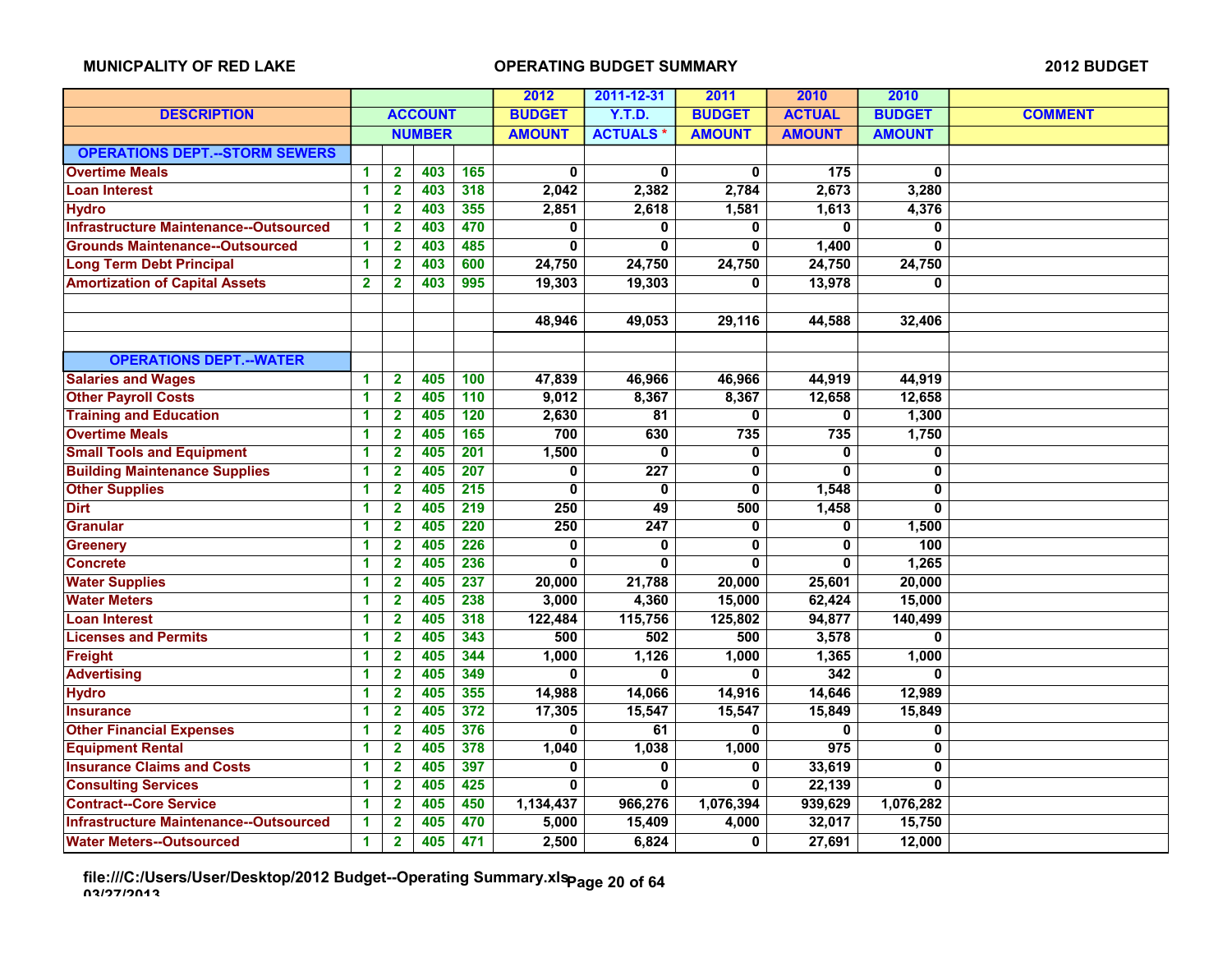|                                               |                         |                         |                |                  | 2012          | 2011-12-31       | 2011                    | 2010             | 2010                    |                |
|-----------------------------------------------|-------------------------|-------------------------|----------------|------------------|---------------|------------------|-------------------------|------------------|-------------------------|----------------|
| <b>DESCRIPTION</b>                            |                         |                         | <b>ACCOUNT</b> |                  | <b>BUDGET</b> | <b>Y.T.D.</b>    | <b>BUDGET</b>           | <b>ACTUAL</b>    | <b>BUDGET</b>           | <b>COMMENT</b> |
|                                               |                         |                         | <b>NUMBER</b>  |                  | <b>AMOUNT</b> | <b>ACTUALS*</b>  | <b>AMOUNT</b>           | <b>AMOUNT</b>    | <b>AMOUNT</b>           |                |
| <b>OPERATIONS DEPT.--WATER</b>                |                         |                         |                |                  |               |                  |                         |                  |                         |                |
| <b>Buildings Maintenance--Outsourced</b>      | 1                       | 2                       | 405            | 475              | 0             | 0                | 0                       | 4,064            | 0                       |                |
| <b>Equipment Maintenance--Outsourced</b>      | 1                       | $\mathbf{2}$            | 405            | 490              | 0             | $\overline{71}$  | $\mathbf{0}$            | 6,900            | $\overline{\mathbf{0}}$ |                |
| <b>Long Term Debt Principal</b>               | 1                       | $\overline{\mathbf{2}}$ | 405            | 600              | 483,583       | 549,022          | 463,946                 | 375,679          | 391,764                 |                |
| <b>Amortization of Capital Assets</b>         | $\overline{\mathbf{2}}$ | $\mathbf{2}$            | 405            | 995              | 541,113       | 541,113          | 647,350                 | 535,715          | $\mathbf{0}$            |                |
|                                               |                         |                         |                |                  |               |                  |                         |                  |                         |                |
|                                               |                         |                         |                |                  | 2,409,131     | 2,309,526        | 2,442,023               | 2,258,429        | 1,764,626               |                |
|                                               |                         |                         |                |                  |               |                  |                         |                  |                         |                |
| <b>OPERATIONS DEPT.--GARBAGE COLLECTION</b>   |                         |                         |                |                  |               |                  |                         |                  |                         |                |
| <b>Requisitions--Capital Equipment</b>        | 1                       | $\mathbf{2}$            | 410            | 375              | $\mathbf{0}$  | $\mathbf{0}$     | $\mathbf{0}$            | $\mathbf 0$      | 20,833                  |                |
| <b>Contract--Core Service</b>                 | 1                       | $\overline{2}$          | 410            | 450              | 145,998       | 118,883          | 143,135                 | 229,093          | 207,851                 |                |
| <b>Contract--Recycling Service</b>            | 1                       | $\overline{2}$          | 410            | 450              | $\bf{0}$      | 0                | $\mathbf{0}$            | 0                | 41,667                  |                |
|                                               |                         |                         |                |                  |               |                  |                         |                  |                         |                |
|                                               |                         |                         |                |                  | 145,998       | 118,883          | 143,135                 | 229,093          | 270,351                 |                |
|                                               |                         |                         |                |                  |               |                  |                         |                  |                         |                |
| <b>OPERATIONS DEPT.--WASTE DISPOSAL SITES</b> |                         |                         |                |                  |               |                  |                         |                  |                         |                |
| <b>Salaries and Wages</b>                     | 1                       | $\mathbf{2}$            | 415            | 100              | 45,802        | 43,185           | 44,138                  | 46,032           | 80,184                  |                |
| <b>Other Payroll Costs</b>                    | 1                       | $\mathbf{2}$            | 415            | 110              | 14,559        | 14,597           | 13,508                  | 13,010           | 25,451                  |                |
| <b>Training and Education</b>                 | 1                       | $\mathbf{2}$            | 415            | 120              | 2,000         | 6,558            | 1,500                   | 48               | 1,500                   |                |
| <b>Boot and Cleaning Allowance</b>            | 1                       | $\overline{2}$          | 415            | 150              | 470           | 0                | 450                     | 0                | 900                     |                |
| <b>Overtime Meals</b>                         | 1                       | 2                       | 415            | 165              | 70            | $\overline{175}$ | 0                       | 543              | $\overline{175}$        |                |
| <b>Small Tools and Equipment</b>              | 1                       | $\mathbf{2}$            | 415            | $\overline{201}$ | 100           | 487              | 500                     | 630              | 250                     |                |
| <b>Cleaning Supplies</b>                      | 1                       | $\mathbf{2}$            | 415            | $\overline{203}$ | 100           | 6                | $\overline{200}$        | $\overline{37}$  | 250                     |                |
| <b>Shop Supplies</b>                          | 1                       | $\mathbf{2}$            | 415            | 204              | 100           | $\overline{79}$  | 100                     | $\overline{93}$  | 250                     |                |
| <b>Heavy Equipment Parts and Supplies</b>     | 1                       | $\overline{2}$          | 415            | $\overline{205}$ | $\bf{0}$      | 972              | 3,000                   | 4,171            | 3,000                   |                |
| <b>Building Maintenance Supplies</b>          | 1                       | $\overline{\mathbf{2}}$ | 415            | 207              | 5,000         | 1,016            | 1,200                   | 1,194            | 1,000                   |                |
| <b>Office Supplies</b>                        | 1                       | $\mathbf{2}$            | 415            | 209              | 100           | $\overline{26}$  | 500                     | 1,215            | 100                     |                |
| <b>Office Equipment and furniture</b>         | 1                       | $\mathbf{2}$            | 415            | 210              | 0             | $\mathbf{0}$     | $\mathbf 0$             | 216              | $\mathbf 0$             |                |
| <b>Health and Safety Supplies</b>             | 1                       | $\overline{\mathbf{2}}$ | 415            | $\overline{212}$ | 500           | 1,208            | 500                     | $\overline{249}$ | 500                     |                |
| <b>Other Supplies</b>                         | 1                       | $\overline{\mathbf{2}}$ | 415            | 215              | 0             | 0                | $\mathbf{0}$            | 232              | $\mathbf 0$             |                |
| <b>Computer Supplies</b>                      | 1                       | $\overline{2}$          | 415            | 229              | $\mathbf{0}$  | 0                | 1,000                   | 0                | $\bf{0}$                |                |
| <b>Loan Interest</b>                          | 1                       | $\mathbf{2}$            | 415            | 318              | 8,596         | 7,411            | 19,947                  | 3,033            | 16,237                  |                |
| <b>Licenses and Permits</b>                   | 1                       | $\mathbf{2}$            | 415            | 343              | 2,000         | 50               | 2,000                   | 0                | 1,750                   |                |
| <b>Freight and Diversion</b>                  | 1                       | $\mathbf{2}$            | 415            | 344              | 20,000        | $\mathbf 0$      | $\mathbf 0$             | 50               | 38,250                  |                |
| <b>Cell Phones</b>                            | 1                       | $\overline{2}$          | 415            | 347              | 0             | 0                | $\overline{\mathbf{0}}$ | 113              | $\mathbf{0}$            |                |
| <b>Advertising</b>                            | 1                       | $\overline{\mathbf{2}}$ | 415            | 349              | 0             | 0                | $\mathbf 0$             | 896              | $\mathbf{0}$            |                |
| <b>Heating Fuel</b>                           | 1                       | 2                       | 415            | 365              | 750           | 533              | 750                     | 912              | 1,000                   |                |
| <b>Automotive Fuel and Oil</b>                | $\blacktriangleleft$    | $\overline{2}$          | 415            | 370              | 15,000        | 18,413           | 10,000                  | 14,583           | 7,000                   |                |

**file:///C:/Users/User/Desktop/2012 Budget--Operating Summary.xls 03/27/2013 Page 21 of 64**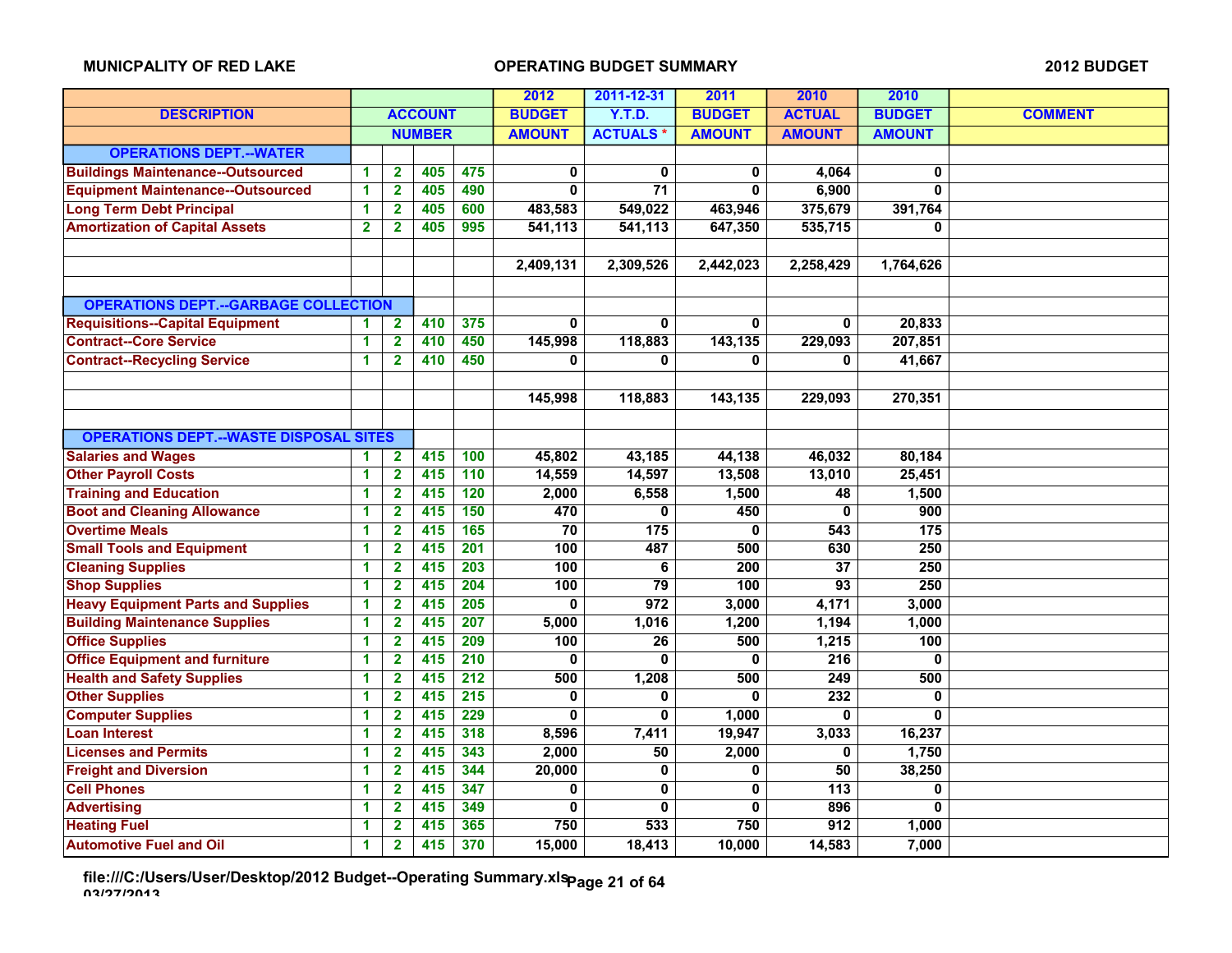|                                               |             |              |                |         | 2012          | 2011-12-31      | 2011          | 2010          | 2010          |                |
|-----------------------------------------------|-------------|--------------|----------------|---------|---------------|-----------------|---------------|---------------|---------------|----------------|
| <b>DESCRIPTION</b>                            |             |              | <b>ACCOUNT</b> |         | <b>BUDGET</b> | <b>Y.T.D.</b>   | <b>BUDGET</b> | <b>ACTUAL</b> | <b>BUDGET</b> | <b>COMMENT</b> |
|                                               |             |              | <b>NUMBER</b>  |         | <b>AMOUNT</b> | <b>ACTUALS*</b> | <b>AMOUNT</b> | <b>AMOUNT</b> | <b>AMOUNT</b> |                |
| <b>OPERATIONS DEPT.--WASTE DISPOSAL SITES</b> |             |              |                |         |               |                 |               |               |               |                |
| <b>Insurance</b>                              |             | $\mathbf{2}$ | 415            | 372     | 789           | 709             | 709           | 722           | 722           |                |
| <b>Equipment Rentals</b>                      |             | $\mathbf{2}$ | 415            | 378     | 0             | 0               | O             | 40            | 0             |                |
| <b>Post Closure</b>                           |             | $\mathbf{2}$ | 415            | 399     | 39,791        | 36,532          | 36,532        | 34,729        | 34,729        |                |
| <b>Consulting Services</b>                    |             | $\mathbf 2$  | 415            | 425     | 0             | 0               | 0             | 72,356        | 10,000        |                |
| <b>Vehicle Maintenance--Outsourced</b>        |             | $\mathbf{2}$ | 415            | 480     | 0             | 0               | 0             | 710           | 0             |                |
| <b>Grounds Maintenance--Outsourced</b>        |             | 2            | 415            | 485     | 0             | 23,924          | $\bf{0}$      | 0             | 0             |                |
| <b>Equipment Maintenance--Outsourced</b>      |             | 2            | 415            | 490     | 2.000         | 1,769           | 0             | 4,689         | 3,000         |                |
| <b>Post Closure</b>                           |             | $\mathbf 2$  | 415            | 599     | (39, 791)     | (36, 532)       | (36, 532)     | (34, 729)     | (34, 729)     |                |
| <b>Long Term Debt Principal</b>               |             | $\mathbf{2}$ | 415            | 600     | 37,421        | 73,210          | 60,915        | 28,089        | 34,040        |                |
| <b>Amortization of Capital Assets</b>         | $\mathbf 2$ | $\mathbf{2}$ | 415            | 995     | 68,243        | 68,243          | 14,379        | 39,909        | 0             |                |
|                                               |             |              |                |         |               |                 |               |               |               |                |
|                                               |             |              |                | 223,599 | 262,570       | 175,295         | 233,775       | 225,558       |               |                |
|                                               |             |              |                |         |               |                 |               |               |               |                |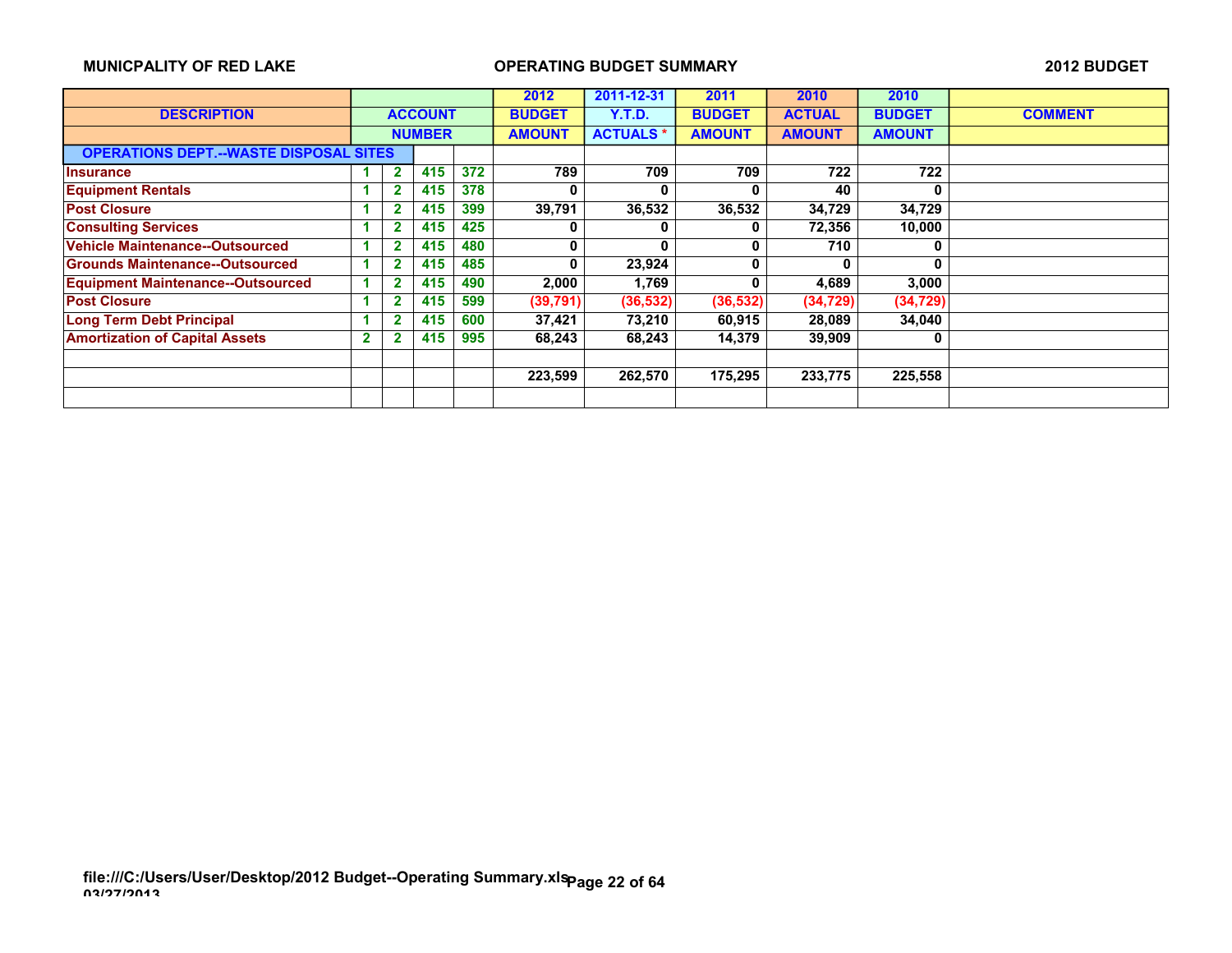|                                        |   |                |                |     | 2012          | 2011-12-31      | 2011             | 2010          | 2010          |                |
|----------------------------------------|---|----------------|----------------|-----|---------------|-----------------|------------------|---------------|---------------|----------------|
| <b>DESCRIPTION</b>                     |   |                | <b>ACCOUNT</b> |     | <b>BUDGET</b> | Y.T.D.          | <b>BUDGET</b>    | <b>ACTUAL</b> | <b>BUDGET</b> | <b>COMMENT</b> |
|                                        |   |                | <b>NUMBER</b>  |     | <b>AMOUNT</b> | <b>ACTUALS*</b> | <b>AMOUNT</b>    | <b>AMOUNT</b> | <b>AMOUNT</b> |                |
| <b>OPERATIONS DEPT.--RECYCLING</b>     |   |                |                |     |               |                 |                  |               |               |                |
| <b>Salaries and Wages</b>              | 1 | $\overline{2}$ | 420            | 100 | 45,802        | 44,206          | 44,138           | 0             | 0             |                |
| <b>Other Payroll Costs</b>             | и | $\mathbf{2}$   | 420            | 110 | 14,559        | 17,383          | 13,440           | 0             | $\Omega$      |                |
| <b>Training and Education</b>          | 1 | 2              | 420            | 120 | 0             | 0               | 2,200            | 0             | 4,000         |                |
| <b>Overtime Meals</b>                  |   |                | 420            | 165 | 70            | 0               |                  | 0             | 0             |                |
| <b>Boot and Cleaning Allowance</b>     |   | $\overline{2}$ | 420            | 150 | 470           | 0               | 450              | 0             | 0             |                |
| <b>Shop Supplies</b>                   | 1 | 2              | 420            | 204 | 0             | 1,277           | 1,500            | 0             | 500           |                |
| <b>Office Supplies</b>                 | 1 | 2              | 420            | 209 | 0             | 0               | 0                | 178           | 250           |                |
| <b>Furniture and Office Equipment</b>  | и | 2              | 420            | 210 | 0             | 0               | $\mathbf{0}$     | 0             | 500           |                |
| <b>Signage</b>                         | 1 | $\overline{2}$ | 420            | 211 | 0             | 0               | 1,000            | 0             | 1,500         |                |
| <b>Health and Safety Supplies</b>      |   | 2              | 420            | 212 | $\bf{0}$      | 0               | ŋ                | 0             | 500           |                |
| <b>Loan Interest</b>                   | и | 2              | 420            | 318 | 35,294        | 0               | $\overline{122}$ | 0             | 863           |                |
| <b>Subscriptions and Memberships</b>   | 1 | 2              | 420            | 325 | 0             | 200             | 0                | 0             | 0             |                |
| Freight--Recyling--Residential         | 1 | 2              | 420            | 341 | 134,558       | 149,229         | 150,156          | 2,646         | 0             |                |
| Freight--Recyling--Commercial          | 1 | 2              | 420            | 342 | 89,705        | 144,279         | 100,104          | 1,984         | 0             |                |
| <b>Freight and Diversion</b>           | 1 | 2              | 420            | 344 | 10,000        | 0               | 6,000            | 145,817       | 179,583       |                |
| <b>Advertising</b>                     |   | 2              | 420            | 349 | 0             | 0               | 0                | 3,362         | 0             |                |
| <b>Long Term Debt Principal</b>        | 4 | 2              | 420            | 600 | 52,440        | 0               | 813              | 0             | 774           |                |
|                                        |   |                |                |     |               |                 |                  |               |               |                |
|                                        |   |                |                |     | 382,898       | 356,574         | 319,921          | 153,987       | 188,470       |                |
|                                        |   |                |                |     |               |                 |                  |               |               |                |
| <b>TOTAL MUNICIPAL SERVICES BUDGET</b> |   |                |                |     | 4,298,946     | 4,243,124       | 4,199,743        | 3,856,148     | 3,239,703     |                |
|                                        |   |                |                |     |               |                 |                  |               |               |                |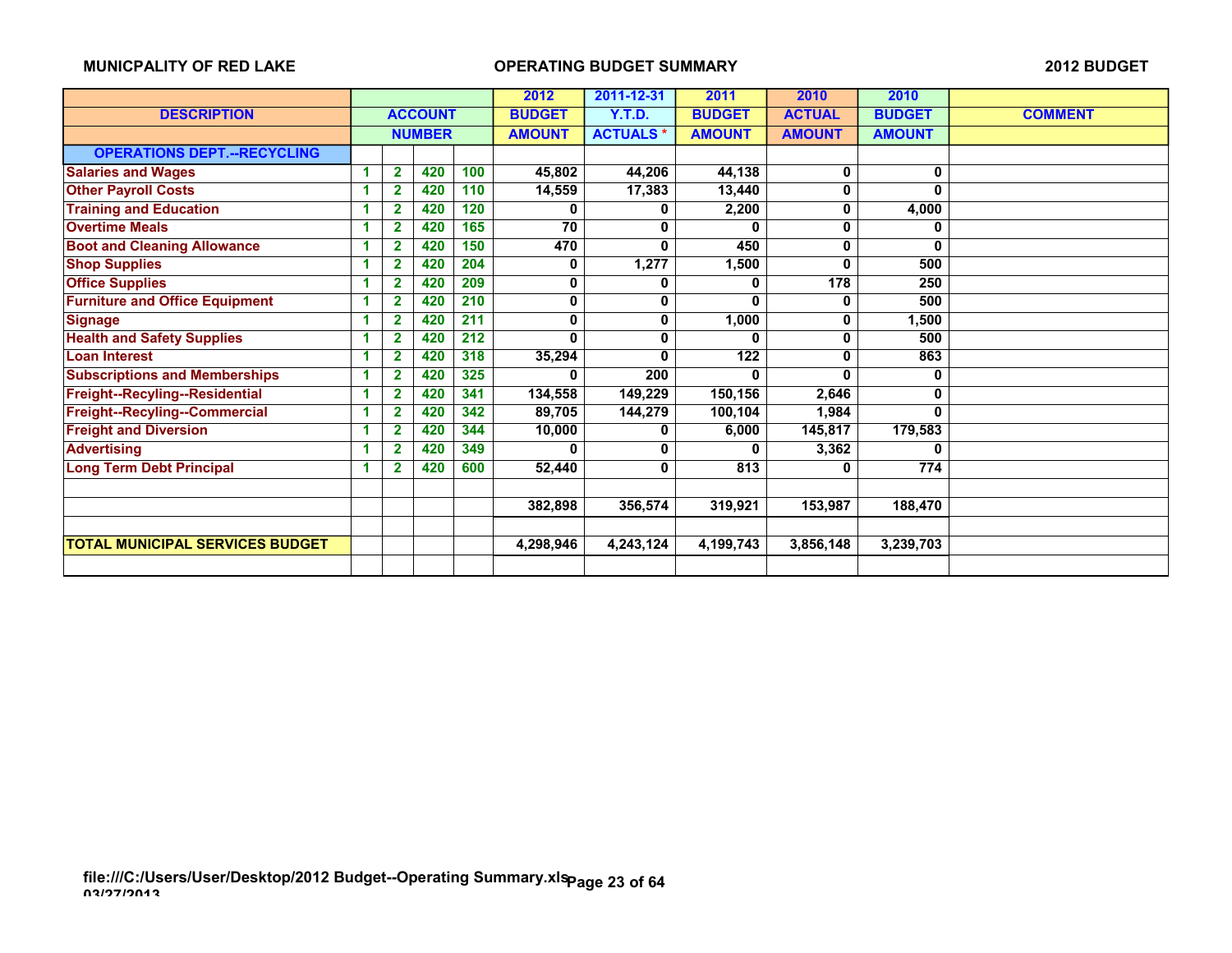|                                |                |                |        | 2012          | 2011-12-31      | 2011          | 2010          | 2010          |                |
|--------------------------------|----------------|----------------|--------|---------------|-----------------|---------------|---------------|---------------|----------------|
| <b>DESCRIPTION</b>             |                | <b>ACCOUNT</b> |        | <b>BUDGET</b> | <b>Y.T.D.</b>   | <b>BUDGET</b> | <b>ACTUAL</b> | <b>BUDGET</b> | <b>COMMENT</b> |
|                                |                | <b>NUMBER</b>  |        | <b>AMOUNT</b> | <b>ACTUALS*</b> | <b>AMOUNT</b> | <b>AMOUNT</b> | <b>AMOUNT</b> |                |
| <b>HEALTH CARE COMMITTEE</b>   |                |                |        |               |                 |               |               |               |                |
| <b>Salaries and Wages</b>      | $\mathbf{2}$   | 502            | 100    | 9,630         | 8,486           | 9,349         | 8,103         | 18,154        |                |
| <b>Other Payroll Costs</b>     | 2              | 502            | 110    | 1,620         | 1,616           | 1,561         | 1,427         | 4,678         |                |
| <b>Office Supplies</b>         | 2              | 502            | 209    | 0             | 0               | 0             | 0             | 0             |                |
| <b>Meeting Meals</b>           | 2              | 502            | 339    | 0             | 0               | 0             | 0             | 0             |                |
| <b>Permits and Inspections</b> | 2              | 502            | 343    | 0             | 0               | 0             | 0             | 0             |                |
| <b>Cellular Telephones</b>     | $\overline{2}$ | 502            | 347    | 0             | 0               | 0             | 0             | 0             |                |
| <b>Automotive Fuel and Oil</b> | $\overline{2}$ | 502            | 370    | 0             | 0               | $\mathbf{0}$  | U             | 0             |                |
| <b>Insurance</b>               | 2              | 502            | 372    | $\bf{0}$      | 0               | O             | O             | O             |                |
| <b>Donation</b>                |                | 502            | 395    | 10,000        | 10,000          | 10,000        | 10,000        | 10,000        |                |
|                                |                |                |        |               |                 |               |               |               |                |
|                                |                |                |        | 21,250        | 20,102          | 20,910        | 19,530        | 32,832        |                |
|                                |                |                |        |               |                 |               |               |               |                |
| <b>TOTAL HEALTH PROGRAMS</b>   |                |                | 21,250 | 20,102        | 20,910          | 19,530        | 32,832        |               |                |
|                                |                |                |        |               |                 |               |               |               |                |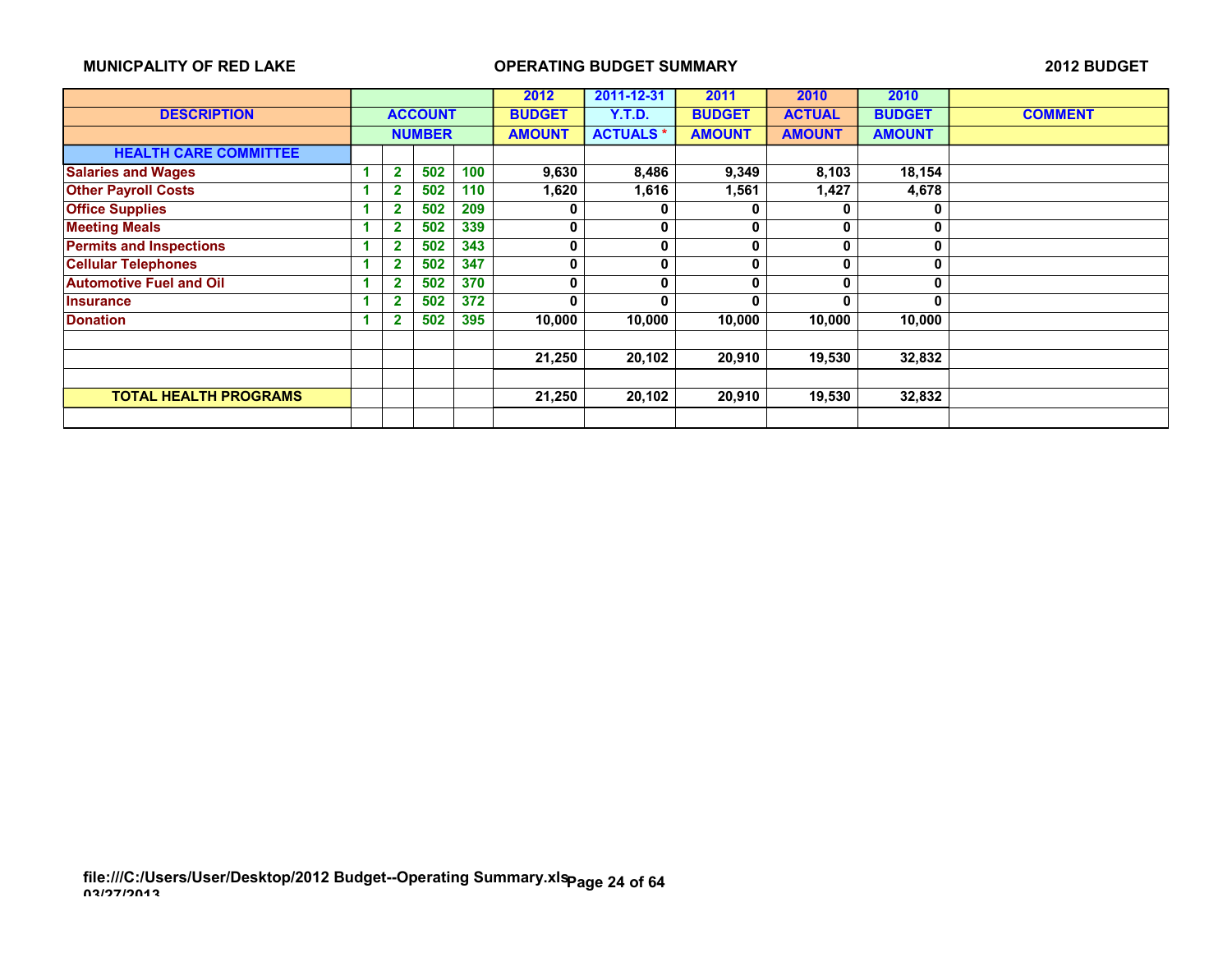|                                          |                      |                         |                |     | 2012                    | 2011-12-31      | 2011          | 2010          | 2010          |                |
|------------------------------------------|----------------------|-------------------------|----------------|-----|-------------------------|-----------------|---------------|---------------|---------------|----------------|
| <b>DESCRIPTION</b>                       |                      |                         | <b>ACCOUNT</b> |     | <b>BUDGET</b>           | <b>Y.T.D.</b>   | <b>BUDGET</b> | <b>ACTUAL</b> | <b>BUDGET</b> | <b>COMMENT</b> |
|                                          |                      |                         | <b>NUMBER</b>  |     | <b>AMOUNT</b>           | <b>ACTUALS*</b> | <b>AMOUNT</b> | <b>AMOUNT</b> | <b>AMOUNT</b> |                |
| <b>PUBLIC HEALTH SERVICES</b>            |                      |                         |                |     |                         |                 |               |               |               |                |
| <b>Requisitions</b>                      | $\mathbf 1$          | $\mathbf{2}$            | 500            | 375 | 192,165                 | 188,524         | 192,165       | 202,542       | 202,542       |                |
|                                          |                      |                         |                |     |                         |                 |               |               |               |                |
|                                          |                      |                         |                |     | 192,165                 | 188,524         | 192,165       | 202,542       | 202,542       |                |
|                                          |                      |                         |                |     |                         |                 |               |               |               |                |
| <b>AMBULANCE SERVICES</b>                |                      |                         |                |     |                         |                 |               |               |               |                |
| <b>Requisitions</b>                      | $\blacktriangleleft$ | $\mathbf{2}$            | 505            | 375 | 295,407                 | 262,613         | 262,613       | 212,931       | 221,048       |                |
|                                          |                      |                         |                |     |                         |                 |               |               |               |                |
|                                          |                      |                         |                |     | 295,407                 | 262,613         | 262,613       | 212,931       | 221,048       |                |
|                                          |                      |                         |                |     |                         |                 |               |               |               |                |
| <b>HOMELESS SHELTER</b>                  |                      |                         |                |     |                         |                 |               |               |               |                |
| <b>Requisitions</b>                      | $\blacktriangleleft$ | $\mathbf{2}$            | 510            | 375 | 20,000                  | 20,000          | 20,000        | 15,000        | $\mathbf{0}$  |                |
|                                          |                      |                         |                |     |                         |                 |               |               |               |                |
|                                          |                      |                         |                |     | 20,000                  | 20,000          | 20,000        | 15,000        | $\mathbf 0$   |                |
|                                          |                      |                         |                |     |                         |                 |               |               |               |                |
| <b>CLINIC</b>                            |                      |                         |                |     |                         |                 |               |               |               |                |
| <b>Requisitions</b>                      | $\blacktriangleleft$ | $\overline{2}$          | 515            | 375 | $\overline{\mathbf{0}}$ | 0               | 50,000        | 30,000        | 30,000        |                |
|                                          |                      |                         |                |     |                         |                 |               |               |               |                |
|                                          |                      |                         |                |     | $\mathbf 0$             | 0               | 50,000        | 30,000        | 30,000        |                |
|                                          |                      |                         |                |     |                         |                 |               |               |               |                |
| <b>SOCIAL HOUSING</b>                    |                      |                         |                |     |                         |                 |               |               |               |                |
| <b>Requisitions</b>                      | $\blacktriangleleft$ | $\mathbf{2}$            | 590            | 375 | 288,173                 | 291,584         | 291,584       | 244,417       | 258,748       |                |
|                                          |                      |                         |                |     |                         |                 |               |               |               |                |
|                                          |                      |                         |                |     | 288,173                 | 291,584         | 291,584       | 244,417       | 258,748       |                |
|                                          |                      |                         |                |     |                         |                 |               |               |               |                |
| <b>ONTARIO WORKS--GENERAL ASSISTANCE</b> |                      |                         |                |     |                         |                 |               |               |               |                |
| <b>Insurance</b>                         | 1                    | $\overline{2}$          | 600            | 372 | 519                     | 466             | 466           | 475           | 475           |                |
| <b>Requisitions</b>                      | $\overline{1}$       | $\overline{2}$          | 600            | 375 | 132,517                 | 113,405         | 113,405       | 142,531       | 152,804       |                |
|                                          |                      |                         |                |     |                         |                 |               |               |               |                |
|                                          |                      |                         |                |     | 133,036                 | 113,871         | 113,871       | 143,006       | 153,279       |                |
|                                          |                      |                         |                |     |                         |                 |               |               |               |                |
| <b>ASSISTANCE TO AGED PERSONS</b>        |                      |                         |                |     |                         |                 |               |               |               |                |
| <b>Requisitions</b>                      | $\blacktriangleleft$ | $\overline{\mathbf{2}}$ | 605            | 375 | 370,853                 | 339,642         | 339,642       | 297,778       | 297,778       |                |
|                                          |                      |                         |                |     |                         |                 |               |               |               |                |
|                                          |                      |                         |                |     | 370,853                 | 339,642         | 339,642       | 297,778       | 297,778       |                |
|                                          |                      |                         |                |     |                         |                 |               |               |               |                |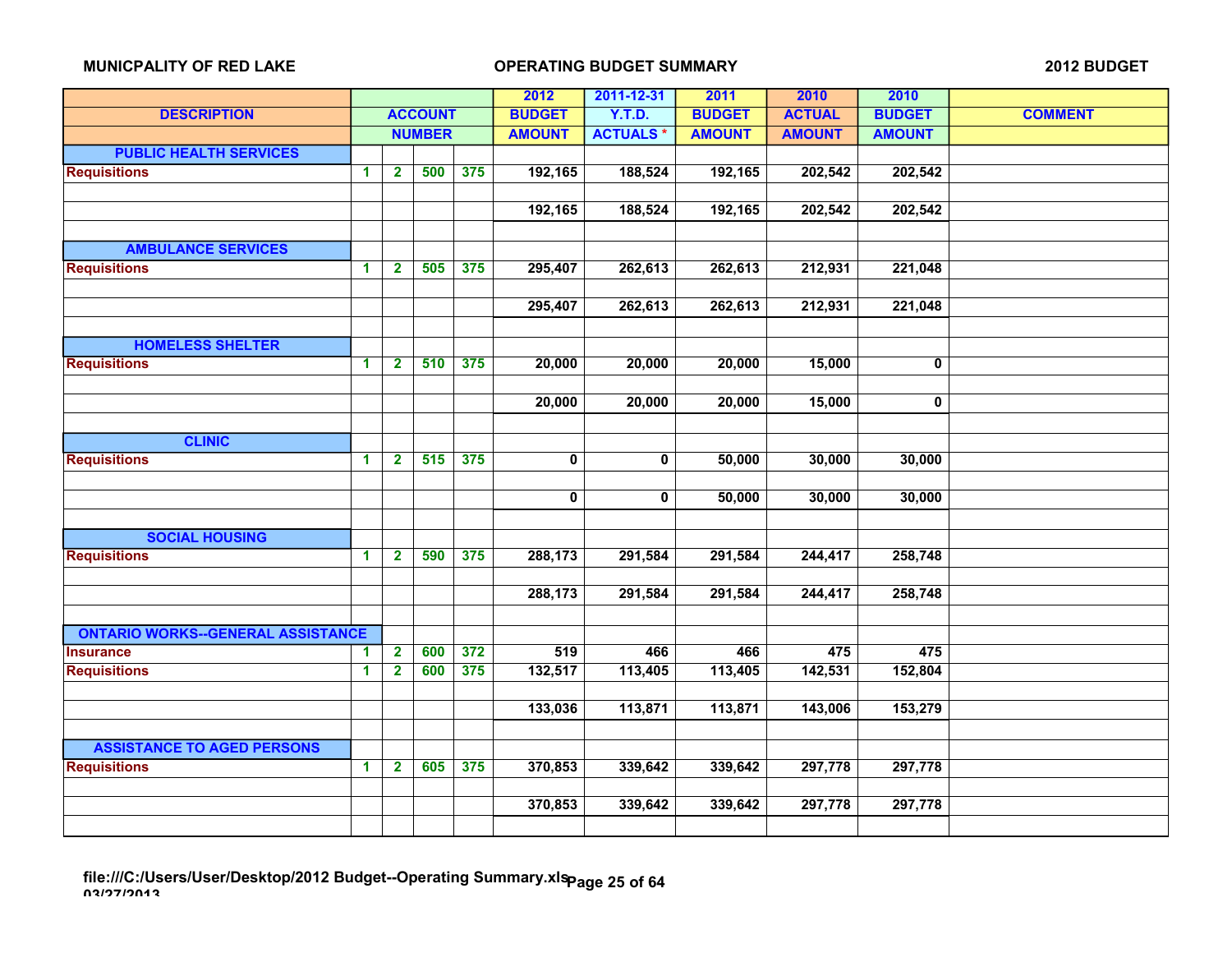|                                     |                |                |     | 2012          | 2011-12-31      | 2011          | 2010          | 2010          |                |
|-------------------------------------|----------------|----------------|-----|---------------|-----------------|---------------|---------------|---------------|----------------|
| <b>DESCRIPTION</b>                  |                | <b>ACCOUNT</b> |     | <b>BUDGET</b> | <b>Y.T.D.</b>   | <b>BUDGET</b> | <b>ACTUAL</b> | <b>BUDGET</b> | <b>COMMENT</b> |
|                                     | <b>NUMBER</b>  |                |     | <b>AMOUNT</b> | <b>ACTUALS*</b> | <b>AMOUNT</b> | <b>AMOUNT</b> | <b>AMOUNT</b> |                |
| <b>CHILD CARE ASSISTANCE</b>        |                |                |     |               |                 |               |               |               |                |
| <b>Requisitions</b>                 | $\overline{2}$ | 608            | 375 | 41,961        | 40,536          | 40,536        | 38,257        | 38,257        |                |
|                                     |                |                |     |               |                 |               |               |               |                |
|                                     |                |                |     | 41,961        | 40,536          | 40,536        | 38,257        | 38,257        |                |
|                                     |                |                |     |               |                 |               |               |               |                |
| <b>PIONEER CLUB</b>                 |                |                |     |               |                 |               |               |               |                |
| <b>Requisitions</b>                 | $\overline{2}$ | 610            | 375 | 658           | 657             | 0             | 0             | 0             |                |
|                                     |                |                |     |               |                 |               |               |               |                |
|                                     |                |                |     | 658           | 657             | 0             | 0             | $\mathbf{0}$  |                |
|                                     |                |                |     |               |                 |               |               |               |                |
| <b>TOTAL SOCIAL PROGRAMS BUDGET</b> |                |                |     | 1,342,253     | 1,257,427       | 1,310,412     | 1,183,931     | 1,201,652     |                |
|                                     |                |                |     |               |                 |               |               |               |                |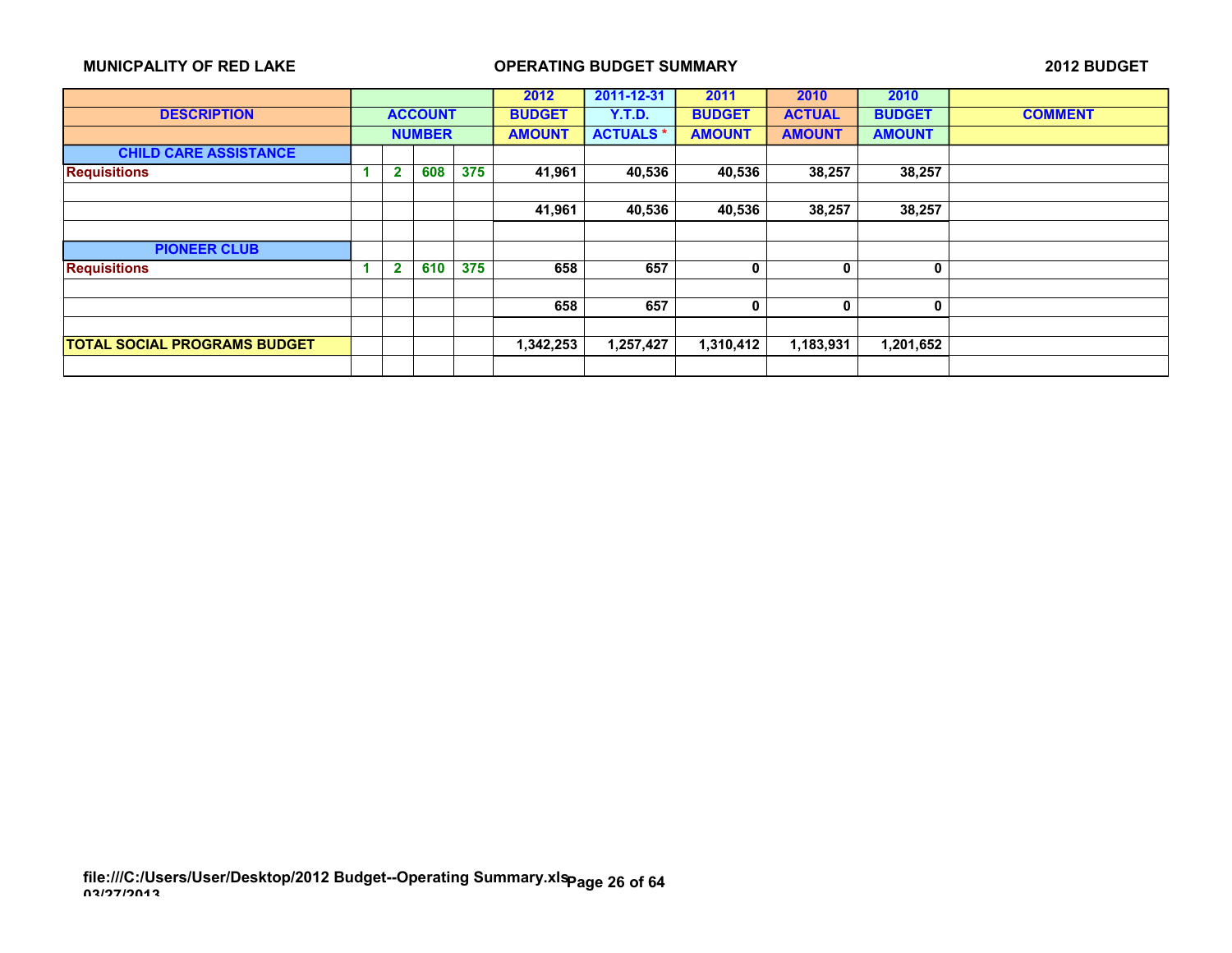|                                                |                      |                         |                |                  | 2012                    | 2011-12-31      | 2011           | 2010             | 2010           |                |
|------------------------------------------------|----------------------|-------------------------|----------------|------------------|-------------------------|-----------------|----------------|------------------|----------------|----------------|
| <b>DESCRIPTION</b>                             |                      |                         | <b>ACCOUNT</b> |                  | <b>BUDGET</b>           | <b>Y.T.D.</b>   | <b>BUDGET</b>  | <b>ACTUAL</b>    | <b>BUDGET</b>  | <b>COMMENT</b> |
|                                                |                      |                         | <b>NUMBER</b>  |                  | <b>AMOUNT</b>           | <b>ACTUALS*</b> | <b>AMOUNT</b>  | <b>AMOUNT</b>    | <b>AMOUNT</b>  |                |
| <b>DAY CARE ADMIN.--RED LAKE</b>               |                      |                         |                |                  |                         |                 |                |                  |                |                |
| <b>Salaries and Wages</b>                      | 1                    | $\mathbf{2}$            | 615            | 100              | 20,000                  | 22,273          | 22,273         | 32,349           | 19,871         |                |
| <b>Per Diems</b>                               | 1                    | $\overline{2}$          | 615            | 105              | $\bf{0}$                | $\mathbf{0}$    | 0              | $\mathbf{0}$     | $\mathbf{0}$   |                |
| <b>Other Payroll Costs</b>                     | 1                    | $\overline{2}$          | 615            | 110              | 5,593                   | 4,909           | 5,849          | 6,671            | 5,362          |                |
| <b>Training and Education</b>                  | 1                    | $\overline{\mathbf{2}}$ | 615            | 120              | 525                     | 95              | 268            | 0                | 141            |                |
| <b>Local Mileage</b>                           | 1                    | $\mathbf{2}$            | 615            | $\overline{130}$ | 360                     | 127             | 103            | 18               | 593            |                |
| <b>Boot and Cleaning Allowance</b>             | 1                    | $\mathbf{2}$            | 615            | 150              | $\overline{220}$        | 400             | 200            | 400              | 200            |                |
| <b>Recruiting and Medicals</b>                 | 1                    | $\overline{\mathbf{2}}$ | 615            | 160              | 136                     | 269             | 0              | $\mathbf{0}$     | 0              |                |
| <b>Small Tools and Equipment</b>               | 1                    | $\overline{2}$          | 615            | $\overline{201}$ | 0                       | $\bf{0}$        | 0              | 387              | $\mathbf{0}$   |                |
| <b>Cleaning/Kitchen/Washroom Supplies</b>      | 1                    | $\overline{2}$          | 615            | $\overline{203}$ | 355                     | 362             | 300            | 224              | 1,800          |                |
| <b>Building Supplies</b>                       | 1                    | $\mathbf{2}$            | 615            | 207              | 200                     | 385             | 400            | 544              | 500            |                |
| <b>Office Supplies</b>                         | 1                    | $\overline{\mathbf{2}}$ | 615            | 209              | 400                     | 179             | 350            | 340              | 650            |                |
| <b>Furniture and Office Equipment</b>          | 1                    | $\overline{\mathbf{2}}$ | 615            | $\overline{210}$ | 852                     | 547             | 150            | 61               | 1,200          |                |
| <b>Health and Safety Supplies</b>              | 1                    | $\overline{\mathbf{2}}$ | 615            | $\overline{212}$ | 500                     | 407             | 480            | 478              | 583            |                |
| <b>Computer Supplies</b>                       | 1                    | $\mathbf{2}$            | 615            | 229              | 100                     | 161             | 100            | 20               | 250            |                |
| <b>Loan Interest</b>                           | 1                    | $\mathbf{2}$            | 615            | 318              | 7,699                   | 8,315           | 9,731          | 8,978            | 10,182         |                |
| <b>Subscriptions and Memberships</b>           | 1                    | $\mathbf 2$             | 615            | 325              | 488                     | 690             | 600            | 180              | 177            |                |
| <b>Travel--Meals</b>                           | 1                    | $\overline{\mathbf{2}}$ | 615            | 333              | 150                     | $\mathbf 0$     | 100            | $\overline{95}$  | 200            |                |
| <b>Workshops/Conferences Registrations</b>     | 1                    | $\overline{2}$          | 615            | 335              | 200                     | $\mathbf 0$     | 100            | 110              | 267            |                |
| <b>Travel--Accommodations</b>                  | 1                    | $\mathbf{2}$            | 615            | 336              | 140                     | $\mathbf 0$     | 250            | $121$            | 283            |                |
| <b>Travel--Fuel and Mileage</b>                | 1                    | $\mathbf{2}$            | 615            | 337              | 180                     | 96              | $\mathbf{0}$   | 236              | 100            |                |
| <b>Travel--Airfare and Taxi</b>                | 1                    | $\mathbf{2}$            | 615            | 338              | $\overline{0}$          | $\overline{87}$ | 625            | $\overline{0}$   | 1,000          |                |
| <b>Licenses, Permits and Inspections</b>       | 1                    | $\mathbf{2}$            | 615            | 343              | 460                     | 459             | 410            | 420              | 400            |                |
| <b>Freight</b>                                 | 1                    | $\mathbf 2$             | 615            | 344              | 100                     | 97              | 150            | $\overline{132}$ | 200            |                |
| Telephone/Internet/Fax                         | 1                    | $\mathbf{2}$            | 615            | 346              | 3,000                   | 2,916           | 3,000          | 2,870            | 700            |                |
| <b>Cell Phones</b>                             | 1                    | $\overline{\mathbf{2}}$ | 615            | 347              | 150                     | 109             | 0              | $\mathbf{0}$     | 0              |                |
| <b>Public Relations</b>                        | 1                    | $\mathbf{2}$            | 615            | 349              | 0                       | $\bf{0}$        | 0              | $\overline{35}$  | 0              |                |
| <b>Automotive Fuel and Oil</b>                 | 1                    | $\overline{\mathbf{2}}$ | 615            | 370              | $\Omega$                | $\mathbf{0}$    | 0              | 70               | $\mathbf{0}$   |                |
| <b>Insurance</b>                               | 1                    | $\mathbf{2}$            | 615            | 372              | 1,184                   | 1,064           | 1,064          | 1,085            | 1,085          |                |
| <b>Land/Buildings Lease</b>                    | 1                    | $\mathbf{2}$            | 615            | 377              | 33,872                  | 32,919          | 32,919         | 29,680           | 31,743         |                |
| <b>Equipment Rental</b>                        | 1                    | $\overline{\mathbf{2}}$ | 615            | 378              | 0                       | $\mathbf{0}$    | 0              | 453              | 50             |                |
| <b>Service Agreements/Management Contracts</b> | $\blacktriangleleft$ | $\overline{\mathbf{2}}$ | 615            | 379              | 1,850                   | 2,035           | 1,000          | 1,001            | 0              |                |
| <b>Bad Debts</b>                               | 1                    | $\overline{\mathbf{2}}$ | 615            | 404              | 0                       | 5,292           | 0              | (1, 494)         | 0              |                |
| <b>Collection Costs</b>                        | 1                    | $\mathbf{2}$            | 615            | 430              | 0                       | 1,412           | 0              | 0                | 0              |                |
| <b>Infrastructure Maintenance--Outsourced</b>  | 1                    | $\overline{2}$          | 615            | 470              | $\mathbf 0$             | 2,405           | 0              | 0                | 0              |                |
| <b>Grounds Maintenance--Outsourced</b>         | 1                    | $\overline{2}$          | 615            | 485              | $\overline{\mathbf{0}}$ | $\overline{0}$  | $\overline{0}$ | $\overline{0}$   | $\overline{0}$ |                |
| <b>Equipment Maintenance--Outsourced</b>       | 1                    | $\overline{\mathbf{2}}$ | 615            | 490              | O                       | $\bf{0}$        | 0              | 0                | 150            |                |
| <b>Long Term Debt Principal</b>                | 1                    | $\mathbf{2}$            | 615            | 600              | 67,753                  | 68,068          | 67,753         | 33,877           | 34,044         |                |
| <b>Amortization of Capital Assets</b>          | $\mathbf{2}$         | $\overline{2}$          | 615            | 995              | 65,787                  | 65,787          | 68,821         | 66,971           | 0              |                |

**file:///C:/Users/User/Desktop/2012 Budget--Operating Summary.xls 03/27/2013 Page 27 of 64**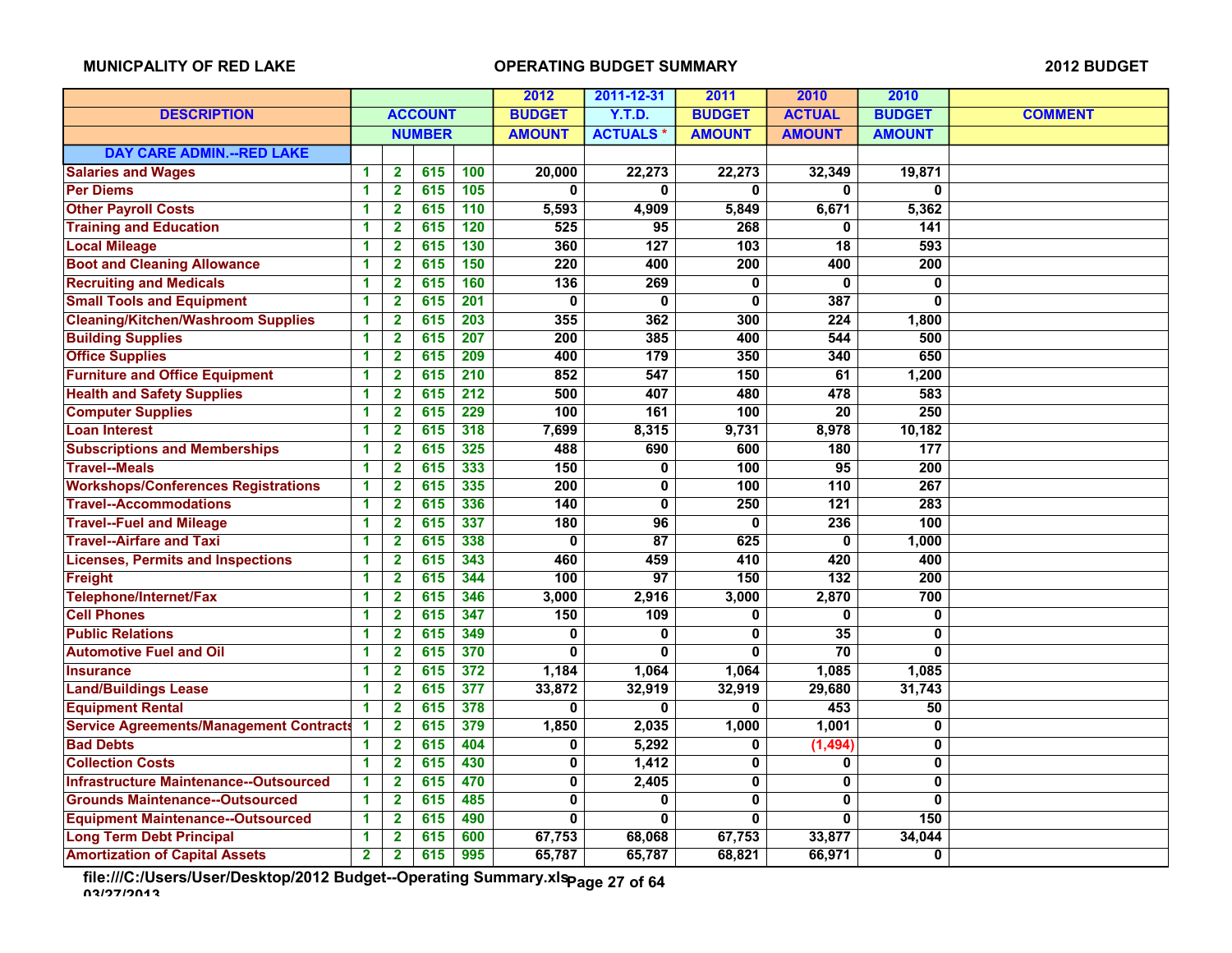|                    |  |                | 2012          | 2011-12-31       | 2011          | 2010          | 2010          |                |
|--------------------|--|----------------|---------------|------------------|---------------|---------------|---------------|----------------|
| <b>DESCRIPTION</b> |  | <b>ACCOUNT</b> | <b>BUDGET</b> | <b>Y.T.D.</b>    | <b>BUDGET</b> | <b>ACTUAL</b> | <b>BUDGET</b> | <b>COMMENT</b> |
|                    |  | <b>NUMBER</b>  | <b>AMOUNT</b> | <b>ACTUALS *</b> | <b>AMOUNT</b> | <b>AMOUNT</b> | <b>AMOUNT</b> |                |
|                    |  |                |               |                  |               |               |               |                |
|                    |  |                | 212,253       | 221,865          | 216,995       | 186,313       | 111,730       |                |
|                    |  |                |               |                  |               |               |               |                |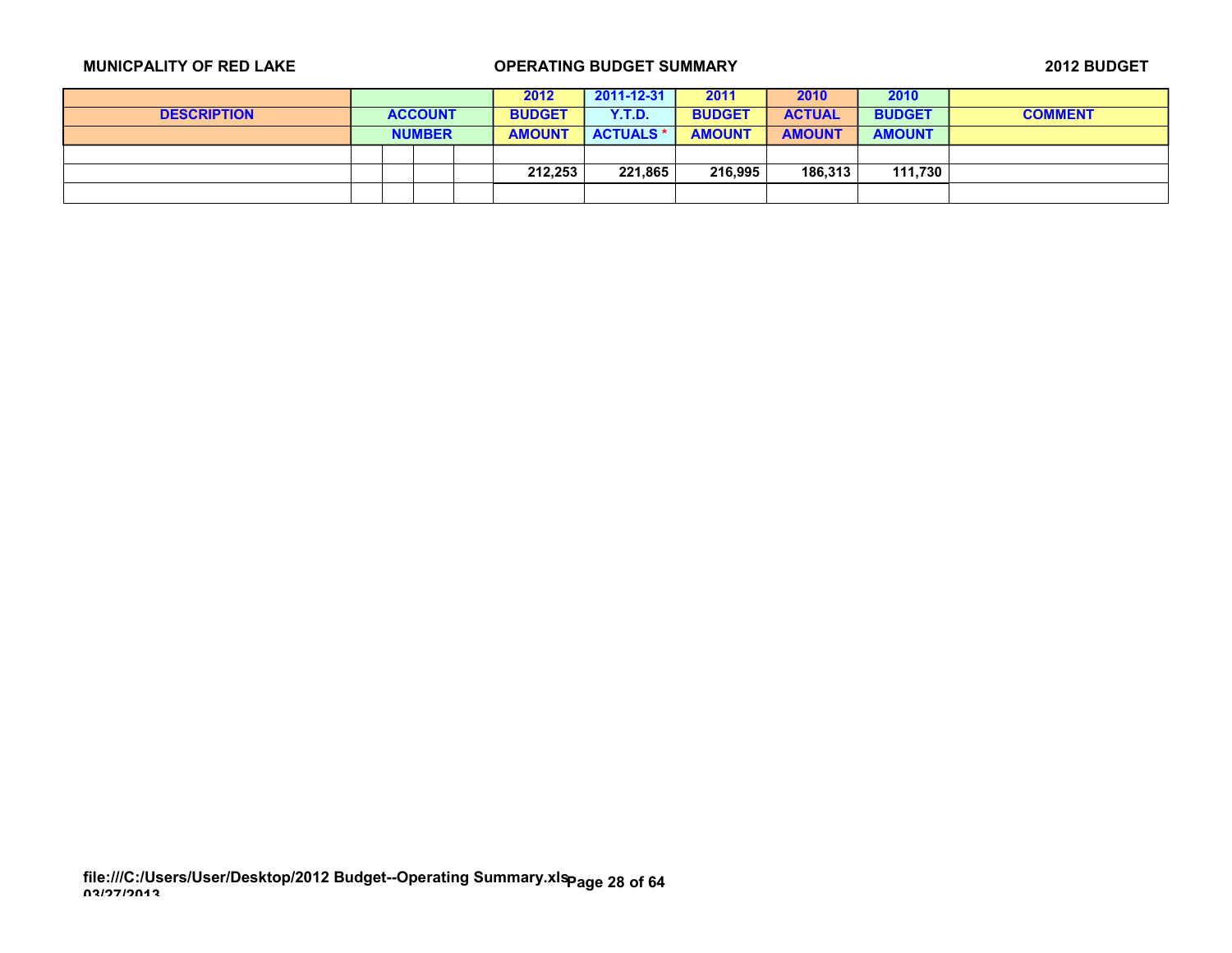|                                                |                |                         |                |                  | 2012             | 2011-12-31       | 2011             | 2010             | 2010             |                |
|------------------------------------------------|----------------|-------------------------|----------------|------------------|------------------|------------------|------------------|------------------|------------------|----------------|
| <b>DESCRIPTION</b>                             |                |                         | <b>ACCOUNT</b> |                  | <b>BUDGET</b>    | <b>Y.T.D.</b>    | <b>BUDGET</b>    | <b>ACTUAL</b>    | <b>BUDGET</b>    | <b>COMMENT</b> |
|                                                |                |                         | <b>NUMBER</b>  |                  | <b>AMOUNT</b>    | <b>ACTUALS*</b>  | <b>AMOUNT</b>    | <b>AMOUNT</b>    | <b>AMOUNT</b>    |                |
| <b>DAY CARE ADMIN.--GOLDEN</b>                 |                |                         |                |                  |                  |                  |                  |                  |                  |                |
| <b>Salaries and Wages</b>                      | 1              | $\overline{\mathbf{2}}$ | 616            | 100              | 20,000           | 22,273           | 22,273           | 25,725           | 24,456           |                |
| <b>Per Diems</b>                               | 1              | $\overline{\mathbf{2}}$ | 616            | 105              | 0                | $\bf{0}$         | 0                | 0                | 0                |                |
| <b>Other Payroll Costs</b>                     | 1              | $\overline{\mathbf{2}}$ | 616            | 110              | 5,528            | 8,256            | 5,849            | 6,792            | 6,599            |                |
| <b>Training and Education</b>                  | 1              | $\overline{\mathbf{2}}$ | 616            | 120              | 390              | $\mathbf{0}$     | 268              | 0                | 173              |                |
| <b>Local Mileage</b>                           | 1              | $\overline{2}$          | 616            | 130              | 360              | $\overline{225}$ | 103              | $\overline{216}$ | 730              |                |
| <b>Boot and Cleaning Allowance</b>             | 1              | $\overline{\mathbf{2}}$ | 616            | 150              | $\overline{220}$ | 0                | 200              | 0                | 200              |                |
| <b>Recruiting and Medicals</b>                 | 1              | $\overline{\mathbf{2}}$ | 616            | 160              | 136              | 244              | $\mathbf{0}$     | 0                | $\bf{0}$         |                |
| <b>Cleaning/Kitchen/Washroom Supplies</b>      | 1              | $\overline{\mathbf{2}}$ | 616            | 203              | 2,555            | 2,200            | 2,500            | 2,463            | 1,000            |                |
| <b>Building Supplies</b>                       | 1              | $\overline{\mathbf{2}}$ | 616            | 207              | 200              | 170              | 600              | 524              | 2,170            |                |
| <b>Office Supplies</b>                         | 1              | $\overline{2}$          | 616            | 209              | 400              | 289              | 225              | 218              | 650              |                |
| <b>Furniture and Office Equipment</b>          | 1              | $\overline{\mathbf{2}}$ | 616            | 210              | 752              | 426              | 150              | 894              | 700              |                |
| <b>Health and Safety Supplies</b>              | 1              | $\overline{\mathbf{2}}$ | 616            | $\overline{212}$ | 500              | 642              | 660              | 1,069            | 983              |                |
| <b>Other Supplies</b>                          | 1              | $\mathbf{2}$            | 616            | $\overline{215}$ | $\mathbf{0}$     | $\bf{0}$         | $\mathbf{0}$     | $\overline{(2)}$ | 0                |                |
| <b>Computer Supplies</b>                       | 1              | $\overline{2}$          | 616            | 229              | 100              | 65               | 100              | $\overline{19}$  | 250              |                |
| <b>Subscriptions and Memberships</b>           | 1              | $\overline{\mathbf{2}}$ | 616            | 325              | 98               | 300              | 150              | 0                | 177              |                |
| <b>Travel--Meals</b>                           | 1              | 2                       | 616            | 333              | 150              | 135              | 100              | 95               | 200              |                |
| <b>Workshops/Conferences Registrations</b>     | 1              | $\overline{2}$          | 616            | 335              | $\overline{200}$ | 10               | 100              | $\overline{55}$  | 267              |                |
| <b>Travel--Accommodations</b>                  | 1              | $\overline{2}$          | 616            | 336              | 140              | $\mathbf 0$      | $\overline{250}$ | 121              | $\overline{283}$ |                |
| <b>Travel--Fuel and Mileage</b>                | 1              | $\overline{\mathbf{2}}$ | 616            | 337              | 0                | 0                | 0                | 46               | 100              |                |
| <b>Travel--Airfare and Taxi</b>                | 1              | $\mathbf{2}$            | 616            | 338              | 0                | $\bf{0}$         | 625              | 0                | 1,000            |                |
| <b>Licenses, Permits and Inspections</b>       | 1              | $\overline{2}$          | 616            | 343              | 460              | 449              | 410              |                  |                  |                |
| Freight                                        | 1              | $\overline{2}$          | 616            | 344              | 100              | 52               | 150              | 141              | 200              |                |
| Telephone/Internet/Fax                         | 1              | $\mathbf{2}$            | 616            | 346              | 2,250            | 2,088            | 2,250            | 2,160            | 700              |                |
| <b>Public Relations</b>                        | 1              | $\mathbf{2}$            | 616            | 349              | 0                | 0                | $\mathbf 0$      | 35               | 0                |                |
| <b>Automotive Fuel and Oil</b>                 | 1              | $\mathbf{2}$            | 616            | 370              | $\mathbf{0}$     | $\mathbf{0}$     | 0                | $\overline{77}$  | 0                |                |
| <b>Insurance</b>                               | 1              | $\overline{2}$          | 616            | 372              | 1,184            | 1,064            | 1,064            | 1,085            | 1,085            |                |
| <b>Land/Buildings Lease</b>                    | 1              | $\mathbf{2}$            | 616            | 377              | 5,072            | 4,984            | 32,919           | 4,791            | 31,743           |                |
| <b>Equipment Rental</b>                        | 1              | $\overline{2}$          | 616            | 378              | $\bf{0}$         | 0                | $\mathbf{0}$     | 0                | 50               |                |
| <b>Service Agreements/Management Contracts</b> | 1              | $\overline{2}$          | 616            | 379              | 1,850            | 1,927            | 750              | 764              | 0                |                |
| <b>Bad Debts</b>                               | 1              | 2                       | 616            | 404              | 0                | 1,412            | 0                | (10, 331)        | 0                |                |
| <b>Cleaning and Housekeeping Contract</b>      | 1              | $\overline{\mathbf{2}}$ | 616            | 455              | 650              | 0                | 650              | $\overline{237}$ | 600              |                |
| <b>Equipment Maintenance--Outsourced</b>       | 1              | $\overline{2}$          | 616            | 490              | 0                | 0                | $\mathbf{0}$     | 0                | 150              |                |
| <b>Amortization of Capital Assets</b>          | $\overline{2}$ | $\overline{\mathbf{2}}$ | 616            | 995              | 3,617            | 3,617            | 5,176            | 4,066            | $\mathbf{0}$     |                |
|                                                |                |                         |                |                  |                  |                  |                  |                  |                  |                |
|                                                |                |                         |                |                  | 46,911           | 50,826           | 77,521           | 41,261           | 74,466           |                |
|                                                |                |                         |                |                  |                  |                  |                  |                  |                  |                |
|                                                |                |                         |                |                  |                  |                  |                  |                  |                  |                |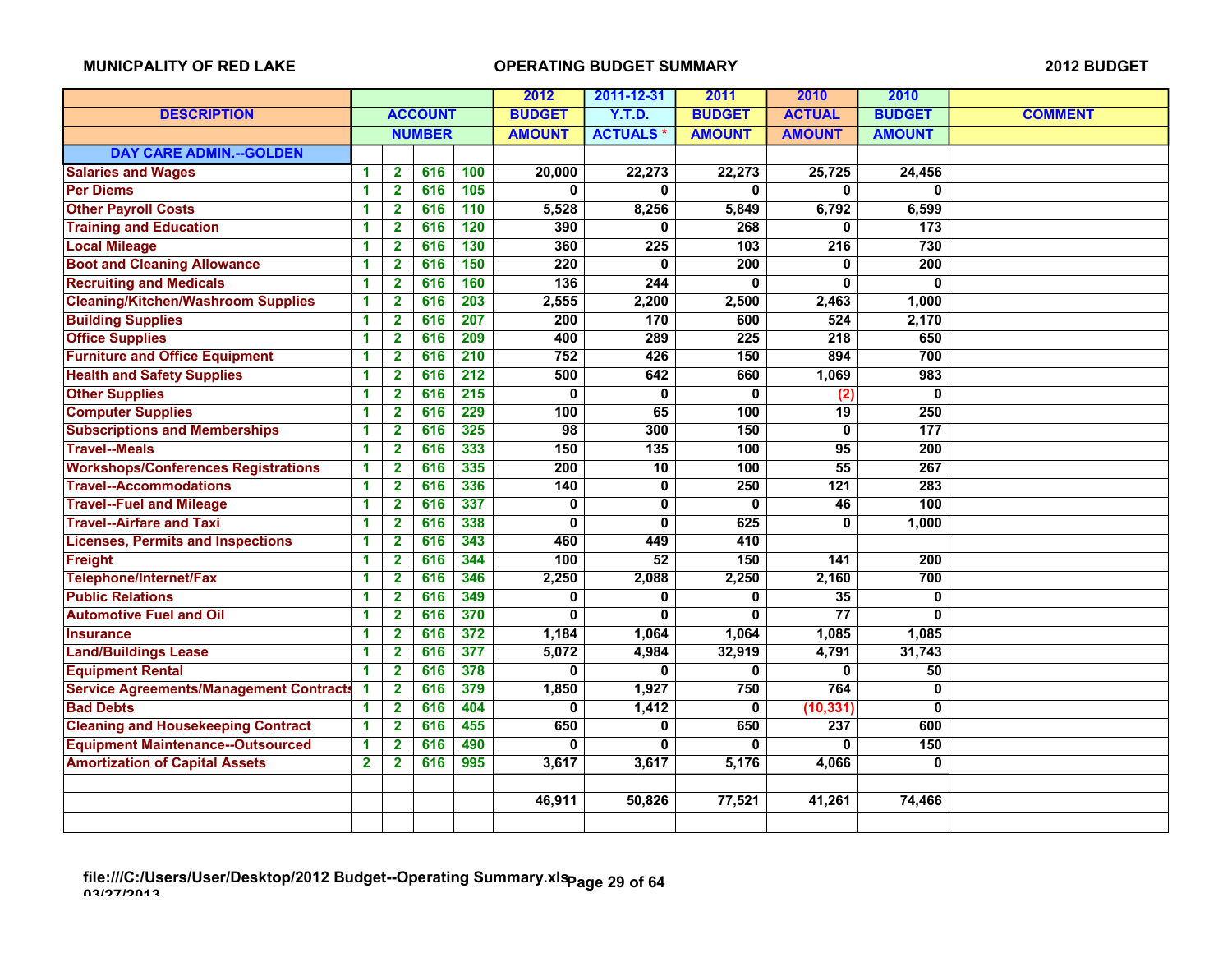|                                                |                      |                         |                |                  | 2012             | 2011-12-31       | 2011          | 2010             | 2010             |                |
|------------------------------------------------|----------------------|-------------------------|----------------|------------------|------------------|------------------|---------------|------------------|------------------|----------------|
| <b>DESCRIPTION</b>                             |                      |                         | <b>ACCOUNT</b> |                  | <b>BUDGET</b>    | <b>Y.T.D.</b>    | <b>BUDGET</b> | <b>ACTUAL</b>    | <b>BUDGET</b>    | <b>COMMENT</b> |
|                                                |                      |                         | <b>NUMBER</b>  |                  | <b>AMOUNT</b>    | <b>ACTUALS*</b>  | <b>AMOUNT</b> | <b>AMOUNT</b>    | <b>AMOUNT</b>    |                |
| <b>DAY CARE ADMIN.--ST. JOHN'S</b>             |                      |                         |                |                  |                  |                  |               |                  |                  |                |
| <b>Salaries and Wages</b>                      | $\blacktriangleleft$ | $\overline{2}$          | 617            | 100              | 20,000           | 13,828           | 13,706        | 10,190           | 12,228           |                |
| <b>Per Diems</b>                               | 1                    | $\overline{\mathbf{2}}$ | 617            | 105              | 0                | U                | $\mathbf{0}$  | 0                | 0                |                |
| <b>Other Payroll Costs</b>                     | 1                    | $\overline{2}$          | 617            | 110              | 5,528            | 3,060            | 3,599         | 2,750            | 3,300            |                |
| <b>Training and Education</b>                  | 1                    | $\overline{\mathbf{2}}$ | 617            | 120              | 390              | 0                | 165           | 0                | 87               |                |
| <b>Local Mileage</b>                           | 1                    | $\overline{\mathbf{2}}$ | 617            | 130              | 360              | 0                | 64            | 55               | 365              |                |
| <b>Boot and Cleaning Allowance</b>             | 1                    | 2                       | 617            | 150              | 220              | 0                | 0             | 0                | 0                |                |
| <b>Recruiting and Medicals</b>                 | 1                    | 2                       | 617            | 160              | $\overline{136}$ | 244              | 0             | 0                | 0                |                |
| <b>Cleaning/Kitchen/Washroom Supplies</b>      | 1                    | $\overline{\mathbf{2}}$ | 617            | $\overline{203}$ | 308              | 266              | 250           | $\overline{173}$ | 1,000            |                |
| <b>Building Supplies</b>                       | 1                    | $\overline{2}$          | 617            | 207              | $\overline{200}$ | 67               | 250           | 36               | 1,100            |                |
| <b>Office Supplies</b>                         | 1                    | $\overline{\mathbf{2}}$ | 617            | 209              | 400              | 213              | 150           | 141              | 650              |                |
| <b>Furniture and Office Equipment</b>          | 1                    | $\overline{\mathbf{2}}$ | 617            | $\overline{210}$ | $\overline{76}$  | $\overline{281}$ | 150           | 438              | 700              |                |
| <b>Health and Safety Supplies</b>              | 1                    | $\mathbf{2}$            | 617            | 212              | 500              | 442              | 285           | 283              | 583              |                |
| <b>Computer Supplies</b>                       | 1                    | $\overline{\mathbf{2}}$ | 617            | 229              | 400              | 452              | 100           | 108              | 250              |                |
| <b>Subscriptions and Memberships</b>           | 1                    | $\overline{\mathbf{2}}$ | 617            | 325              | $\overline{98}$  | 350              | $\mathbf 0$   | 0                | 177              |                |
| <b>Travel--Meals</b>                           | 1                    | $\overline{\mathbf{2}}$ | 617            | 333              | 150              | 0                | $\mathbf 0$   | 0                | 200              |                |
| <b>Workshops/Conferences</b>                   | 1                    | 2                       | 617            | 335              | 200              | 0                | 0             | 0                | 267              |                |
| <b>Accommodations</b>                          | 1                    | $\mathbf{2}$            | 617            | 336              | 140              | 0                | $\mathbf{0}$  | 47               | 283              |                |
| <b>Travel--Mileage</b>                         | 1                    | $\mathbf{2}$            | 617            | 337              | 0                | $\mathbf 0$      | $\mathbf 0$   | 0                | 100              |                |
| <b>Transit</b>                                 | 1                    | $\overline{\mathbf{2}}$ | 617            | 338              | 0                | $\mathbf{0}$     | 0             | 0                | 1,000            |                |
| <b>Licenses, Permits and Inspections</b>       | 1                    | $\overline{\mathbf{2}}$ | 617            | 343              | 460              | 439              | 410           | 400              | 400              |                |
| <b>Freight</b>                                 | 1                    | $\overline{2}$          | 617            | 344              | 50               | 24               | 50            | $\overline{31}$  | $\overline{200}$ |                |
| Telephone/Internet/Fax                         | 1                    | $\mathbf{2}$            | 617            | 346              | 1,200            | 1,065            | 1,200         | 1,198            | 700              |                |
| <b>Cell Phones</b>                             | 1                    | $\overline{\mathbf{2}}$ | 617            | 347              | 150              | $\overline{31}$  | $\mathbf{0}$  | 0                | 0                |                |
| <b>Public Relations</b>                        | 1                    | $\overline{\mathbf{2}}$ | 617            | 349              | $\Omega$         | 0                | $\mathbf{0}$  | 35               | $\mathbf{0}$     |                |
| <b>Insurance</b>                               | 1                    | $\overline{\mathbf{2}}$ | 617            | 372              | 1,184            | 1,064            | 1,064         | 1,085            | 1,085            |                |
| <b>Land/Buildings Lease</b>                    | 1                    | $\overline{\mathbf{2}}$ | 617            | 377              | 5,400            | 0                | 6,175         | 18,797           | 5,148            |                |
| <b>Equipment Rental</b>                        | 1                    | $\mathbf{2}$            | 617            | 378              | 0                | 1,018            | 0             | 0                | 50               |                |
| <b>Service Agreements/Management Contracts</b> | 1                    | $\overline{\mathbf{2}}$ | 617            | 379              | 1,000            | 0                | 0             | 0                | 0                |                |
| <b>Bad Debts</b>                               | 1                    | $\overline{\mathbf{2}}$ | 617            | 404              | 0                | 0                | $\mathbf{0}$  | 6,256            | 0                |                |
| <b>Cleaning and Housekeeping Contract</b>      | 1                    | $\overline{2}$          | 617            | 455              | 13,500           | 18,263           | 17,500        | 0                | 16,995           |                |
| <b>Equipment Maintenance--Outsourced</b>       | 1                    | $\overline{\mathbf{2}}$ | 617            | 490              | 0                | 0                | $\mathbf{0}$  | 0                | 150              |                |
| <b>Amortization of Capital Assets</b>          | $\mathbf{2}$         | $\mathbf{2}$            | 617            | 995              | 2,529            | 2,529            | 2,874         | 2,961            | 0                |                |
|                                                |                      |                         |                |                  |                  |                  |               |                  |                  |                |
|                                                |                      |                         |                |                  | 54,578           | 43,635           | 47,992        | 44,984           | 47,017           |                |
|                                                |                      |                         |                |                  |                  |                  |               |                  |                  |                |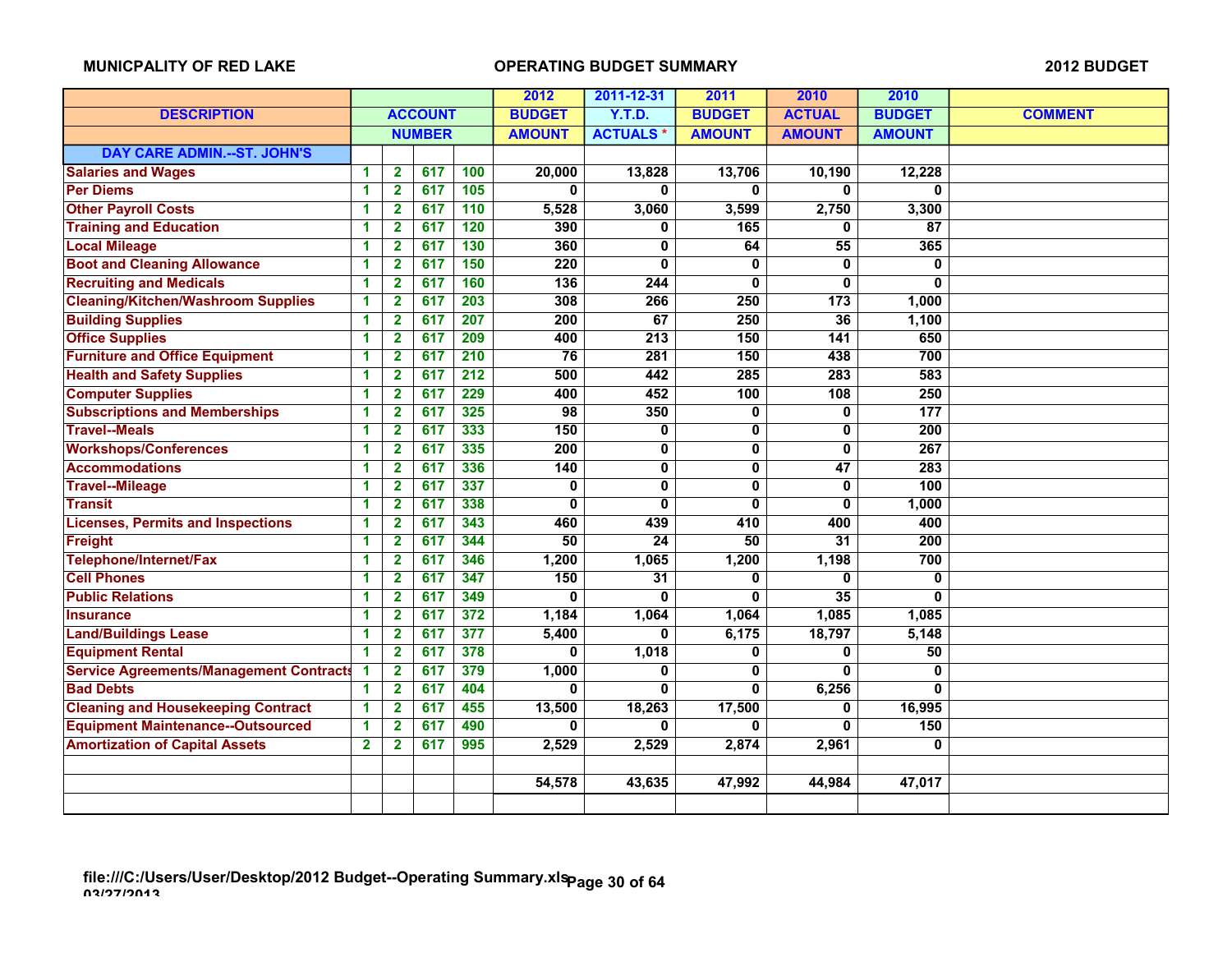|                                           |   |                         |                |                  | 2012            | 2011-12-31      | 2011             | 2010             | 2010             |                |
|-------------------------------------------|---|-------------------------|----------------|------------------|-----------------|-----------------|------------------|------------------|------------------|----------------|
| <b>DESCRIPTION</b>                        |   |                         | <b>ACCOUNT</b> |                  | <b>BUDGET</b>   | <b>Y.T.D.</b>   | <b>BUDGET</b>    | <b>ACTUAL</b>    | <b>BUDGET</b>    | <b>COMMENT</b> |
|                                           |   |                         | <b>NUMBER</b>  |                  | <b>AMOUNT</b>   | <b>ACTUALS*</b> | <b>AMOUNT</b>    | <b>AMOUNT</b>    | <b>AMOUNT</b>    |                |
| <b>DAY CARE PROGRAM--RED LAKE</b>         |   |                         |                |                  |                 |                 |                  |                  |                  |                |
| <b>Salaries and Wages</b>                 | 1 | $\mathbf{2}$            | 620            | 100              | 227,902         | 188,858         | 227,721          | 217,726          | 214,573          |                |
| <b>Other Payroll Costs</b>                | 1 | $\overline{\mathbf{2}}$ | 620            | 110              | 75,335          | 57,822          | 65,220           | 59,909           | 60,568           |                |
| <b>Training and Education</b>             | 1 | $\overline{\mathbf{2}}$ | 620            | $\overline{120}$ | 830             | 230             | 200              | $\overline{75}$  | 500              |                |
| <b>Boot and Cleaning Allowance</b>        | 1 | $\overline{\mathbf{2}}$ | 620            | 150              | 1,100           | 1,400           | 1,000            | 1,000            | 1,000            |                |
| <b>Recruiting and Medicals</b>            | 1 | $\overline{2}$          | 620            | 160              | 0               | $\bf{0}$        | $\overline{227}$ | 75               | 408              |                |
| <b>Cleaning/Kitchen/Washroom Supplies</b> | 1 | $\overline{2}$          | 620            | 203              | 0               | 9               | 0                | 0                | 0                |                |
| <b>Furniture and Office Equipment</b>     | 1 | $\mathbf{2}$            | 620            | 210              | 900             | 0               | 0                | 0                | 550              |                |
| <b>Other Program Supplies</b>             | 1 | $\overline{2}$          | 620            | $\overline{215}$ | 500             | 444             | 400              | 348              | 300              |                |
| <b>Educational Toys, Books, Games</b>     | 1 | $\overline{\mathbf{2}}$ | 620            | 228              | 1,000           | 809             | 1,000            | 920              | 1,250            |                |
| <b>Subscriptions and Memberships</b>      | 1 | $\overline{\mathbf{2}}$ | 620            | 325              | 150             | $\bf{0}$        | 150              | 0                | 0                |                |
| <b>Travel--Meals</b>                      | 1 | $\overline{\mathbf{2}}$ | 620            | 333              | 100             | 310             | $\overline{250}$ | 476              | 267              |                |
| <b>Workshops/Conferences</b>              | 1 | $\overline{\mathbf{2}}$ | 620            | 335              | 0               | 0               | 50               | 40               | 175              |                |
| <b>Accommodations</b>                     | 1 | $\mathbf{2}$            | 620            | 336              | 120             | 0               | 125              | 605              | 333              |                |
| <b>Travel--Mileage</b>                    | 1 | $\mathbf{2}$            | 620            | 337              | $\overline{40}$ | $\bf{0}$        | 0                | 60               | 600              |                |
| <b>Transit</b>                            | 1 | $\overline{\mathbf{2}}$ | 620            | 338              | 0               | $\bf{0}$        | 100              | 0                | 0                |                |
| <b>Promotion</b>                          | 1 | $\overline{\mathbf{2}}$ | 620            | 349              | 250             | 373             | 250              | 196              | 500              |                |
|                                           |   |                         |                |                  |                 |                 |                  |                  |                  |                |
|                                           |   |                         |                |                  | 308,227         | 250,254         | 296,693          | 281,428          | 281,024          |                |
|                                           |   |                         |                |                  |                 |                 |                  |                  |                  |                |
| <b>DAY CARE PROGRAM--GOLDEN</b>           |   |                         |                |                  |                 |                 |                  |                  |                  |                |
| <b>Salaries and Wages</b>                 | 1 | $\mathbf 2$             | 621            | 100              | 250,898         | 224,431         | 239,752          | 214,894          | 220,407          |                |
| <b>Other Payroll Costs</b>                | 1 | $\overline{\mathbf{2}}$ | 621            | 110              | 66,742          | 49,345          | 65,623           | 47,868           | 62,238           |                |
| <b>Training and Education</b>             | 1 | $\overline{\mathbf{2}}$ | 621            | 120              | 560             | 325             | 200              | 210              | 500              |                |
| <b>Boot and Cleaning Allowance</b>        | 1 | $\overline{\mathbf{2}}$ | 621            | 150              | 1,100           | 600             | 1,000            | 800              | 1,000            |                |
| <b>Recruiting and Medicals</b>            | 1 | $\mathbf{2}$            | 621            | 160              | 0               | $\mathbf 0$     | $\overline{227}$ | $\overline{25}$  | $\overline{272}$ |                |
| <b>Furniture and Office Equipment</b>     | 1 | $\overline{\mathbf{2}}$ | 621            | $\overline{210}$ | 350             | 48              | 900              | $\overline{114}$ | 550              |                |
| <b>Other Program Supplies</b>             | 1 | $\overline{\mathbf{2}}$ | 621            | $\overline{215}$ | 500             | 484             | 400              | 530              | 300              |                |
| <b>Educational Toys, Books, Games</b>     | 1 | $\overline{2}$          | 621            | 228              | 1,000           | 1,202           | 1,000            | 1,111            | 1,250            |                |
| <b>Subscriptions and Memberships</b>      | 1 | $\mathbf{2}$            | 621            | 325              | 150             | 150             | 150              | 0                | 0                |                |
| <b>Travel--Meals</b>                      | 1 | $\overline{\mathbf{2}}$ | 621            | 333              | 100             | 270             | 250              | 476              | 267              |                |
| <b>Workshops/Conferences</b>              | 1 | $\overline{2}$          | 621            | 335              | 0               | 0               | 50               | 60               | $\overline{175}$ |                |
| <b>Accommodations</b>                     | 1 | $\mathbf{2}$            | 621            | 336              | 120             | $\pmb{0}$       | 125              | 605              | 333              |                |
| <b>Travel--Mileage</b>                    | 1 | $\overline{\mathbf{2}}$ | 621            | 337              | $\overline{40}$ | $\mathbf 0$     | 0                | $\overline{37}$  | 600              |                |
| <b>Transit</b>                            | 1 | $\mathbf{2}$            | 621            | 338              | 0               | 0               | 100              | 0                | 0                |                |
| <b>Public Relations</b>                   | 1 | $\overline{\mathbf{2}}$ | 621            | 350              | 250             | 284             | $\overline{250}$ | 426              | 500              |                |
|                                           |   |                         |                |                  |                 |                 |                  |                  |                  |                |
|                                           |   |                         |                |                  | 321,810         | 277,137         | 310,026          | 267,158          | 288,392          |                |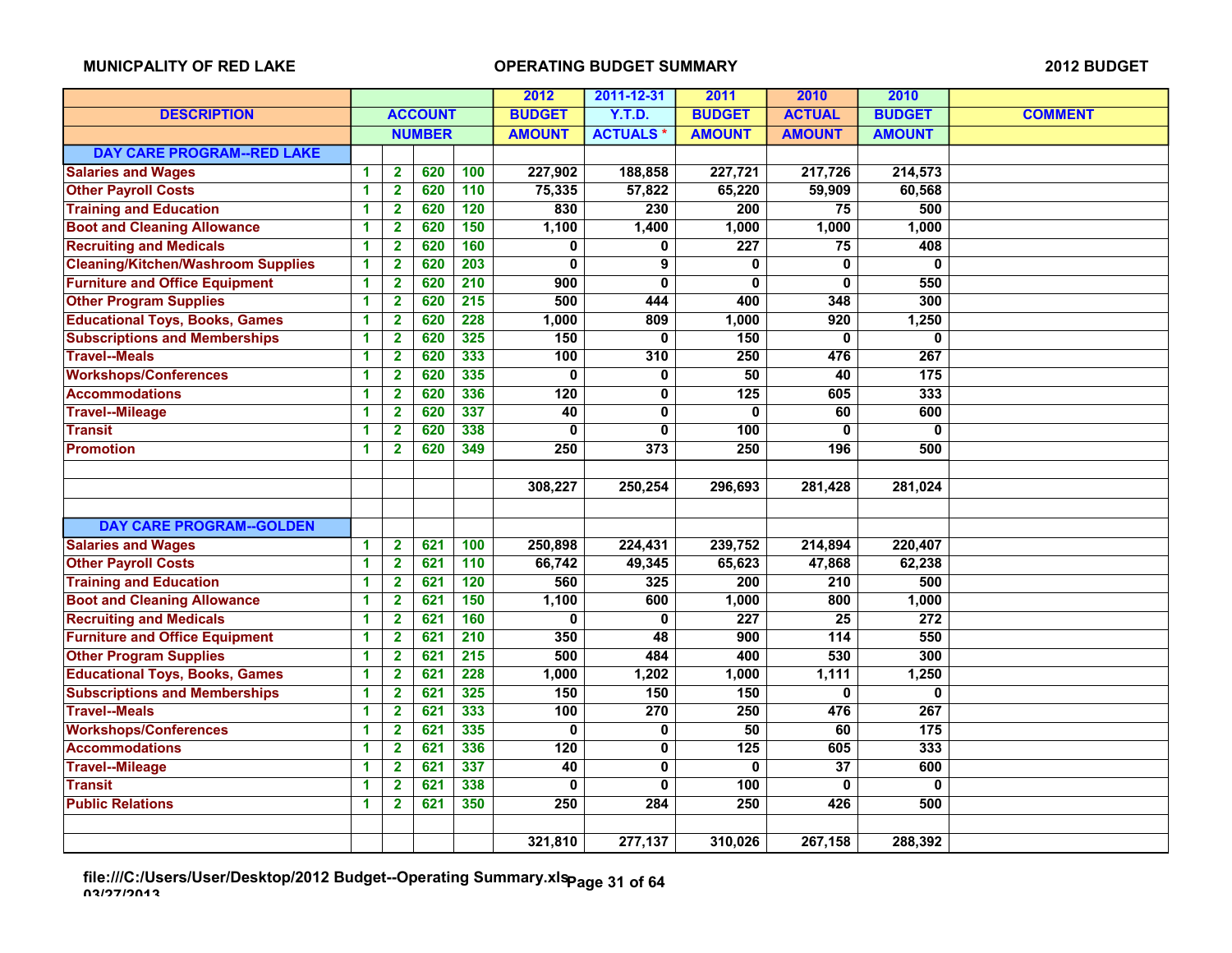|                    |                | 2012          | $2011 - 12 - 31$ | 2011          | 2010          | 2010          |                |
|--------------------|----------------|---------------|------------------|---------------|---------------|---------------|----------------|
| <b>DESCRIPTION</b> | <b>ACCOUNT</b> | <b>BUDGET</b> | Y.T.D.           | <b>BUDGET</b> | <b>ACTUAL</b> | <b>BUDGET</b> | <b>COMMENT</b> |
|                    | <b>NUMBER</b>  | <b>AMOUNT</b> | <b>ACTUALS *</b> | <b>AMOUNT</b> | <b>AMOUNT</b> | <b>AMOUNT</b> |                |
|                    |                |               |                  |               |               |               |                |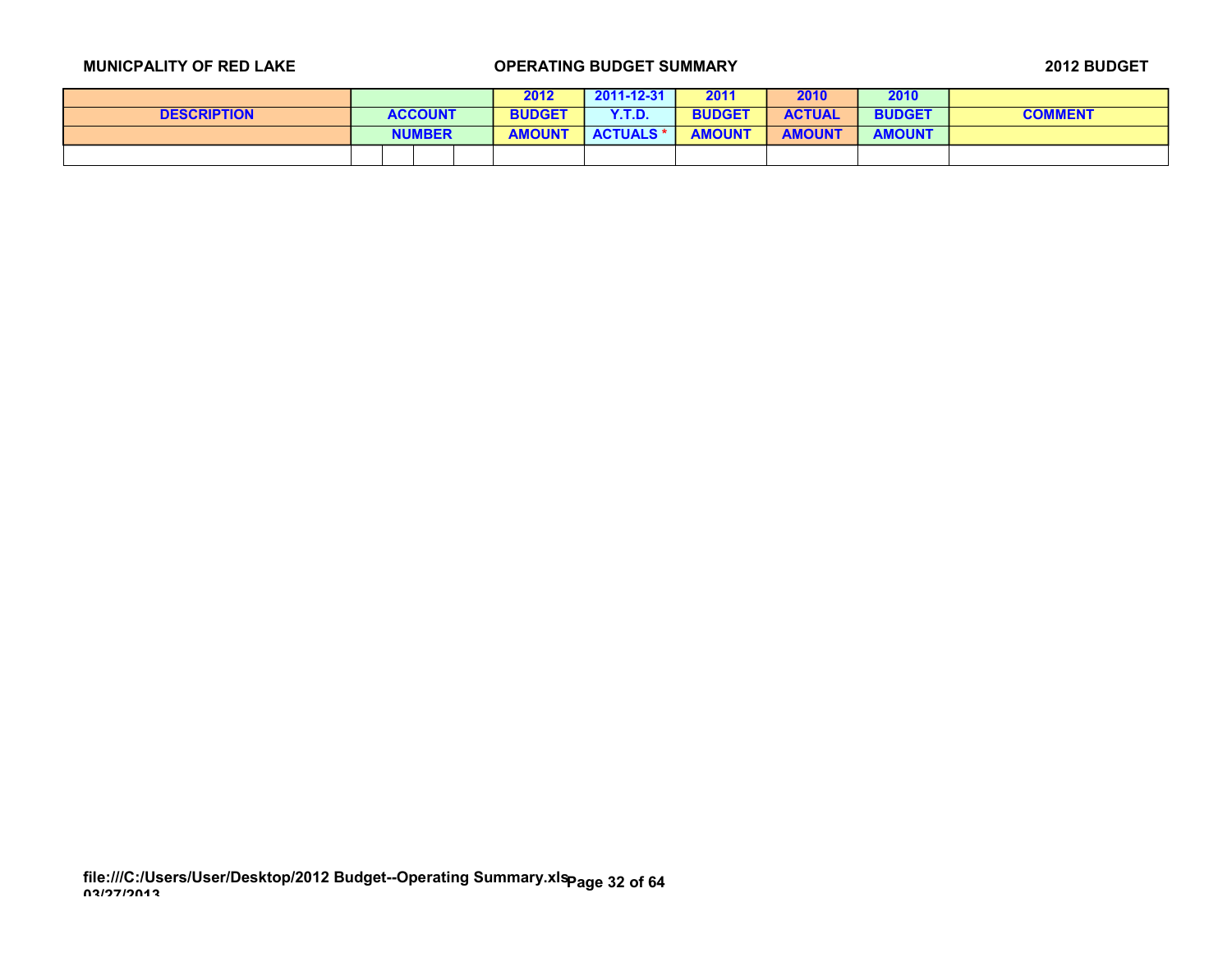|                                           |   |                |                |     | 2012          | 2011-12-31      | 2011             | 2010          | 2010          |                |
|-------------------------------------------|---|----------------|----------------|-----|---------------|-----------------|------------------|---------------|---------------|----------------|
| <b>DESCRIPTION</b>                        |   |                | <b>ACCOUNT</b> |     | <b>BUDGET</b> | Y.T.D.          | <b>BUDGET</b>    | <b>ACTUAL</b> | <b>BUDGET</b> | <b>COMMENT</b> |
|                                           |   |                | <b>NUMBER</b>  |     | <b>AMOUNT</b> | <b>ACTUALS*</b> | <b>AMOUNT</b>    | <b>AMOUNT</b> | <b>AMOUNT</b> |                |
| DAY CARE PROGRAM--ST. JOHN'S              |   |                |                |     |               |                 |                  |               |               |                |
| <b>Salaries and Wages</b>                 |   | $\mathbf{2}$   | 622            | 100 | 100,037       | 116,685         | 124,699          | 114,807       | 106,617       |                |
| <b>Other Payroll Costs</b>                |   | $\overline{2}$ | 622            | 110 | 22,660        | 20,974          | 30,540           | 27,698        | 29,755        |                |
| <b>Training and Education</b>             |   | $\mathbf{2}$   | 622            | 120 | 485           |                 | 200              | 135           | 500           |                |
| <b>Boot and Cleaning Allowance</b>        |   | $\mathbf{2}$   | 622            | 150 | 440           | 200             | 400              | 200           | 400           |                |
| <b>Recruiting and Medicals</b>            |   | $\overline{2}$ | 622            | 160 | 0             | 0               | $\overline{227}$ | 0             | 136           |                |
| <b>Cleaning/Kitchen/Washroom Supplies</b> |   | $\overline{2}$ | 622            | 203 | 0             | 0               | 0                | 8             | 0             |                |
| <b>Furniture and Office Equipment</b>     | 1 | $\mathbf{2}$   | 622            | 210 | 0             | 0               | 0                | 0             | 550           |                |
| <b>Other Program Supplies</b>             |   | $\mathbf 2$    | 622            | 215 | 350           | 326             | 275              | 262           | 300           |                |
| <b>Educational Toys, Books, Games</b>     |   | $\mathbf{2}$   | 622            | 228 | 1,000         | 603             | 1,000            | 1,017         | 1,250         |                |
| <b>Subscriptions and Memberships</b>      |   | $\mathbf{2}$   | 622            | 325 | 150           | 0               | 150              | 0             | 0             |                |
| <b>Travel--Meals</b>                      |   | $\mathbf{2}$   | 622            | 333 | 100           | 234             | 150              | 48            | 267           |                |
| <b>Workshops/Conferences</b>              | 1 | $\mathbf{2}$   | 622            | 335 | 0             | 0               | 0                | 0             | 175           |                |
| <b>Accommodations</b>                     |   | $\overline{2}$ | 622            | 336 | 120           | 0               | 0                | 0             | 333           |                |
| <b>Travel--Mileage</b>                    | 1 | $\overline{2}$ | 622            | 337 | 40            | 0               | 0                | 0             | 600           |                |
| <b>Transit</b>                            |   | $\mathbf 2$    | 622            | 338 | 0             | 0               | 100              | 0             | 0             |                |
| <b>Public Relations</b>                   |   | $\overline{2}$ | 622            | 349 | 250           | 250             | 250              | 179           | 500           |                |
|                                           |   |                |                |     |               |                 |                  |               |               |                |
|                                           |   |                |                |     | 125,632       | 139,272         | 157,991          | 144,354       | 141,382       |                |
|                                           |   |                |                |     |               |                 |                  |               |               |                |
|                                           |   |                |                |     |               |                 |                  |               |               |                |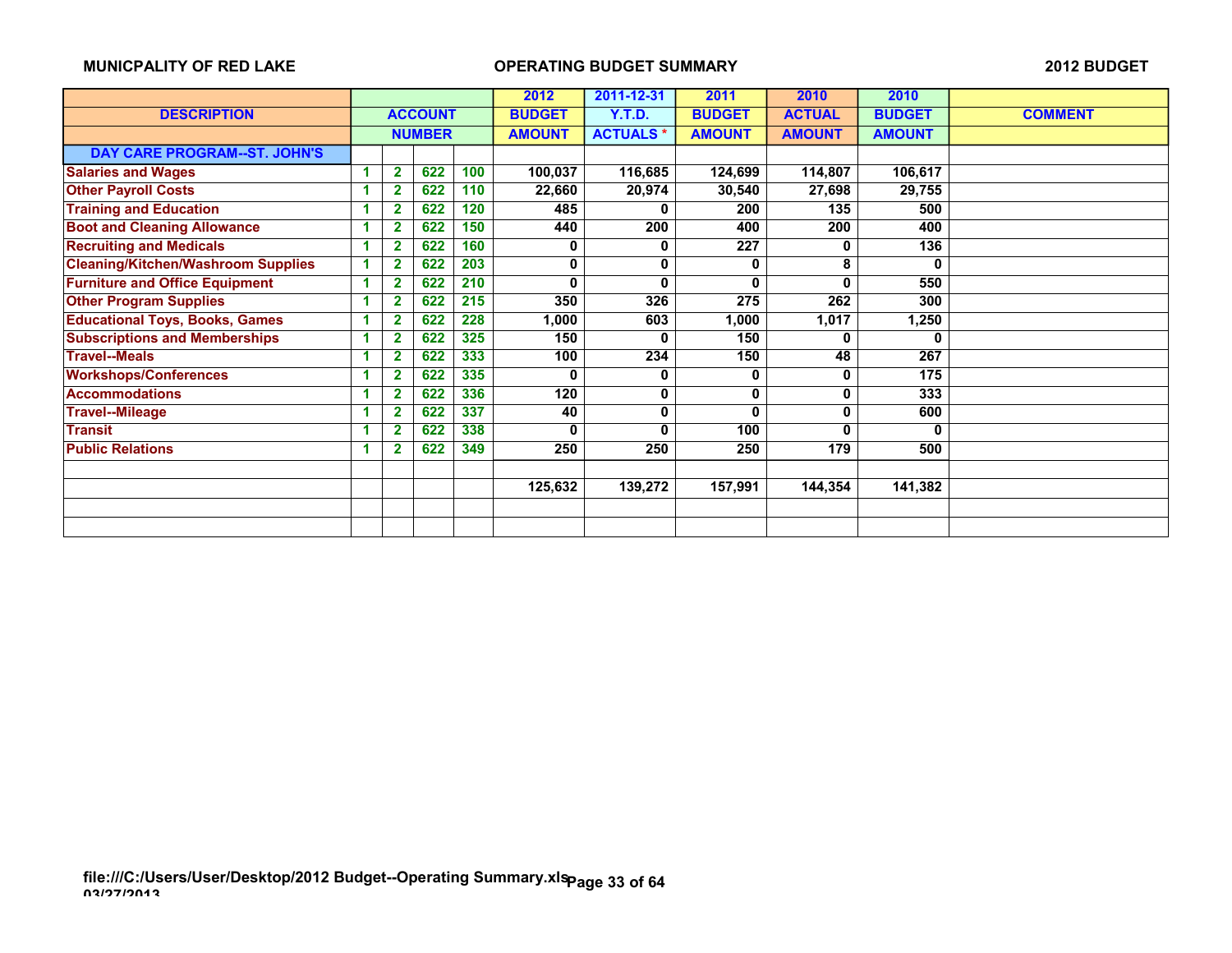|                                           |    |                |                |     | 2011-12-31<br>2012 |                 | 2011          | 2010          | 2010          |                |
|-------------------------------------------|----|----------------|----------------|-----|--------------------|-----------------|---------------|---------------|---------------|----------------|
| <b>DESCRIPTION</b>                        |    |                | <b>ACCOUNT</b> |     | <b>BUDGET</b>      | <b>Y.T.D.</b>   | <b>BUDGET</b> | <b>ACTUAL</b> | <b>BUDGET</b> | <b>COMMENT</b> |
|                                           |    |                | <b>NUMBER</b>  |     | <b>AMOUNT</b>      | <b>ACTUALS*</b> | <b>AMOUNT</b> | <b>AMOUNT</b> | <b>AMOUNT</b> |                |
| DAY CARE DIETARY--RED LAKE                |    |                |                |     |                    |                 |               |               |               |                |
| <b>Small Tools and Equipment</b>          | 1  | 2              | 630            | 201 | 75                 | 71              | $\bf{0}$      | 0             | 0             |                |
| <b>Food/Groceries</b>                     | 1  | $\mathbf{2}$   | 630            | 202 | 5,500              | 5,036           | 5,500         | 5,110         | 7,000         |                |
| <b>Cleaning/Kitchen/Washroom Supplies</b> | 1  | $\overline{2}$ | 630            | 203 | 750                | 718             | 800           | 713           | 800           |                |
| <b>Dietary--Outsourced</b>                | 1  | $\overline{2}$ | 630            | 460 | 37,626             | 37,464          | 41,770        | 31,951        | 42,064        |                |
|                                           |    |                |                |     |                    |                 |               |               |               |                |
|                                           |    |                |                |     | 43,951             | 43,289          | 48.070        | 37,775        | 49,864        |                |
|                                           |    |                |                |     |                    |                 |               |               |               |                |
| <b>DAY CARE DIETARY--GOLDEN</b>           |    |                |                |     |                    |                 |               |               |               |                |
| <b>Small Tools and Equipment</b>          | 1  | $\overline{2}$ | 631            | 201 | 75                 | 0               | 0             | 0             | $\mathbf 0$   |                |
| <b>Food/Groceries</b>                     | -1 | $\mathbf{2}$   | 631            | 202 | 5,500              | 5,409           | 5,500         | 5,366         | 7,000         |                |
| <b>Cleaning/Kitchen/Washroom Supplies</b> | 1  | $\mathbf{2}$   | 631            | 203 | 700                | 707             | 600           | 559           | 800           |                |
| <b>Furniture and Office Equipment</b>     | 1  | $\mathbf{2}$   | 631            | 210 | 0                  | 250             | 800           | 0             | $\bf{0}$      |                |
| <b>Dietary--Outsourced</b>                | 1  | $\overline{2}$ | 631            | 460 | 37,626             | 36,182          | 47,139        | 36,144        | 46,886        |                |
|                                           |    |                |                |     |                    |                 |               |               |               |                |
|                                           |    |                |                |     | 43,901             | 42,547          | 54,039        | 42,069        | 54,686        |                |
|                                           |    |                |                |     |                    |                 |               |               |               |                |
| <b>DAY CARE DIETARY--ST. JOHN'S</b>       |    |                |                |     |                    |                 |               |               |               |                |
| <b>Small Tools and Equipment</b>          | и  | 2              | 632            | 201 | 75                 | $\bf{0}$        | $\bf{0}$      | 0             | 0             |                |
| <b>Food/Groceries</b>                     | -1 | $\overline{2}$ | 632            | 202 | 2,500              | 2,650           | 2,500         | 2,399         | 3,000         |                |
| <b>Cleaning/Kitchen/Washroom Supplies</b> | -1 | 2              | 632            | 203 | 225                | 183             | 100           | 54            | 800           |                |
| <b>Furniture and Office Equipment</b>     | 1  | $\mathbf{2}$   | 632            | 210 | $\mathbf{0}$       | 0               | 225           | 0             | $\mathbf{0}$  |                |
| <b>Dietary--Outsourced</b>                | 1  | 2              | 632            | 460 | 18,098             | 17,333          | 30,482        | 25,154        | 32,737        |                |
|                                           |    |                |                |     |                    |                 |               |               |               |                |
|                                           |    |                |                |     | 20,898<br>20,166   |                 | 33,307        | 27,607        | 36,537        |                |
|                                           |    |                |                |     |                    |                 |               |               |               |                |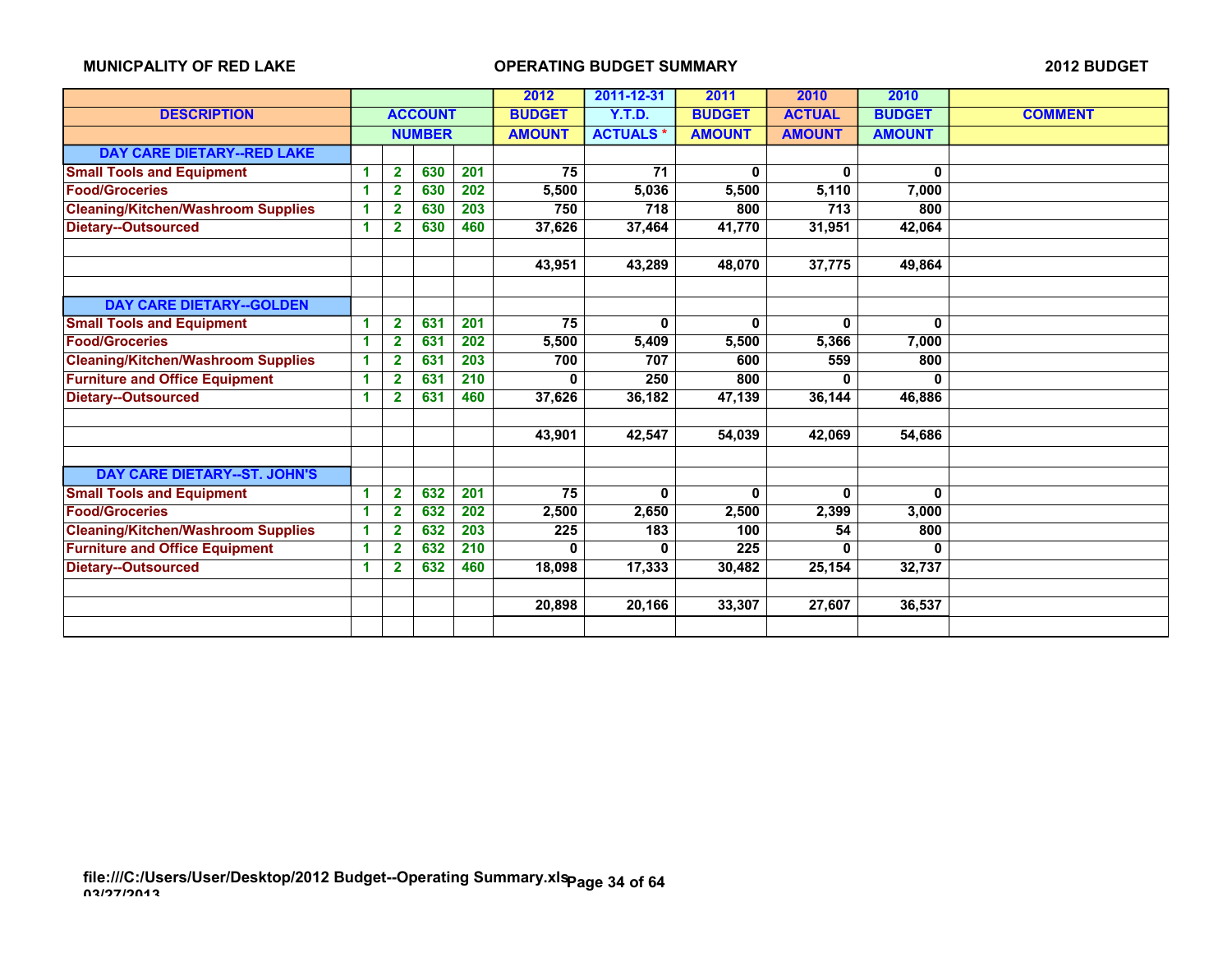|                                       |   |                         |                |                  | 2012             | 2011-12-31       | 2011             | 2010             | 2010             |                |
|---------------------------------------|---|-------------------------|----------------|------------------|------------------|------------------|------------------|------------------|------------------|----------------|
| <b>DESCRIPTION</b>                    |   |                         | <b>ACCOUNT</b> |                  | <b>BUDGET</b>    | <b>Y.T.D.</b>    | <b>BUDGET</b>    | <b>ACTUAL</b>    | <b>BUDGET</b>    | <b>COMMENT</b> |
|                                       |   |                         | <b>NUMBER</b>  |                  | <b>AMOUNT</b>    | <b>ACTUALS*</b>  | <b>AMOUNT</b>    | <b>AMOUNT</b>    | <b>AMOUNT</b>    |                |
| DAY CARE SPECIAL NEEDS--RED LAKE      |   |                         |                |                  |                  |                  |                  |                  |                  |                |
| <b>Salaries and Wages</b>             | 1 | $\overline{\mathbf{2}}$ | 635            | 100              | 79,578           | 60,099           | 60,099           | 52,611           | 55,709           |                |
| <b>Other Payroll Costs</b>            | 1 | $\mathbf{2}$            | 635            | 110              | 23,734           | 17,560           | 17,560           | 8,644            | 15,671           |                |
| <b>Training and Education</b>         | 1 | $\overline{\mathbf{2}}$ | 635            | 120              | 310              | 57               | 0                | 0                | 500              |                |
| <b>Local Mileage</b>                  | 1 | $\overline{\mathbf{2}}$ | 635            | 130              | 59               | 101              | 100              | 54               | 100              |                |
| <b>Boot and Cleaning Allowance</b>    | 1 | $\overline{2}$          | 635            | 150              | 220              | 200              | $\overline{200}$ | $\overline{200}$ | $\overline{200}$ |                |
| <b>Office Supplies</b>                | 1 | $\overline{\mathbf{2}}$ | 635            | 209              | 0                | $\overline{51}$  | 100              | 89               | 100              |                |
| <b>Furniture and Office Equipment</b> | 1 | $\overline{\mathbf{2}}$ | 635            | 210              | 0                | 0                | 500              | 0                | 0                |                |
| <b>Other Program Supplies</b>         | 1 | $\mathbf{2}$            | 635            | $\overline{215}$ | 100              | $\overline{28}$  | $\overline{100}$ | $\overline{173}$ | 150              |                |
| <b>Educational Toys, Books, Games</b> | 1 | $\overline{2}$          | 635            | 228              | 400              | 301              | 400              | 459              | $\overline{900}$ |                |
| <b>Computer Supplies</b>              | 1 | $\overline{\mathbf{2}}$ | 635            | 229              | 0                | $\mathbf 0$      | $\mathbf 0$      | 0                | 0                |                |
| <b>Subscriptions and Memberships</b>  | 1 | $\overline{\mathbf{2}}$ | 635            | 325              | 225              | $\bf{0}$         | $\bf{0}$         | 0                | 0                |                |
| <b>Travel--Meals</b>                  | 1 | $\mathbf{2}$            | 635            | 333              | 150              | $\overline{117}$ | 100              | $\overline{95}$  | 0                |                |
| <b>Workshops/Conferences</b>          | 1 | $\overline{2}$          | 635            | 335              | 100              | 0                | $\mathbf{0}$     | 0                | 0                |                |
| <b>Accommodations</b>                 | 1 | $\overline{\mathbf{2}}$ | 635            | 336              | $\overline{130}$ | 0                | 125              | $\overline{121}$ | 0                |                |
| <b>Travel--Mileage</b>                | 1 | $\overline{\mathbf{2}}$ | 635            | 337              | $\overline{87}$  | $\bf{0}$         | $\mathbf{0}$     | 0                | 0                |                |
| <b>Transit</b>                        | 1 | $\overline{2}$          | 635            | 338              |                  | 17               | 100              | 0                | $\mathbf{0}$     |                |
|                                       |   |                         |                |                  |                  |                  |                  |                  |                  |                |
|                                       |   |                         |                |                  | 105,092          | 78,531           | 79,384           | 62,447           | 73,330           |                |
|                                       |   |                         |                |                  |                  |                  |                  |                  |                  |                |
| <b>DAY CARE SPECIAL NEEDS--GOLDEN</b> |   |                         |                |                  |                  |                  |                  |                  |                  |                |
| <b>Salaries and Wages</b>             | 1 | $\mathbf{2}$            | 636            | 100              | 32,653           | 60,099           | 60,099           | 45,895           | 68,564           |                |
| <b>Other Payroll Costs</b>            | 1 | $\overline{\mathbf{2}}$ | 636            | 110              | 9,454            | 17,560           | 17,560           | 18,509           | 19,288           |                |
| <b>Training and Education</b>         | 1 | $\overline{2}$          | 636            | 120              | 285              | 0                | $\mathbf{0}$     | 0                | 500              |                |
| <b>Local Mileage</b>                  | 1 | $\mathbf 2$             | 636            | $\overline{130}$ | 59               | 0                | 100              | 86               | 100              |                |
| <b>Boot and Cleaning Allowance</b>    | 1 | $\overline{\mathbf{2}}$ | 636            | $\overline{150}$ | 0                | 200              | 200              | $\overline{200}$ | 200              |                |
| <b>Office Supplies</b>                | 1 | $\overline{\mathbf{2}}$ | 636            | 209              | $\mathbf{0}$     | 0                | 100              | 0                | 100              |                |
| <b>Other Program Supplies</b>         | 1 | $\overline{2}$          | 636            | $\overline{215}$ | 100              | 69               | 100              | $\overline{71}$  | 150              |                |
| <b>Educational Toys, Books, Games</b> | 1 | $\overline{\mathbf{2}}$ | 636            | 228              | 400              | 276              | 400              | 256              | 900              |                |
| <b>Computer Supplies</b>              | 1 | $\overline{\mathbf{2}}$ | 636            | 229              | 0                | 0                | 0                | 0                | 0                |                |
| <b>Subscriptions and Memberships</b>  | 1 | $\mathbf{2}$            | 636            | 325              | 225              | 0                | 0                | $\mathbf 0$      | 0                |                |
| <b>Travel--Meals</b>                  | 1 | $\overline{\mathbf{2}}$ | 636            | 333              | 150              | 151              | 100              | 95               | $\bf{0}$         |                |
| <b>Workshops/Conferences</b>          | 1 | $\overline{\mathbf{2}}$ | 636            | 335              | 100              | 0                | $\mathbf{0}$     | 0                | 0                |                |
| <b>Accommodations</b>                 | 1 | $\overline{\mathbf{2}}$ | 636            | 336              | $\overline{130}$ | $\mathbf{0}$     | 125              | $\overline{121}$ | 0                |                |
| <b>Travel--Mileage</b>                | 1 | $\mathbf 2$             | 636            | 337              | 87               | 0                | 0                | 0                | 0                |                |
| <b>Transit</b>                        | 1 | $\overline{\mathbf{2}}$ | 636            | 338              | 0                | 136              | 100              | 0                | 0                |                |
|                                       |   |                         |                |                  |                  |                  |                  |                  |                  |                |
|                                       |   |                         |                |                  | 43,642           | 78,492           | 78,884           | 65,233           | 89,802           |                |

**file:///C:/Users/User/Desktop/2012 Budget--Operating Summary.xls 03/27/2013 Page 35 of 64**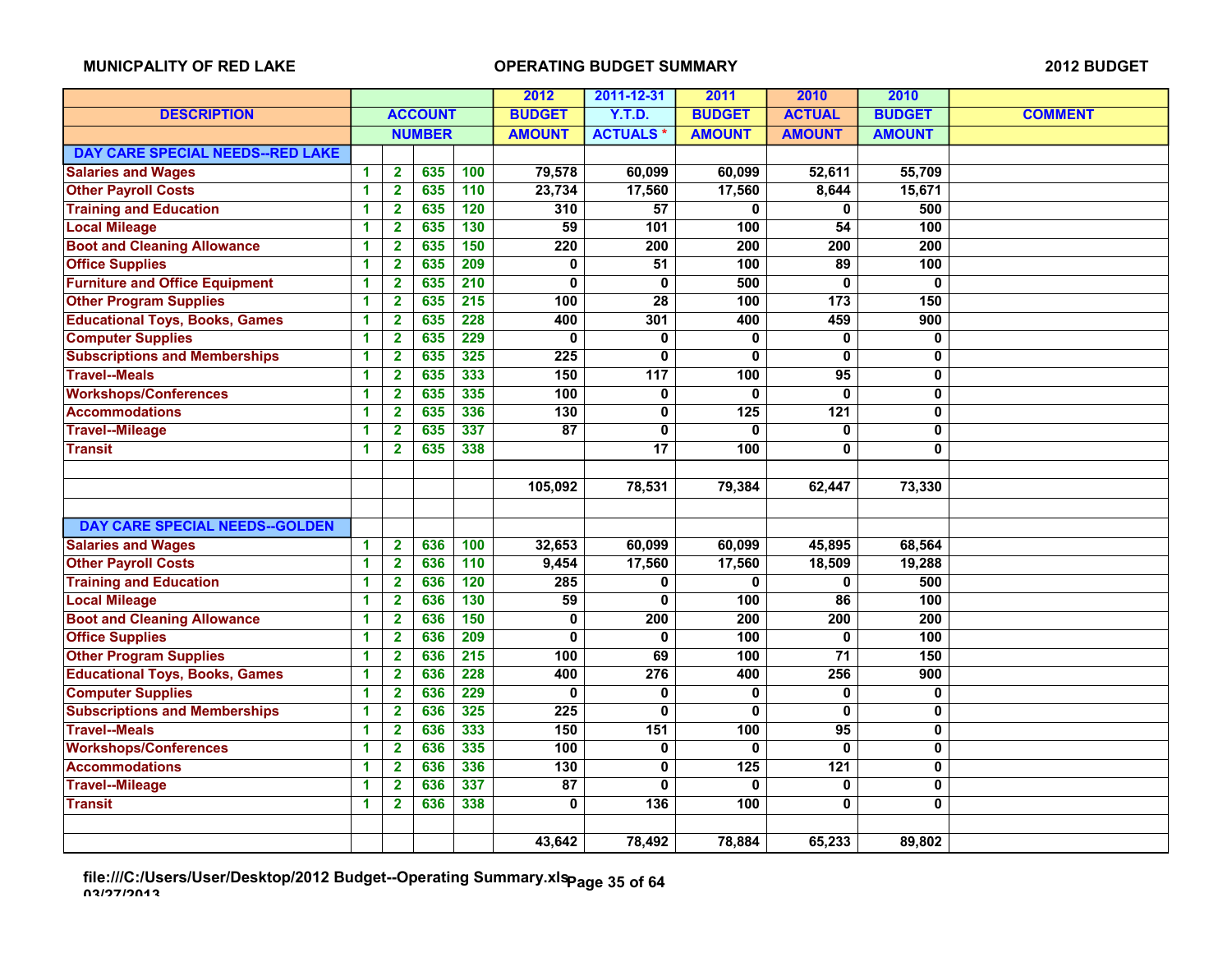|                    |                | 2012          | $2011 - 12 - 31$ | 2011          | 2010          | 2010          |                |
|--------------------|----------------|---------------|------------------|---------------|---------------|---------------|----------------|
| <b>DESCRIPTION</b> | <b>ACCOUNT</b> | <b>BUDGET</b> | Y.T.D.           | <b>BUDGET</b> | <b>ACTUAL</b> | <b>BUDGET</b> | <b>COMMENT</b> |
|                    | <b>NUMBER</b>  | <b>AMOUNT</b> | <b>ACTUALS *</b> | <b>AMOUNT</b> | <b>AMOUNT</b> | <b>AMOUNT</b> |                |
|                    |                |               |                  |               |               |               |                |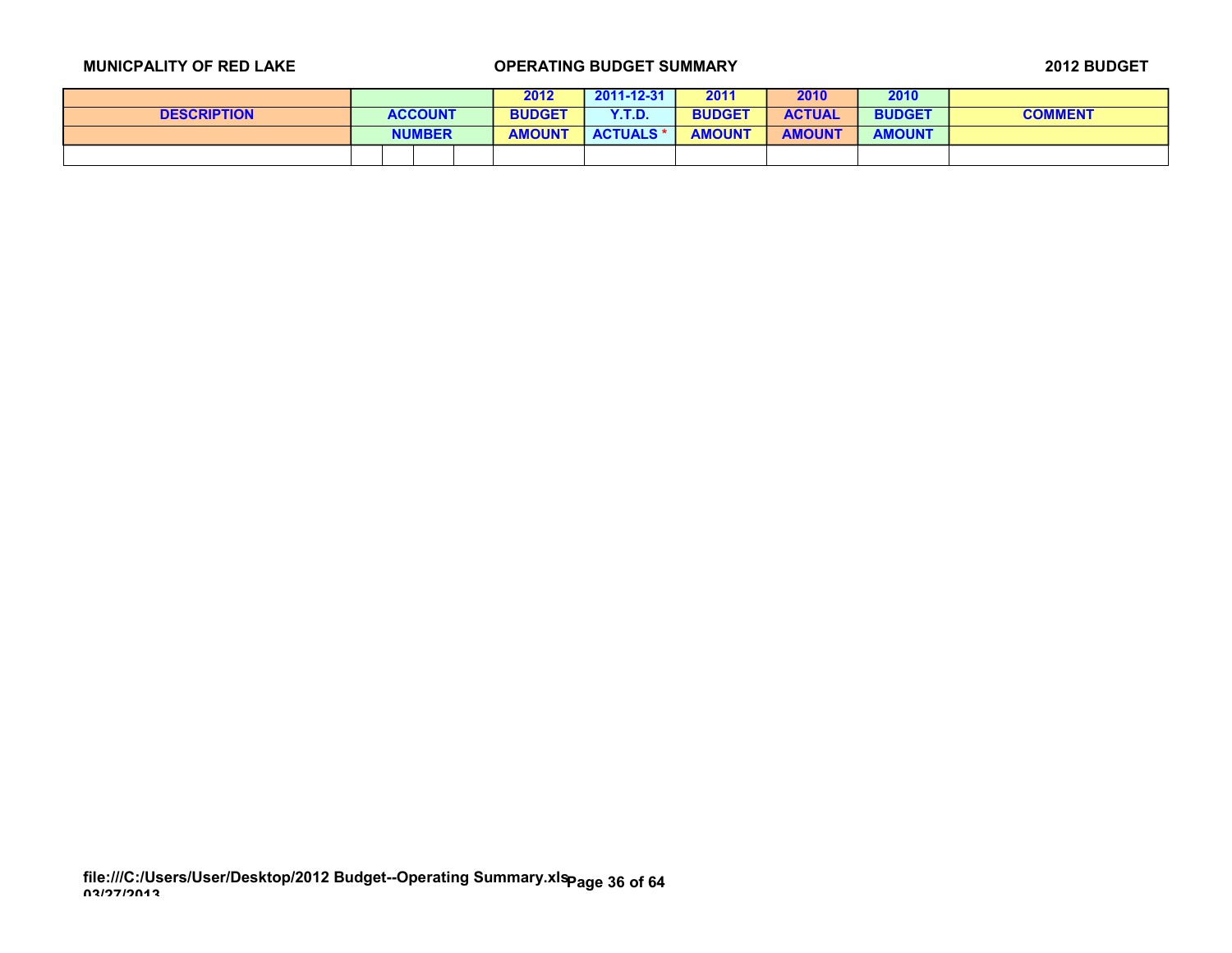|                                       |   |                         |     | 2012 | 2011-12-31    | 2011             | 2010          | 2010          |               |                |
|---------------------------------------|---|-------------------------|-----|------|---------------|------------------|---------------|---------------|---------------|----------------|
| <b>DESCRIPTION</b>                    |   | <b>ACCOUNT</b>          |     |      | <b>BUDGET</b> | <b>Y.T.D.</b>    | <b>BUDGET</b> | <b>ACTUAL</b> | <b>BUDGET</b> | <b>COMMENT</b> |
|                                       |   | <b>NUMBER</b>           |     |      | <b>AMOUNT</b> | <b>ACTUALS*</b>  | <b>AMOUNT</b> | <b>AMOUNT</b> | <b>AMOUNT</b> |                |
| DAY CARE SPECIAL NEEDS--ST. JOHN'S    |   |                         |     |      |               |                  |               |               |               |                |
| <b>Salaries and Wages</b>             | 1 | $\mathbf{2}$            | 637 | 100  | 32,653        | 36,984           | 36,984        | 28,569        | 34,282        |                |
| <b>Other Payroll Costs</b>            |   | $\overline{\mathbf{2}}$ | 637 | 110  | 9,454         | 10,806           | 10,806        | 8,967         | 9,644         |                |
| <b>Training and Education</b>         |   | 2                       | 637 | 120  | 150           | 95               |               | 0             | 500           |                |
| <b>Local Mileage</b>                  |   | $\overline{2}$          | 637 | 130  | 59            | 0                | $\bf{0}$      | 0             | 100           |                |
| <b>Boot and Cleaning Allowance</b>    |   | 2                       | 637 | 150  | 0             | $\Omega$         | 200           | 200           | 200           |                |
| <b>Office Supplies</b>                |   | $\overline{2}$          | 637 | 209  | 0             | 88               | 300           | 169           | 100           |                |
| <b>Furniture and Office Equipment</b> |   | 2                       | 637 | 210  | 0             | $\mathbf{0}$     | 0             | 0             | 250           |                |
| <b>Other Program Supplies</b>         |   | $\overline{2}$          | 637 | 215  | 100           | $\overline{183}$ | 100           | 24            | 150           |                |
| <b>Educational Toys, Books, Games</b> |   | $\mathbf{2}$            | 637 | 228  | 400           | 276              | 400           | 448           | 900           |                |
| <b>Computer Supplies</b>              |   | $\overline{2}$          | 637 | 229  | O             | 0                | 0             | 0             | $\bf{0}$      |                |
| <b>Subscriptions and Memberships</b>  |   | $\overline{2}$          | 637 | 325  | 225           | $\bf{0}$         | 0             | 0             | 0             |                |
| <b>Travel--Meals</b>                  |   | $\overline{2}$          | 637 | 333  | 150           | 155              | 100           | 95            | 0             |                |
| <b>Workshops/Conferences</b>          |   | 2                       | 637 | 335  | 100           | 0                | 0             | 0             | 0             |                |
| <b>Accommodations</b>                 |   | $\overline{2}$          | 637 | 336  | 130           | 0                | 125           | 121           | 0             |                |
| <b>Travel--Mileage</b>                |   | $\overline{2}$          | 637 | 337  | 87            | 0                | 0             | 0             | 0             |                |
| <b>Transit</b>                        |   | $\overline{\mathbf{2}}$ | 637 | 338  | 0             | 17               | 100           | 0             | $\mathbf{0}$  |                |
|                                       |   |                         |     |      |               |                  |               |               |               |                |
|                                       |   |                         |     |      | 43,507        | 48,603           | 49,115        | 38,593        | 46,126        |                |
|                                       |   |                         |     |      |               |                  |               |               |               |                |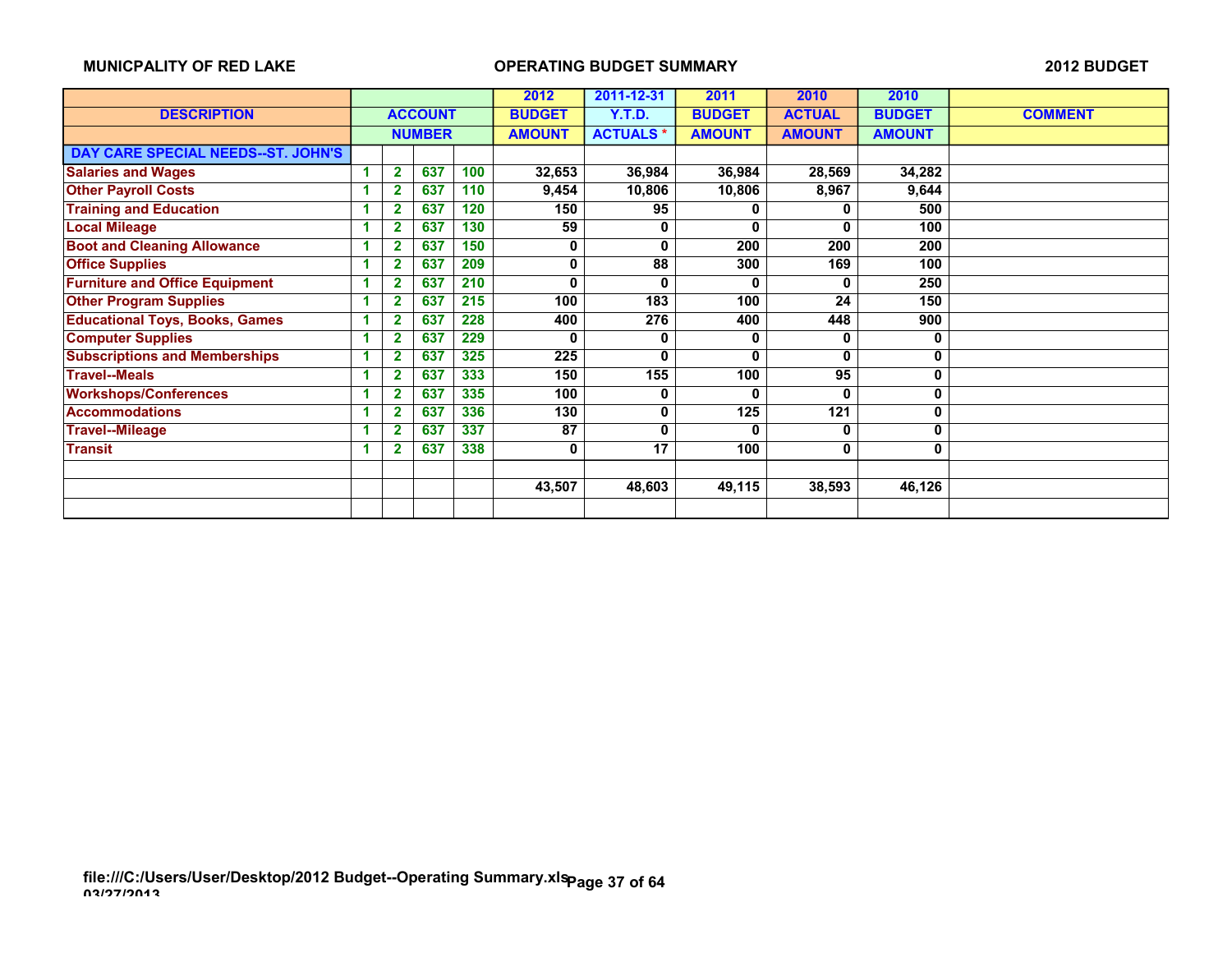|                                                |                      |                         |                |                  | 2012          | 2011-12-31      | 2011            | 2010             | 2010          |                |
|------------------------------------------------|----------------------|-------------------------|----------------|------------------|---------------|-----------------|-----------------|------------------|---------------|----------------|
| <b>DESCRIPTION</b>                             |                      |                         | <b>ACCOUNT</b> |                  | <b>BUDGET</b> | <b>Y.T.D.</b>   | <b>BUDGET</b>   | <b>ACTUAL</b>    | <b>BUDGET</b> | <b>COMMENT</b> |
|                                                |                      |                         | <b>NUMBER</b>  |                  | <b>AMOUNT</b> | <b>ACTUALS*</b> | <b>AMOUNT</b>   | <b>AMOUNT</b>    | <b>AMOUNT</b> |                |
| <b>BEST STARTS HUB</b>                         |                      |                         |                |                  |               |                 |                 |                  |               |                |
| <b>Salaries and Wages</b>                      | -1                   | $\mathbf{2}$            | 640            | 100              | 134,824       | 154,182         | 154,182         | 126,289          | 145,529       |                |
| <b>Other Payroll Costs</b>                     | 1                    | $\mathbf{2}$            | 640            | 110              | 37,113        | 45,339          | 45,339          | 34,615           | 40,765        |                |
| <b>Training and Education</b>                  | 1                    | $\mathbf{2}$            | 640            | 120              | 185           | 95              | U               | 0                | 500           |                |
| <b>Local Mileage</b>                           | 1                    | $\mathbf{2}$            | 640            | 130              | 101           | $\bf{0}$        | 100             | 0                | 200           |                |
| <b>Boot and Cleaning Allowance</b>             | 1                    | $\overline{\mathbf{2}}$ | 640            | 150              | 440           | 400             | 400             | 400              | 400           |                |
| <b>Food and Groceries</b>                      | 1                    | $\overline{2}$          | 640            | $\overline{202}$ | 2,750         | 2,932           | 3,150           | 2,931            | 3,000         |                |
| <b>Cleaning/Kitchen/Washroom Supplies</b>      | 1                    | $\mathbf{2}$            | 640            | 203              | 100           | 32              | 100             | 57               | 500           |                |
| <b>Office Supplies</b>                         | 1                    | $\mathbf{2}$            | 640            | 209              | 150           | 111             | 500             | 472              | 0             |                |
| <b>Furniture and Office Equipment</b>          | 1                    | $\overline{\mathbf{2}}$ | 640            | 210              | 75            | 44              | 175             | 168              | 250           |                |
| <b>Health and Safety Supplies</b>              | 1                    | $\overline{2}$          | 640            | 212              | 100           | $\overline{71}$ | 100             | $\overline{97}$  | 400           |                |
| <b>Other Program Supplies</b>                  | -1                   | $\mathbf{2}$            | 640            | 215              | 800           | 821             | 1,350           | 1,806            | 800           |                |
| <b>Educational Toys, Books, Games</b>          | 1                    | $\mathbf{2}$            | 640            | 228              | 1,000         | 1,007           | 1,500           | 1,404            | 1,500         |                |
| <b>Computer Supplies and Repairs</b>           | 1                    | $\overline{\mathbf{2}}$ | 640            | 229              | 250           | 202             | 250             | 226              | 250           |                |
| <b>Subscriptions and Memberships</b>           | 1                    | $\overline{2}$          | 640            | 325              | 350           | 322             | 275             | 269              | 500           |                |
| <b>Travel--Meals</b>                           | -1                   | $\overline{2}$          | 640            | 333              | 0             | 187             | 200             | 190              | 0             |                |
| <b>Accommodations</b>                          | 1                    | $\mathbf{2}$            | 640            | 336              | 0             | 0               | 250             | 242              | 0             |                |
| <b>Travel--Mileage</b>                         | 1                    | $\overline{\mathbf{2}}$ | 640            | 337              | $\mathbf 0$   | 0               | 0               | $\mathbf{0}$     | 0             |                |
| <b>Transit</b>                                 | 1                    | $\mathbf{2}$            | 640            | 338              | 0             | 118             | 0               | 0                | 0             |                |
| <b>Freight</b>                                 | -1                   | $\mathbf{2}$            | 640            | 344              | 75            | 60              | 50              | 26               | 200           |                |
| Telephone/Internet/Fax                         | 1                    | $\mathbf{2}$            | 640            | 346              | 3,250         | 3,228           | 3,000           | 2,942            | 3,200         |                |
| <b>Advertising</b>                             | 1                    | $\mathbf{2}$            | 640            | 349              | 50            | $\Omega$        | 50              | $\overline{154}$ | 750           |                |
| <b>Hydro</b>                                   | 1                    | $\overline{\mathbf{2}}$ | 640            | 355              | 0             | 3,279           | 0               | $\mathbf{0}$     | 0             |                |
| <b>Insurance</b>                               | $\blacktriangleleft$ | $\overline{\mathbf{2}}$ | 640            | 372              | 103           | $\overline{93}$ | $\overline{93}$ | 94               | 94            |                |
| <b>Building Rental</b>                         | -1                   | $\overline{2}$          | 640            | 377              | 2,400         | 2,400           | 2,400           | 2,400            | 2,400         |                |
| <b>Service Agreements/Management Contracts</b> |                      | $\mathbf{2}$            | 640            | 379              | 300           | 1,018           | U               | 0                | 0             |                |
| <b>Amortization of Capital Assets</b>          | $\mathbf{2}$         | $\overline{\mathbf{2}}$ | 640            | 995              | 3,494         | 3,494           | 6,356           | 4,473            | 0             |                |
|                                                |                      |                         |                |                  |               |                 |                 |                  |               |                |
|                                                |                      |                         |                |                  | 187,911       | 219,434         | 219,820         | 179,256          | 201,239       |                |
|                                                |                      |                         |                |                  |               |                 |                 |                  |               |                |
|                                                |                      |                         |                |                  |               |                 |                 |                  |               |                |
| <b>TOTAL CHILD CARE BUDGET</b>                 |                      |                         |                |                  | 1,558,312     | 1,514,052       | 1,669,837       | 1,418,477        | 1,495,595     |                |
|                                                |                      |                         |                |                  |               |                 |                 |                  |               |                |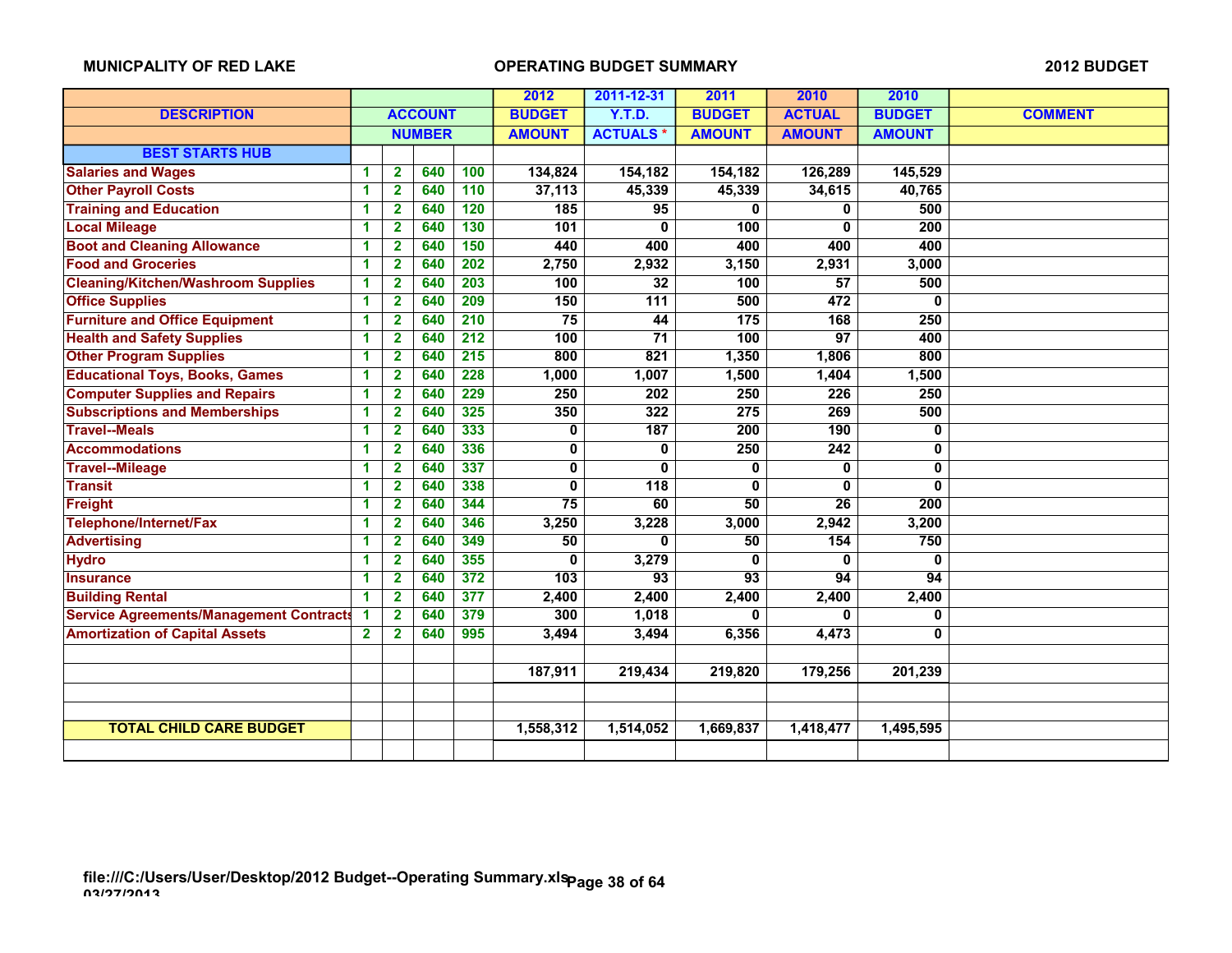|                                                |                         |                         |                |                  | 2012                    | 2011-12-31      | 2011             | 2010             | 2010             |                |
|------------------------------------------------|-------------------------|-------------------------|----------------|------------------|-------------------------|-----------------|------------------|------------------|------------------|----------------|
| <b>DESCRIPTION</b>                             |                         |                         | <b>ACCOUNT</b> |                  | <b>BUDGET</b>           | <b>Y.T.D.</b>   | <b>BUDGET</b>    | <b>ACTUAL</b>    | <b>BUDGET</b>    | <b>COMMENT</b> |
|                                                |                         |                         | <b>NUMBER</b>  |                  | <b>AMOUNT</b>           | <b>ACTUALS*</b> | <b>AMOUNT</b>    | <b>AMOUNT</b>    | <b>AMOUNT</b>    |                |
| <b>RECREATION PROGRAMS</b>                     |                         |                         |                |                  |                         |                 |                  |                  |                  |                |
| <b>Salaries and Wages</b>                      | 1                       | 2                       | 700            | 100              | 106,419                 | 111,759         | 99,452           | 105,266          | 93,328           |                |
| <b>Per Diems</b>                               | 1                       | $\mathbf{2}$            | 700            | 105              | 300                     | $\bf{0}$        | 0                | 0                | 550              |                |
| <b>Other Payroll Costs</b>                     | 1                       | $\overline{\mathbf{2}}$ | 700            | 110              | 22,561                  | 22,855          | 20,956           | 21,560           | 28,600           |                |
| <b>Training and Education</b>                  | 1                       | $\mathbf{2}$            | 700            | 120              | 800                     | 382             | 1,500            | 1,640            | 1,500            |                |
| <b>Boot and Cleaning Allowance</b>             | 1                       | $\overline{\mathbf{2}}$ | 700            | 150              | 690                     | 450             | 650              | 450              | 575              |                |
| <b>Recruiting and Medicals</b>                 | 1                       | $\overline{\mathbf{2}}$ | 700            | 160              | 0                       | 0               | $\overline{136}$ | 50               | $\overline{136}$ |                |
| <b>Overtime Meals</b>                          | 1                       | $\mathbf{2}$            | 700            | 165              | $\overline{70}$         | 0               | 0                | 0                | $\frac{1}{175}$  |                |
| <b>Cleaning/Kitchen/Washroom Supplies</b>      | 1                       | $\mathbf{2}$            | 700            | $\overline{203}$ | 300                     | 81              | 300              | 470              | 300              |                |
| <b>Shop Supplies</b>                           | 1                       | $\overline{\mathbf{2}}$ | 700            | 204              | O                       | $\bf{0}$        | $\mathbf{0}$     | 0                | 300              |                |
| <b>Office Supplies</b>                         | 1                       | $\overline{2}$          | 700            | 209              | 1,000                   | 693             | 1,000            | 1,143            | 1,200            |                |
| <b>Furniture and Office Equipment</b>          | $\overline{\mathbf{1}}$ | $\overline{\mathbf{2}}$ | 700            | 210              | $\overline{200}$        | $\overline{20}$ | 100              | $\overline{122}$ | 500              |                |
| <b>Health and Safety Supplies</b>              | 1                       | $\mathbf{2}$            | 700            | $\overline{212}$ | 0                       | 0               | 0                | 0                | 300              |                |
| <b>Program Supplies</b>                        | 1                       | $\overline{2}$          | 700            | 215              | 3,945                   | 2,949           | 4,000            | 3,926            | 4,200            |                |
| <b>Supplies For Resale</b>                     | 1                       | $\overline{2}$          | 700            | $\overline{216}$ | 2,800                   | 4,199           | 3,200            | 3,193            | 3,800            |                |
| <b>Computer Supplies and Repairs</b>           | 1                       | $\overline{\mathbf{2}}$ | 700            | 229              | 500                     | 464             | 1,000            | 906              | 1,000            |                |
| <b>Special Events</b>                          | 1                       | $\mathbf{2}$            | 700            | 233              | 9,400                   | 4,133           | 3,300            | 3,793            | 3,150            |                |
| <b>Interest</b>                                | 1                       | $\overline{\mathbf{2}}$ | 700            | 318              | 0                       | $\mathbf{0}$    | $\mathbf{0}$     | 0                | 54               |                |
| <b>Subscriptions and Memberships</b>           | 1                       | $\mathbf{2}$            | 700            | 325              | 225                     | 182             | 225              | 450              | 900              |                |
| <b>Travel--Meals</b>                           | 1                       | $\overline{2}$          | 700            | 333              | 0                       | 847             | 1,050            | 429              | 800              |                |
| <b>Workshops/Conferences</b>                   | 1                       | $\overline{2}$          | 700            | 335              | 0                       | 1,542           | 2,000            | 937              | 2,200            |                |
| <b>Accommodations</b>                          | 1                       | $\overline{\mathbf{2}}$ | 700            | 336              | $\overline{\mathbf{0}}$ | 1,937           | 2,080            | 1,977            | 1,000            |                |
| <b>Travel--Mileage</b>                         | 1                       | $\overline{2}$          | 700            | 337              | $\mathbf 0$             | $\overline{71}$ | $\mathbf{0}$     | 146              | $\mathbf 0$      |                |
| <b>Transit</b>                                 | 1                       | $\overline{\mathbf{2}}$ | 700            | 338              | 0                       | 1,296           | 1,560            | 529              | $\mathbf 0$      |                |
| <b>Meals--Meetings</b>                         | 1                       | $\mathbf{2}$            | 700            | 339              | 200                     | 173             | 200              | 286              | 200              |                |
| Freight                                        | 1                       | $\mathbf{2}$            | 700            | 344              | $\mathbf{0}$            | 84              | 50               | 50               | 200              |                |
| Telephone/Internet/Fax                         | 1                       | $\mathbf{2}$            | 700            | 346              | 3,000                   | 2,965           | 2.880            | 2,890            | 3,200            |                |
| <b>Postage and Express</b>                     | 1                       | $\overline{2}$          | 700            | 348              | 0                       | $\mathbf{0}$    | $\mathbf{0}$     | 0                | 100              |                |
| <b>Advertising</b>                             | 1                       | $\overline{2}$          | 700            | 349              | 620                     | $\bf{0}$        | 650              | 911              | 600              |                |
| <b>Other Financial Expenses</b>                | 1                       | $\mathbf{2}$            | 700            | 376              | 850                     | 965             | 1,300            | 1,484            | 1,300            |                |
| <b>Service Agreements/Management Contracts</b> | $\blacktriangleleft$    | $\mathbf{2}$            | 700            | 379              | 0                       | 3,127           | 0                | 3,995            | 0                |                |
| <b>Donations</b>                               | 1                       | $\overline{2}$          | 700            | 395              | 0                       | 0               | $\mathbf 0$      | (40)             | $\mathbf 0$      |                |
| <b>Consulting</b>                              | 1                       | $\mathbf{2}$            | 700            | 425              | 0                       | $\mathbf{0}$    | $\mathbf{0}$     | 43,022           | 41,040           |                |
| <b>Programs--Outsourced</b>                    | 1                       | $\overline{\mathbf{2}}$ | 700            | 464              | 15,000                  | 18,325          | 14,800           | 20,615           | 10,500           |                |
| <b>Equipment Maintenance--Outsourced</b>       | 1                       | $\overline{2}$          | 700            | 490              | 200                     | 81              | 100              | 61               | 500              |                |
| <b>Long Term Debt Principal</b>                | 1                       | $\overline{2}$          | 700            | 600              | 0                       | $\bf{0}$        | 0                | 0                | 48               |                |
|                                                |                         |                         |                |                  |                         |                 |                  |                  |                  |                |
|                                                |                         |                         |                |                  | 169,080                 | 179,582         | 162,489          | 220,261          | 202,256          |                |

**file:///C:/Users/User/Desktop/2012 Budget--Operating Summary.xls 03/27/2013 Page 39 of 64**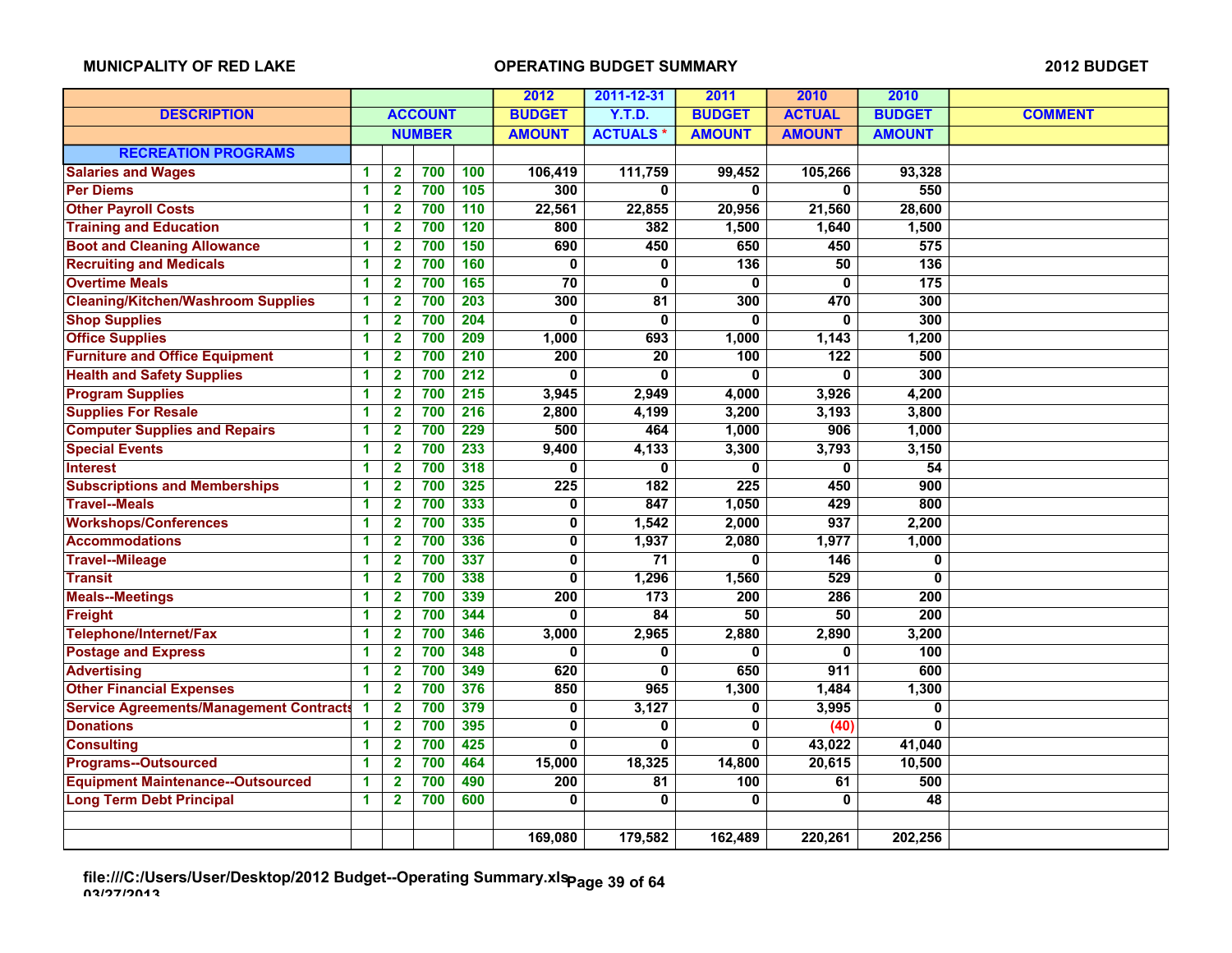|                    |                | 2012          | $2011 - 12 - 31$ | 2011          | 2010          | 2010          |                |
|--------------------|----------------|---------------|------------------|---------------|---------------|---------------|----------------|
| <b>DESCRIPTION</b> | <b>ACCOUNT</b> | <b>BUDGET</b> | Y.T.D.           | <b>BUDGET</b> | <b>ACTUAL</b> | <b>BUDGET</b> | <b>COMMENT</b> |
|                    | <b>NUMBER</b>  | <b>AMOUNT</b> | <b>ACTUALS *</b> | <b>AMOUNT</b> | <b>AMOUNT</b> | <b>AMOUNT</b> |                |
|                    |                |               |                  |               |               |               |                |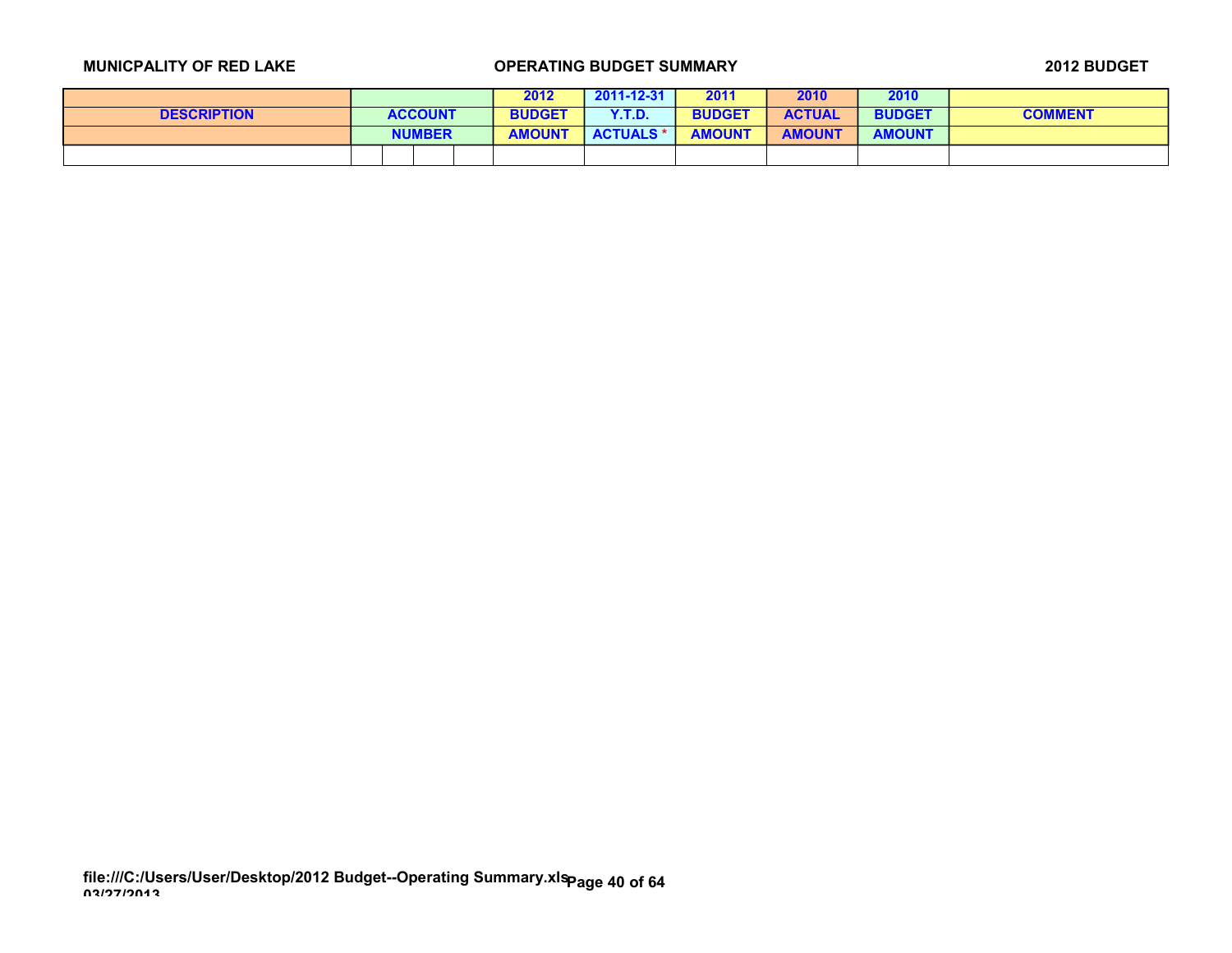|                                         |   |              |                |     | 2012          | 2011-12-31      | 2011          | 2010          | 2010          |                |
|-----------------------------------------|---|--------------|----------------|-----|---------------|-----------------|---------------|---------------|---------------|----------------|
| <b>DESCRIPTION</b>                      |   |              | <b>ACCOUNT</b> |     | <b>BUDGET</b> | <b>Y.T.D.</b>   | <b>BUDGET</b> | <b>ACTUAL</b> | <b>BUDGET</b> | <b>COMMENT</b> |
|                                         |   |              | <b>NUMBER</b>  |     | <b>AMOUNT</b> | <b>ACTUALS*</b> | <b>AMOUNT</b> | <b>AMOUNT</b> | <b>AMOUNT</b> |                |
| <b>ARENA PROGRAMS</b>                   |   |              |                |     |               |                 |               |               |               |                |
| Telephone/Internet/Fax                  | 4 | $\mathbf{2}$ | 705            | 346 | 2,250         | 2,220           | 2,300         | 2,310         | 2,345         |                |
| (Both C-Hall and Arena)                 |   |              |                |     |               |                 |               |               |               |                |
|                                         |   |              |                |     | 2,250         | 2,220           | 2,300         | 2,310         | 2,345         |                |
|                                         |   |              |                |     |               |                 |               |               |               |                |
| <b>CANADA DAY PROGRAMS</b>              |   |              |                |     |               |                 |               |               |               |                |
| <b>Program Supplies</b>                 | 1 | $\mathbf{2}$ | 716            | 215 | 10,750        | 10,396          | 10,000        | 10,319        | 10,000        |                |
| <b>Meals--Meetings</b>                  |   |              | 716            | 339 | 300           | 45              | 500           | 89            | 500           |                |
|                                         |   |              |                |     |               |                 |               |               |               |                |
|                                         |   |              |                |     | 11,050        | 10,442          | 10,500        | 10,408        | 10,500        |                |
|                                         |   |              |                |     |               |                 |               |               |               |                |
| <b>TRIATHLON PROGRAMS</b>               |   |              |                |     |               |                 |               |               |               |                |
| <b>Program Supplies</b>                 | 1 | $\mathbf{2}$ | 717            | 215 | 850           | 800             | 800           | 2,123         | 750           |                |
|                                         |   |              |                |     |               |                 |               |               |               |                |
|                                         |   |              |                |     | 850           | 800             | 800           | 2,123         | 750           |                |
|                                         |   |              |                |     |               |                 |               |               |               |                |
|                                         |   |              |                |     |               |                 |               |               |               |                |
| <b>TOTAL RECREATION PROGRAMS BUDGET</b> |   |              |                |     | 183,230       | 193,043         | 176,089       | 235,102       | 215,851       |                |
|                                         |   |              |                |     |               |                 |               |               |               |                |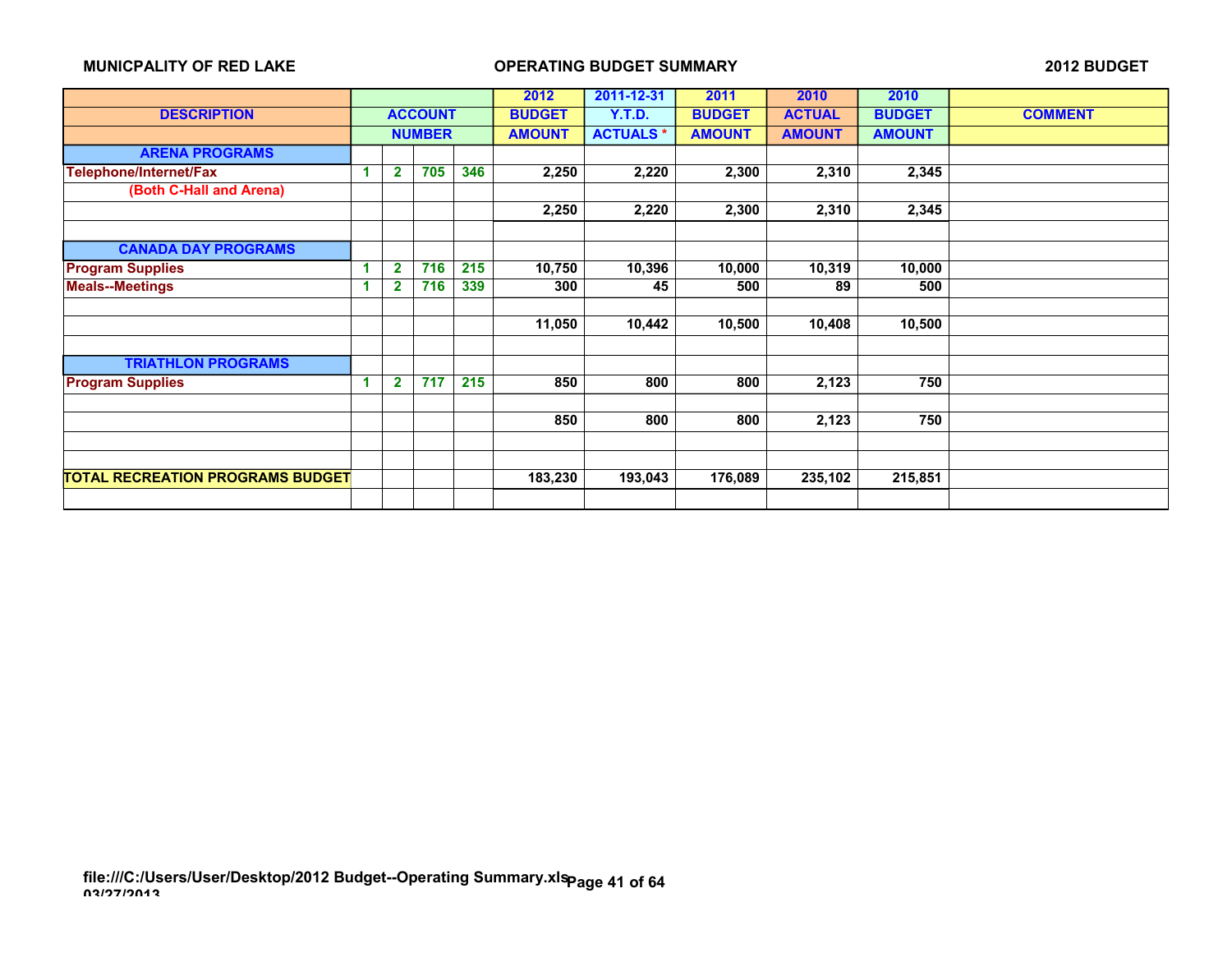|                                          |                      |                         |                |                  | 2012          | 2011-12-31      | 2011             | 2010             | 2010            |                |
|------------------------------------------|----------------------|-------------------------|----------------|------------------|---------------|-----------------|------------------|------------------|-----------------|----------------|
| <b>DESCRIPTION</b>                       |                      |                         | <b>ACCOUNT</b> |                  | <b>BUDGET</b> | <b>Y.T.D.</b>   |                  | <b>ACTUAL</b>    | <b>BUDGET</b>   | <b>COMMENT</b> |
|                                          |                      |                         | <b>NUMBER</b>  |                  | <b>AMOUNT</b> | <b>ACTUALS*</b> | <b>AMOUNT</b>    | <b>AMOUNT</b>    | <b>AMOUNT</b>   |                |
| <b>FACILITIES</b>                        |                      |                         |                |                  |               |                 |                  |                  |                 |                |
| <b>Salaries and Wages</b>                | 1                    | $\overline{2}$          | 750            | 100              | 380,031       | 360,055         | 361,330          | 331,362          | 348,678         |                |
| <b>Other Payroll Costs</b>               | 1                    | $\overline{\mathbf{2}}$ | 750            | 110              | 95,384        | 89,259          | 88,371           | 78,904           | 82,421          |                |
| <b>Training and Education</b>            | 1                    | $\mathbf{2}$            | 750            | 120              | 800           | 1,040           | 700              | 155              | 2,000           |                |
| <b>Boot and Cleaning Allowance</b>       | -1                   | $\mathbf{2}$            | 750            | 150              | 2,350         | 2,200           | 2,000            | 2,200            | 1,800           |                |
| <b>Recruiting and Medicals</b>           | 1                    | $\overline{2}$          | 750            | 160              | 0             | 0               | 136              | $\overline{272}$ | 136             |                |
| <b>Overtime Meals</b>                    | 1                    | $\overline{2}$          | 750            | 165              | 105           | 105             | $\overline{88}$  | 0                | $\overline{88}$ |                |
| <b>Small Tools and Equipment</b>         | 1                    | $\mathbf{2}$            | 750            | 201              | 2,300         | 3,528           | 5,500            | 2,103            | 6,300           |                |
| <b>Kitchen and Cleaning Supplies</b>     | 1                    | $\mathbf{2}$            | 750            | 203              | 0             | 0               | 0                | 205              | 0               |                |
| <b>Shop Supplies</b>                     | -1                   | 2                       | 750            | 204              | 1,750         | 754             | 750              | 754              | 750             |                |
| <b>Vehicle Parts and Supplies</b>        | $\blacktriangleleft$ | $\overline{2}$          | 750            | 205              | $\bf{0}$      | 814             | 0                | 0                | $\bf{0}$        |                |
| <b>Health and Safety Supplies</b>        | 1                    | $\overline{2}$          | 750            | $\overline{212}$ | 400           | 1,110           | 1,000            | 1,048            | 1,500           |                |
| <b>Computer Supplies and Repairs</b>     | 1                    | $\overline{\mathbf{2}}$ | 750            | 229              | $\bf{0}$      | 65              | 0                | 0                | $\mathbf{0}$    |                |
| <b>Interest</b>                          | 1                    | $\mathbf{2}$            | 750            | 318              | 422           | 499             | 591              | 558              | 681             |                |
| <b>Travel--Meals</b>                     | 1                    | $\overline{2}$          | 750            | 333              | 1,050         | 356             | 450              | 429              | 450             |                |
| <b>Workshops/Conferences</b>             | 1                    | $\overline{2}$          | 750            | 335              | 1,800         | 901             | 880              | 356              | 1,000           |                |
| <b>Accommodations</b>                    | 1                    | 2                       | 750            | 336              | 2,100         | 489             | 1,080            | 889              | 1,000           |                |
| <b>Travel--Mileage</b>                   | 1                    | $\mathbf{2}$            | 750            | 337              | 120           | $\mathbf 0$     | $\bf{0}$         | 0                | 300             |                |
| <b>Transit</b>                           | 1                    | 2                       | 750            | 338              | 1,400         | 0               | 635              | 529              | 300             |                |
| <b>Licenses, Permits and Inspections</b> | 1                    | $\mathbf{2}$            | 750            | 343              | 148           | 563             | $\overline{272}$ | 0                | $\bf{0}$        |                |
| <b>Freight and Postage</b>               | $\blacktriangleleft$ | $\overline{\mathbf{2}}$ | 750            | 344              | 0             | 86              | 0                | $\overline{51}$  | $\bf{0}$        |                |
| <b>Cell Phones</b>                       | -1                   | $\mathbf{2}$            | 750            | 347              | 0             | 320             | 1,350            | 0                | 1,020           |                |
| <b>Advertising</b>                       | 1                    | $\mathbf{2}$            | 750            | 349              | 50            | 0               | 50               | 18               | 200             |                |
| <b>Hydro</b>                             | 1                    | 2                       | 750            | 355              | 7,097         | 3,279           | 1,100            | 7,354            | 6,522           |                |
| <b>Automotive Fuel and Oil</b>           | 1                    | $\mathbf{2}$            | 750            | 370              | 16,367        | 18,813          | 15,120           | 16,038           | 13,200          |                |
| <b>Service and Maintenance Contracts</b> | $\blacktriangleleft$ | $\overline{2}$          | 750            | 379              | 11,194        | 13,158          | 10,518           | 0                | 0               |                |
| <b>Equipment Maintenance--Outsourced</b> | 1                    | 2                       | 750            | 490              | $\bf{0}$      | 0               | 0                | 0                | $\mathbf{0}$    |                |
| <b>Long Term Debt Principal</b>          | $\blacktriangleleft$ | $\overline{2}$          | 750            | 600              | 5,625         | 7,684           | 5,625            | 2,813            | 2,861           |                |
| <b>Amortization of Capital Assets</b>    | $\mathbf{2}$         | $\mathbf{2}$            | 750            | 995              | 9,308         | 9.308           | 13,565           | 10,574           | 0               |                |
|                                          |                      |                         |                |                  |               |                 |                  |                  |                 |                |
|                                          |                      |                         |                |                  | 539,801       | 514,384         | 511,110          | 456,612          | 471,206         |                |
|                                          |                      |                         |                |                  |               |                 |                  |                  |                 |                |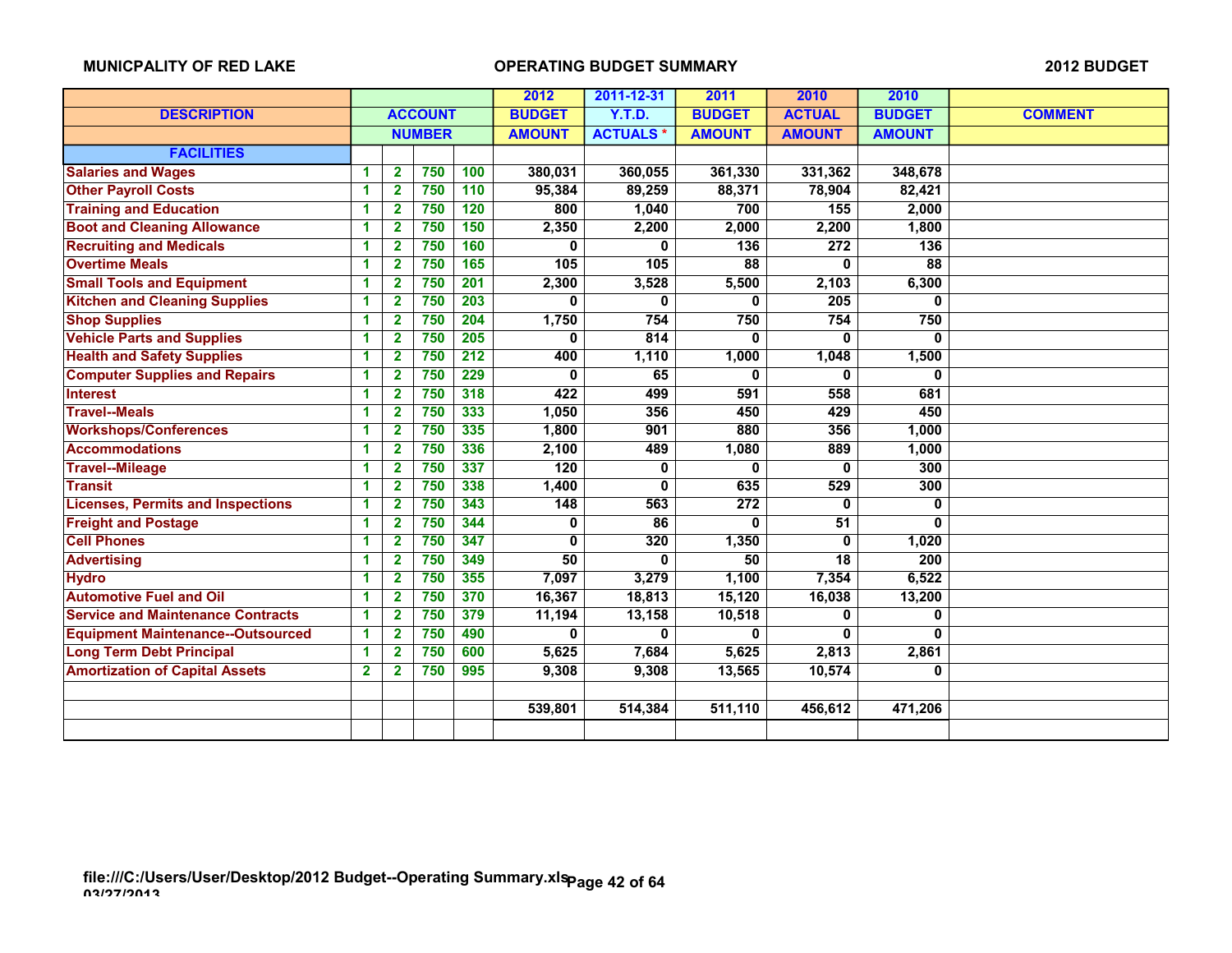|                                          |                         |                         |                |                  | 2012                    | 2011-12-31       | 2011                    | 2010                    | 2010            |                                   |
|------------------------------------------|-------------------------|-------------------------|----------------|------------------|-------------------------|------------------|-------------------------|-------------------------|-----------------|-----------------------------------|
| <b>DESCRIPTION</b>                       |                         |                         | <b>ACCOUNT</b> |                  | <b>BUDGET</b>           | Y.T.D.           | <b>BUDGET</b>           | <b>ACTUAL</b>           | <b>BUDGET</b>   | <b>COMMENT</b>                    |
|                                          |                         |                         | <b>NUMBER</b>  |                  | <b>AMOUNT</b>           | <b>ACTUALS*</b>  | <b>AMOUNT</b>           | <b>AMOUNT</b>           | <b>AMOUNT</b>   |                                   |
| <b>RECREATION--PARKS</b>                 |                         |                         |                |                  |                         |                  |                         |                         |                 |                                   |
| <b>Small Tools and Equipment</b>         | 1                       | 2                       | 751            | 201              | 600                     | 1,143            | 250                     | 235                     | 350             |                                   |
| <b>Building Maintenance Supplies</b>     | 1                       | $\overline{2}$          | 751            | 207              | 1,400                   | 2,509            | 2,500                   | 4,399                   | 2,500           |                                   |
| <b>Sand</b>                              | 1                       | $\mathbf{2}$            | 751            | $\overline{218}$ | 500                     | 0                | 0                       | 0                       | 0               |                                   |
| <b>Trees, Plants and Shrubs</b>          | 1                       | $\overline{2}$          | 751            | 226              | 500                     | $\overline{273}$ | 250                     | 326                     | 500             |                                   |
| <b>Christmas Lights</b>                  | 1                       | $\mathbf{2}$            | 751            | 233              | O                       | 0                | $\mathbf{0}$            | 0                       | 500             |                                   |
| <b>Interest</b>                          | 1                       | $\mathbf{2}$            | 751            | 318              | 8,248                   | 8,045            | 7,488                   | 0                       | 4,008           |                                   |
| <b>Licenses, Permits and Inspections</b> | 1                       | $\mathbf{2}$            | 751            | 343              | 0                       | 0                | 0                       | 0                       | 100             |                                   |
| <b>Freight and Postage</b>               | 1                       | $\mathbf{2}$            | 751            | 344              | 100                     | $\overline{54}$  | 50                      | $\overline{74}$         | $\overline{75}$ |                                   |
| <b>Hydro</b>                             | 1                       | $\mathbf{2}$            | 751            | 355              | 4,564                   | 7,660            | 4,271                   | 5,960                   | 2,938           |                                   |
| <b>Insurance</b>                         | 1                       | $\mathbf{2}$            | 751            | 372              | 24,212                  | 21,753           | 21,753                  | 22,176                  | 22,176          |                                   |
| Lease                                    | 1                       | $\mathbf{2}$            | 751            | $\overline{377}$ | 0                       | 0                | 0                       | 0                       | 10              |                                   |
| <b>Equipment Rental</b>                  | 1                       | $\mathbf{2}$            | 751            | 378              | 0                       | 0                | 0                       | 0                       | 100             |                                   |
| <b>Insurance claims</b>                  | 1                       | $\mathbf{2}$            | 751            | 397              | 0                       | 769              | $\mathbf{0}$            | 0                       | 0               |                                   |
| <b>Building Maintenance--Outsourced</b>  | 1                       | $\overline{\mathbf{2}}$ | 751            | 475              | $\overline{\mathbf{0}}$ | $\mathbf{0}$     | $\mathbf{0}$            | 0                       | 500             |                                   |
| <b>Grounds Maintenance--Outsourced</b>   | 1                       | $\overline{2}$          | 751            | 485              | 1,800                   | 1,594            | 1,600                   | 1,600                   | 1,100           |                                   |
| <b>Equipment Maintenance--Outsourced</b> | $\overline{\mathbf{1}}$ | $\overline{\mathbf{2}}$ | 751            | 490              | 300                     | 151              | 500                     | 311                     | 500             |                                   |
| <b>Long Term Debt Principal</b>          | 1                       | $\mathbf{2}$            | 751            | 600              | 26,113                  | 6,528            | 25,609                  | 0                       | 3,592           |                                   |
| <b>Amortization of Capital Assets</b>    | $\overline{\mathbf{2}}$ | $\mathbf{2}$            | 751            | 995              | 40,639                  | 40,639           | 2,917                   | 22,615                  | 0               |                                   |
|                                          |                         |                         |                |                  |                         |                  |                         |                         |                 |                                   |
|                                          |                         |                         |                |                  | 108,976                 | 91,119           | 67,187                  | 57,695                  | 38,950          |                                   |
|                                          |                         |                         |                |                  |                         |                  |                         |                         |                 |                                   |
| <b>RECREATION--BALL FIELDS</b>           |                         |                         |                |                  |                         |                  |                         |                         |                 |                                   |
| <b>Small Tools and Equipment</b>         | 1                       | $\overline{\mathbf{2}}$ | 752            | $\overline{201}$ | $\mathbf{0}$            | $\bf{0}$         | $\mathbf{0}$            | 5                       | 100             |                                   |
| <b>Building Maintenance Supplies</b>     | 1                       | $\overline{2}$          | 752            | 207              | 1,000                   | 2,229            | 4,200                   | 2,678                   | 1,850           |                                   |
| <b>Sand</b>                              | 1                       | 2                       | 752            | $\overline{218}$ | 0                       | 0                | 0                       | 0                       | 250             |                                   |
| <b>Dirt</b>                              | 1                       | $\mathbf{2}$            | 752            | 219              | 5,000                   | 0                | $\mathbf{0}$            | 0                       | 250             | <b>Infield Dirt--Special Type</b> |
| <b>Gravel</b>                            | 1                       | $\mathbf{2}$            | 752            | 220              | 0                       | 0                | $\overline{\mathbf{0}}$ | $\overline{\mathbf{0}}$ | 250             |                                   |
| <b>Licenses, Permits and Inspections</b> | 1                       | $\overline{\mathbf{2}}$ | 752            | 343              | 0                       | $\mathbf 0$      | $\mathbf 0$             | 0                       | 100             |                                   |
| <b>Freight and Postage</b>               | 1                       | $\mathbf{2}$            | 752            | 344              | 0                       | 0                | $\mathbf{0}$            | 0                       | 100             |                                   |
| <b>Water</b>                             | 1                       | $\mathbf{2}$            | 752            | 354              | 25                      | 4                | 50                      | 4                       | 0               |                                   |
| <b>Hydro</b>                             | 1                       | $\mathbf{2}$            | 752            | 355              | 3,755                   | 0                | 2,981                   | 0                       | 2,934           |                                   |
| <b>Insurance</b>                         | 1                       | $\mathbf{2}$            | 752            | 372              | 178                     | 160              | 160                     | 163                     | 163             |                                   |
| <b>Equipment Rental</b>                  | 1                       | $\overline{2}$          | 752            | 378              | 0                       | $\mathbf 0$      | O.                      | 0                       | $\bf{0}$        |                                   |
| <b>Building Maintenance--Outsourced</b>  | 1                       | $\overline{2}$          | 752            | 475              | 0                       | $\mathbf 0$      | 150                     | 151                     | 500             |                                   |
| <b>Grounds Maintenance--Outsourced</b>   | 1                       | $\overline{2}$          | 752            | 485              | 0                       | $\mathbf 0$      | $\mathbf{0}$            | 0                       | $\mathbf 0$     |                                   |
| <b>Equipment Maintenance--Outsourced</b> | 1                       | 2                       | 752            | 490              | 0                       | 0                | 0                       | 0                       | 0               |                                   |
| <b>Amortization of Capital Assets</b>    | $\overline{2}$          | $\overline{2}$          | 752            | 995              | 464                     | 464              | 1,390                   | 883                     | 0               |                                   |

**file:///C:/Users/User/Desktop/2012 Budget--Operating Summary.xls 03/27/2013 Page 43 of 64**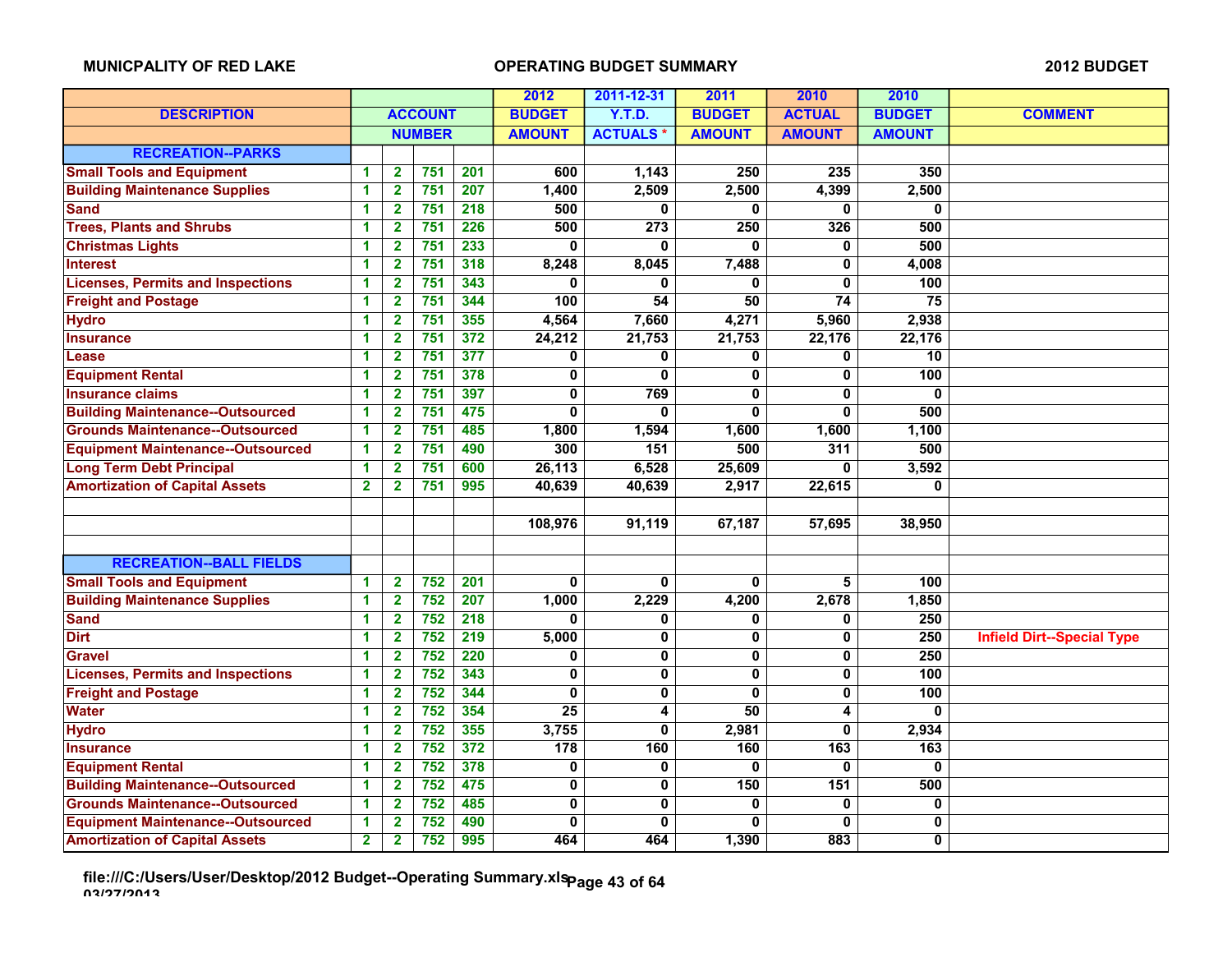|                    |  |                | 2012          | 2011-12-31       | 2011          | 2010          | 2010          |                |
|--------------------|--|----------------|---------------|------------------|---------------|---------------|---------------|----------------|
| <b>DESCRIPTION</b> |  | <b>ACCOUNT</b> | <b>BUDGET</b> | Y.T.D.           | <b>BUDGET</b> | <b>ACTUAL</b> | <b>BUDGET</b> | <b>COMMENT</b> |
|                    |  | <b>NUMBER</b>  | <b>AMOUNT</b> | <b>ACTUALS *</b> | <b>AMOUNT</b> | <b>AMOUNT</b> | <b>AMOUNT</b> |                |
|                    |  |                |               |                  |               |               |               |                |
|                    |  |                | 10,421        | 2,856            | 8,931         | 3,883         | 6,497         |                |
|                    |  |                |               |                  |               |               |               |                |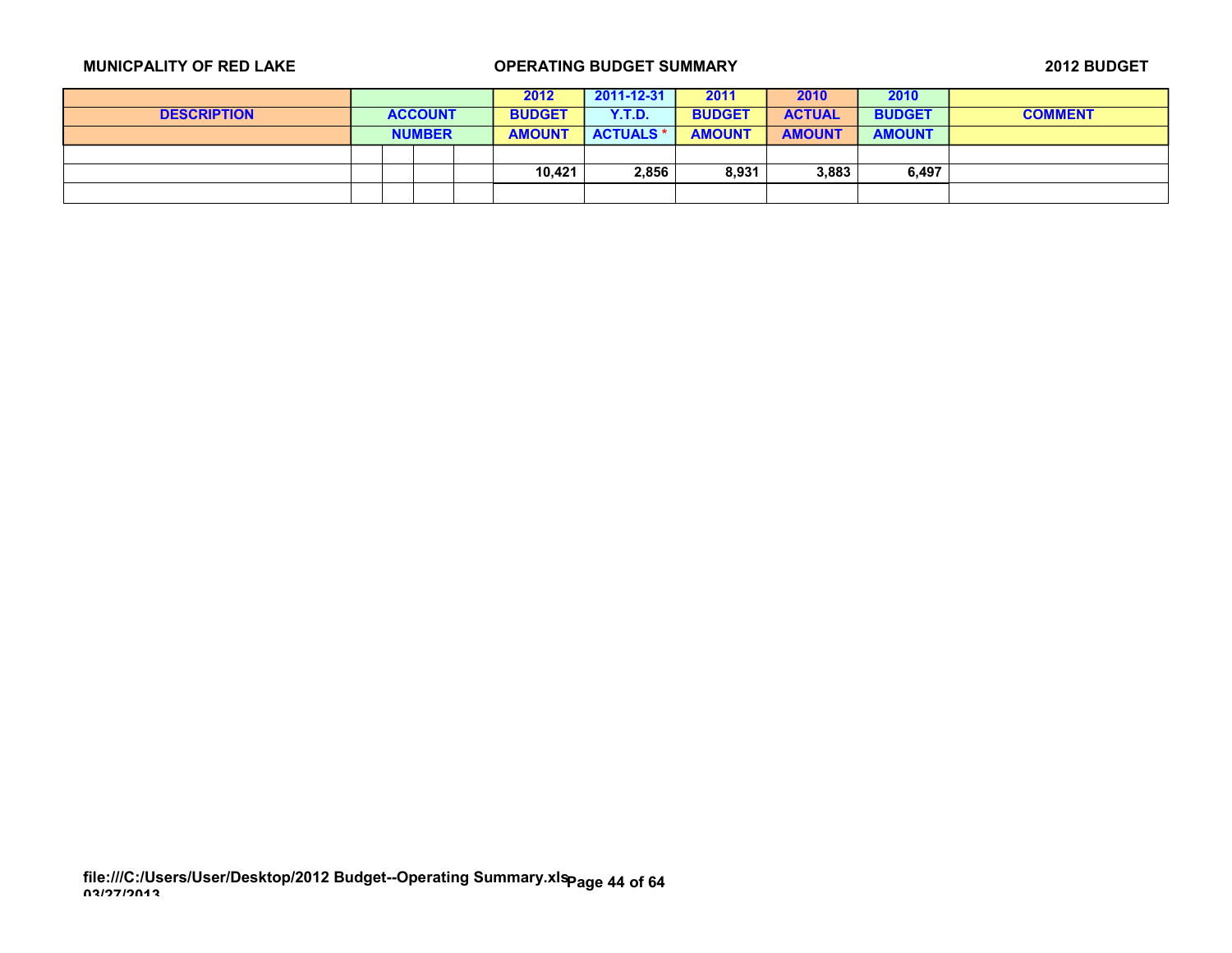|                                              |                         |                         |                  |     | 2012                    | 2011-12-31              | 2011                    | 2010             | 2010             |                |
|----------------------------------------------|-------------------------|-------------------------|------------------|-----|-------------------------|-------------------------|-------------------------|------------------|------------------|----------------|
| <b>DESCRIPTION</b>                           |                         |                         | <b>ACCOUNT</b>   |     | <b>BUDGET</b>           | Y.T.D.                  | <b>BUDGET</b>           | <b>ACTUAL</b>    | <b>BUDGET</b>    | <b>COMMENT</b> |
|                                              |                         |                         | <b>NUMBER</b>    |     | <b>AMOUNT</b>           | <b>ACTUALS*</b>         | <b>AMOUNT</b>           | <b>AMOUNT</b>    | <b>AMOUNT</b>    |                |
| <b>RECREATION--WALKABLE TRAILS</b>           |                         |                         |                  |     |                         |                         |                         |                  |                  |                |
| <b>Salaries and Wages</b>                    | $\blacktriangleleft$    | $\mathbf{2}$            | 753              | 100 | 0                       | 0                       | 0                       | 9,965            | 12,355           |                |
| <b>Other Payroll Costs</b>                   | 1                       | $\overline{2}$          | 753              | 110 | $\mathbf 0$             | $\mathbf 0$             | 0                       | 1,016            | 3,127            |                |
| <b>Office Supplies</b>                       | $\blacktriangleleft$    | $\overline{\mathbf{2}}$ | 753              | 209 | $\mathbf 0$             | 0                       | 0                       | 0                | 150              |                |
| <b>Interest</b>                              | 1                       | $\overline{\mathbf{2}}$ | 753              | 318 | 64                      | 67                      | 71                      | 62               | 70               |                |
| <b>Subscriptions and Memberships</b>         | $\blacktriangleleft$    | $\mathbf{2}$            | 753              | 325 | 0                       | $\mathbf 0$             | 150                     | $\mathbf{0}$     | 150              |                |
| <b>Inspections</b>                           | 1                       | $\overline{\mathbf{2}}$ | 753              | 343 | $\overline{\mathbf{0}}$ | $\overline{\mathbf{0}}$ | $\overline{\mathbf{0}}$ | 102              | 0                |                |
| <b>Advertising</b>                           | 1                       | $\overline{\mathbf{2}}$ | 753              | 349 | $\mathbf 0$             | 0                       | $\mathbf{0}$            | 0                | 500              |                |
| <b>Public Relations</b>                      | 1                       | $\overline{\mathbf{2}}$ | 753              | 350 | $\overline{\mathbf{0}}$ | 0                       | 0                       | $\overline{121}$ | 2,500            |                |
| <b>Consultant</b>                            | 1                       | $\overline{2}$          | $\overline{753}$ | 425 | $\mathbf 0$             | 0                       | $\bf{0}$                | 0                | 4,100            |                |
| <b>Long Term Debt Principal</b>              | 1                       | $\mathbf{2}$            | 753              | 600 | 250                     | 250                     | 250                     | 125              | $\overline{125}$ |                |
|                                              |                         |                         |                  |     |                         |                         |                         |                  |                  |                |
|                                              |                         |                         |                  |     | 314                     | 317                     | 471                     | 11,391           | 23,077           |                |
|                                              |                         |                         |                  |     |                         |                         |                         |                  |                  |                |
| <b>MUNICIPAL OFFICE</b>                      |                         |                         |                  |     |                         |                         |                         |                  |                  |                |
| <b>Small Tools and Equipment</b>             | $\blacktriangleleft$    | $\overline{2}$          | 754              | 201 | 200                     | $\bf{0}$                | $\mathbf{0}$            | 36               | 100              |                |
| <b>Cleaning/Kitchen Supplies</b>             | $\blacktriangleleft$    | $\overline{\mathbf{2}}$ | 754              | 203 | 3,000                   | 2,967                   | 2,300                   | 2,214            | 2,300            |                |
| <b>Building Maintenance Supplies</b>         | $\blacktriangleleft$    | $\mathbf{2}$            | 754              | 207 | 1,700                   | 2,123                   | 2,200                   | 1,482            | 1,900            |                |
| <b>Furniture and Office Equipment</b>        | 1                       | $\mathbf{2}$            | 754              | 210 | 0                       | 0                       | 0                       | 0                | 100              |                |
| <b>Trees, Plants and Shrubs</b>              | $\blacktriangleleft$    | 2                       | 754              | 226 | 500                     | 123                     | 200                     | 82               | 100              |                |
| <b>Interest</b>                              | $\blacktriangleleft$    | 2                       | 754              | 318 | 2,696                   | 3,300                   | 2,765                   | 0                | 2,739            |                |
| <b>Licenses, Permits and Inspections</b>     | 1                       | $\mathbf 2$             | 754              | 343 | 0                       | $\bf{0}$                | 0                       | 0                | 100              |                |
| <b>Freight and Postage</b>                   | 1                       | $\mathbf{2}$            | 754              | 344 | 0                       | 0                       | 0                       | 0                | 40               |                |
| <b>Water and Sewage</b>                      | 1                       | $\overline{\mathbf{2}}$ | 754              | 354 | 900                     | 877                     | 3,656                   | 699              | 3,656            |                |
| <b>Hydro</b>                                 | 1                       | $\mathbf{2}$            | 754              | 355 | 18,071                  | 16,504                  | 17,719                  | 18,387           | 18,470           |                |
| <b>Equipment Rental</b>                      | $\blacktriangleleft$    | $\overline{\mathbf{2}}$ | 754              | 378 | $\overline{200}$        | $\overline{138}$        | $\mathbf 0$             | 100              | 90               |                |
| <b>Cleaning and Housekeeping--Outsourced</b> | $\blacktriangleleft$    | $\mathbf{2}$            | 754              | 455 | 700                     | 0                       | 260                     | 259              | 0                |                |
| <b>Building Maintenance--Outsourced</b>      | 1                       | $\overline{\mathbf{2}}$ | 754              | 475 | 1,500                   | 336                     | 600                     | 548              | 2,600            |                |
| <b>Grounds Maintenance--Outsourced</b>       | $\blacktriangleleft$    | $\mathbf{2}$            | 754              | 485 | 1,300                   | 1,360                   | 1,500                   | 1,170            | 2,000            |                |
| <b>Equipment Maintenance--Outsourced</b>     | $\blacktriangleleft$    | $\overline{\mathbf{2}}$ | 754              | 490 | 500                     | 17,655                  | 0                       | 0                | 100              |                |
| <b>Long Term Debt Principal</b>              | 1                       | $\overline{\mathbf{2}}$ | 754              | 600 | 9,216                   | 2,304                   | 9,216                   | 0                | 2,454            |                |
| <b>Amortization of Capital Assets</b>        | $\overline{\mathbf{2}}$ | $\overline{\mathbf{2}}$ | 754              | 995 | 41,238                  | 41,238                  | 36,392                  | 37,471           | 0                |                |
|                                              |                         |                         |                  |     |                         |                         |                         |                  |                  |                |
|                                              |                         |                         |                  |     | 81,721                  | 88,924                  | 76,808                  | 62,447           | 36,750           |                |
|                                              |                         |                         |                  |     |                         |                         |                         |                  |                  |                |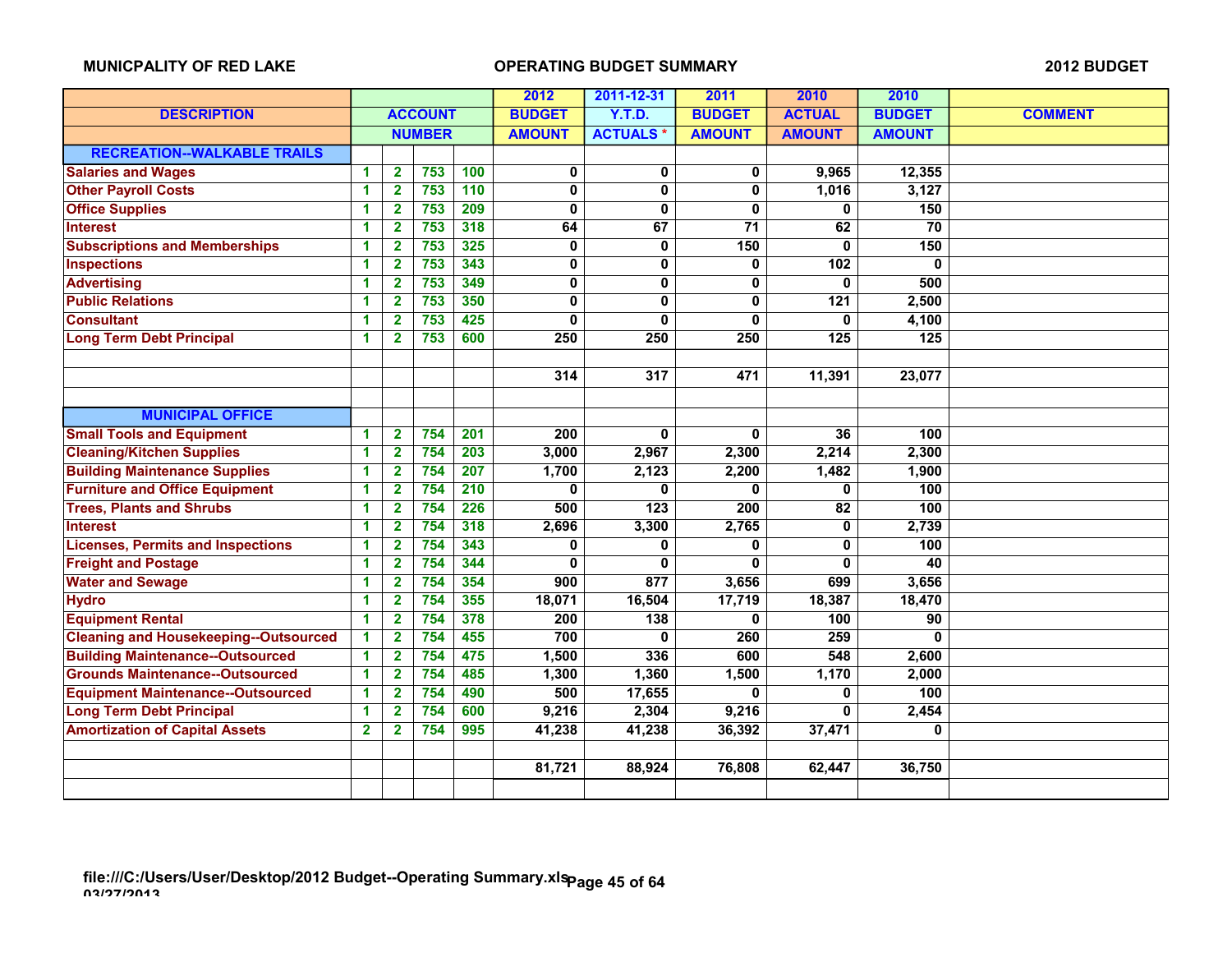|                                          |                |                         |                  |                  | 2012                    | 2011-12-31      | 2011                    | 2010                    | 2010             |                |
|------------------------------------------|----------------|-------------------------|------------------|------------------|-------------------------|-----------------|-------------------------|-------------------------|------------------|----------------|
| <b>DESCRIPTION</b>                       |                |                         | <b>ACCOUNT</b>   |                  | <b>BUDGET</b>           | <b>Y.T.D.</b>   | <b>BUDGET</b>           | <b>ACTUAL</b>           | <b>BUDGET</b>    | <b>COMMENT</b> |
|                                          |                |                         | <b>NUMBER</b>    |                  | <b>AMOUNT</b>           | <b>ACTUALS*</b> | <b>AMOUNT</b>           | <b>AMOUNT</b>           | <b>AMOUNT</b>    |                |
| <b>RECREATION--BEACHES</b>               |                |                         |                  |                  |                         |                 |                         |                         |                  |                |
| <b>Overtime Meals</b>                    | 1              | $\overline{2}$          | 755              | 165              | $\mathbf 0$             | $\mathbf 0$     | $\mathbf{0}$            | 70                      | $\bf{0}$         |                |
| <b>Cleaning/Kitchen Supplies</b>         | $\mathbf{1}$   | $\overline{\mathbf{2}}$ | 755              | 203              | $\mathbf{0}$            | $\mathbf{0}$    | 0                       | 0                       | 150              |                |
| <b>Building Maintenance Supplies</b>     | 1              | $\overline{\mathbf{2}}$ | 755              | 207              | 1,800                   | 300             | 2,500                   | 2,237                   | 7,400            |                |
| <b>Signage</b>                           | 1              | $\mathbf{2}$            | 755              | 211              | 0                       | 0               | 0                       | 0                       | 100              |                |
| <b>Sand</b>                              | 1              | $\mathbf{2}$            | 755              | $\overline{218}$ | 0                       | $\mathbf 0$     | 0                       | 0                       | 100              |                |
| <b>Dirt</b>                              | 1              | $\overline{\mathbf{2}}$ | 755              | $\overline{219}$ | $\overline{\mathbf{0}}$ | $\overline{0}$  | $\overline{\mathbf{0}}$ | $\overline{\mathbf{0}}$ | 400              |                |
| <b>Gravel</b>                            | 1              | $\overline{\mathbf{2}}$ | 755              | 220              | $\overline{\mathbf{0}}$ | $\pmb{0}$       | 0                       | 0                       | 100              |                |
| <b>Trees, Plants and Shrubs</b>          | 1              | $\overline{\mathbf{2}}$ | 755              | 226              | $\bf{0}$                | $\bf{0}$        | 0                       | 0                       | 100              |                |
| <b>Licenses, Permits and Inspections</b> | 1              | $\mathbf{2}$            | $\overline{755}$ | 343              | $\overline{70}$         | 61              | 0                       | 0                       | $\overline{90}$  |                |
| <b>Freight and Postage</b>               | 1              | $\mathbf{2}$            | 755              | 344              | $\mathbf 0$             | $\mathbf 0$     | 100                     | $\frac{163}{ }$         | 100              |                |
| <b>Water and Sewage</b>                  | $\mathbf{1}$   | $\overline{2}$          | 755              | 354              | $\overline{0}$          | $\bf{0}$        | 0                       | 0                       | $\overline{914}$ |                |
| <b>Hydro</b>                             | 1              | $\mathbf{2}$            | 755              | 355              | 2,891                   | 2,639           | 2,713                   | 2,792                   | 5,572            |                |
| <b>Insurance</b>                         | 1              | $\mathbf{2}$            | 755              | 372              | 789                     | 709             | 709                     | 722                     | 722              |                |
| <b>Equipment Rental</b>                  | 1              | $\mathbf{2}$            | 755              | 378              | 0                       | 0               | 0                       | 0                       | 100              |                |
| <b>Infrastructure--Outsourced</b>        | 1              | $\mathbf{2}$            | 755              | 470              | 0                       | 0               | 0                       | 1,208                   | 0                |                |
| <b>Building Maintenance--Outsourced</b>  | 1              | $\mathbf{2}$            | 755              | 475              | 2,250                   | 1,028           | 1,900                   | 1,681                   | 4,900            |                |
| <b>Grounds Maintenance--Outsourced</b>   | 1              | $\mathbf{2}$            | 755              | 485              | 0                       | $\bf{0}$        | 0                       | 0                       | 0                |                |
| <b>Equipment Maintenance--Outsourced</b> | 1              | $\mathbf{2}$            | 755              | 490              | 700                     | 0               | 0                       | 0                       | 0                |                |
| <b>Amortization of Capital Assets</b>    | $\overline{2}$ | $\overline{2}$          | 755              | 995              | 5,630                   | 5,630           | 13,258                  | 9,080                   | $\bf{0}$         |                |
|                                          |                |                         |                  |                  |                         |                 |                         |                         |                  |                |
|                                          |                |                         |                  |                  | 14,130                  | 10,367          | 21,179                  | 17,954                  | 20,749           |                |
|                                          |                |                         |                  |                  |                         |                 |                         |                         |                  |                |
| <b>DOCKS</b>                             |                |                         |                  |                  |                         |                 |                         |                         |                  |                |
| <b>Small Tools and Equipment</b>         | 1              | $\overline{2}$          | 756              | 201              | $\mathbf{0}$            | $\mathbf{0}$    | 0                       | $\overline{12}$         | 100              |                |
| <b>Building Maintenance Supplies</b>     | 1              | $\overline{\mathbf{2}}$ | 756              | 207              | 2,500                   | 1,657           | 2,300                   | 280                     | 1,200            |                |
| <b>Signage</b>                           | 1              | $\mathbf{2}$            | 756              | $\overline{211}$ | 0                       | 0               | 0                       | 0                       | 0                |                |
| <b>Interest</b>                          | 1              | $\mathbf{2}$            | 756              | 318              | 0                       | 0               | 0                       | 0                       | 698              |                |
| <b>Insurance</b>                         | 1              | $\mathbf{2}$            | 756              | 372              | 5,350                   | 4,806           | 4,806                   | 4,900                   | 4,900            |                |
| <b>Equipment Rental</b>                  | 1              | $\mathbf{2}$            | 756              | 378              | 0                       | $\bf{0}$        | 0                       | 0                       | 100              |                |
| <b>Building Maintenance--Outsourced</b>  | 1              | $\overline{\mathbf{2}}$ | 756              | 475              | 0                       | 545             | 0                       | 0                       | 0                |                |
| <b>Grounds Maintenance--Outsourced</b>   | 1              | $\overline{2}$          | 756              | 485              | $\bf{0}$                | 261             | 300                     | 293                     | 500              |                |
| <b>Long Term Debt Principal</b>          | 1              | $\mathbf{2}$            | 756              | 600              | $\mathbf 0$             | 0               | 0                       | 0                       | 625              |                |
|                                          |                |                         |                  |                  |                         |                 |                         |                         |                  |                |
|                                          |                |                         |                  |                  | 7,850                   | 7,268           | 7.406                   | 5,485                   | 8,122            |                |
|                                          |                |                         |                  |                  |                         |                 |                         |                         |                  |                |
|                                          |                |                         |                  |                  |                         |                 |                         |                         |                  |                |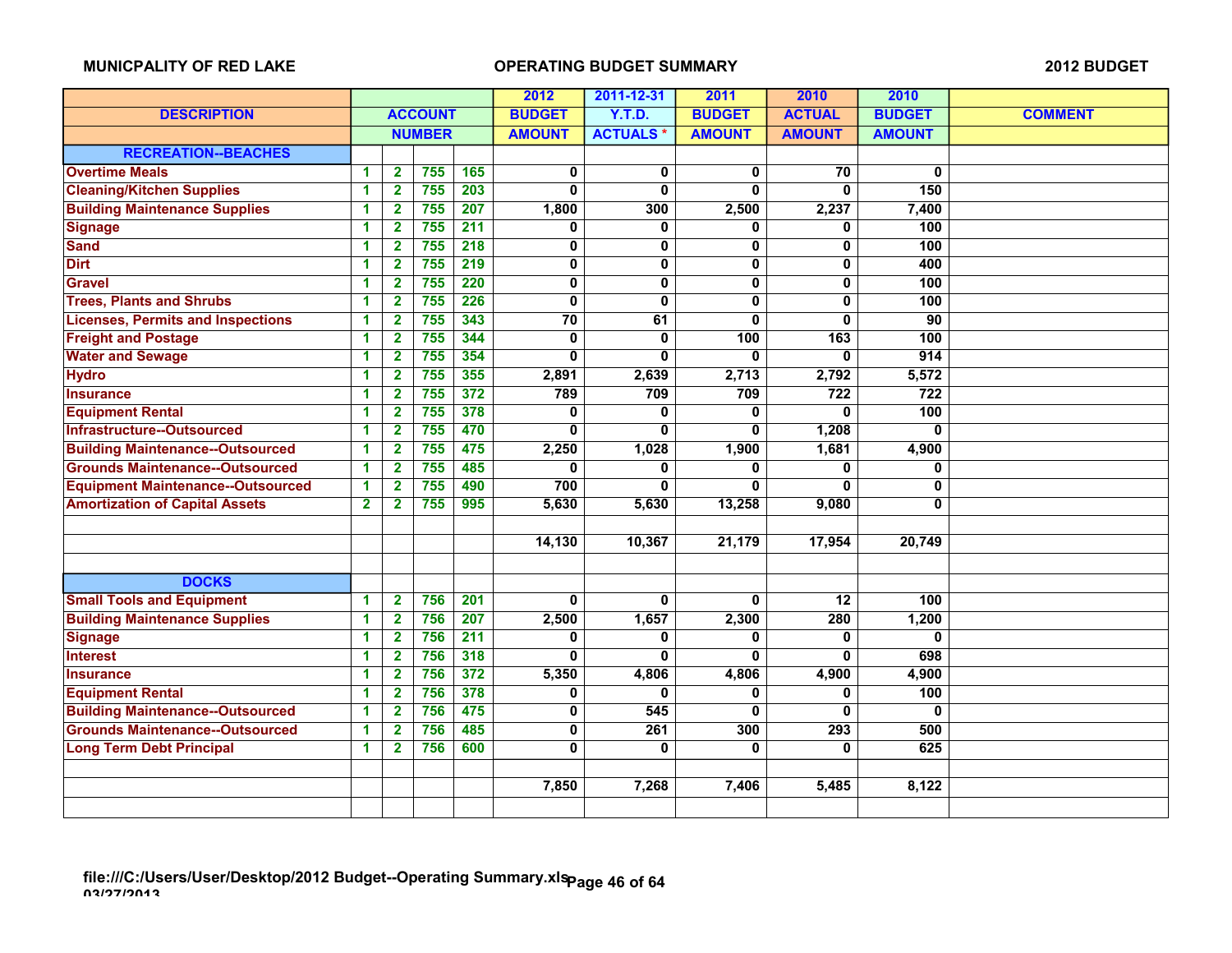|                                          |                |                         |                |                  | 2012             | 2011-12-31      | 2011           | 2010                    | 2010             |                |
|------------------------------------------|----------------|-------------------------|----------------|------------------|------------------|-----------------|----------------|-------------------------|------------------|----------------|
| <b>DESCRIPTION</b>                       |                |                         | <b>ACCOUNT</b> |                  | <b>BUDGET</b>    | Y.T.D.          | <b>BUDGET</b>  | <b>ACTUAL</b>           | <b>BUDGET</b>    | <b>COMMENT</b> |
|                                          |                |                         | <b>NUMBER</b>  |                  | <b>AMOUNT</b>    | <b>ACTUALS*</b> | <b>AMOUNT</b>  | <b>AMOUNT</b>           | <b>AMOUNT</b>    |                |
| <b>COMMUNITIES IN BLOOM</b>              |                |                         |                |                  |                  |                 |                |                         |                  |                |
| <b>Salaries and Wages</b>                | 1              | $\mathbf{2}$            | 760            | 100              | 33,506           | 31,319          | 32,130         | 31,166                  | 37,544           |                |
| <b>Other Payroll Costs</b>               | 1              | $\mathbf{2}$            | 760            | 110              | 3,558            | 3,429           | 3,362          | 3,121                   | 3,852            |                |
| <b>Small Tools and Equipment</b>         | 1              | $\overline{\mathbf{2}}$ | 760            | $\overline{201}$ | 1,000            | 1,396           | 1,000          | 1,167                   | 1,500            |                |
| <b>Shop Supplies</b>                     | 1              | $\mathbf{2}$            | 760            | 204              | 630              | 1,107           | 1,260          | 435                     | 2,460            |                |
| <b>Office Supplies</b>                   | 1              | $\overline{\mathbf{2}}$ | 760            | 209              | 200              | $\bf{0}$        | 100            | $\overline{47}$         | 750              |                |
| <b>Health and Safety Supplies</b>        | 1              | $\mathbf{2}$            | 760            | $\overline{212}$ | $\mathbf{0}$     | 0               | 0              | 6                       | 0                |                |
| <b>Supplies For Resale</b>               | 1              | $\mathbf{2}$            | 760            | 216              | 3,944            | 4,572           | 4,590          | 5,458                   | 4,590            |                |
| <b>Dirt</b>                              | 1              | $\mathbf{2}$            | 760            | $\overline{219}$ | 330              | 46              | 0              | 0                       | $\bf{0}$         |                |
| <b>Trees, Plants and Shrubs</b>          | 1              | $\mathbf{2}$            | 760            | 226              | 500              | $\overline{47}$ | 1,000          | 797                     | 1,000            |                |
| <b>Subscriptions/Memberships</b>         | 1              | $\overline{\mathbf{2}}$ | 760            | 325              | 400              | 400             | 400            | $\overline{225}$        | 0                |                |
| <b>Travel</b>                            | 1              | $\mathbf{2}$            | 760            | 337              | 0                | 0               | 0              | 300                     | 0                |                |
| <b>Advertising</b>                       | 1              | $\mathbf{2}$            | 760            | 349              | 1,000            | 1,045           | 1,000          | 398                     | 3,600            |                |
| <b>Automotive Fuel and Oil</b>           | 1              | $\overline{\mathbf{2}}$ | 760            | 370              | 3,300            | 3,117           | 1,800          | 1,266                   | 0                |                |
| <b>Commissions--Adopt-A-Pot</b>          | 1              | $\mathbf{2}$            | 760            | 376              | 1,020            | 1,020           | 1,020          | 1,030                   | 1,020            |                |
| <b>Grounds Maintenance--Outsourced</b>   | 1              | $\mathbf{2}$            | 760            | 485              | 0                | $\bf{0}$        | $\overline{0}$ | $\overline{0}$          | 1,500            |                |
| <b>Transfer to Reserve</b>               | 1              | $\overline{2}$          | 760            | 665              | 6,650            | 6,650           | 6,650          | 13,300                  | 6,650            |                |
|                                          |                |                         |                |                  |                  |                 |                |                         |                  |                |
|                                          |                |                         |                |                  | 56,038           | 54,149          | 54,312         | 58,717                  | 64,466           |                |
|                                          |                |                         |                |                  |                  |                 |                |                         |                  |                |
| <b>MADSEN CURLING RINK</b>               |                |                         |                |                  |                  |                 |                |                         |                  |                |
| <b>Insurance</b>                         | 1              | $\mathbf{2}$            | 780            | 372              | 561              | 504             | 504            | 514                     | 514              |                |
|                                          |                |                         |                |                  |                  |                 |                |                         |                  |                |
|                                          |                |                         |                |                  | 561              | 504             | 504            | 514                     | $\overline{514}$ |                |
|                                          |                |                         |                |                  |                  |                 |                |                         |                  |                |
| <b>SKATING RINKS</b>                     |                |                         |                |                  |                  |                 |                |                         |                  |                |
| <b>Small Tools and Equipment</b>         | 1              | $\mathbf{2}$            | 785            | 201              | 200              | 306             | 500            | 400                     | 500              |                |
| <b>Building Maintenance Supplies</b>     | 1              | $\mathbf{2}$            | 785            | 207              | 8,000            | 1,379           | 1,300          | 1,884                   | 1,900            |                |
| <b>Health and Safety Supplies</b>        | 1              | $\overline{\mathbf{2}}$ | 785            | $\overline{212}$ | 0                | 443             | 0              | $\overline{\mathbf{0}}$ | $\overline{0}$   |                |
| <b>Ice Surface Supplies</b>              | 1              | $\mathbf{2}$            | 785            | 285              | 0                | $\bf{0}$        | 200            | 0                       | 100              |                |
| Freight                                  | 1              | $\overline{2}$          | 785            | 344              | $\mathbf{0}$     | $\mathbf{0}$    | 0              | 0                       | 100              |                |
| <b>Water</b>                             | 1              | $\mathbf{2}$            | 785            | 354              | $\overline{275}$ | 273             | 226            | 189                     | 0                |                |
| <b>Hydro</b>                             | 1              | $\mathbf{2}$            | 785            | 355              | 1,762            | 1,621           | 1,439          | 1,543                   | 1,762            |                |
| <b>Insurance</b>                         | 1              | $\mathbf{2}$            | 785            | 372              | 683              | 504             | 565            | 576                     | 576              |                |
| <b>Building Maintenance--Outsourced</b>  | 1              | $\mathbf{2}$            | 785            | 475              | 1,000            | $\overline{0}$  | $\overline{0}$ | 1,990                   | 900              |                |
| <b>Grounds Maintenance--Outsourced</b>   | 1              | $\overline{\mathbf{2}}$ | 785            | 485              | 200              | $\mathbf 0$     | 0              | 0                       | 0                |                |
| <b>Equipment Maintenance--Outsourced</b> | 1              | 2                       | 785            | 490              | 200              | 0               | 0              | 0                       | 0                |                |
| <b>Amortization of Capital Assets</b>    | $\overline{2}$ | $\mathbf{2}$            | 785            | 995              | 4,479            | 4,479           | 4,771          | 4,625                   | $\overline{0}$   |                |

**file:///C:/Users/User/Desktop/2012 Budget--Operating Summary.xls 03/27/2013 Page 47 of 64**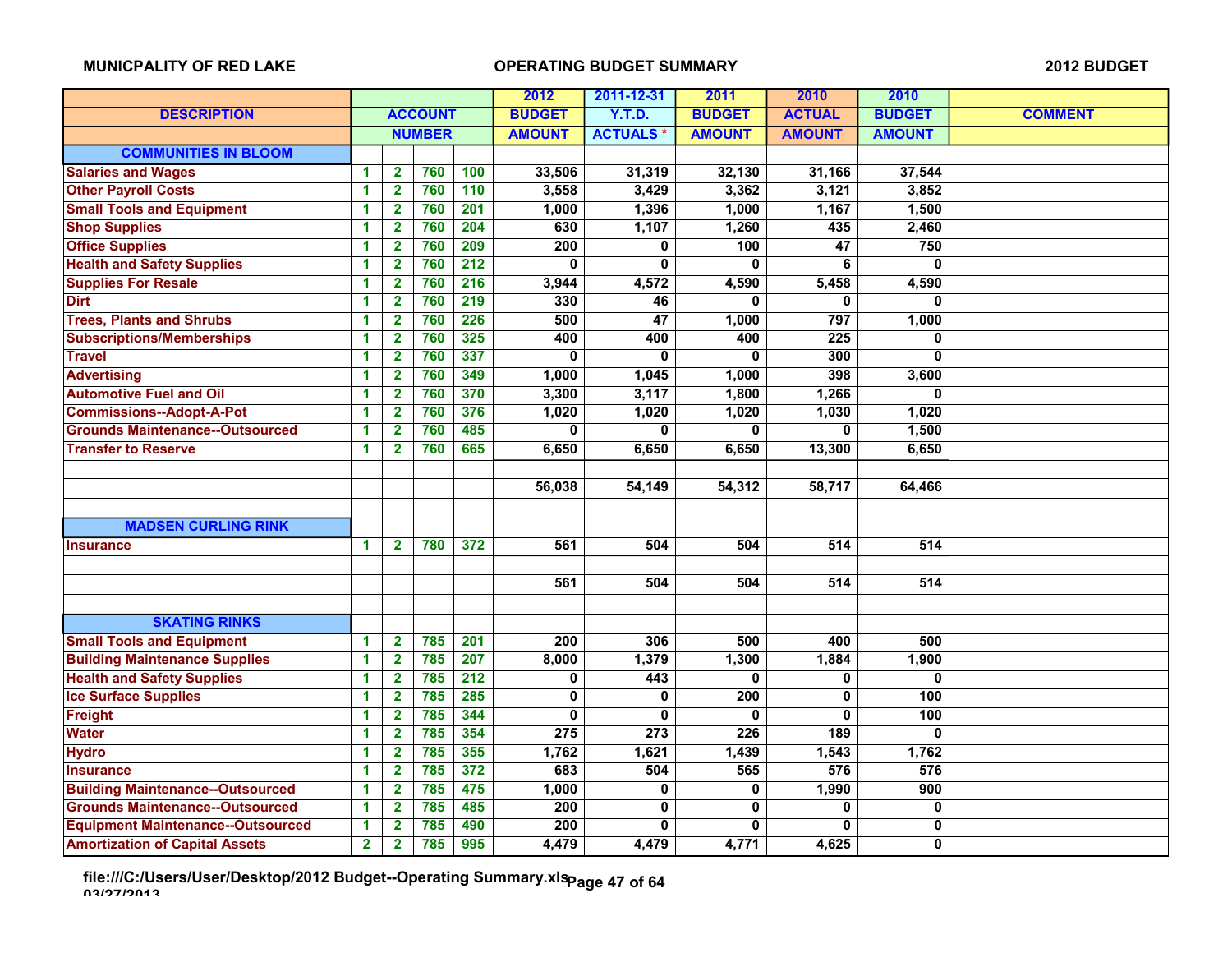|                    |  |                |  | 2012          | 2011-12-31       | 2011          | 2010          | 2010          |                |
|--------------------|--|----------------|--|---------------|------------------|---------------|---------------|---------------|----------------|
| <b>DESCRIPTION</b> |  | <b>ACCOUNT</b> |  | <b>BUDGET</b> | Y.T.D.           | <b>BUDGET</b> | <b>ACTUAL</b> | <b>BUDGET</b> | <b>COMMENT</b> |
|                    |  | <b>NUMBER</b>  |  | <b>AMOUNT</b> | <b>ACTUALS *</b> | <b>AMOUNT</b> | <b>AMOUNT</b> | <b>AMOUNT</b> |                |
|                    |  |                |  |               |                  |               |               |               |                |
|                    |  |                |  | 16,799        | 9,005            | 9,001         | 11,206        | 5,838         |                |
|                    |  |                |  |               |                  |               |               |               |                |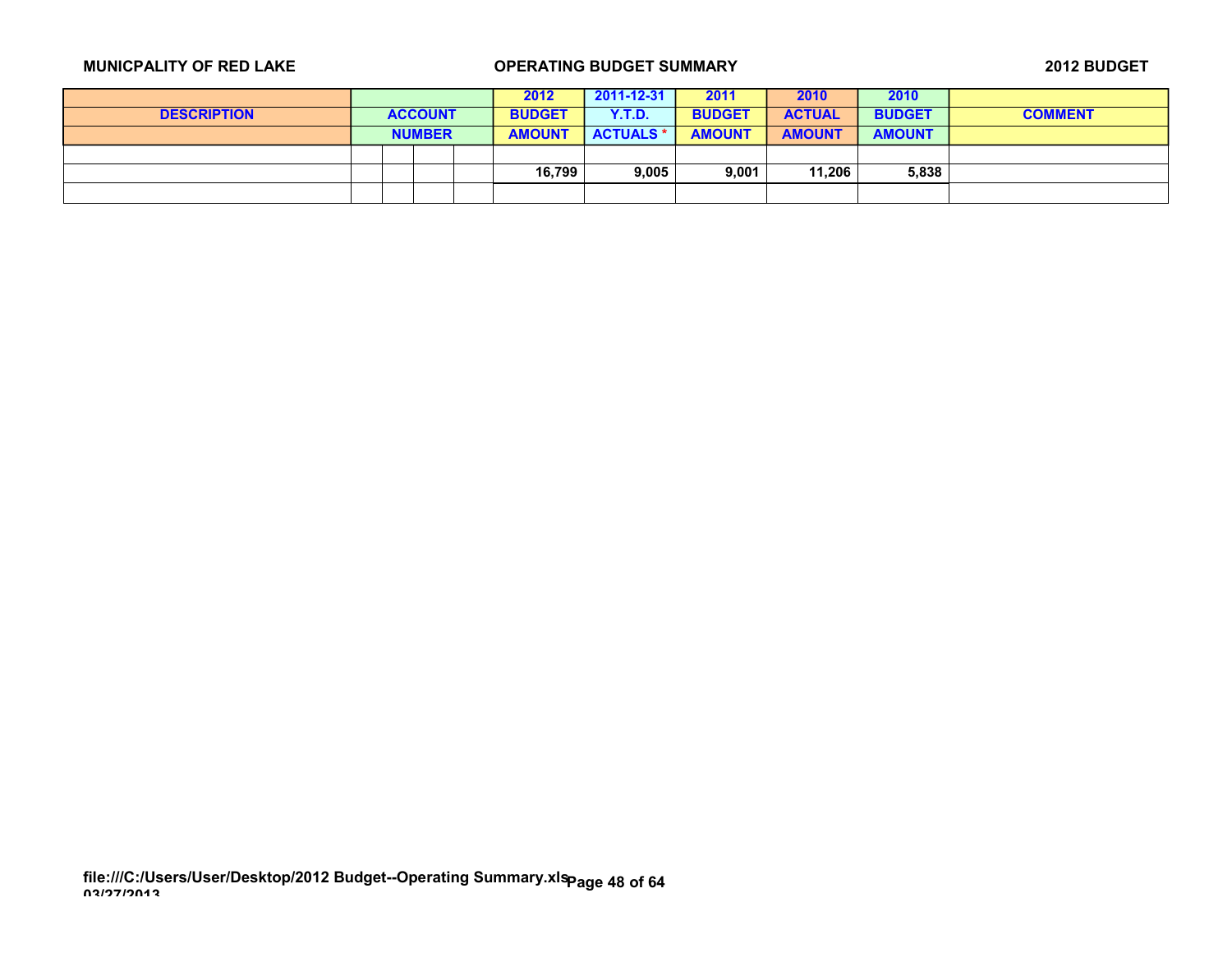|                                          |              |                |                | 2012 | 2011-12-31    | 2011            | 2010          | 2010          |               |                |
|------------------------------------------|--------------|----------------|----------------|------|---------------|-----------------|---------------|---------------|---------------|----------------|
| <b>DESCRIPTION</b>                       |              |                | <b>ACCOUNT</b> |      | <b>BUDGET</b> | <b>Y.T.D.</b>   | <b>BUDGET</b> | <b>ACTUAL</b> | <b>BUDGET</b> | <b>COMMENT</b> |
|                                          |              |                | <b>NUMBER</b>  |      | <b>AMOUNT</b> | <b>ACTUALS*</b> | <b>AMOUNT</b> | <b>AMOUNT</b> | <b>AMOUNT</b> |                |
| <b>CEMETERIES</b>                        |              |                |                |      |               |                 |               |               |               |                |
| <b>Small Tools and Equipment</b>         |              | $\overline{2}$ | 786            | 201  | 200           | 765             | 150           | 147           | 150           |                |
| <b>Building Maintenance Supplies</b>     | 4            | $\overline{2}$ | 786            | 207  | 200           | 646             | 0             | 1,566         | 500           |                |
| <b>Office Supplies</b>                   | 1            | $\overline{2}$ | 786            | 209  | 0             | 0               | 0             | 0             | 0             |                |
| <b>Sand</b>                              | 1            | $\mathbf{2}$   | 786            | 218  | $\bf{0}$      | 0               | 0             | 0             | 300           |                |
| <b>Dirt</b>                              | 1            | 2              | 786            | 219  | 2,000         | 1,374           | 3,300         | 662           | 1,200         |                |
| <b>Gravel</b>                            | 1            | $\mathbf{2}$   | 786            | 220  | $\bf{0}$      | 0               | 0             | 0             | 300           |                |
| <b>Trees, Plants and Shrubs</b>          | 1            | $\overline{2}$ | 786            | 226  | 1,000         | 1,070           | 1,200         | 3,256         | 2,800         |                |
| <b>Concrete</b>                          | 1            | $\mathbf{2}$   | 786            | 236  | 2,000         | 0               | 1,500         | 0             | 1,500         |                |
| <b>Interest</b>                          | и            | 2              | 786            | 318  | 1,197         | 1,335           | 1,215         | 4,168         | 1,699         |                |
| <b>Subscriptions and Memberships</b>     | 1            | $\overline{2}$ | 786            | 325  | 130           | 120             | 105           | 105           | 300           |                |
| <b>Freight</b>                           | 1            | $\mathbf{2}$   | 786            | 344  | 0             | 0               | 0             | 0             | 40            |                |
| <b>Insurance</b>                         | 1            | 2              | 786            | 372  | 1,002         | 900             | 900           | 917           | 917           |                |
| <b>Equipment Rental</b>                  | 1            | $\mathbf{2}$   | 786            | 378  | 1,000         | 254             | 200           | 254           | 200           |                |
| <b>Consulting</b>                        | 1            | $\mathbf{2}$   | 786            | 425  | 0             | 0               | 0             | 1,064         | 8,100         |                |
| <b>Building Maintenance--Outsourced</b>  | 1            | $\mathbf{2}$   | 786            | 475  | 200           | 0               | 0             | 0             | 200           |                |
| <b>Grounds Maintenance--Outsourced</b>   | и            | 2              | 786            | 485  | 200           | 544             | 0             | 0             | 500           |                |
| <b>Equipment Maintenance--Outsourced</b> | -1           | $\overline{2}$ | 786            | 490  | 0             | 0               | 250           | 254           | 300           |                |
| <b>Aid to Indigents</b>                  | 1            | $\overline{2}$ | 786            | 499  | $\bf{0}$      | 0               | $\Omega$      | 0             | O             |                |
| <b>Long Term Debt Principal</b>          | 1            | $\mathbf{2}$   | 786            | 600  | 12,000        | 12,000          | 10,800        | 8,700         | 11,044        |                |
| <b>Amortization of Capital Assets</b>    | $\mathbf{2}$ | $\mathbf{2}$   | 786            | 995  | 5,960         | 5,960           | 7,082         | 6,432         | 0             |                |
|                                          |              |                |                |      |               |                 |               |               |               |                |
|                                          |              |                |                |      | 27,089        | 24,969          | 26,702        | 27,525        | 30,051        |                |
|                                          |              |                |                |      |               |                 |               |               |               |                |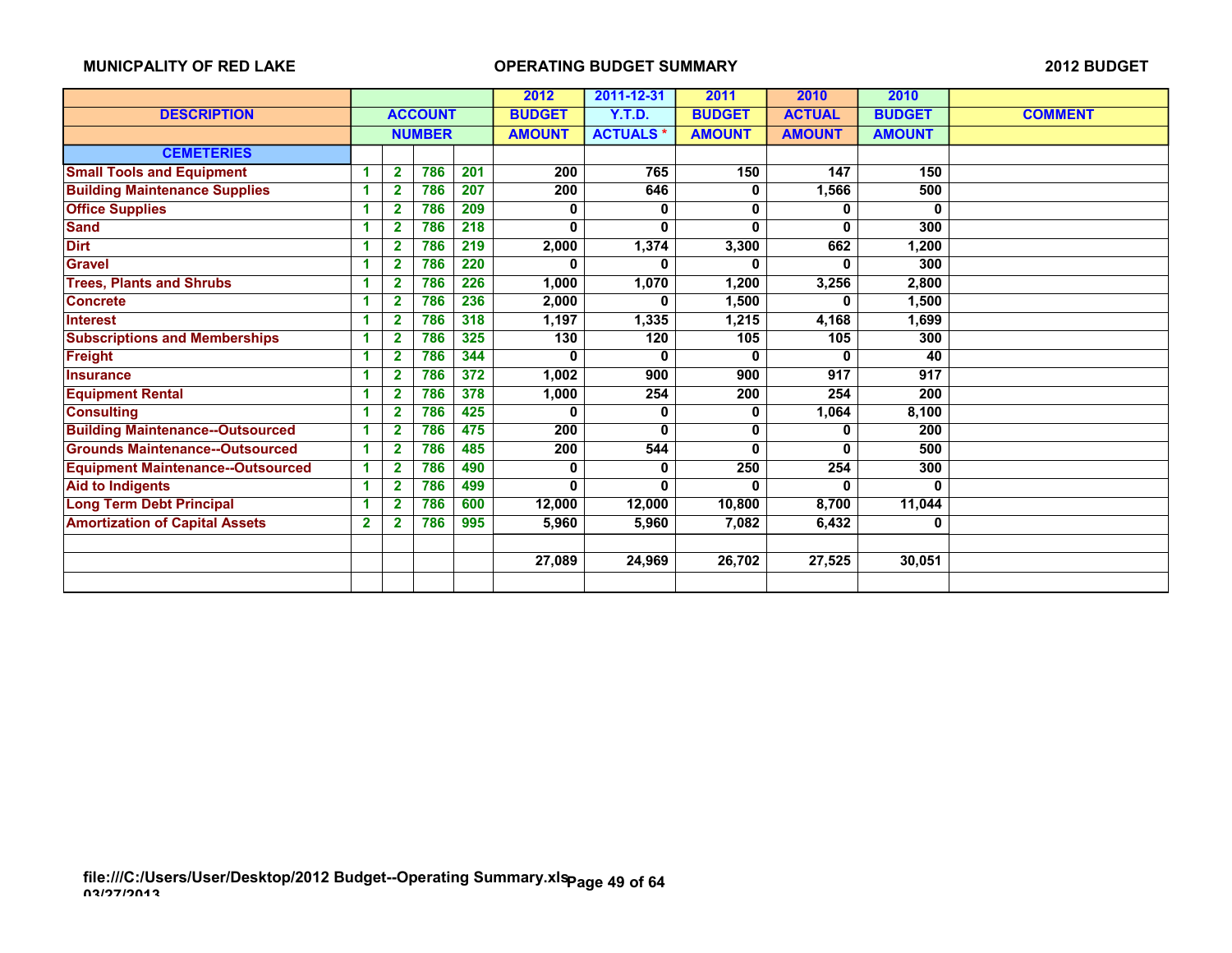|                                          |                |                |                | 2012 | 2011-12-31    | 2011            | 2010          | 2010          |                  |                |
|------------------------------------------|----------------|----------------|----------------|------|---------------|-----------------|---------------|---------------|------------------|----------------|
| <b>DESCRIPTION</b>                       |                |                | <b>ACCOUNT</b> |      | <b>BUDGET</b> | <b>Y.T.D.</b>   | <b>BUDGET</b> | <b>ACTUAL</b> | <b>BUDGET</b>    | <b>COMMENT</b> |
|                                          |                |                | <b>NUMBER</b>  |      | <b>AMOUNT</b> | <b>ACTUALS*</b> | <b>AMOUNT</b> | <b>AMOUNT</b> | <b>AMOUNT</b>    |                |
| <b>CLINIC</b>                            |                |                |                |      |               |                 |               |               |                  |                |
| <b>Small Tools and Equipment</b>         | и              | $\overline{2}$ | 787            | 201  | 0             | 0               | 0             | 0             | 0                |                |
| <b>Cleaning Supplies</b>                 | 4              | $\overline{2}$ | 787            | 203  | $\mathbf 0$   | 0               | 0             | 254           | 0                |                |
| <b>Building Maintenance Supplies</b>     | 1              | $\mathbf{2}$   | 787            | 207  | 1,000         | 915             | 2,350         | 2,260         | 3,400            |                |
| <b>Sign/Accessories</b>                  | 4              | $\mathbf 2$    | 787            | 211  | 0             | 0               | Λ             | 0             | 50               |                |
| <b>Sand</b>                              |                | $\overline{2}$ | 787            | 218  | 0             | 0               | 0             | 0             | $\overline{125}$ |                |
| <b>Dirt</b>                              | и              | $\overline{2}$ | 787            | 219  | 0             | 0               | 0             | 0             | 125              |                |
| <b>Gravel</b>                            | 4              | $\overline{2}$ | 787            | 220  | 0             | 0               | 0             | 0             | $\overline{125}$ |                |
| <b>Trees, Plants and Shrubs</b>          | 1              | $\overline{2}$ | 787            | 226  | 0             | 0               | 0             | 0             | 125              |                |
| <b>Interest</b>                          | 1              | $\mathbf{2}$   | 787            | 318  | 0             | 0               | 0             | 0             | 40               |                |
| <b>Water and Sewage</b>                  | 4              | 2              | 787            | 354  | 1,675         | 1,483           | 3,000         | 2,745         | 3,656            |                |
| <b>Insurance</b>                         | и              | $\mathbf{2}$   | 787            | 372  | 2,490         | 2,237           | 2,237         | 2,281         | 2,281            |                |
| <b>Requisitions</b>                      | и              | $\overline{2}$ | 787            | 375  | 0             | 0               | 50,000        | 30,000        | 0                |                |
| <b>Equipment Rental</b>                  | 1              | $\overline{2}$ | 787            | 378  | 200           | 0               | 0             | 0             | 0                |                |
| <b>Insurance Claims</b>                  | 4              | $\mathbf{2}$   | 787            | 397  | 0             | 11,976          | 0             | 0             | O                |                |
| <b>Building Maintenance--Outsourced</b>  | 1              | $\overline{2}$ | 787            | 475  | 1,000         | 4,016           | 2,000         | 712           | 4,000            |                |
| <b>Grounds Maintenance--Outsourced</b>   | -1             | $\overline{2}$ | 787            | 485  | 1,200         | 628             | 1,020         | 295           | 0                |                |
| <b>Equipment Maintenance--Outsourced</b> | и              | $\overline{2}$ | 787            | 490  | 0             | 0               | Λ             | 0             | 100              |                |
| <b>Long Term Debt Principal</b>          | -1             | $\overline{2}$ | 787            | 600  | $\bf{0}$      | 0               | 0             | 0             | 36               |                |
| <b>Amortization of Capital Assets</b>    | $\overline{2}$ | $\overline{2}$ | 787            | 995  | 19,413        | 19,413          | 29,111        | 23,802        | 0                |                |
|                                          |                |                |                |      |               |                 |               |               |                  |                |
|                                          |                |                |                |      | 26,978        | 40,670          | 89,718        | 62,348        | 14,063           |                |
|                                          |                |                |                |      |               |                 |               |               |                  |                |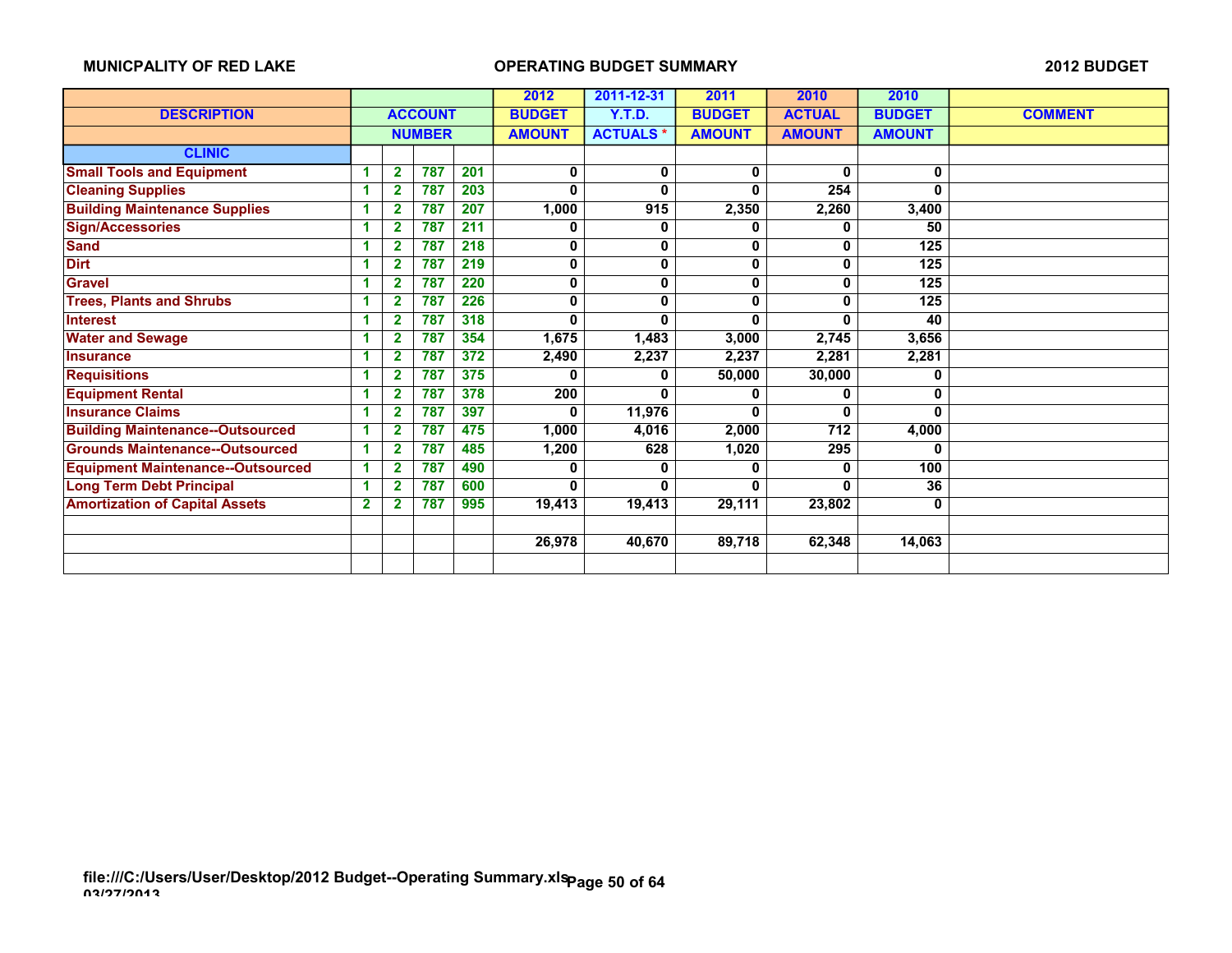|                                                |              |                         |                | 2012 | 2011-12-31    | 2011            | 2010          | 2010          |               |                |
|------------------------------------------------|--------------|-------------------------|----------------|------|---------------|-----------------|---------------|---------------|---------------|----------------|
| <b>DESCRIPTION</b>                             |              |                         | <b>ACCOUNT</b> |      | <b>BUDGET</b> | Y.T.D.          | <b>BUDGET</b> | <b>ACTUAL</b> | <b>BUDGET</b> | <b>COMMENT</b> |
|                                                |              |                         | <b>NUMBER</b>  |      | <b>AMOUNT</b> | <b>ACTUALS*</b> | <b>AMOUNT</b> | <b>AMOUNT</b> | <b>AMOUNT</b> |                |
| <b>COCHENOUR HALL</b>                          |              |                         |                |      |               |                 |               |               |               |                |
| <b>Small Tools and Equipment</b>               |              | $\mathbf{2}$            | 788            | 201  | 0             | $\bf{0}$        | $\bf{0}$      | 41            | 200           |                |
| <b>Cleaning, Laundry and Bathroom Supplies</b> |              | $\overline{2}$          | 788            | 203  | 1,900         | 2,706           | 1,300         | 1,289         | 3,200         |                |
| <b>Shop Supplies</b>                           |              | $\overline{2}$          | 788            | 204  |               | n               |               | 0             | 700           |                |
| <b>Building Maintenance Supplies</b>           |              | $\mathbf 2$             | 788            | 207  | 700           | 646             | 750           | 605           | 1,800         |                |
| <b>Furniture and Office Equipment</b>          |              | $\overline{2}$          | 788            | 210  | o             | 0               | 500           | 71            | 1,800         |                |
| <b>Health and Safety</b>                       |              | $\overline{2}$          | 788            | 212  | 200           | 0               | $\mathbf{0}$  | 0             | 200           |                |
| <b>Interest</b>                                |              | $\overline{\mathbf{2}}$ | 788            | 318  | 966           | 1,143           | 1,352         | 1,166         | 1,437         |                |
| <b>Licenses, Permits and Inspections</b>       |              | $\overline{2}$          | 788            | 343  | 0             | 2,950           | 0             | 241           | 0             |                |
| <b>Water and Sewage</b>                        |              | $\overline{2}$          | 788            | 354  | 0             |                 | 1,828         | 0             | 1,828         |                |
| <b>Hydro</b>                                   |              | $\overline{2}$          | 788            | 355  | 36,852        | 34,057          | 27,982        | 29,824        | 31,136        |                |
| <b>Insurance</b>                               |              | $\overline{\mathbf{2}}$ | 788            | 372  | 9,488         | 8,524           | 8,524         | 8,690         | 8,690         |                |
| <b>Equipment Rental</b>                        |              | $\overline{2}$          | 788            | 378  | 250           | 277             | 200           | 260           | 180           |                |
| <b>Contract Monitoring</b>                     |              | $\overline{\mathbf{2}}$ | 788            | 462  | 2,000         | 2,389           | 1,300         | 1,671         | 1,300         |                |
| <b>Building Maintenance--Outsourced</b>        |              | $\mathbf{2}$            | 788            | 475  | 500           | 0               | 1,000         | 1,442         | 1,200         |                |
| <b>Grounds Maintenance--Outsourced</b>         |              | $\overline{2}$          | 788            | 485  | 200           | 142             | 0             | 0             | 0             |                |
| <b>Equipment Maintenance--Outsourced</b>       |              | $\overline{2}$          | 788            | 490  | 200           | n.              | 200           | 483           | 200           |                |
| <b>Long Term Debt Principal</b>                |              | $\overline{2}$          | 788            | 600  | 12,880        | 12,880          | 12,880        | 6,535         | 6,440         |                |
| <b>Amortization of Capital Assets</b>          | $\mathbf{2}$ | 2                       | 788            | 995  | 26,388        | 26,388          | 33,832        | 29,751        | 0             |                |
|                                                |              |                         |                |      |               |                 |               |               |               |                |
|                                                |              |                         |                |      | 92,523        | 92,101          | 91,648        | 82,071        | 60,312        |                |
|                                                |              |                         |                |      |               |                 |               |               |               |                |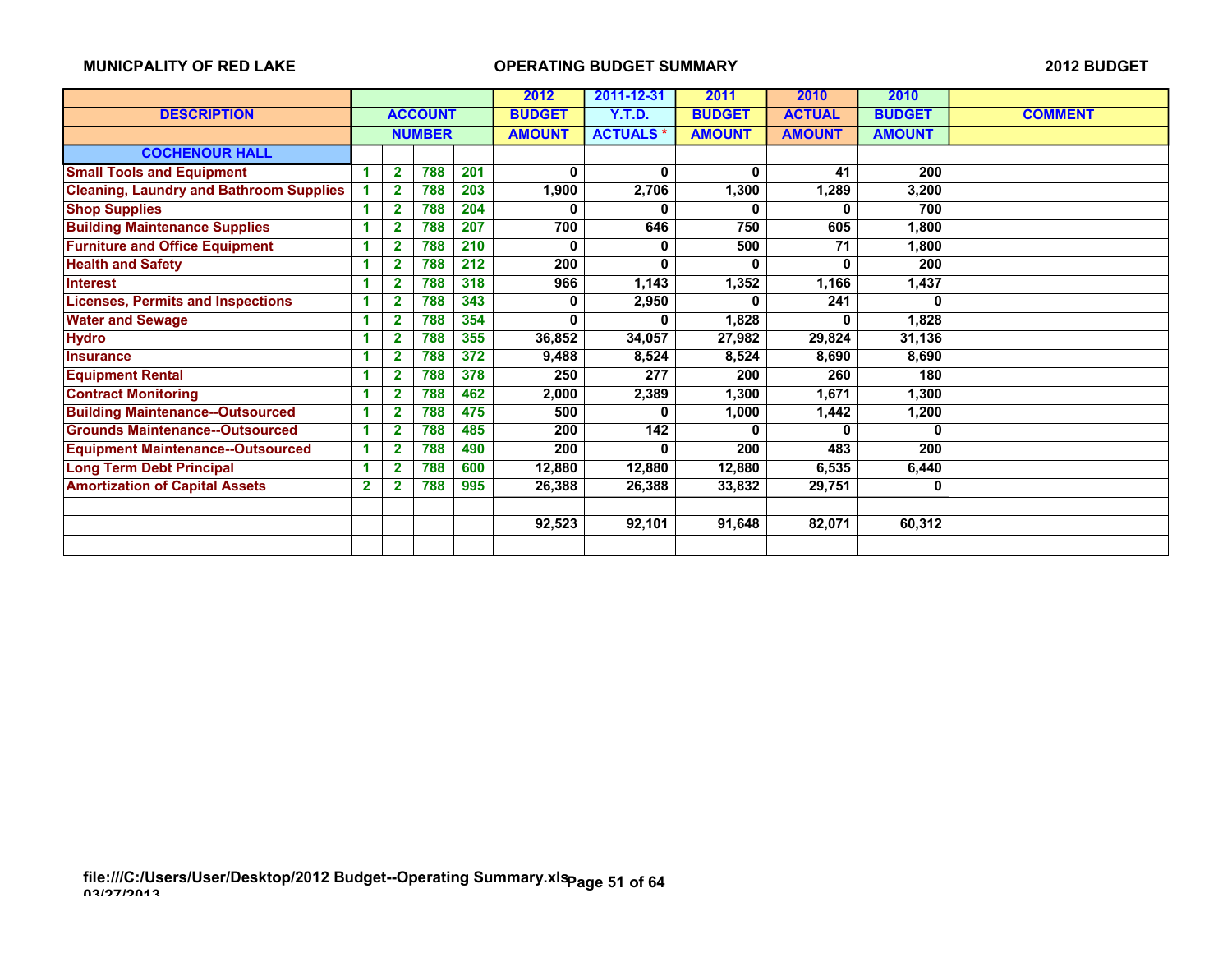|                                                |                         |                         |                |     | 2012          | 2011-12-31      | 2011          | 2010          | 2010          |                |
|------------------------------------------------|-------------------------|-------------------------|----------------|-----|---------------|-----------------|---------------|---------------|---------------|----------------|
| <b>DESCRIPTION</b>                             |                         |                         | <b>ACCOUNT</b> |     | <b>BUDGET</b> | <b>Y.T.D.</b>   | <b>BUDGET</b> | <b>ACTUAL</b> | <b>BUDGET</b> | <b>COMMENT</b> |
|                                                |                         |                         | <b>NUMBER</b>  |     | <b>AMOUNT</b> | <b>ACTUALS*</b> | <b>AMOUNT</b> | <b>AMOUNT</b> | <b>AMOUNT</b> |                |
| <b>RED LAKE COMMUNITY CENTER</b>               |                         |                         |                |     |               |                 |               |               |               |                |
| <b>Small Tools and Equipment</b>               |                         | $\mathbf{2}$            | 789            | 201 | 0             | 119             | 0             | 26            | 100           |                |
| <b>Cleaning, Laundry and Bathroom Supplies</b> |                         | $\overline{2}$          | 789            | 203 | 2,000         | 1,993           | 1,800         | 1,645         | 1,800         |                |
| <b>Building Maintenance Supplies</b>           |                         | $\overline{2}$          | 789            | 207 | 2,000         | 1,179           | 2,500         | 5,235         | 4,000         |                |
| <b>Health and Safety</b>                       |                         | $\overline{\mathbf{2}}$ | 789            | 212 | 350           | 337             | 100           | 63            | 400           |                |
| <b>Dirt</b>                                    |                         | 2                       | 789            | 219 | 150           | 0               | 0             | 0             | 0             |                |
| <b>Trees, Plants and Shrubs</b>                |                         | $\overline{2}$          | 789            | 226 | 500           | 358             | 500           | 548           | 500           |                |
| <b>Inspections and Permits</b>                 |                         | $\overline{2}$          | 789            | 343 | 450           | 204             | 700           | 917           | 350           |                |
| <b>Water and Sewage</b>                        |                         | $\overline{2}$          | 789            | 354 | 3,825         | 4,312           | 1,828         | 2,174         | 1,828         |                |
| <b>Hydro</b>                                   |                         | $\overline{\mathbf{2}}$ | 789            | 355 | 18,808        | 17,176          | 16,708        | 16,631        | 14,934        |                |
| <b>Heating Fuel</b>                            |                         | $\overline{2}$          | 789            | 365 | 29,000        | 25,008          | 29,000        | 26,500        | 18,900        |                |
| <b>Insurance</b>                               |                         | $\overline{\mathbf{2}}$ | 789            | 372 | 3,911         | 3,514           | 3,514         | 3,582         | 3,582         |                |
| <b>Equipment Rental</b>                        |                         | 2                       | 789            | 378 |               | 0               | 0             | 0             | 0             |                |
| <b>Cleaning and Housekeeping</b>               |                         | $\overline{2}$          | 789            | 455 | 400           | 0               | 0             | 0             | 0             |                |
| <b>Building Maintenance--Outsourced</b>        |                         | $\mathbf{2}$            | 789            | 475 | 2,000         | 2,125           | 5,000         | 8,706         | 4,750         |                |
| <b>Grounds Maintenance--Outsourced</b>         |                         | $\mathbf 2$             | 789            | 485 | 600           | 995             | 400           | 469           | 400           |                |
| <b>Equipment Maintenance--Outsourced</b>       |                         | $\overline{2}$          | 789            | 490 | 0             | 0               | 50            | 234           | 50            |                |
| <b>Amortization of Capital Assets</b>          | $\overline{\mathbf{2}}$ |                         | 789            | 995 | 11,473        | 11,473          | 13,644        | 12,455        | $\mathbf 0$   |                |
|                                                |                         |                         |                |     |               |                 |               |               |               |                |
|                                                |                         |                         |                |     | 75,466        | 68,791          | 75,744        | 79,185        | 51,594        |                |
|                                                |                         |                         |                |     |               |                 |               |               |               |                |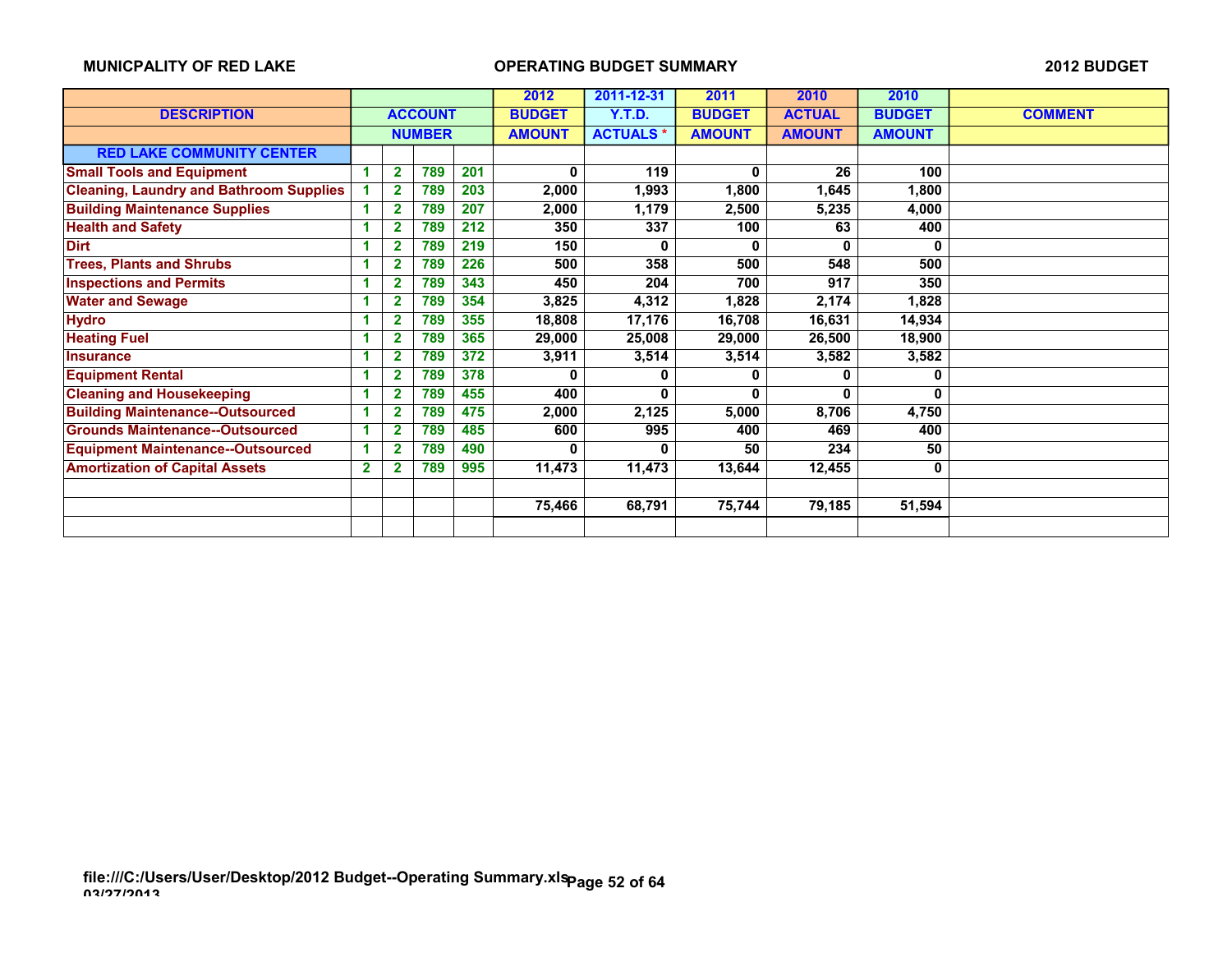|                                                |              |                |                | 2012 | 2011-12-31    | 2011            | 2010          | 2010          |               |                |
|------------------------------------------------|--------------|----------------|----------------|------|---------------|-----------------|---------------|---------------|---------------|----------------|
| <b>DESCRIPTION</b>                             |              |                | <b>ACCOUNT</b> |      | <b>BUDGET</b> | <b>Y.T.D.</b>   | <b>BUDGET</b> | <b>ACTUAL</b> | <b>BUDGET</b> | <b>COMMENT</b> |
|                                                |              |                | <b>NUMBER</b>  |      | <b>AMOUNT</b> | <b>ACTUALS*</b> | <b>AMOUNT</b> | <b>AMOUNT</b> | <b>AMOUNT</b> |                |
| <b>ARENA</b>                                   |              |                |                |      |               |                 |               |               |               |                |
| <b>Overtime Meals</b>                          | 1            | $\mathbf{2}$   | 790            | 165  | 0             | 0               | $\mathbf{0}$  | 98            | 0             |                |
| <b>Small Tools and Equipment</b>               | 1            | $\mathbf{2}$   | 790            | 201  | 200           | 226             | 200           | 654           | 750           |                |
| <b>Cleaning, Laundry and Bathroom Supplies</b> | 1            | $\mathbf{2}$   | 790            | 203  | 1,700         | 1,690           | 2,000         | 2,306         | 1,700         |                |
| <b>Vehicle Parts and Supplies</b>              | 1            | $\overline{2}$ | 790            | 205  | 0             | 314             | 0             | 36            | 0             |                |
| <b>Building Maintenance Supplies</b>           | 1            | $\overline{2}$ | 790            | 207  | 5,000         | 6,587           | 7,700         | 10,214        | 12,800        |                |
| <b>Office Supplies</b>                         | -1           | $\overline{2}$ | 790            | 209  | O             | 0               | 0             | 15            | 100           |                |
| <b>Health and Safety</b>                       | 1            | $\overline{2}$ | 790            | 212  | 1,000         | 488             | 100           | 88            | 200           |                |
| <b>Ice Surface Supplies</b>                    | 1            | $\mathbf{2}$   | 790            | 285  | 1,400         | 1,027           | 1,200         | 1,274         | 1,300         |                |
| <b>Ice Plant Supplies</b>                      | 1            | $\overline{2}$ | 790            | 290  | 0             | 0               | 500           | 0             | 500           |                |
| <b>Zamboni Supplies</b>                        | 1            | $\overline{2}$ | 790            | 291  | 2,000         | 899             | 1,500         | 1,796         | 2,000         |                |
| <b>Interest</b>                                | 1            | $\overline{2}$ | 790            | 318  | 980           | 1,054           | 875           | 0             | 407           |                |
| <b>Inspections and Permits</b>                 | 1            | $\overline{2}$ | 790            | 343  | 300           | 229             | 350           | 337           | 50            |                |
| <b>Freight</b>                                 | 1            | 2              | 790            | 344  | 700           | 1,112           | 900           | 1,121         | 1,200         |                |
| <b>Water and Sewage</b>                        | 1            | $\mathbf{2}$   | 790            | 354  | 1,450         | 2,069           | 1,828         | 0             | 1,828         |                |
| <b>Hydro</b>                                   | 1            | 2              | 790            | 355  | 45,147        | 41,833          | 33,877        | 37,104        | 36,013        |                |
| <b>Heating Fuel</b>                            | 1            | $\overline{2}$ | 790            | 365  | 12,000        | 11,410          | 11,000        | 11,481        | 8,650         |                |
| <b>Automotive Fuel and Oil</b>                 | 1            | $\overline{2}$ | 790            | 370  | 5,500         | 7,796           | 6,500         | 6,575         | 3,400         |                |
| <b>Insurance</b>                               | 1            | $\overline{2}$ | 790            | 372  | 22,138        | 19,890          | 19,890        | 20,276        | 20,276        |                |
| <b>Equipment Rental</b>                        | -1           | $\mathbf{2}$   | 790            | 378  | 400           | 393             | 300           | 415           | 600           |                |
| <b>Building Maintenance--Outsourced</b>        | -1           | $\overline{2}$ | 790            | 475  | 6,000         | 9,265           | 6,100         | 10,785        | 5,000         |                |
| <b>Grounds Maintenance--Outsourced</b>         | 1            | $\mathbf{2}$   | 790            | 485  | 1,000         | 1,551           | 0             | 237           | $\mathbf{0}$  |                |
| <b>Equipment Maintenance--Outsourced</b>       | -1           | 2              | 790            | 490  | 3,000         | 2,987           | 0             | 0             | 700           |                |
| <b>Long Term Debt Principal</b>                | 1            | $\overline{2}$ | 790            | 600  | 3,203         | 801             | 2,915         | 0             | 364           |                |
| <b>Amortization of Capital Assets</b>          | $\mathbf{2}$ | 2              | 790            | 995  | 12,748        | 12,748          | 12,694        | 12,063        | 0             |                |
|                                                |              |                |                |      |               |                 |               |               |               |                |
|                                                |              |                |                |      | 125,865       | 124,370         | 110,429       | 116.874       | 97,838        |                |
|                                                |              |                |                |      |               |                 |               |               |               |                |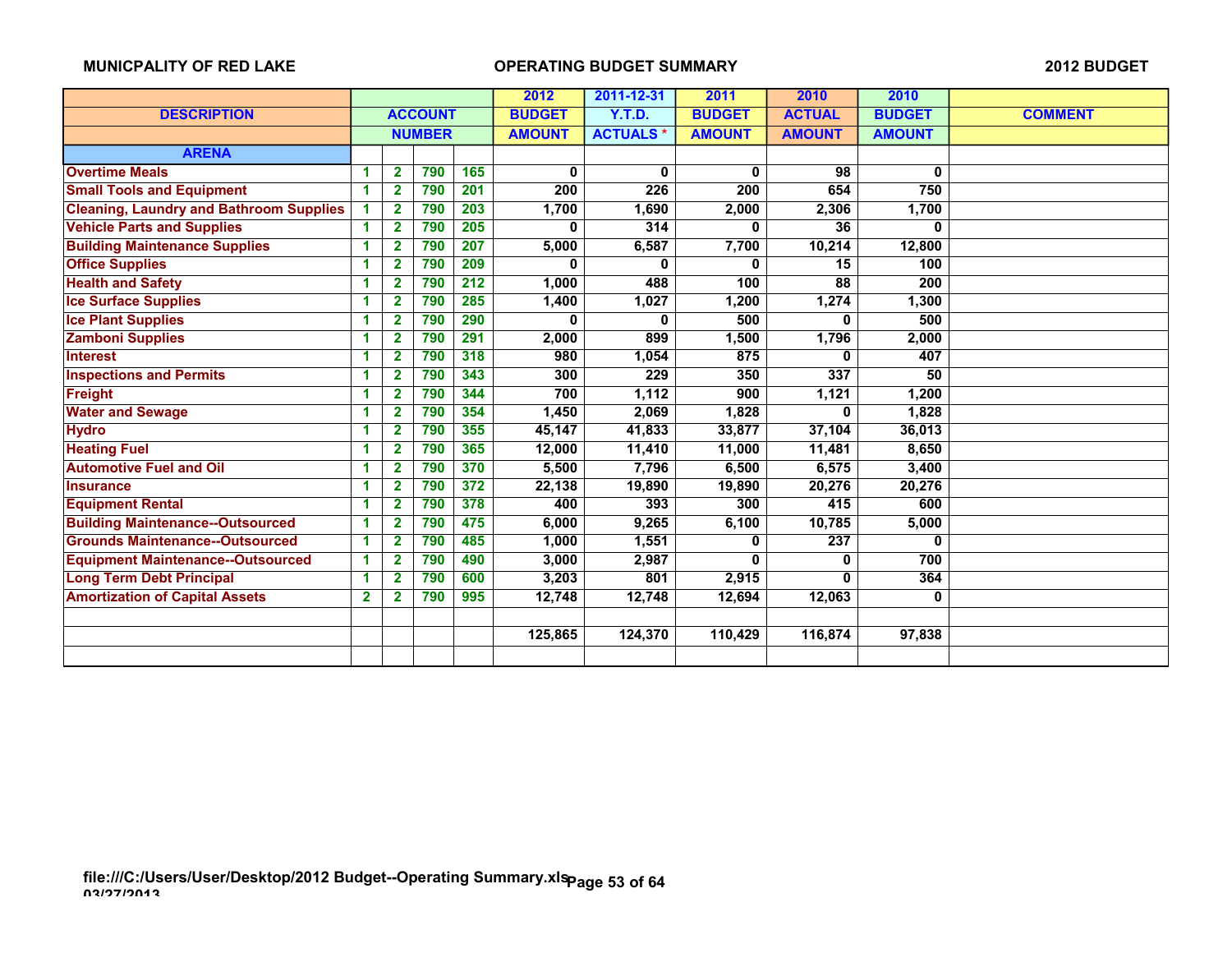|                                          |                         |                         |                |     | 2012          | 2011-12-31      | 2011          | 2010          | 2010          |                |
|------------------------------------------|-------------------------|-------------------------|----------------|-----|---------------|-----------------|---------------|---------------|---------------|----------------|
| <b>DESCRIPTION</b>                       |                         |                         | <b>ACCOUNT</b> |     | <b>BUDGET</b> | <b>Y.T.D.</b>   | <b>BUDGET</b> | <b>ACTUAL</b> | <b>BUDGET</b> | <b>COMMENT</b> |
|                                          |                         |                         | <b>NUMBER</b>  |     | <b>AMOUNT</b> | <b>ACTUALS*</b> | <b>AMOUNT</b> | <b>AMOUNT</b> | <b>AMOUNT</b> |                |
| <b>HERITAGE CENTER</b>                   |                         |                         |                |     |               |                 |               |               |               |                |
| <b>Small Tools and Equipment</b>         | 1                       | $\overline{\mathbf{2}}$ | 800            | 201 | 0             | 0               | 0             | 0             | 0             |                |
| <b>Building Maintenance Supplies</b>     | 1                       | $\mathbf{2}$            | 800            | 207 | 1,000         | 752             | 1,500         | 1,501         | 3,000         |                |
| <b>Inspections and Permits</b>           | 1                       | $\mathbf{2}$            | 800            | 343 | 400           | 153             | 900           | 560           | 250           |                |
| <b>Water and Sewage</b>                  | 1                       | $\mathbf{2}$            | 800            | 354 |               | $\bf{0}$        | 1,828         | 0             | 1,828         |                |
| <b>Requisitions</b>                      | 1                       | $\mathbf{2}$            | 800            | 375 | 137,300       | 137,300         | 137,300       | 120,000       | 120,000       |                |
| <b>Equipment Rental</b>                  | 1                       | $\mathbf{2}$            | 800            | 378 | 0             | 0               | 500           | 0             | 500           |                |
| <b>Building Maintenance--Outsourced</b>  | 1                       | $\mathbf{2}$            | 800            | 475 | 4,000         | 4,572           | 3,700         | 3,626         | 5,000         |                |
| <b>Grounds Maintenance--Outsourced</b>   | 1                       | $\mathbf{2}$            | 800            | 485 | 800           | 726             | 600           | 747           | 800           |                |
| <b>Amortization of Capital Assets</b>    | $\overline{\mathbf{2}}$ | $\overline{\mathbf{2}}$ | 800            | 995 | 62,850        | 62,850          | 63,340        | 63,095        | 0             |                |
|                                          |                         |                         |                |     |               |                 |               |               |               |                |
|                                          |                         |                         |                |     | 206,350       | 206,354         | 209,668       | 189,529       | 131,378       |                |
|                                          |                         |                         |                |     |               |                 |               |               |               |                |
| <b>PUBLIC LIBRARY</b>                    |                         |                         |                |     |               |                 |               |               |               |                |
| <b>Small Tools and Equipment</b>         | 1                       | $\overline{\mathbf{2}}$ | 850            | 201 | 0             | 0               | 0             | 0             | 0             |                |
| <b>Building Maintenance Supplies</b>     | 1                       | $\overline{\mathbf{2}}$ | 850            | 207 | 1,000         | 989             | 700           | 524           | 4,000         |                |
| <b>Furniture and Office Equipment</b>    | 1                       | $\mathbf{2}$            | 850            | 210 | 0             | 0               | 200           | 0             | 200           |                |
| <b>Interest</b>                          | 1                       | 2                       | 850            | 318 | 2,409         | 2,950           | 2,471         | 0             | 1,281         |                |
| <b>Inspections and Permits</b>           | 1                       | 2                       | 850            | 343 | 400           | 178             | 500           | 319           | 250           |                |
| <b>Freight</b>                           | 1                       | $\mathbf{2}$            | 850            | 344 | O             | 0               | 40            | 0             | 40            |                |
| <b>Water and Sewage</b>                  | 1                       | $\mathbf{2}$            | 850            | 354 | 1,525         | 1,640           | 3,656         | 1,159         | 3,656         |                |
| <b>Hydro</b>                             | 1                       | $\mathbf{2}$            | 850            | 355 | 6,824         | 6,213           | 5,906         | 6,202         | 5,891         |                |
| <b>Requisitions</b>                      | 1                       | 2                       | 850            | 375 | 215,157       | 210,436         | 210,616       | 220,000       | 220,000       |                |
| <b>Equipment Rental</b>                  | 1                       | 2                       | 850            | 378 | 0             | 0               | 50            | 0             | 500           |                |
| <b>Building Maintenance--Outsourced</b>  | 1                       | 2                       | 850            | 475 | 4,300         | 2,036           | 2,400         | 3,119         | 1,900         |                |
| <b>Grounds Maintenance--Outsourced</b>   | 1                       | 2                       | 850            | 485 | 1,100         | 1,418           | 1,100         | 1,417         | 1,000         |                |
| <b>Equipment Maintenance--Outsourced</b> | 1                       | 2                       | 850            | 490 | 500           | 621             | 600           | 547           | 600           |                |
| <b>Long Term Debt Principal</b>          | 1                       | 2                       | 850            | 600 | 8,237         | 0               | 8,237         | 0             | 1,148         |                |
| <b>Amortization of Capital Assets</b>    | $\mathbf{2}$            | 2                       | 850            | 995 | 37,535        | 37,535          | 45,031        | 40,953        | 0             |                |
|                                          |                         |                         |                |     |               |                 |               |               |               |                |
|                                          |                         |                         |                |     | 278,988       | 264,015         | 281,507       | 274,241       | 240,466       |                |
|                                          |                         |                         |                |     |               |                 |               |               |               |                |
| <b>TOTAL FACILITIES BUDGET</b>           |                         |                         |                |     | 1,669,870     | 1,600,162       | 1,642,326     | 1,517,678     | 1,301,869     |                |
|                                          |                         |                         |                |     |               |                 |               |               |               |                |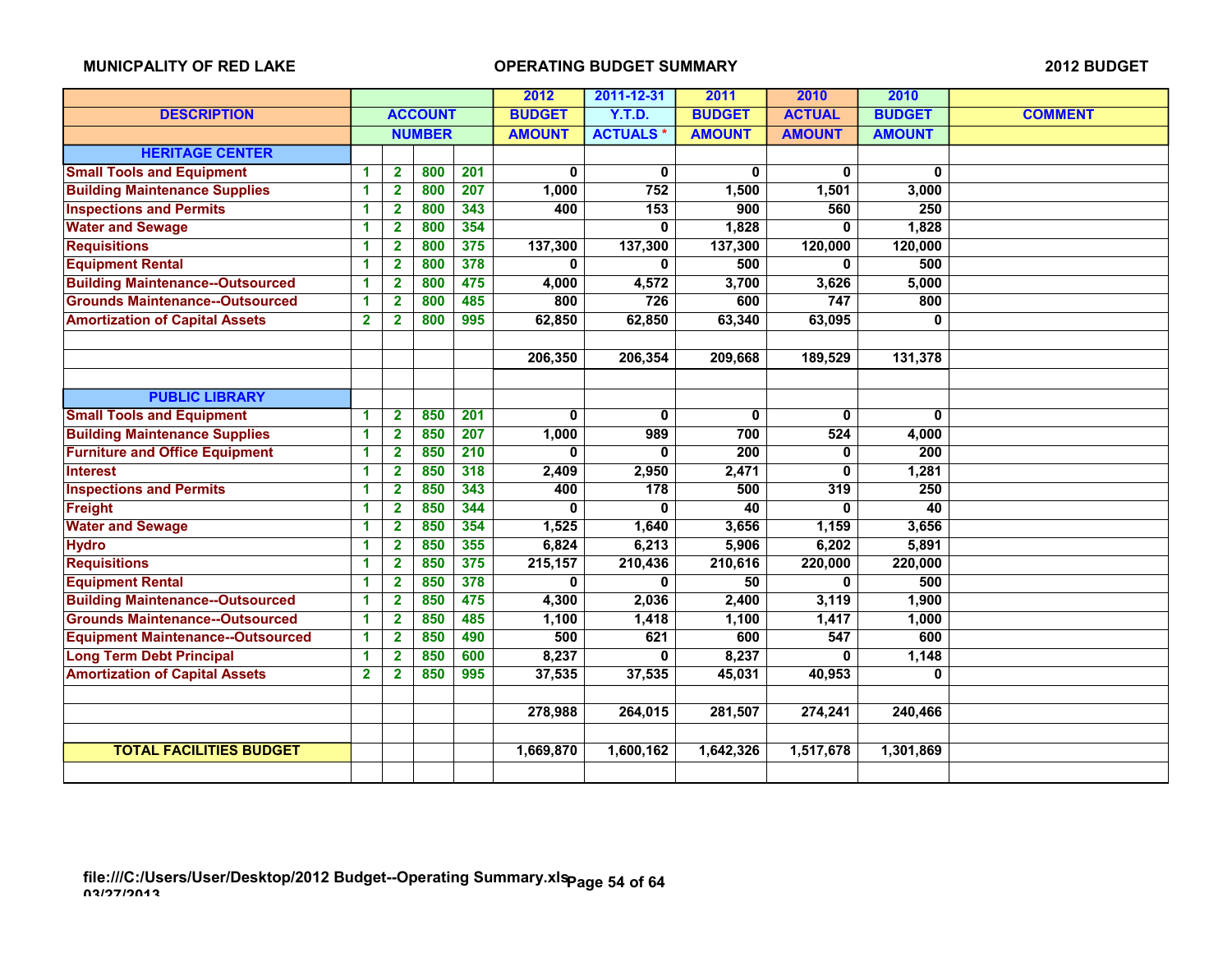|                                                |              |                |                |     | 2012          | 2011-12-31      | 2011          | 2010          | 2010          |                |
|------------------------------------------------|--------------|----------------|----------------|-----|---------------|-----------------|---------------|---------------|---------------|----------------|
| <b>DESCRIPTION</b>                             |              |                | <b>ACCOUNT</b> |     | <b>BUDGET</b> | Y.T.D.          | <b>BUDGET</b> | <b>ACTUAL</b> | <b>BUDGET</b> | <b>COMMENT</b> |
|                                                |              |                | <b>NUMBER</b>  |     | <b>AMOUNT</b> | <b>ACTUALS*</b> | <b>AMOUNT</b> | <b>AMOUNT</b> | <b>AMOUNT</b> |                |
| <b>BUILDING OFFICIAL DIVISION</b>              |              |                |                |     |               |                 |               |               |               |                |
| <b>Salaries and Wages</b>                      | 1            | $\mathbf{2}$   | 900            | 100 | 66,068        | 64,249          | 64,143        | 67,636        | 62,275        |                |
| <b>Per Diems</b>                               | 1            | $\overline{2}$ | 900            | 105 | 1,500         | 0               | 1,320         | 0             | 220           |                |
| <b>Other Payroll Costs</b>                     | 1            | $\overline{2}$ | 900            | 110 | 18,918        | 17,598          | 17,371        | 15,776        | 15,232        |                |
| <b>Training</b>                                | 1            | $\mathbf{2}$   | 900            | 120 | 3,530         | 0               | 4,236         | 900           | 0             |                |
| <b>Boot and Cleaning Allowance</b>             | 1            | $\overline{2}$ | 900            | 150 | 470           | 450             | 450           | 0             | 375           |                |
| <b>Vehicle Parts and Supplies</b>              | 1            | $\mathbf{2}$   | 900            | 205 | 360           | 0               | 360           | 886           | 360           |                |
| <b>Office Supplies</b>                         | 1            | $\mathbf{2}$   | 900            | 209 | 100           | 32              | 50            | 35            | 300           |                |
| <b>Health and Safety Supplies</b>              | 1            | $\mathbf{2}$   | 900            | 212 | 0             | 0               | 0             | 0             | 0             |                |
| <b>Computer Supplies and Repairs</b>           | 1            | $\mathbf{2}$   | 900            | 229 | 898           | 167             | 360           | 460           | 1,570         |                |
| <b>Interest</b>                                | 1            | $\overline{2}$ | 900            | 318 | 667           | 55              | 360           | 0             | $\bf{0}$      |                |
| <b>Subscriptions and Memberships</b>           | -1           | $\overline{2}$ | 900            | 325 | 631           | 610             | 622           | 548           | 400           |                |
| <b>Travel--Meals</b>                           | 1            | $\overline{2}$ | 900            | 333 | 2,625         | 0               | 3,150         | 568           | 450           |                |
| <b>Workshops/Conferences</b>                   | 1            | $\mathbf{2}$   | 900            | 335 | O             | 0               | 0             | 561           | 570           |                |
| <b>Accommodations</b>                          | 1            | $\overline{2}$ | 900            | 336 | 3,600         | 0               | 4,320         | 549           | 700           |                |
| <b>Travel--Mileage</b>                         | 1            | $\overline{2}$ | 900            | 337 | O             | 0               | 0             | 1,087         | 1,387         |                |
| <b>Transit</b>                                 | 1            | $\overline{2}$ | 900            | 338 | 8,000         | 0               | 9,000         | 77            | 400           |                |
| <b>Licenses/Permits/Inspectons</b>             | 1            | $\mathbf{2}$   | 900            | 343 | 74            | 143             | 148           | 0             | 90            |                |
| <b>Cell Phones</b>                             | 1            | $\mathbf{2}$   | 900            | 347 | 660           | 579             | 1,350         | 548           | 480           |                |
| <b>Automotive Fuel and Oil</b>                 | 1            | $\overline{2}$ | 900            | 370 | 3,118         | 3.003           | 2,436         | 1,727         | 1,964         |                |
| <b>Service Agreements/Management Contracts</b> |              | $\overline{2}$ | 900            | 379 | 0             | 1,018           | 0             | 950           | 0             |                |
| <b>Consulting</b>                              | 1            | $\overline{2}$ | 900            | 425 | 500           | 1,067           | 3,000         | 0             | $\mathbf 0$   |                |
| Maintenance--Vehicle--Outsourced               | 1            | $\overline{2}$ | 900            | 480 | 0             | 132             | 0             | 0             | 0             |                |
| <b>Long Term Debt Principal</b>                | 1            | $\overline{2}$ | 900            | 600 | 1,508         | 377             | 2,398         | 0             | 0             |                |
| <b>Amortization of Capital Assets</b>          | $\mathbf{2}$ | $\mathbf{2}$   | 900            | 995 | 4,084         | 4,084           | 2,809         | 2,809         | $\mathbf{0}$  |                |
|                                                |              |                |                |     |               |                 |               |               |               |                |
|                                                |              |                |                |     | 117,312       | 93,565          | 117,883       | 95,117        | 86,773        |                |
|                                                |              |                |                |     |               |                 |               |               |               |                |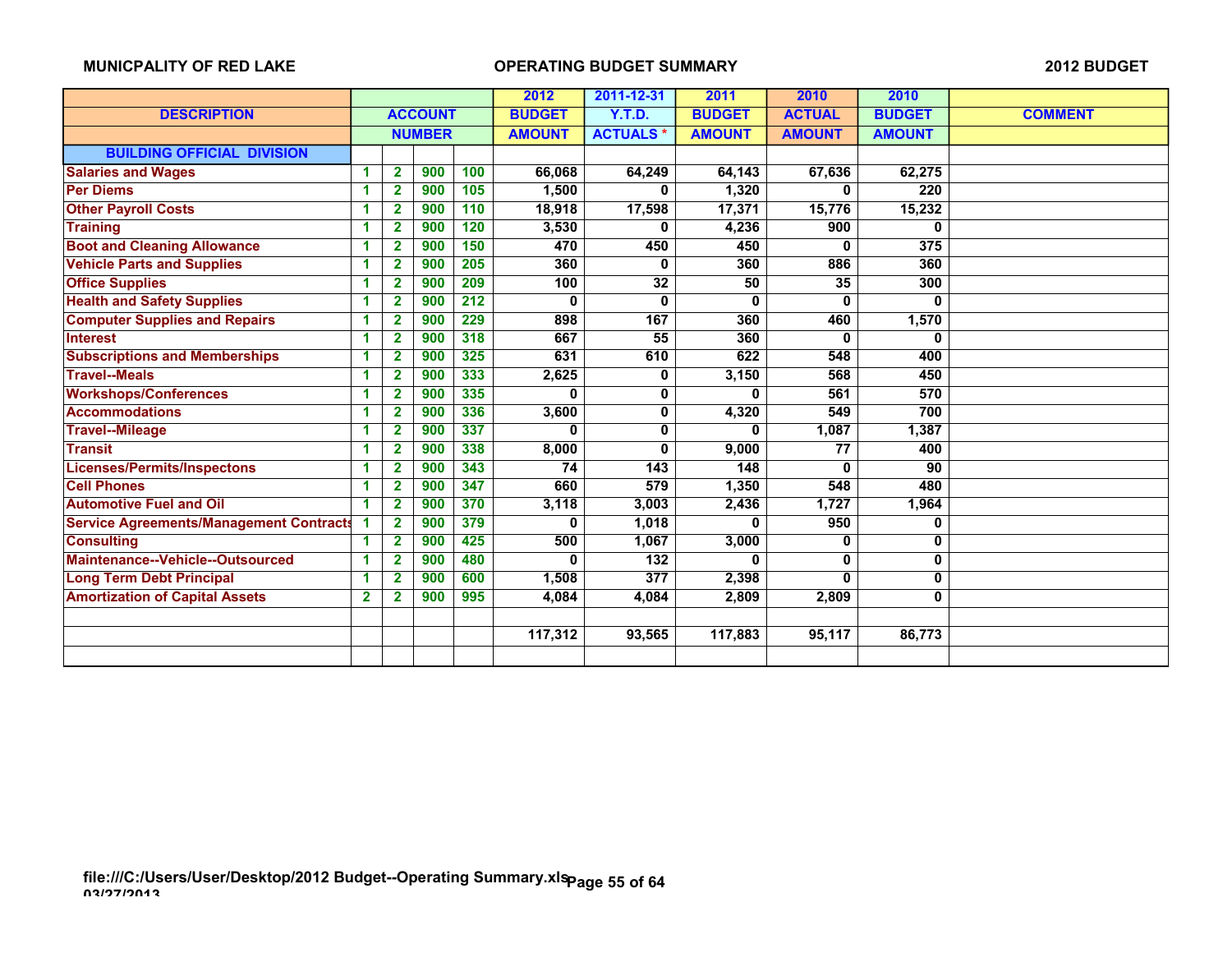|                                                |    |                         |                | 2012 | 2011-12-31    | 2011             | 2010          | 2010          |               |                |
|------------------------------------------------|----|-------------------------|----------------|------|---------------|------------------|---------------|---------------|---------------|----------------|
| <b>DESCRIPTION</b>                             |    |                         | <b>ACCOUNT</b> |      | <b>BUDGET</b> | Y.T.D.           | <b>BUDGET</b> | <b>ACTUAL</b> | <b>BUDGET</b> | <b>COMMENT</b> |
|                                                |    |                         | <b>NUMBER</b>  |      | <b>AMOUNT</b> | <b>ACTUALS*</b>  | <b>AMOUNT</b> | <b>AMOUNT</b> | <b>AMOUNT</b> |                |
| <b>PLANNING DIVISION</b>                       |    |                         |                |      |               |                  |               |               |               |                |
| <b>Salaries and Wages</b>                      | 1  | $\mathbf{2}$            | 920            | 100  | 66,068        | 64,239           | 64,143        | 56,688        | 62,275        |                |
| <b>Per Diems</b>                               | 1  | $\mathbf{2}$            | 920            | 105  | 0             | 0                | 0             | 0             | 0             |                |
| <b>Other Payroll Costs</b>                     | 1  | $\overline{\mathbf{2}}$ | 920            | 110  | 16,618        | 14,529           | 17,322        | 15,680        | 16,463        |                |
| <b>Training</b>                                | 1  | $\mathbf{2}$            | 920            | 120  | 622           | 0                | 0             | 0             | 0             |                |
| <b>Local Mileage</b>                           | 1  | $\overline{2}$          | 920            | 130  | 68            | 0                | 68            | 68            | 68            |                |
| <b>Boot and Cleaning Allowance</b>             | 1  | $\mathbf{2}$            | 920            | 150  | 470           | 450              | 200           | 0             | 200           |                |
| <b>Office Supplies</b>                         | 1  | $\mathbf{2}$            | 920            | 209  | 50            | 54               | 50            | 105           | 400           |                |
| <b>Computer Supplies and Repairs</b>           | 1  | $\mathbf{2}$            | 920            | 229  | 400           | 806              | 400           | 804           | 1,000         |                |
| <b>Interest</b>                                | 1  | $\mathbf{2}$            | 920            | 318  | 0             | 0                | 49            | 0             | 0             |                |
| <b>Subscriptions and Memberships</b>           | 1  | $\mathbf{2}$            | 920            | 325  | 1,100         | 1,569            | 1,100         | 723           | 600           |                |
| <b>Travel--Meals</b>                           | 1  | $\overline{\mathbf{2}}$ | 920            | 333  | O             | $\overline{213}$ | 225           | 197           | 675           |                |
| <b>Workshops/Conferences</b>                   | 1  | $\mathbf{2}$            | 920            | 335  | 225           | 260              | 100           | 127           | 550           |                |
| <b>Accommodations</b>                          | -1 | $\mathbf{2}$            | 920            | 336  | 100           | 435              | 600           | 423           | 1,200         |                |
| <b>Travel--Mileage</b>                         | 1  | 2                       | 920            | 337  | 600           | 0                | 0             | 135           | 0             |                |
| <b>Transit</b>                                 | 1  | $\mathbf{2}$            | 920            | 338  | 1,000         | $\bf{0}$         | 1,000         | 0             | 2,000         |                |
| <b>Meetings--Meals</b>                         | 1  | $\mathbf{2}$            | 920            | 339  | 1,093         | 1,252            | 1,639         | 895           | 2,040         |                |
| Licenses/Permits/Inspectons                    | 1  | $\mathbf{2}$            | 920            | 343  | 0             | 0                | 200           | 0             | 200           |                |
| <b>Cell Phones</b>                             | 1  | $\overline{2}$          | 920            | 347  | 1,020         | 957              | 1,020         | 1,017         | 1,050         |                |
| <b>Advertising</b>                             | 1  | $\mathbf{2}$            | 920            | 349  | 3,000         | 695              | 3,000         | 3,082         | 4,000         |                |
| <b>Automotive Fuel and Oil</b>                 | 1  | $\mathbf{2}$            | 920            | 370  | 374           | $141$            | 403           | 141           | 323           |                |
| <b>Other Financial Expenses</b>                | 1  | $\mathbf{2}$            | 920            | 376  | 500           | 0                | 0             | 0             | 0             |                |
| <b>Service Agreements/Management Contracts</b> | -1 | $\mathbf{2}$            | 920            | 379  | 2,500         | 1,018            | 5,000         | 4,635         | 5,000         |                |
| <b>Legal</b>                                   | 1  | $\mathbf{2}$            | 920            | 411  | 5,000         | 3,374            | 5,000         | 65,538        | 56,000        |                |
| <b>Consulting</b>                              | 1  | $\overline{2}$          | 920            | 425  | 45,500        | 7,367            | 57,000        | 51,722        | 15,000        |                |
| <b>Long Term Debt Principal</b>                | 1  | $\overline{2}$          | 920            | 600  | 0             | 0                | 327           | 0             | 0             |                |
|                                                |    |                         |                |      |               |                  |               |               |               |                |
|                                                |    |                         |                |      | 146,307       | 97,360           | 158,846       | 201,980       | 169,043       |                |
|                                                |    |                         |                |      |               |                  |               |               |               |                |
|                                                |    |                         |                |      |               |                  |               |               |               |                |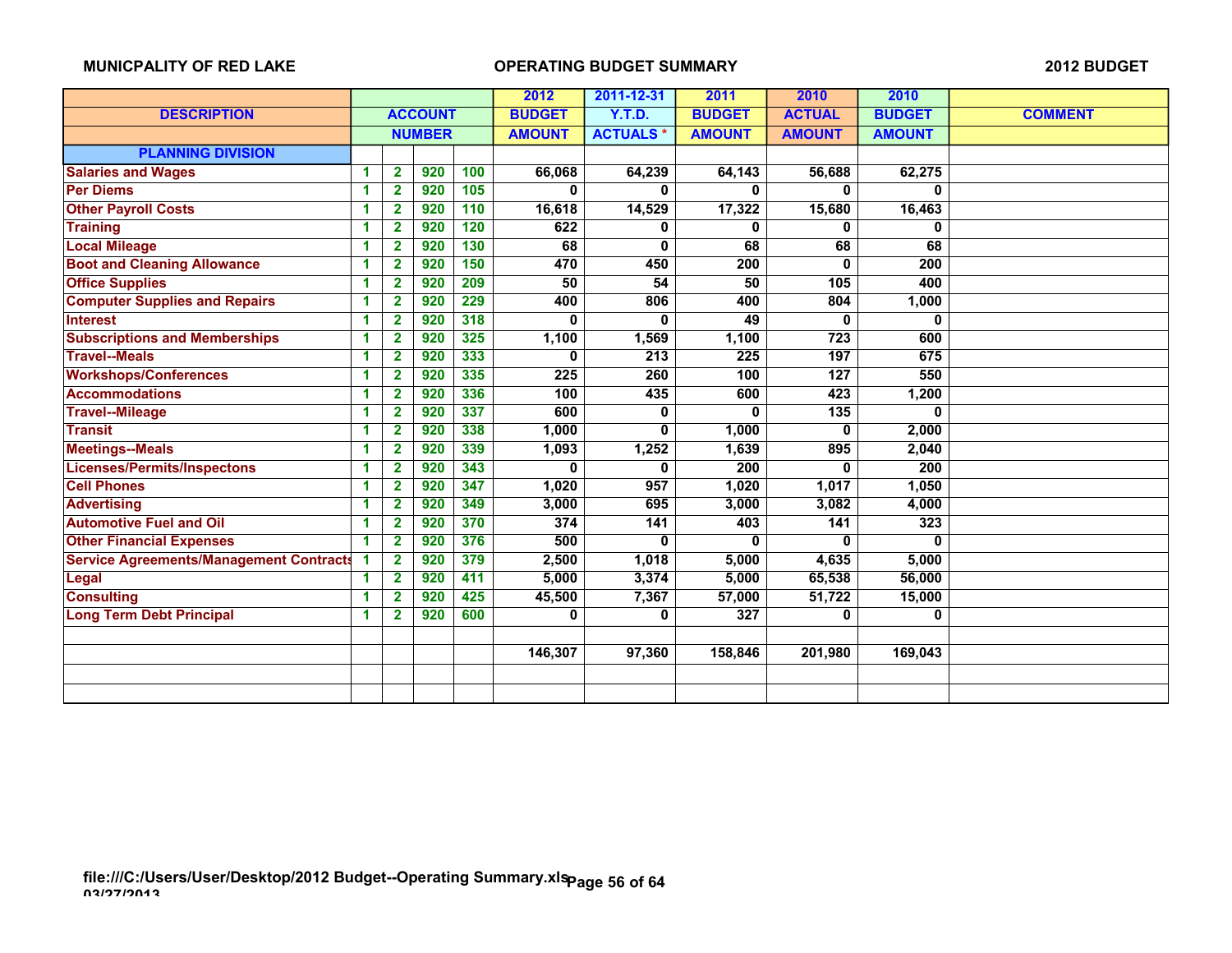|                                                |   |                |                |     | 2012          | 2011-12-31       | 2011          | 2010          | 2010          |                          |
|------------------------------------------------|---|----------------|----------------|-----|---------------|------------------|---------------|---------------|---------------|--------------------------|
| <b>DESCRIPTION</b>                             |   |                | <b>ACCOUNT</b> |     | <b>BUDGET</b> | Y.T.D.           | <b>BUDGET</b> | <b>ACTUAL</b> | <b>BUDGET</b> | <b>COMMENT</b>           |
|                                                |   |                | <b>NUMBER</b>  |     | <b>AMOUNT</b> | <b>ACTUALS*</b>  | <b>AMOUNT</b> | <b>AMOUNT</b> | <b>AMOUNT</b> |                          |
| <b>ECONOMIC DEVELOPMENT</b>                    |   |                |                |     |               |                  |               |               |               |                          |
| <b>Salaries and Wages</b>                      | 1 | $\mathbf{2}$   | 950            | 100 | 87,260        | 84,717           | 84,718        | 87,649        | 82,250        |                          |
| <b>Per Diems</b>                               | 1 | 2              | 950            | 105 | 440           | 220              | 440           | 330           | 220           |                          |
| <b>Other Payroll Costs</b>                     | 1 |                | 950            | 110 | 20,035        | 19,011           | 18,324        | 17,076        | 16,909        |                          |
| <b>Training</b>                                |   | 2              | 950            | 120 | 2,200         | 0                | 950           | 0             | 0             |                          |
| <b>Local Mileage</b>                           |   | $\overline{2}$ | 950            | 130 | 0             | 0                | 0             | U             | 90            |                          |
| <b>Boot and Cleaning Allowance</b>             |   | 2              | 950            | 150 | 220           | 200              | 200           | 650           | 200           |                          |
| <b>Office Supplies</b>                         |   | $\overline{2}$ | 950            | 209 | 300           | 6                | 500           | 15            | 1,000         |                          |
| <b>Computer Supplies and Repairs</b>           |   | 2              | 950            | 229 | 1,299         | 536              | 600           | 699           | 1,840         |                          |
| <b>Subscriptions and Memberships</b>           |   | 2              | 950            | 325 | 400           | 381              | 400           | 375           | 680           |                          |
| <b>Travel--Meals</b>                           | 1 | 2              | 950            | 333 | 750           | $\overline{512}$ | 1,350         | 587           | 1,000         |                          |
| <b>Workshops/Conferences</b>                   | 1 | 2              | 950            | 335 | 0             | 713              | 1,100         | 595           | 1,400         |                          |
| <b>Accommodations</b>                          | 1 | 2              | 950            | 336 | 3,300         | 991              | 3,750         | 1,314         | 2,500         |                          |
| <b>Travel--Mileage</b>                         | 1 | 2              | 950            | 337 | 0             | 0                | 0             | 446           | 900           |                          |
| <b>Transit</b>                                 | 1 | $\mathbf{2}$   | 950            | 338 | 4,275         | 1,417            | 3,068         | 697           | 200           |                          |
| <b>Cell Phones</b>                             | 1 | 2              | 950            | 347 | 720           | 843              | 1,600         | 1,270         | 1,500         |                          |
| <b>Advertising</b>                             |   | 2              | 950            | 349 | 0             | 1,652            | 1,655         | 12,494        | 7,000         |                          |
| <b>Requisitions</b>                            |   | $\overline{2}$ | 950            | 375 | 0             | 6,108            | 20,000        | 13,419        | 23,495        | <b>RL Touring Region</b> |
| <b>Service Agreements/Management Contracts</b> |   | $\mathbf{2}$   | 950            | 379 | 0             | 1,018            | 0             | 0             | 0             |                          |
|                                                |   |                |                |     |               |                  |               |               |               |                          |
|                                                |   |                |                |     | 121,199       | 118,326          | 138,654       | 137,615       | 141,184       |                          |
|                                                |   |                |                |     |               |                  |               |               |               |                          |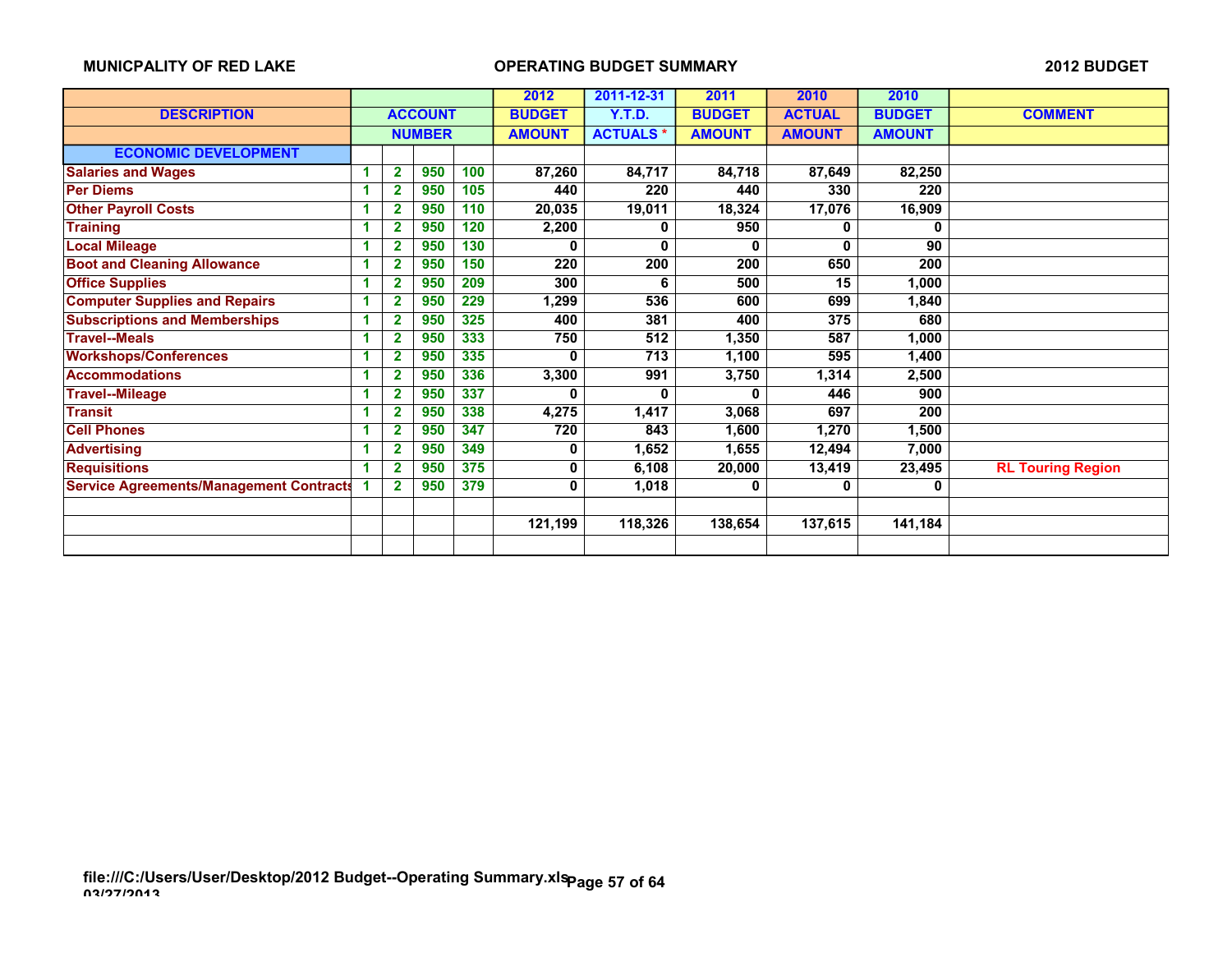|                                       |                         |                         |                |     | 2012          | 2011-12-31      | 2011          | 2010          | 2010          |                |
|---------------------------------------|-------------------------|-------------------------|----------------|-----|---------------|-----------------|---------------|---------------|---------------|----------------|
| <b>DESCRIPTION</b>                    |                         |                         | <b>ACCOUNT</b> |     | <b>BUDGET</b> | <b>Y.T.D.</b>   | <b>BUDGET</b> | <b>ACTUAL</b> | <b>BUDGET</b> | <b>COMMENT</b> |
|                                       |                         |                         | <b>NUMBER</b>  |     | <b>AMOUNT</b> | <b>ACTUALS*</b> | <b>AMOUNT</b> | <b>AMOUNT</b> | <b>AMOUNT</b> |                |
| <b>RESIDENTIAL DEVELOPMENT</b>        |                         |                         |                |     |               |                 |               |               |               |                |
| Interest                              | 1                       | $\overline{\mathbf{2}}$ | 955            | 318 | 26,240        | 303             | $\pmb{0}$     | 0             | 11,271        |                |
| <b>Land Expense</b>                   | 1                       | $\overline{\mathbf{2}}$ | 955            | 401 | 0             | 0               | 0             | 0             | $\mathbf 0$   |                |
| <b>Consulting</b>                     | 1                       | $\overline{2}$          | 955            | 425 | 0             | 0               | 0             | 0             | 0             |                |
| <b>Environmental Assessment</b>       | 1                       | $\mathbf{2}$            | 955            | 441 | 0             | 0               | 0             | 0             | 0             |                |
| <b>Long Term Debt Principal</b>       | 1                       | $\mathbf{2}$            | 955            | 600 | 41,814        | 2,064           | 0             | 0             | 10,100        |                |
|                                       |                         |                         |                |     |               |                 |               |               |               |                |
|                                       |                         |                         |                |     | 68,054        | 2,366           | $\mathbf 0$   | 0             | 21,371        |                |
|                                       |                         |                         |                |     |               |                 |               |               |               |                |
| <b>COMMERCIAL DEVELOPMENT</b>         |                         |                         |                |     |               |                 |               |               |               |                |
| <b>Interest</b>                       | 1                       | $\mathbf 2$             | 960            | 318 | 87,642        | 105,046         | 110,458       | 73,180        | 63,147        |                |
| <b>Permits</b>                        | 1                       | $\mathbf 2$             | 960            | 343 | 0             | 0               | 0             | 0             | 0             |                |
| <b>Hydro</b>                          | 1                       | $\mathbf 2$             | 960            | 355 | 558           | 514             | 0             | 1,778         | 0             |                |
| <b>Land Expenses</b>                  | 1                       | $\mathbf{2}$            | 960            | 401 | 0             | 0               | 0             | 0             | $\mathbf 0$   |                |
| <b>Consulting</b>                     | 1                       | $\mathbf 2$             | 960            | 425 | 0             | $\mathbf 0$     | 0             | $\mathbf 0$   | $\bf{0}$      |                |
| <b>Long Term Debt Principal</b>       | 1                       | $\mathbf{2}$            | 960            | 600 | 199,954       | 361,218         | 199,469       | 76,656        | 56,583        |                |
| <b>Amortization of Capital Assets</b> | $\overline{\mathbf{2}}$ | $\mathbf{2}$            | 960            | 995 | 34,684        | 34,684          | 2,287         | 27,955        | 0             |                |
|                                       |                         |                         |                |     |               |                 |               |               |               |                |
|                                       |                         |                         |                |     | 322,838       | 501,462         | 312,214       | 179,569       | 119,730       |                |
|                                       |                         |                         |                |     |               |                 |               |               |               |                |
| <b>INDUSTRIAL DEVELOPMENT</b>         |                         |                         |                |     |               |                 |               |               |               |                |
| <b>Interest</b>                       | 1                       | $\mathbf{2}$            | 965            | 318 | 3,320         | 2,956           | 3,001         | 2,600         | 46,369        |                |
| <b>Land Expenses</b>                  | -1                      | $\mathbf{2}$            | 965            | 401 | 0             | 0               | 0             | 0             | 82,500        |                |
| <b>Consulting</b>                     | 1                       | $\mathbf{2}$            | 965            | 425 | 0             | 0               | 0             | 0             | 30,000        |                |
| <b>Long Term Debt Principal</b>       | 1                       | $\mathbf{2}$            | 965            | 600 | 6,198         | 5,396           | 5,129         | 2,565         | 41,549        |                |
| <b>Amortization of Capital Assets</b> | 2                       | 2                       | 965            | 995 | 0             | 0               | 0             |               | 0             |                |
|                                       |                         |                         |                |     |               |                 |               |               |               |                |
|                                       |                         |                         |                |     | 9,517         | 8,353           | 8,130         | 5,164         | 200,418       |                |
|                                       |                         |                         |                |     |               |                 |               |               |               |                |
| <b>TRANSFER TO CAPITAL FUND</b>       |                         |                         |                |     |               |                 |               |               |               |                |
|                                       | $\blacktriangleleft$    | $\mathbf 2$             | 993            | 993 | $\pmb{0}$     | $\mathbf 0$     | 0             | 0             | $\mathbf 0$   |                |
|                                       |                         |                         |                |     |               |                 |               |               |               |                |
|                                       |                         |                         |                |     | $\pmb{0}$     | $\mathbf 0$     | $\mathbf 0$   | 0             | 0             |                |
|                                       |                         |                         |                |     |               |                 |               |               |               |                |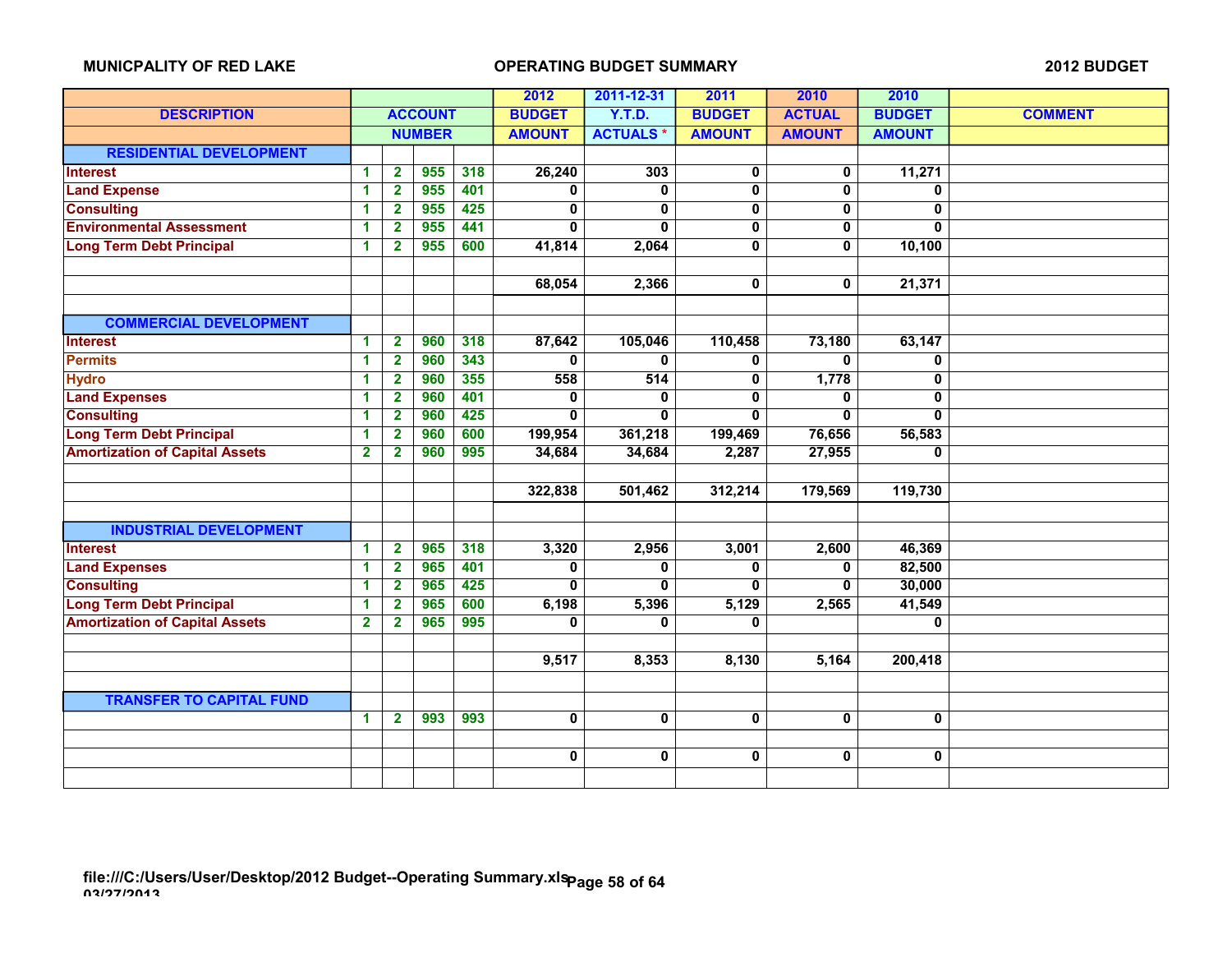|                                               |              |                |                |     | 2012          | 2011-12-31                       | 2011          | 2010          | 2010          |                |
|-----------------------------------------------|--------------|----------------|----------------|-----|---------------|----------------------------------|---------------|---------------|---------------|----------------|
| <b>DESCRIPTION</b>                            |              |                | <b>ACCOUNT</b> |     | <b>BUDGET</b> | <b>Y.T.D.</b>                    | <b>BUDGET</b> | <b>ACTUAL</b> | <b>BUDGET</b> | <b>COMMENT</b> |
|                                               |              |                | <b>NUMBER</b>  |     | <b>AMOUNT</b> | <b>ACTUALS*</b><br><b>AMOUNT</b> |               | <b>AMOUNT</b> | <b>AMOUNT</b> |                |
| <b>AIRPORT</b>                                |              |                |                |     |               |                                  |               |               |               |                |
| <b>Salaries and Wages</b>                     | 4            | $\mathbf{2}$   | 970            | 100 | 21,155        | 9,936                            | 0             | 0             | 0             | <b>Intern</b>  |
| <b>Other Payroll Costs</b>                    | 4            | $\overline{2}$ | 970            | 110 | 3,965         | 2,402                            | 0             | 0             | $\bf{0}$      |                |
| <b>Boot and Cleaning Allowance</b>            | 1            | 2              | 970            | 150 | 220           | 200                              | 0             | 0             | 0             |                |
| <b>Vehicle Parts and Supplies</b>             | 1            | 2              | 970            | 205 | 0             | 3,181                            | 3,181         | 0             | 0             |                |
| <b>Building Maintenance and Repairs</b>       | 1            | 2              | 970            | 207 | $\mathbf{0}$  | 0                                | 0             | 0             | $\bf{0}$      |                |
| <b>Interest</b>                               | -1           | 2              | 970            | 318 | 85,950        | 74,934                           | 57,818        | 4,413         | 51,483        |                |
| <b>Licenses, Permits and Inspections</b>      | 1            | 2              | 970            | 343 | 435           | 690                              | 148           | 516           | 1,200         |                |
| <b>Advertising</b>                            | 1            | $\mathbf{2}$   | 970            | 349 | 250           | 210                              | 0             | 358           | $\bf{0}$      |                |
| <b>Water and Sewage</b>                       | 4            | 2              | 970            | 354 | 9,100         | 8,386                            | 8,000         | 7,584         | 4,570         |                |
| <b>Heating Fuel</b>                           | 1            | 2              | 970            | 365 | $\Omega$      | 0                                | 0             | 493           | $\mathbf{0}$  |                |
| <b>Management Fee</b>                         | 4            | 2              | 970            | 375 | 50,880        | 50,880                           | 50,880        | 50,440        | 50,000        |                |
| <b>Other Financial Expenses</b>               | 1            | 2              | 970            | 376 | 0             | 4,528                            | 0             | 0             | 0             |                |
| <b>Insurance Claims</b>                       | 1            | 2              | 970            | 397 | $\mathbf{0}$  | 8,668                            | 0             | 0             | $\mathbf{0}$  |                |
| <b>Audit</b>                                  | 1            | 2              | 970            | 410 | 7,500         | 7,428                            | 7,500         | 7,300         | 7,500         |                |
| <b>Consulting</b>                             | 1            | 2              | 970            | 425 | 0             | 572                              | 0             | 0             | $\mathbf{0}$  |                |
| <b>Core Contract</b>                          | 1            | $\overline{2}$ | 970            | 450 | 643,670       | 540,805                          | 531,451       | 505,069       | 505,069       |                |
| <b>Infrastructure Maintenance--Outsourced</b> | -1           | $\overline{2}$ | 970            | 470 | $\Omega$      | 0                                | 0             | 0             | 0             |                |
| <b>Grounds Maintenance--Outsourced</b>        | 1            | $\overline{2}$ | 970            | 485 | 275           | 224                              | 0             | U             | 0             |                |
| <b>Equipment Maintenance--Outsourced</b>      | -1           | 2              | 970            | 490 | $\mathbf{0}$  | 1,710                            | 0             | 0             | 0             |                |
| <b>Principal Repayment</b>                    | 1            | 2              | 970            | 600 | 141,521       | 19,742                           | 99,289        | 4,353         | 46,131        |                |
| <b>Transfer to Reserve</b>                    | 1            | 2              | 970            | 665 | 0             | 0                                | 0             | 0             | 0             |                |
| <b>Amortization of Capital Assets</b>         | $\mathbf{2}$ | 2              | 970            | 995 | 293,340       | 293,340                          | 158,229       | 189,788       | 0             |                |
|                                               |              |                |                |     |               |                                  |               |               |               |                |
|                                               |              |                |                |     | 1,258,261     | 1,027,837                        | 916,495       | 770,316       | 665,953       |                |
|                                               |              |                |                |     |               |                                  |               |               |               |                |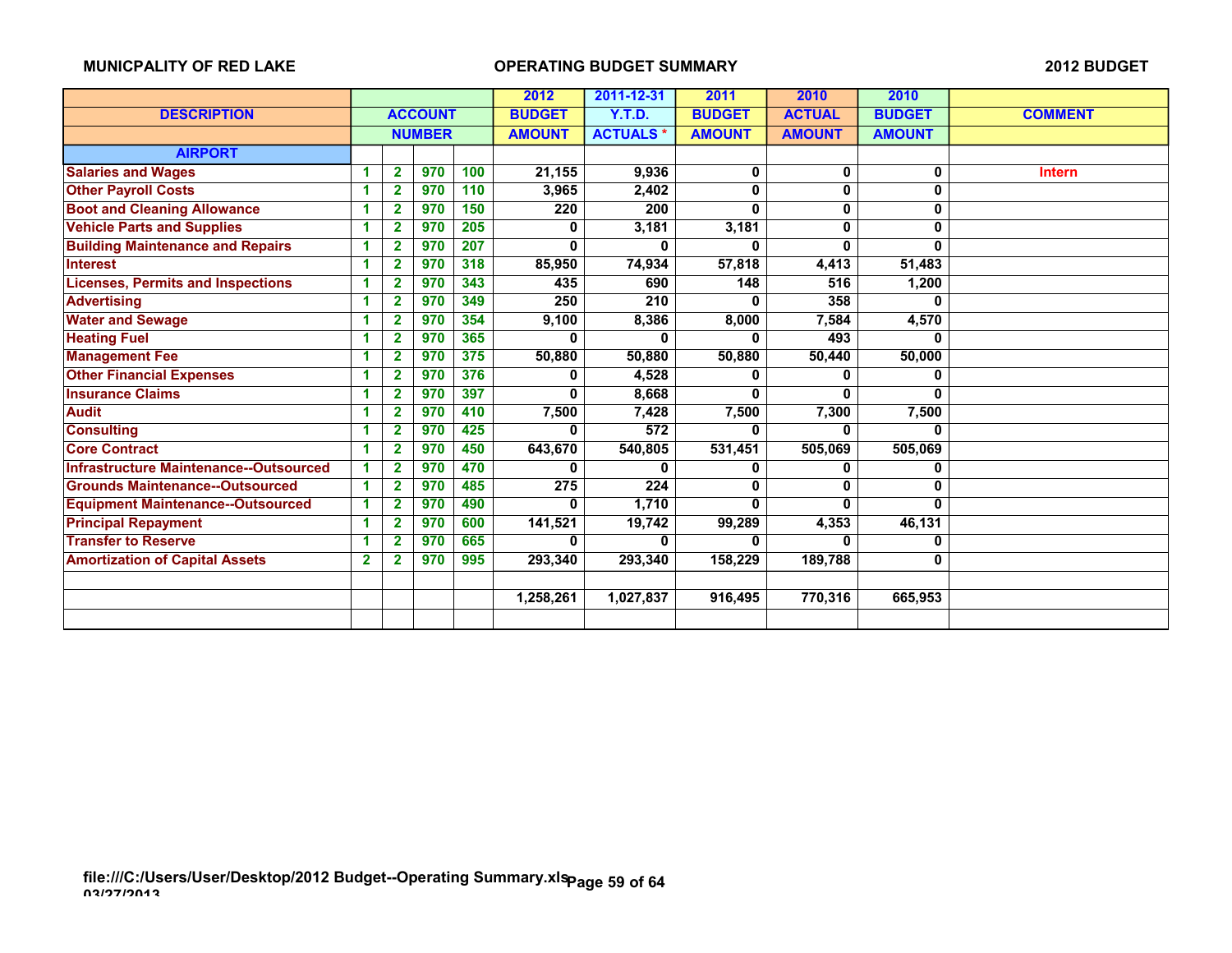|                                       |                         |                         |                |     | 2012          | 2011-12-31      | 2011          | 2010          | 2010          |                |
|---------------------------------------|-------------------------|-------------------------|----------------|-----|---------------|-----------------|---------------|---------------|---------------|----------------|
| <b>DESCRIPTION</b>                    |                         |                         | <b>ACCOUNT</b> |     | <b>BUDGET</b> | <b>Y.T.D.</b>   | <b>BUDGET</b> | <b>ACTUAL</b> | <b>BUDGET</b> | <b>COMMENT</b> |
|                                       |                         |                         | <b>NUMBER</b>  |     | <b>AMOUNT</b> | <b>ACTUALS*</b> | <b>AMOUNT</b> | <b>AMOUNT</b> | <b>AMOUNT</b> |                |
| <b>AMORTIZATION OF CAPITAL ASSETS</b> |                         |                         |                |     |               |                 |               |               |               |                |
| <b>Amortization of Capital Assets</b> | $\overline{\mathbf{2}}$ | $\overline{\mathbf{2}}$ | 200            | 995 | 98,542        | 98,542          | 92,111        | 95,900        | 0             |                |
| <b>Amortization of Capital Assets</b> | $\overline{\mathbf{2}}$ | $\overline{2}$          | 300            | 995 | 827,277       | 827,277         | 654,735       | 708,259       | $\mathbf 0$   |                |
| <b>Amortization of Capital Assets</b> | $\overline{\mathbf{2}}$ | $\mathbf{2}$            | 350            | 995 | 13,906        | 13,906          | 12,849        | 12,651        | $\mathbf 0$   |                |
| <b>Amortization of Capital Assets</b> | $\mathbf 2$             | $\mathbf{2}$            | 400            | 995 | 235,562       | 235,562         | 229,421       | 230,435       | 0             |                |
| <b>Amortization of Capital Assets</b> | $\mathbf 2$             | $\mathbf{2}$            | 403            | 995 | 19,303        | 19,303          | 0             | 13,978        | 0             |                |
| <b>Amortization of Capital Assets</b> | $\overline{\mathbf{2}}$ | $\mathbf{2}$            | 405            | 995 | 541,113       | 541,113         | 647,350       | 535,715       | $\pmb{0}$     |                |
| <b>Amortization of Capital Assets</b> | $\overline{\mathbf{2}}$ | $\overline{\mathbf{2}}$ | 415            | 995 | 68,243        | 68,243          | 14,379        | 39,909        | 0             |                |
| <b>Amortization of Capital Assets</b> | $\overline{\mathbf{2}}$ | $\mathbf 2$             | 615            | 995 | 65,784        | 69,313          | 68,821        | 66,791        | $\mathbf 0$   |                |
| <b>Amortization of Capital Assets</b> | $\overline{\mathbf{2}}$ | 2                       | 616            | 995 | 3,617         | 87              | 5,176         | 4,066         | 0             |                |
| <b>Amortization of Capital Assets</b> | $\overline{\mathbf{2}}$ | $\overline{\mathbf{2}}$ | 617            | 995 | 2,529         | 2,529           | 2,874         | 2,961         | $\mathbf 0$   |                |
| <b>Amortization of Capital Assets</b> | $\overline{\mathbf{2}}$ | $\mathbf{2}$            | 640            | 995 | 3,494         | 3,494           | 6,356         | 4,473         | $\mathbf 0$   |                |
| <b>Amortization of Capital Assets</b> | $\overline{\mathbf{2}}$ | $\overline{\mathbf{2}}$ | 750            | 995 | 9,308         | 9,308           | 13,565        | 10,574        | $\mathbf 0$   |                |
| <b>Amortization of Capital Assets</b> | $\overline{\mathbf{2}}$ | $\mathbf{2}$            | 751            | 995 | 40,639        | 40,639          | 2,917         | 22,615        | $\pmb{0}$     |                |
| <b>Amortization of Capital Assets</b> | $\overline{\mathbf{2}}$ | $\mathbf{2}$            | 752            | 995 | 464           | 464             | 1,390         | 883           | $\pmb{0}$     |                |
| <b>Amortization of Capital Assets</b> | $\overline{\mathbf{2}}$ | $\mathbf{2}$            | 754            | 995 | 41,238        | 41,238          | 36,392        | 37,471        | 0             |                |
| <b>Amortization of Capital Assets</b> | $\mathbf{2}$            | $\mathbf{2}$            | 755            | 995 | 5,630         | 5,630           | 13,258        | 9,080         | $\mathbf 0$   |                |
| <b>Amortization of Capital Assets</b> | $\mathbf 2$             | $\mathbf{2}$            | 785            | 995 | 4,479         | 4,479           | 4,771         | 4,625         | 0             |                |
| <b>Amortization of Capital Assets</b> | $\overline{\mathbf{2}}$ | $\overline{\mathbf{2}}$ | 786            | 995 | 5,960         | 5,960           | 7,082         | 6,432         | $\mathbf 0$   |                |
| <b>Amortization of Capital Assets</b> | $\overline{\mathbf{2}}$ | $\overline{\mathbf{2}}$ | 787            | 995 | 19,413        | 19,413          | 29,111        | 23,802        | $\mathbf 0$   |                |
| <b>Amortization of Capital Assets</b> | $\mathbf{2}$            | $\mathbf{2}$            | 788            | 995 | 26,388        | 26,388          | 33,832        | 29,751        | $\mathbf 0$   |                |
| <b>Amortization of Capital Assets</b> | $\overline{\mathbf{2}}$ | $\mathbf{2}$            | 789            | 995 | 11,473        | 11,473          | 13,644        | 12,455        | $\mathbf 0$   |                |
| <b>Amortization of Capital Assets</b> | $\mathbf 2$             | $\mathbf{2}$            | 790            | 995 | 12,748        | 12,748          | 12,694        | 12,063        | 0             |                |
| <b>Amortization of Capital Assets</b> | $\overline{\mathbf{2}}$ | 2                       | 800            | 995 | 62,850        | 62,850          | 69,340        | 63,095        | 0             |                |
| <b>Amortization of Capital Assets</b> | $\overline{\mathbf{2}}$ | $\mathbf{2}$            | 850            | 995 | 37,535        | 37,535          | 4,531         | 40,953        | 0             |                |
| <b>Amortization of Capital Assets</b> | $\overline{\mathbf{2}}$ | 2                       | 900            | 995 | 4,084         | 4,084           | 2,809         | 2,809         | $\mathbf 0$   |                |
| <b>Amortization of Capital Assets</b> | $\overline{\mathbf{2}}$ | 2                       | 960            | 995 | 34,684        | 34,684          | 2,287         | 27,955        | $\mathbf 0$   |                |
| <b>Amortization of Capital Assets</b> | $\overline{\mathbf{2}}$ | $\mathbf{2}$            | 970            | 995 | 293,340       | 293,340         | 158,229       | 189,788       | 0             |                |
|                                       |                         |                         |                |     |               |                 |               |               |               |                |
|                                       |                         |                         |                |     | 2,489,602     | 2,489,602       | 2,139,924     | 2,209,488     | $\mathbf 0$   |                |
|                                       |                         |                         |                |     |               |                 |               |               |               |                |
|                                       |                         |                         |                |     |               |                 |               |               |               |                |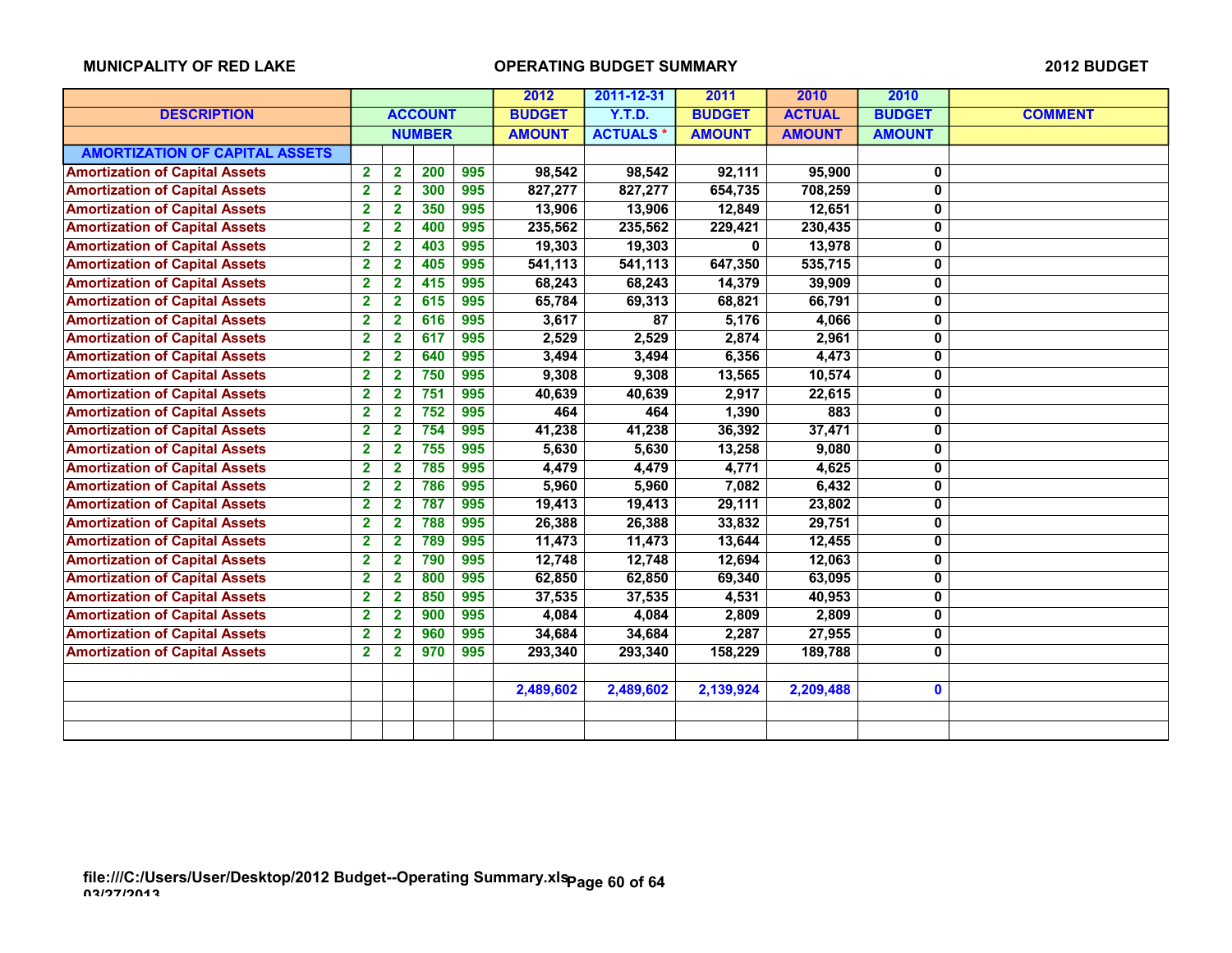|                                              |                      |                         |                  |                  | 2012          | 2011-12-31      | 2011          | 2010           | 2010           |                |
|----------------------------------------------|----------------------|-------------------------|------------------|------------------|---------------|-----------------|---------------|----------------|----------------|----------------|
| <b>DESCRIPTION</b>                           | <b>ACCOUNT</b>       |                         |                  |                  | <b>BUDGET</b> | Y.T.D.          | <b>BUDGET</b> | <b>ACTUAL</b>  | <b>BUDGET</b>  | <b>COMMENT</b> |
|                                              | <b>NUMBER</b>        |                         |                  |                  | <b>AMOUNT</b> | <b>ACTUALS*</b> | <b>AMOUNT</b> | <b>AMOUNT</b>  | <b>AMOUNT</b>  |                |
| <b>SUMMARY</b>                               |                      |                         |                  |                  |               |                 |               |                |                |                |
| <b>ADMINISTRATION</b>                        | 1                    | $\mathbf{2}$            | 100              | <b>XXX</b>       | 1,368,770     | 1,289,456       | 1,302,923     | 1,301,341      | 1,259,801      |                |
| <b>COUNCIL</b>                               | 1                    | $\overline{\mathbf{2}}$ | 150              | $\overline{XXX}$ | 237,498       | 206,956         | 209,320       | 215,091        | 235,932        |                |
| <b>FIRE DEPARTMENT</b>                       | $\blacktriangleleft$ | $\mathbf{2}$            | 200              | $\overline{XXX}$ | 627,761       | 585,558         | 620,898       | 611,819        | 523,310        |                |
| <b>POLICE</b>                                | 1                    | $\overline{\mathbf{2}}$ | 205              | <b>XXX</b>       | 2,070,272     | 1,858,249       | 2,015,598     | 1,766,005      | 1,709,010      |                |
| <b>BY-LAW ENFORCEMENT</b>                    | 1                    | $\mathbf{2}$            | 210              | <b>XXX</b>       | 108,607       | 103,193         | 115,269       | 96,922         | 110,436        |                |
| <b>DOG POUND</b>                             | 1                    | $\mathbf{2}$            | $\overline{212}$ | $\overline{XXX}$ | 3,253         | 3,025           | 3,848         | 3,042          | 3,505          |                |
| <b>OPERATIONS DEPARTMENT</b>                 | $\blacktriangleleft$ | $\mathbf{2}$            | 300              | <b>XXX</b>       | 1,902,096     | 1,878,964       | 1,705,572     | 1,906,281      | 1,129,223      |                |
| <b>OPERATIONS--RECOVERABLE COSTS</b>         | $\blacktriangleleft$ | $\overline{2}$          | 303              | $\overline{XXX}$ | $\bf{0}$      | 8,101           | 0             | $\mathbf 0$    | $\mathbf{0}$   |                |
| <b>OPERATIONS DEPT.--PAVED ROADS</b>         | 1                    | $\mathbf{2}$            | 305              | $\overline{XXX}$ | 551,500       | 464,338         | 411,111       | 222,761        | 230,332        |                |
| <b>OPERATIONS DEPT.--WINTER ROADS</b>        | 1                    | $\mathbf{2}$            | 310              | <b>XXX</b>       | 26,510        | 33,556          | 34,245        | 8,599          | 38,800         |                |
| <b>OPERATIONS DEPT.--GRAVEL ROADS</b>        | 1                    | $\overline{2}$          | 315              | $\overline{XXX}$ | 13,018        | 18              | 350           | 41,136         | 640            |                |
| <b>OPERATIONS DEPT.--BRIDGES AND CULVI</b>   | 1                    | $\overline{2}$          | 320              | $\overline{XXX}$ | 28,475        | 12,462          | 13,303        | 14,531         | 20,088         |                |
| <b>OPERATIONS DEPT.--SIDEWALKS MAINT.</b>    | 1                    | $\overline{2}$          | 325              | <b>XXX</b>       | 1,000         | $\bf{0}$        | 6,100         | 10,089         | 6,650          |                |
| <b>OPERATIONS DEPT.--GRAVEL PITS</b>         | 1                    | $\mathbf{2}$            | 330              | $\overline{XXX}$ | 6,728         | 4,636           | 1,950         | 1,870          | 31,200         |                |
| <b>OPERATIONS DEPT. -- SIGNS AND SAFETY</b>  | 1                    | $\mathbf{2}$            | 335              | $\overline{XXX}$ | 7,000         | 5,883           | 5,700         | 3,694          | 7,350          |                |
| <b>OPERATIONS DEPT.--FLEET MAINT.</b>        | 1                    | $\mathbf{2}$            | 340              | <b>XXX</b>       | 211,112       | 210,057         | 202,420       | 210,530        | 220,813        |                |
| <b>OPERATIONS DEPT.--PARKING</b>             | $\blacktriangleleft$ | $\mathbf{2}$            | 342              | $\overline{XXX}$ | $\mathbf{0}$  | $\mathbf{0}$    | $\mathbf{0}$  | 230            | 1,500          |                |
| <b>OPERATIONS DEPT.--STREET LIGHTING</b>     | $\blacktriangleleft$ | $\overline{\mathbf{2}}$ | 345              | $\overline{XXX}$ | 110,030       | 112,057         | 107,743       | 108,454        | 108,159        |                |
| <b>OPERATIONS DEPT.--MISS MCKENZIE II</b>    | 1                    | $\mathbf{2}$            | 350              | <b>XXX</b>       | 208,155       | 263,042         | 211,220       | 229,559        | 205,327        |                |
| <b>HEALTH AND SAFETY</b>                     | 1                    | $\mathbf{2}$            | 355              | $\overline{XXX}$ | 30,131        | 36,174          | 49,217        | 39,146         | 48,525         |                |
| <b>OPERATIONS SUPERINTENDENT</b>             | 1                    | $\overline{2}$          | 365              | <b>XXX</b>       | 126,744       | 110,209         | 124,039       | $\overline{0}$ | $\overline{0}$ |                |
| <b>OPERATIONS DEPT.--SEWAGE</b>              | 1                    | $\mathbf{2}$            | 400              | <b>XXX</b>       | 1,080,376     | 1,146,517       | 1,090,254     | 936,276        | 758.292        |                |
| <b>OPERATIONS DEPT.--STORM SEWERS</b>        | 1                    | $\mathbf{2}$            | 403              | <b>XXX</b>       | 48,946        | 49,053          | 29,116        | 44,588         | 32,406         |                |
| <b>OPERATIONS DEPT.--WATER</b>               | 1                    | $\mathbf{2}$            | 405              | <b>XXX</b>       | 2,409,131     | 2,309,526       | 2,442,023     | 2,258,429      | 1,764,626      |                |
| <b>OPERATIONS DEPT.--GARBAGE COLLECT</b>     | $\blacktriangleleft$ | $\mathbf{2}$            | 410              | $\overline{XXX}$ | 145,998       | 118,883         | 143,135       | 229,093        | 270,351        |                |
| <b>OPERATIONS DEPT.--WASTE DISPOSAL SI 1</b> |                      | $\mathbf{2}$            | 415              | $\overline{XXX}$ | 223,599       | 262,570         | 175,295       | 233,775        | 225,558        |                |
| <b>OPERATIONS DEPT.--RECYCLING</b>           | 1                    | $\overline{\mathbf{2}}$ | 420              | <b>XXX</b>       | 382,898       | 356,574         | 319,921       | 153,987        | 188,470        |                |
| <b>PUBLIC HEALTH SERVICES</b>                | 1                    | $\mathbf{2}$            | 500              | $\overline{XXX}$ | 192,165       | 188,524         | 192,165       | 202,542        | 202,542        |                |
| <b>HEALTH CARE COMMITTEE</b>                 | $\blacktriangleleft$ | $\overline{2}$          | 502              | $\overline{XXX}$ | 21,250        | 20,102          | 20,910        | 19,530         | 32,832         |                |
| <b>AMBULANCE SERVICES</b>                    | 1                    | $\mathbf{2}$            | 505              | <b>XXX</b>       | 295,407       | 262,613         | 262,613       | 212,931        | 221,048        |                |
| <b>HOMELESS SHELTER</b>                      | $\blacktriangleleft$ | $\mathbf{2}$            | 510              | $\overline{XXX}$ | 20,000        | 20,000          | 20.000        | 15.000         | $\mathbf{0}$   |                |
| <b>SOCIAL HOUSING</b>                        | $\blacktriangleleft$ | $\mathbf{2}$            | 590              | $\overline{XXX}$ | 288,173       | 291,584         | 291,584       | 244,417        | 258,748        |                |
| <b>ONTARIO WORKS--GENERAL ASSISTANCE 1</b>   |                      | $\mathbf{2}$            | 600              | <b>XXX</b>       | 133,036       | 113,871         | 113,871       | 143,006        | 153,279        |                |
| <b>ASSISTANCE TO AGED PERSONS</b>            | 1                    | $\overline{2}$          | 605              | $\overline{XXX}$ | 370,853       | 339,642         | 339,642       | 297,778        | 297,778        |                |
| <b>CHILD CARE ASSISTANCE</b>                 | 1                    | $\mathbf{2}$            | 608              | <b>XXX</b>       | 41,961        | 40,536          | 40,536        | 38,257         | 38,257         |                |
| <b>PIONEER CLUB</b>                          | 1                    | $\mathbf{2}$            | 610              | <b>XXX</b>       | 658           | 657             | $\mathbf{0}$  | $\mathbf{0}$   | $\mathbf{0}$   |                |
|                                              |                      |                         |                  |                  |               |                 |               |                |                |                |
| <b>SUB TOTAL</b>                             |                      |                         |                  |                  | 13,293,109    | 12,706,588      | 12,621,891    | 11,820,710     | 10,334,787     |                |

**file:///C:/Users/User/Desktop/2012 Budget--Operating Summary.xls 03/27/2013 Page 61 of 64**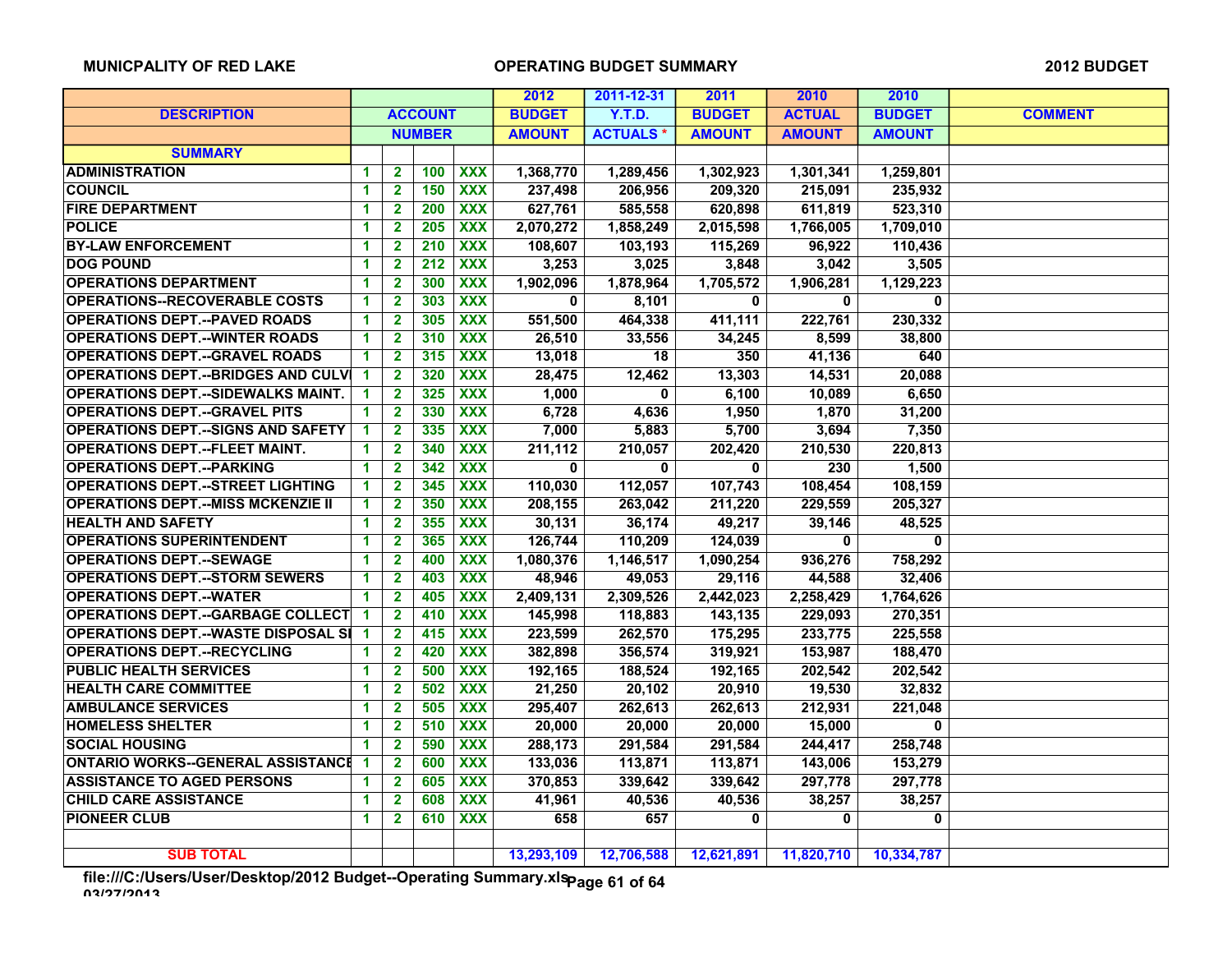|                    |               |                | 2012          | 2011-12-31       | 2011          | 2010          | 2010          |                |
|--------------------|---------------|----------------|---------------|------------------|---------------|---------------|---------------|----------------|
| <b>DESCRIPTION</b> |               | <b>ACCOUNT</b> | <b>BUDGET</b> | <b>Y.T.D.</b>    | <b>BUDGET</b> | <b>ACTUAL</b> | <b>BUDGET</b> | <b>COMMENT</b> |
|                    | <b>NUMBER</b> |                | <b>AMOUNT</b> | <b>ACTUALS *</b> | <b>AMOUNT</b> | <b>AMOUNT</b> | <b>AMOUNT</b> |                |
|                    |               |                |               |                  |               |               |               |                |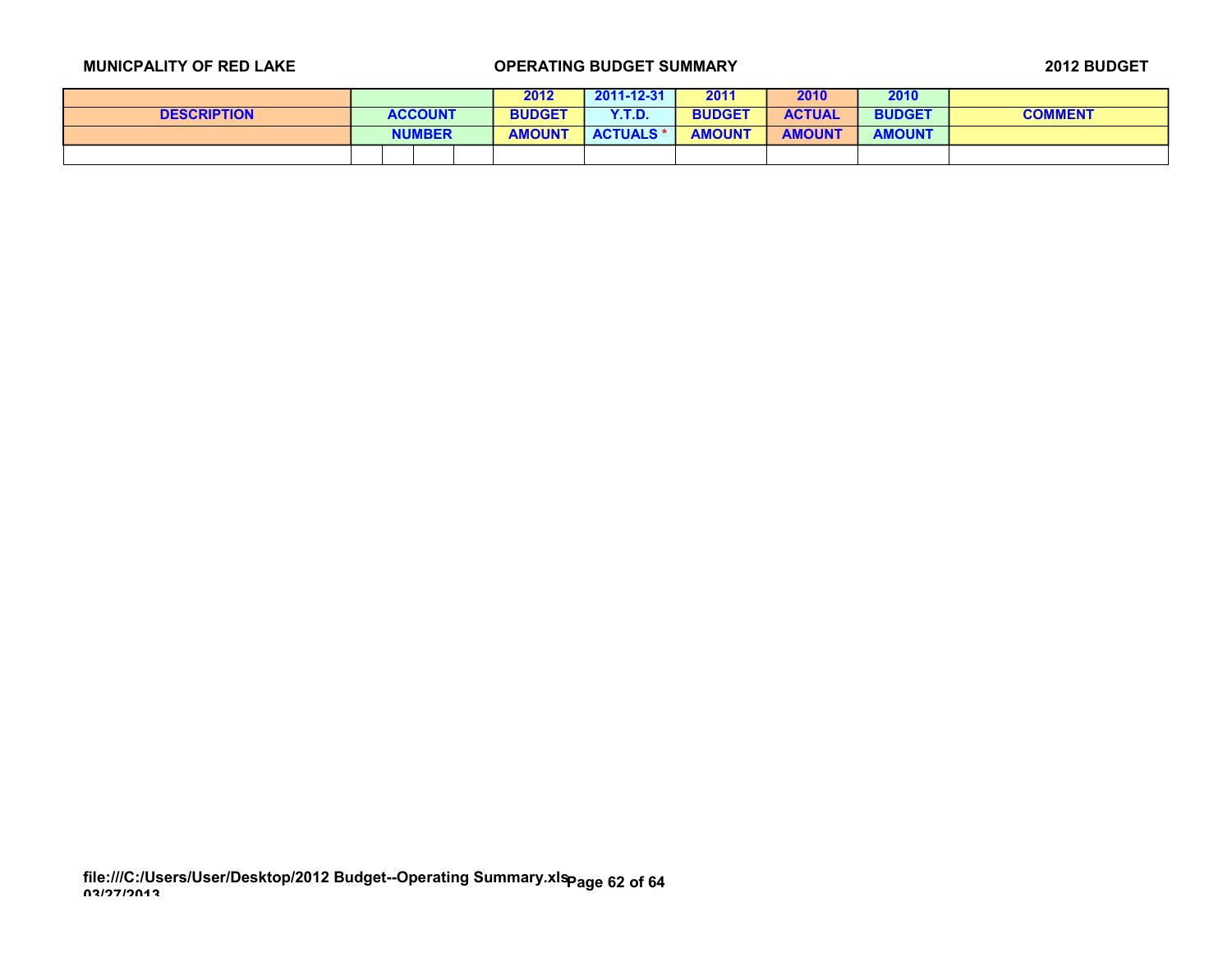|                                     |                      |                |     |                  | 2012          | 2011-12-31      | 2011          | 2010          | 2010          |                |
|-------------------------------------|----------------------|----------------|-----|------------------|---------------|-----------------|---------------|---------------|---------------|----------------|
| <b>DESCRIPTION</b>                  | <b>ACCOUNT</b>       |                |     |                  | <b>BUDGET</b> | Y.T.D.          | <b>BUDGET</b> | <b>ACTUAL</b> | <b>BUDGET</b> | <b>COMMENT</b> |
|                                     | <b>NUMBER</b>        |                |     |                  | <b>AMOUNT</b> | <b>ACTUALS*</b> | <b>AMOUNT</b> | <b>AMOUNT</b> | <b>AMOUNT</b> |                |
| <b>SUMMARY</b>                      |                      |                |     |                  |               |                 |               |               |               |                |
| <b>BALANCE CARRIED FORWARD</b>      |                      |                |     |                  | 13,293,109    | 12,706,588      | 12,621,891    | 11,820,710    | 10,334,787    |                |
| <b>DAY CARE ADMIN.--RED LAKE</b>    | 1                    | $\mathbf{2}$   | 615 | <b>XXX</b>       | 212,253       | 221,865         | 216,995       | 186,313       | 111,730       |                |
| <b>DAY CARE ADMIN.--GOLDEN</b>      | $\blacktriangleleft$ | $\mathbf{2}$   | 616 | <b>XXX</b>       | 46,911        | 50,826          | 77,521        | 41,261        | 74,466        |                |
| <b>DAY CARE ADMIN.--ST. JOHN'S</b>  | 1                    | $\mathbf{2}$   | 617 | <b>XXX</b>       | 54,578        | 43,635          | 47,992        | 44,984        | 47,017        |                |
| <b>DAY CARE PROGRAM--RED LAKE</b>   | 1                    | $\mathbf{2}$   | 620 | <b>XXX</b>       | 308,227       | 250,254         | 296,693       | 281,428       | 281,024       |                |
| <b>DAY CARE PROGRAM--GOLDEN</b>     | 1                    | $\mathbf{2}$   | 621 | <b>XXX</b>       | 321,810       | 277,137         | 310,026       | 267,158       | 288,392       |                |
| <b>DAY CARE PROGRAM--ST. JOHN'S</b> | 1                    | $\mathbf{2}$   | 622 | <b>XXX</b>       | 125,632       | 139,272         | 157,991       | 144,354       | 141,382       |                |
| <b>DAY CARE DIETARY--RED LAKE</b>   | 1                    | $\mathbf{2}$   | 630 | $\overline{XXX}$ | 43,951        | 43,289          | 48,070        | 37,775        | 49,864        |                |
| <b>DAY CARE DIETARY--GOLDEN</b>     | 1                    | $\mathbf{2}$   | 631 | $\overline{XXX}$ | 43,901        | 42,547          | 54,039        | 42,069        | 54,686        |                |
| <b>DAY CARE DIETARY--ST. JOHN'S</b> | 1                    | $\mathbf{2}$   | 632 | <b>XXX</b>       | 20,898        | 20,166          | 33,307        | 27,607        | 36,537        |                |
| DAY CARE SPECIAL NEEDS--RED LAKE    | 1                    | $\mathbf{2}$   | 635 | <b>XXX</b>       | 105,092       | 78,531          | 79,384        | 62,447        | 73,330        |                |
| DAY CARE SPECIAL NEEDS--GOLDEN      | 1                    | $\mathbf{2}$   | 636 | $\overline{XXX}$ | 43,642        | 78,492          | 78,884        | 65,233        | 89,802        |                |
| DAY CARE SPECIAL NEEDS--ST. JOHN'S  | 1                    | $\mathbf{2}$   | 637 | $\overline{XXX}$ | 43,507        | 48,603          | 49,115        | 38,593        | 46,126        |                |
| <b>BEST STARTS HUB</b>              | $\blacktriangleleft$ | $\overline{2}$ | 640 | $\overline{XXX}$ | 187,911       | 219,434         | 219,820       | 179,256       | 201,239       |                |
| <b>RECREATION PROGRAMS</b>          | $\blacktriangleleft$ | $\mathbf{2}$   | 700 | $\overline{XXX}$ | 169,080       | 179,582         | 162,489       | 220,261       | 202,256       |                |
| <b>ARENA PROGRAMS</b>               | 1                    | $\mathbf{2}$   | 705 | <b>XXX</b>       | 2,250         | 2,220           | 2,300         | 2,310         | 2,345         |                |
| <b>CANADA DAY PROGRAMS</b>          | 1                    | $\mathbf{2}$   | 716 | $\overline{XXX}$ | 11,050        | 10,442          | 10,500        | 10,408        | 10,500        |                |
| <b>TRIATHLON PROGRAMS</b>           | 1                    | $\mathbf{2}$   | 717 | $\overline{XXX}$ | 850           | 800             | 800           | 2,123         | 750           |                |
| <b>FACILITIES</b>                   | 1                    | $\mathbf{2}$   | 750 | <b>XXX</b>       | 539,801       | 514,384         | 511,110       | 456,612       | 471,206       |                |
| <b>RECREATION--PARKS</b>            | 1                    | $\mathbf{2}$   | 751 | $\overline{XXX}$ | 108,976       | 91,119          | 67,187        | 57,695        | 38,950        |                |
| <b>RECREATION--BALL FIELDS</b>      | 1                    | $\mathbf{2}$   | 752 | <b>XXX</b>       | 10,421        | 2,856           | 8,931         | 3,883         | 6,497         |                |
| <b>RECREATION--WALKABLE TRAILS</b>  | 1                    | $\mathbf{2}$   | 753 | <b>XXX</b>       | 314           | 317             | 471           | 11,391        | 23,077        |                |
| <b>MUNICIPAL OFFICE</b>             | 1                    | $\mathbf{2}$   | 754 | $\overline{XXX}$ | 81,721        | 88,924          | 76,808        | 62,447        | 36,750        |                |
| <b>RECREATION--BEACHES</b>          | 1                    | $\mathbf{2}$   | 755 | <b>XXX</b>       | 14,130        | 10,367          | 21,179        | 17,954        | 20,749        |                |
| <b>DOCKS</b>                        | 1                    | $\mathbf{2}$   | 756 | $\overline{XXX}$ | 7,850         | 7,268           | 7,406         | 5,485         | 8,122         |                |
| <b>COMMUNITIES IN BLOOM</b>         | 1                    | $\overline{2}$ | 760 | $\overline{XXX}$ | 56,038        | 54,149          | 54,312        | 58,717        | 64,466        |                |
| <b>MADSEN CURLING RINK</b>          | $\blacktriangleleft$ | $\overline{2}$ | 780 | <b>XXX</b>       | 561           | 504             | 504           | 514           | 514           |                |
| <b>SKATING RINKS</b>                | $\blacktriangleleft$ | $\overline{2}$ | 785 | <b>XXX</b>       | 16,799        | 9,005           | 9,001         | 11,206        | 5,838         |                |
| <b>CEMETERIES</b>                   | $\blacktriangleleft$ | $\mathbf{2}$   | 786 | <b>XXX</b>       | 27,089        | 24,969          | 26,702        | 27,525        | 30,051        |                |
| <b>CLINIC</b>                       | 1                    | $\mathbf{2}$   | 787 | <b>XXX</b>       | 26,978        | 40,670          | 89,718        | 62,348        | 14.063        |                |
| <b>COCHENOUR HALL</b>               | 1                    | $\mathbf{2}$   | 788 | <b>XXX</b>       | 92,523        | 92,101          | 91,648        | 82,071        | 60,312        |                |
|                                     |                      |                |     |                  |               |                 |               |               |               |                |
|                                     |                      |                |     |                  |               |                 |               |               |               |                |
| <b>SUB TOTAL</b>                    |                      |                |     |                  | 16,017,851    | 15,350,317      | 15,432,796    | 14,332,138    | 12,826,826    |                |
|                                     |                      |                |     |                  |               |                 |               |               |               |                |